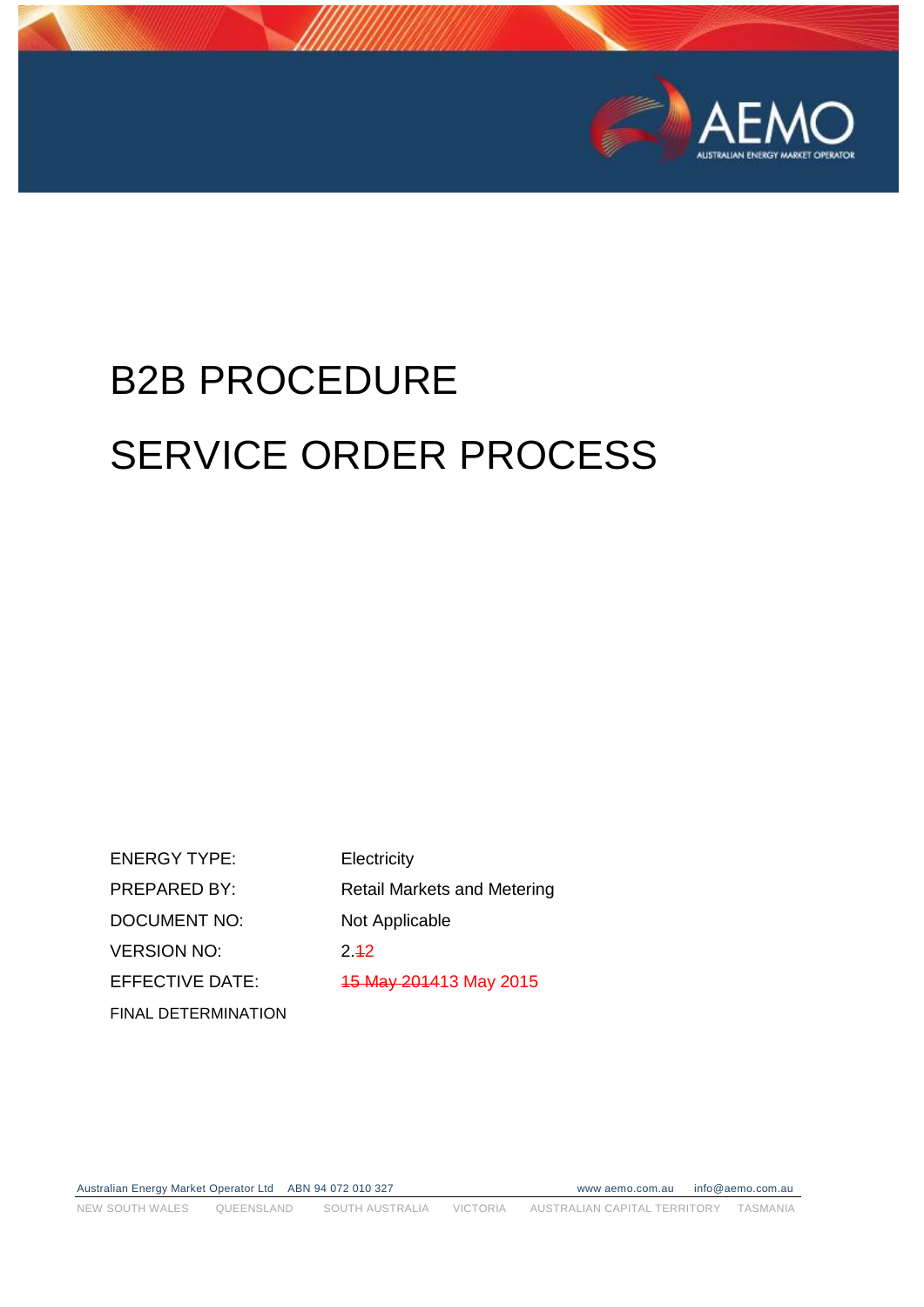#### **Document History**

| Version         | Date       | Author        | Comments                                                                                                                                                                                         |  |  |
|-----------------|------------|---------------|--------------------------------------------------------------------------------------------------------------------------------------------------------------------------------------------------|--|--|
| 1.0             | 23/12/2004 | <b>NEMMCO</b> | Final Determination version.                                                                                                                                                                     |  |  |
| 1.1 DRAFT       | 22/4/2005  | <b>NEMMCO</b> | Draft issued for Consultation.                                                                                                                                                                   |  |  |
|                 | 5/7/2005   | <b>NEMMCO</b> | Draft issued as Draft Determination.                                                                                                                                                             |  |  |
| 1.1 FINAL       | 1/8/2005   | <b>NEMMCO</b> | <b>Final Determination Version</b>                                                                                                                                                               |  |  |
| 1.2             | 29/8/2005  | <b>NEMMCO</b> | Changes to incorporate clause 7.2A of National<br>Electricity Rules that deals with Manifest and minor or<br>procedural errors.                                                                  |  |  |
| 1.3 DRAFT       | 30/6/2006  | <b>NEMMCO</b> | Update for changes proposed prior to Tranche 1 go<br>live that have no operational impact and changes<br>required to accommodate the commencement of FRC<br>in Queensland.                       |  |  |
| 1.3 DRAFT 2     | 10/10/2006 | <b>NEMMCO</b> | Update following first consultation workshop                                                                                                                                                     |  |  |
| 1.3 DRAFT 3     | 5/12/2006  | <b>NEMMCO</b> | Updated from comments received in 2 <sup>nd</sup> stage<br>consultation                                                                                                                          |  |  |
| 1.3 DRAFT FINAL | 15/12/2006 | <b>NEMMCO</b> | <b>Final Draft</b>                                                                                                                                                                               |  |  |
| 1.3             | 30/01/07   | <b>NEMMCO</b> | Version recommended by the IEC to NEMMCO on 22<br>January 2007 and approved by NEMMCO for<br>publication on 30 January 2007.                                                                     |  |  |
| 1.4             | 20/06/2007 | <b>NEMMCO</b> | Updated to Service Order Process to accommodate<br>changes in re-energisation service order timings.                                                                                             |  |  |
| 1.5             | 03/12/2008 | <b>NEMMCO</b> | <b>Issued as Final Determination</b>                                                                                                                                                             |  |  |
| 1.5.1           | 27/04/2009 | <b>NEMMCO</b> | Update the version number and release date to retain<br>version numbering with the other B2B procedures.                                                                                         |  |  |
|                 |            |               | Updated singular and plural references to the word<br>"Procedure (s)".                                                                                                                           |  |  |
|                 |            |               | Issued as FINAL Determination.                                                                                                                                                                   |  |  |
| 1.6             | 23/06/2009 | <b>NEMMCO</b> | Four updates, QC 272, 280, 294, 296, 457.                                                                                                                                                        |  |  |
|                 |            |               | The version number and release date to retain version<br>numbering with the other B2B procedures. Removed<br>clause 1.2(b) and changed the publish date to<br>effective date on the front cover. |  |  |
|                 |            |               | Issue as Final Determination.                                                                                                                                                                    |  |  |
| 1.6.1           | 18/08/2009 | AEMO          | Update to reflect change of governance from<br>NEMMCO to AEMO.                                                                                                                                   |  |  |
|                 |            |               | Update the version number and release date to retain<br>version numbering with other B2B Procedures                                                                                              |  |  |
|                 |            |               | Minor updates to sections 1.2, 1.3, 1.7, to align<br>clauses with the other B2B Procedures.<br>Issued as Determination - Effective 25 November<br>2009                                           |  |  |
| 1.7             | 17/03/2010 | AEMO          | Updated version numbers and release date to retain<br>version numbering with other B2B Procedures.<br>Graphical updates to diagrams.                                                             |  |  |
|                 |            |               | Update Clause 1.7<br>Update to Remove Fuse Definition, minor editorial                                                                                                                           |  |  |
|                 |            |               | corrections.<br>Move Business Event information to the B2B<br>Procedure Technical Guidelines for B2B Procedures.                                                                                 |  |  |
| 1.7a            | 15/07/2011 | AEMO          | Issued as Final Determination - Effective 26 May 2010                                                                                                                                            |  |  |
|                 |            |               | Update version number to 1.7a and release date to<br>retain version numbering with other B2B procedures.                                                                                         |  |  |
|                 |            |               | Updated procedure to facilitate further extension of<br>contestability to small business customers in<br>Tasmania.                                                                               |  |  |
| 1.8             | 15/08/2011 | AEMO          | Updated version numbers and relase date to retain<br>version numbering with other B2B Procedures.                                                                                                |  |  |
|                 |            |               | Updates to Clause 2.6.2, 2.12.3 (Figure 7) and 3.3.5                                                                                                                                             |  |  |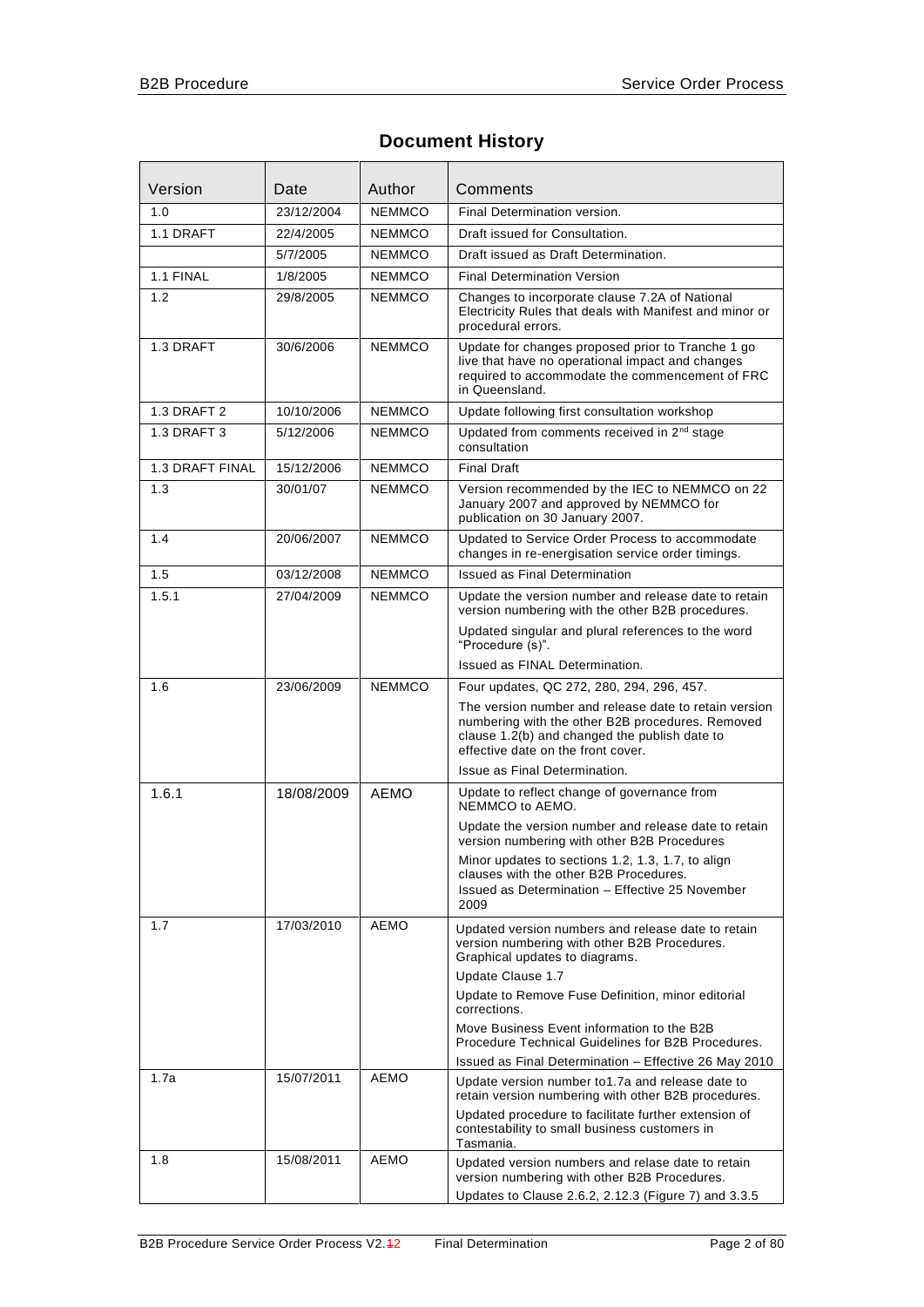| Version | Date       | Author      | Comments                                                                                                            |  |
|---------|------------|-------------|---------------------------------------------------------------------------------------------------------------------|--|
|         |            |             | (Figure 18).                                                                                                        |  |
| 1.9     | 06/11/2012 | AEMO        | Updated version numbers and release date to retain<br>version numbering with other B2B Procedures.                  |  |
|         |            |             | Update to clause 1.7 a and changes to Clause 4.1<br>Figure 19 Item 4 Transaction Table for Meter Data<br>Providers. |  |
|         |            |             | Update to section 2.12.5 b and c for new connections.                                                               |  |
| 2.0     | 13/11/2013 | AEMO        | Updates to capture QC 776 CSDN Project Changes                                                                      |  |
| 2.1     | 15/05/2014 | AEMO        | Minor & Manifest updates                                                                                            |  |
| 2.2     | 21/11/2014 | <b>AEMO</b> | Updated version numbers and release date to retain<br>version numbering with other B2B Procedures.                  |  |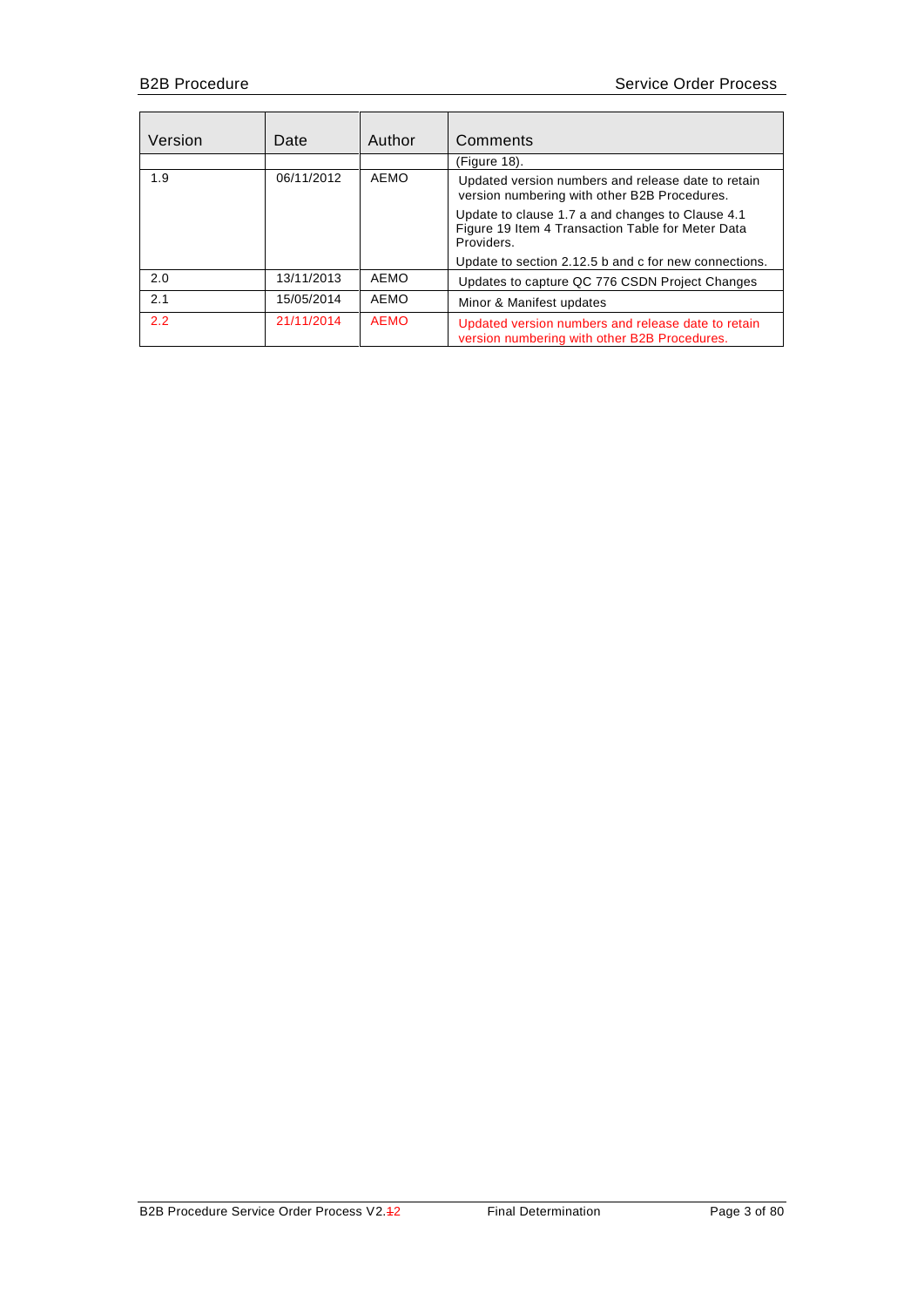#### **Interpretation**

For details of the interpretation of key words, such as addresses, dates, times and field types, refer to the B2B Procedure Technical Guidelines for B2B Procedures.

#### **Documentation Conventions**

Refer to the B2B Procedure Technical Guidelines for B2B Procedures for the details of the documentation conventions.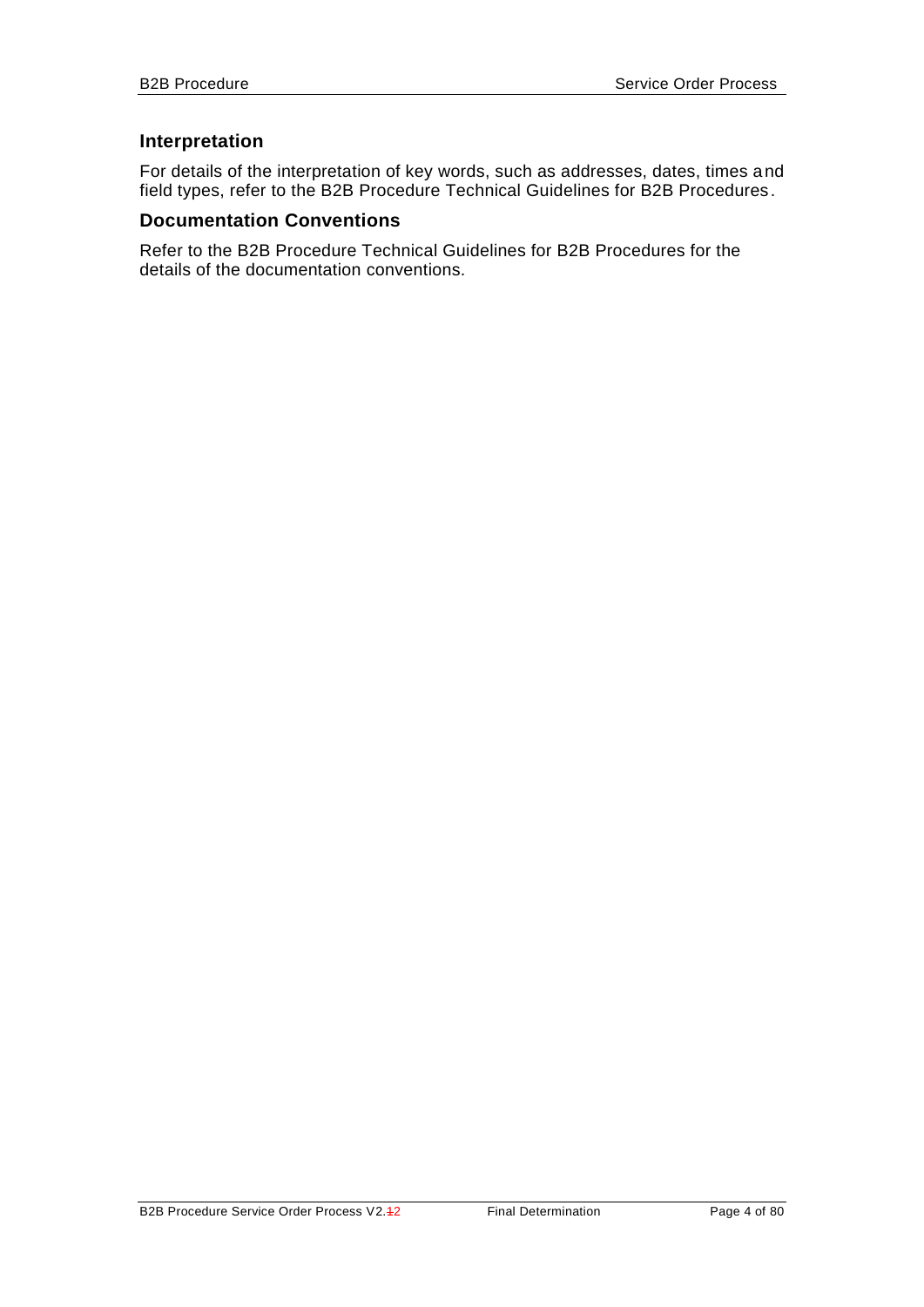# **TABLE OF CONTENTS**

| 1                |               |                                                                       |  |
|------------------|---------------|-----------------------------------------------------------------------|--|
|                  | 1.1           |                                                                       |  |
|                  | 1.2           |                                                                       |  |
|                  | 1.3           |                                                                       |  |
|                  | 1.4           |                                                                       |  |
|                  | 1.5           |                                                                       |  |
|                  | 1.5.1         | Inclusions. 88                                                        |  |
|                  | 1.5.2         |                                                                       |  |
|                  | 1.5.3         |                                                                       |  |
|                  | 1.6           |                                                                       |  |
|                  | 1.7           |                                                                       |  |
|                  | 1.8           |                                                                       |  |
|                  | 1.9           |                                                                       |  |
|                  | 1.9.1         |                                                                       |  |
|                  | 1.9.2         |                                                                       |  |
|                  | 1.9.3         |                                                                       |  |
|                  | 1.9.4         |                                                                       |  |
|                  | $1.10 -$      |                                                                       |  |
|                  |               |                                                                       |  |
| $\boldsymbol{2}$ |               |                                                                       |  |
|                  | 2.1           |                                                                       |  |
|                  | 2.1.1         |                                                                       |  |
|                  | $2.2^{\circ}$ |                                                                       |  |
|                  | 2.2.1         |                                                                       |  |
|                  | 2.3           |                                                                       |  |
|                  | 2.4           |                                                                       |  |
|                  | 2.5           |                                                                       |  |
|                  | 2.6           |                                                                       |  |
|                  | 2.6.1         |                                                                       |  |
|                  | 2.6.2         |                                                                       |  |
|                  | 2.6.3         | Where work will not be completed within the Required Timeframe21      |  |
|                  | 2.6.4         |                                                                       |  |
|                  | 2.6.5         | Use of Status, Exception and Product Codes in ServiceOrderResponses23 |  |
|                  | 2.7           |                                                                       |  |
|                  | 2.8           |                                                                       |  |
|                  | 2.9           |                                                                       |  |
|                  | 2.10          |                                                                       |  |
|                  | 2.11          |                                                                       |  |
|                  | 2.12          |                                                                       |  |
|                  | 2.12.1        |                                                                       |  |
|                  | 2.12.2        |                                                                       |  |
|                  | 2.12.3        | Explanation of the use of the ServiceOrderSubType codes31             |  |
|                  | 2.12.4        |                                                                       |  |
|                  | 2.12.5        |                                                                       |  |
|                  | 2.12.6        |                                                                       |  |
|                  | 2.12.7        |                                                                       |  |
|                  | 2.12.8        |                                                                       |  |
|                  | 2.12.9        |                                                                       |  |
|                  | 2.12.10       |                                                                       |  |
|                  | 2.12.11       |                                                                       |  |
|                  | 2.12.12       |                                                                       |  |
|                  | 2.12.13       |                                                                       |  |
|                  | 2.12.14       |                                                                       |  |
|                  | 2.12.15       |                                                                       |  |
|                  |               |                                                                       |  |
| 3                |               |                                                                       |  |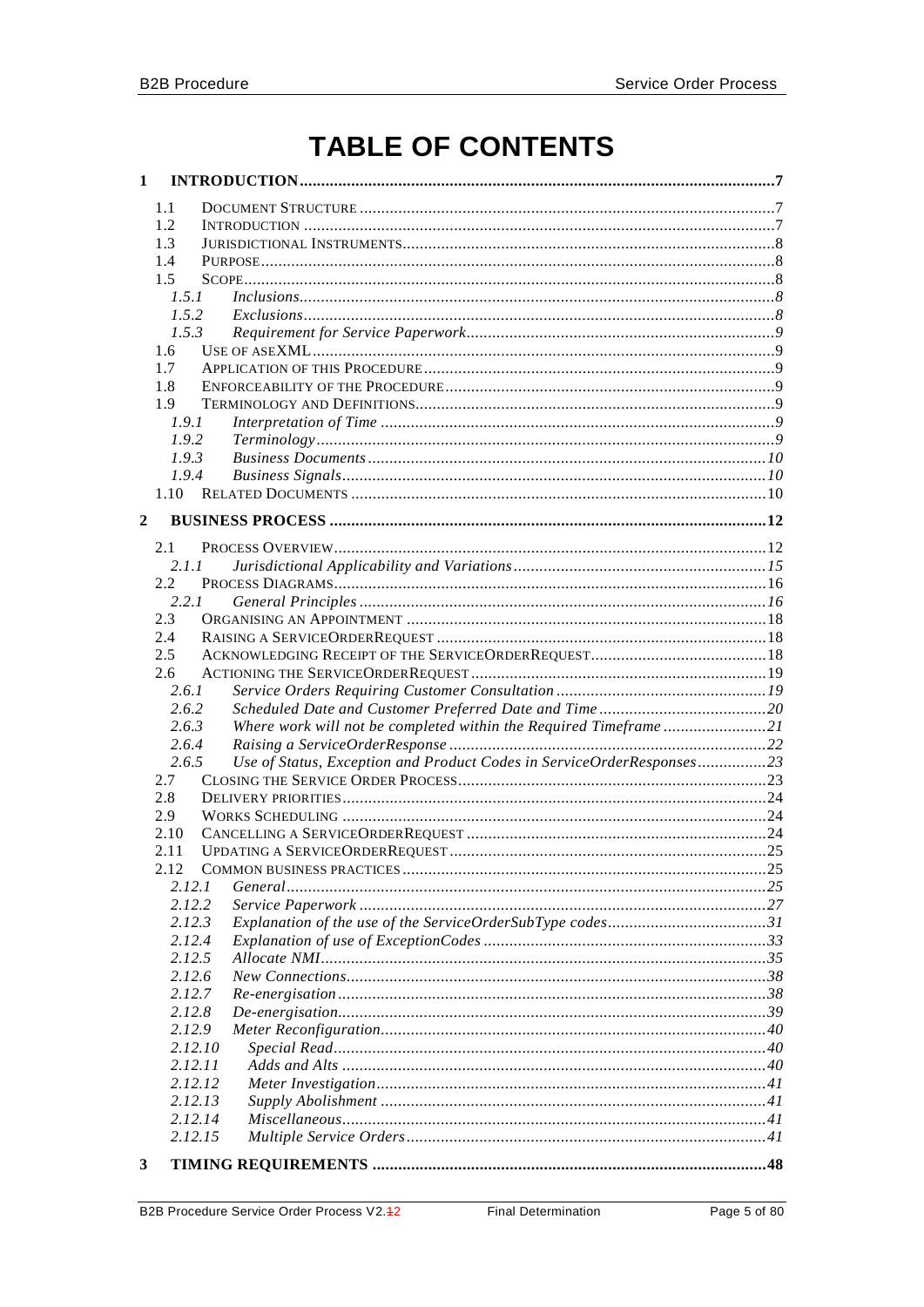|   | 3.1   |                                                                     |  |
|---|-------|---------------------------------------------------------------------|--|
|   | 3.2   |                                                                     |  |
|   | 3.2.1 |                                                                     |  |
|   | 3.2.2 |                                                                     |  |
|   | 3.3   |                                                                     |  |
|   | 3.3.1 |                                                                     |  |
|   | 3.3.2 |                                                                     |  |
|   | 3.3.3 |                                                                     |  |
|   | 3.3.4 | Timing Requirement for BusinessAcceptance/Rejection for Requests54  |  |
|   | 3.3.5 | Timing Requirement for Completion of the Requested Work55           |  |
|   | 3.3.6 |                                                                     |  |
|   | 3.3.7 |                                                                     |  |
|   | 3.3.8 | Timing Requirement for BusinessAcceptance/Rejection for Responses57 |  |
|   | 3.4   |                                                                     |  |
|   |       |                                                                     |  |
| 4 |       |                                                                     |  |
|   | 4.1   |                                                                     |  |
|   | 4.2   |                                                                     |  |
|   | 4.3   | SERVICEORDERAPPOINTMENTNOTIFICATION TRANSACTION DATA - SA77         |  |
|   | 4.4   |                                                                     |  |
|   | 4.4.1 |                                                                     |  |
|   |       |                                                                     |  |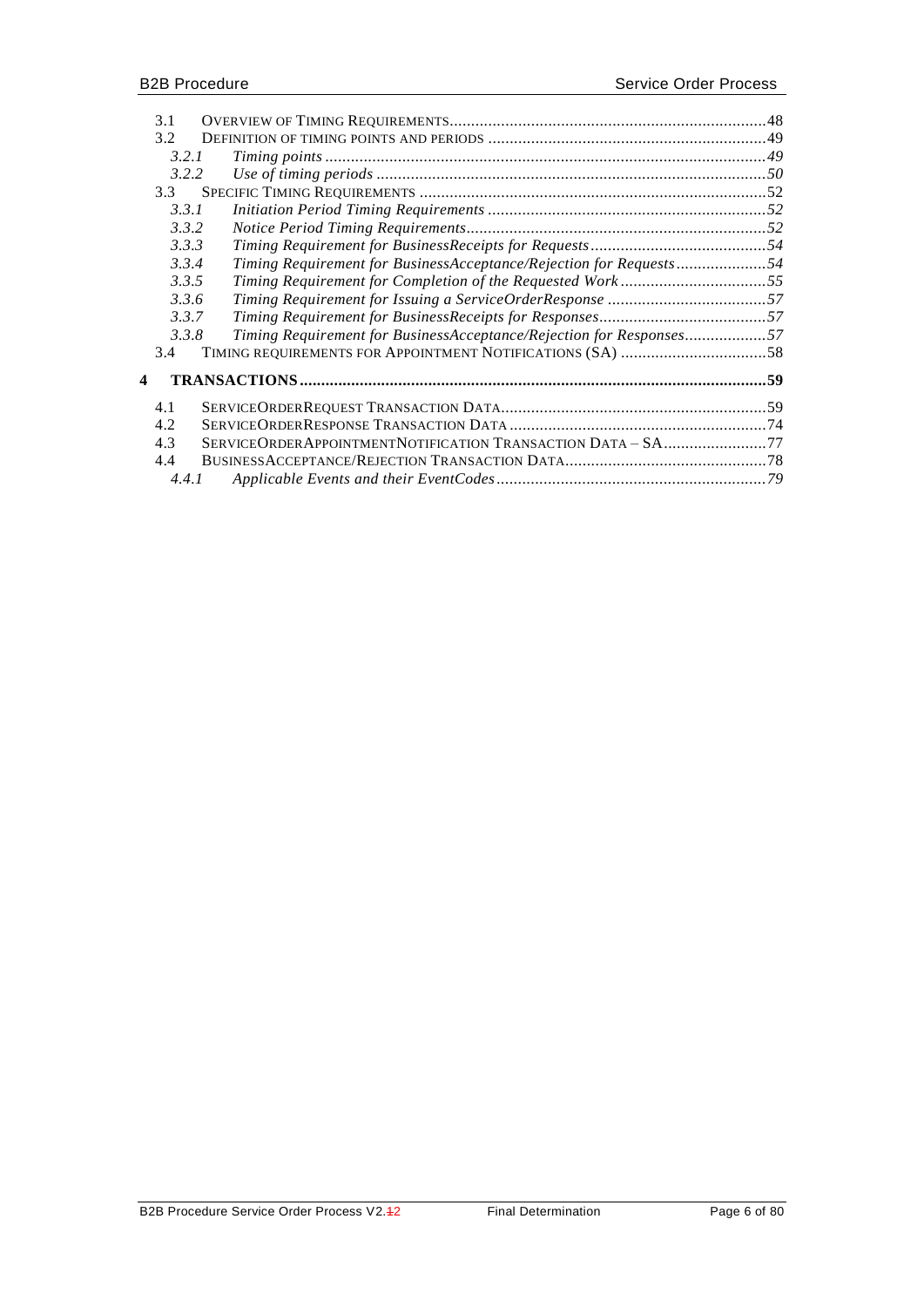## <span id="page-6-0"></span>**1 INTRODUCTION**

#### <span id="page-6-1"></span>**1.1 Document Structure**

Section One provides an introduction and context to this Procedure.

Section Two describes the types of Service Order, and their business context. This section includes details the high-level process flows for Service Orders.

Section Three defines the Timing Requirements for the Service Order Process.

Section Four itemises the data to be provided in each transaction (and for each type of Service Order).

#### <span id="page-6-2"></span>**1.2 Introduction**

- a. This B2B Procedure: Service Order Process ("Procedure") is approved by AEMO in accordance with clause 7.2A.5.a.1 of the National Electricity Rules ("Rules").
- b. This Procedure may only be amended in accordance with clause 7.2A.3 of the Rules.
- c. In the event of any inconsistency between this Procedure and the Rules, the Rules shall prevail to the extent of the inconsistency.
- d. In the event of any inconsistency between this Procedure and the Metrology Procedure, the Metrology Procedure shall prevail to the extent of the inconsistency.
- e. In the event of any inconsistency between this Procedure and the MSATS Procedures, the MSATS Procedures shall prevail to the extent of the inconsistency.
- f. In the event of any inconsistency between this Procedure and the B2B Procedure: Technical Delivery Specification or the B2B Procedure Technical Guidelines for B2B Procedures (together referred to as the "B2B Technical Procedures"), unless this Procedure provides otherwise, the relevant B2B Technical Procedure shall prevail to the extent of the inconsistency.
- g. In this Procedure, a capitalised word or phrase has the meaning given to it:
	- 1. in this Procedure;
	- 2. if no meaning if given to it in this Procedure, it is defined in the B2B procedure Technical Guidelines for B2B Procedures; or
	- 3. if no meaning is given to it in the B2B Procedure Technical Guidelines for B2B Procedures, it is defined in the Rules.
- h. This Procedure shall be interpreted in accordance with the rules of interpretation set out in clause 1.7 of the Rules and the B2B Procedure Technical Guidelines for B2B Procedures. Provisions that are placed in a square box coloured grey are provided by way of explanation and to assist readers and do not form any obligation on Participants nor do they affect the interpretation of this Procedure. Provisions that fall within a section entitled "Worked Example" are provided for assistance only and do not form any obligation on the Participants nor do they affect the interpretation of this Procedure.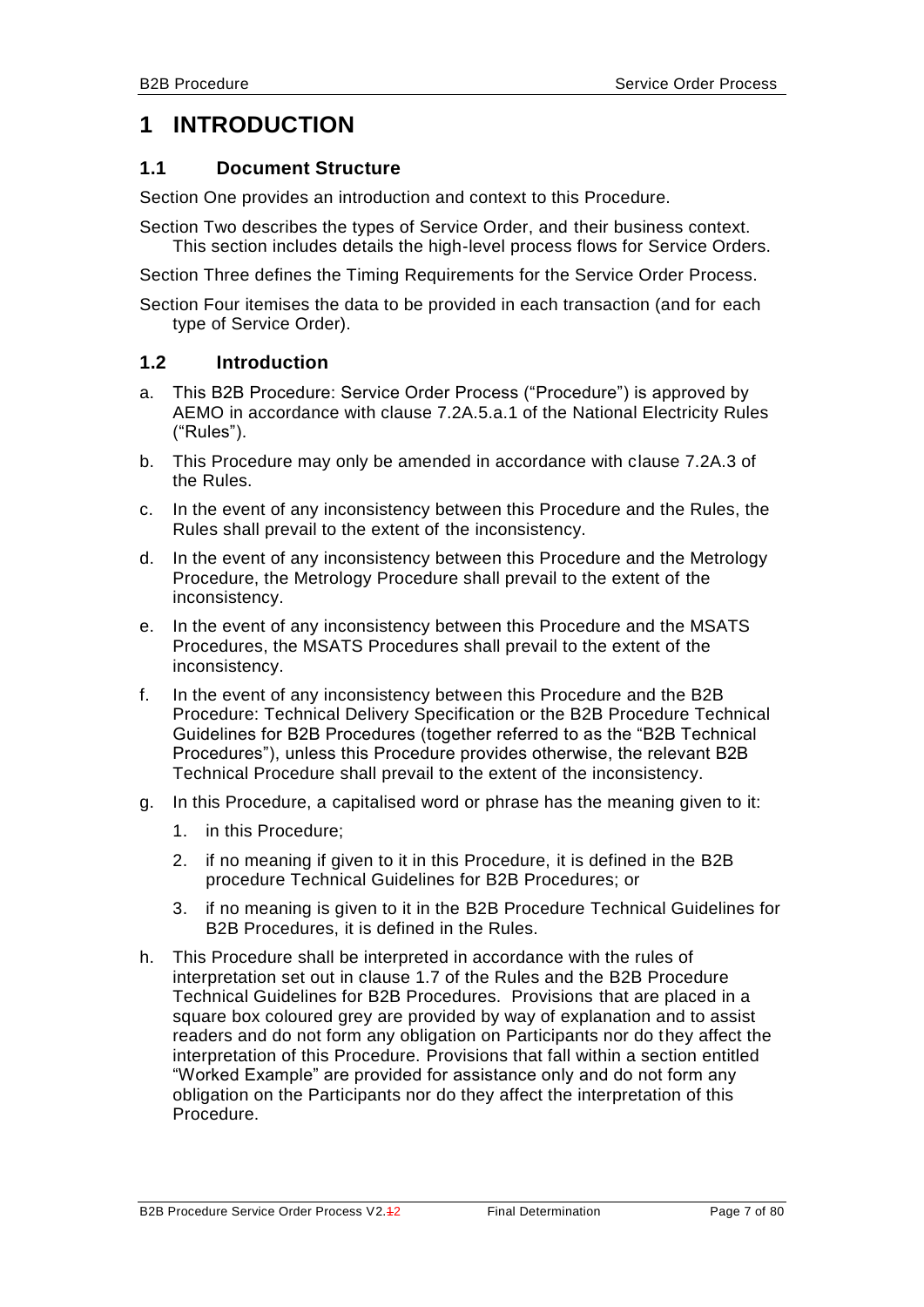#### <span id="page-7-0"></span>**1.3 Jurisdictional Instruments**

a. To the extent of any inconsistency between this Procedure and any relevant jurisdictional instrument, the relevant jurisdictional instrument shall prevail to the extent of the inconsistency.

#### <span id="page-7-1"></span>**1.4 Purpose**

a. This Procedure defines standard process and transaction data requirements, which apply to Participants in the NEM. This Procedure enable Retailers to request defined services ("Service Orders") from Service Providers and to receive confirmation that the work will or will not be undertaken (or attempted) and subsequently that the work has or has not been completed as requested using a consistently understood process and transactions.

This Procedure assumes the use of automated business processes using the agreed industry standard of aseXML messaging.

#### <span id="page-7-2"></span>**1.5 Scope**

a. Within the context of this Procedure, all Service Orders are raised by Retailers and fulfilled by a Service Provider. The types of Service Orders are described in Section [2.1.](#page-11-1)a.

#### <span id="page-7-3"></span>**1.5.1 Inclusions**

a. This Procedure describes the high-level process and transaction data requirements for the Service Order types listed in Section [2.1.](#page-11-1)a.

#### <span id="page-7-4"></span>**1.5.2 Exclusions**

- a. This Procedure does not apply to:
	- 1. processes for unmetered supplies as this is usually organised between the Customer and Service Provider / Retailer directly;
	- 2. requests for network augmentation or changes to the network to support installation modifications;
	- 3. new connections and metering work performed by Accredited Service Providers in NSW – as this process involves a third Party, with interactions managed by paperwork;
	- 4. automated / electronic Service Order status requests. The Retailer should contact the Service Provider if they require a status report (refer to sections [3.2](#page-48-0) and [3.3](#page-51-0) for details of expected response times for the process steps).
	- 5. any updates to MSATS that may be required during any of these Service Order processes;
	- 6. the technical infrastructure and delivery mechanism allowing Participants to send and receive Service Order transactions; or
	- 7. the reporting of faults and emergencies, such as off-peak relay failure ("no hot water") or loss of power.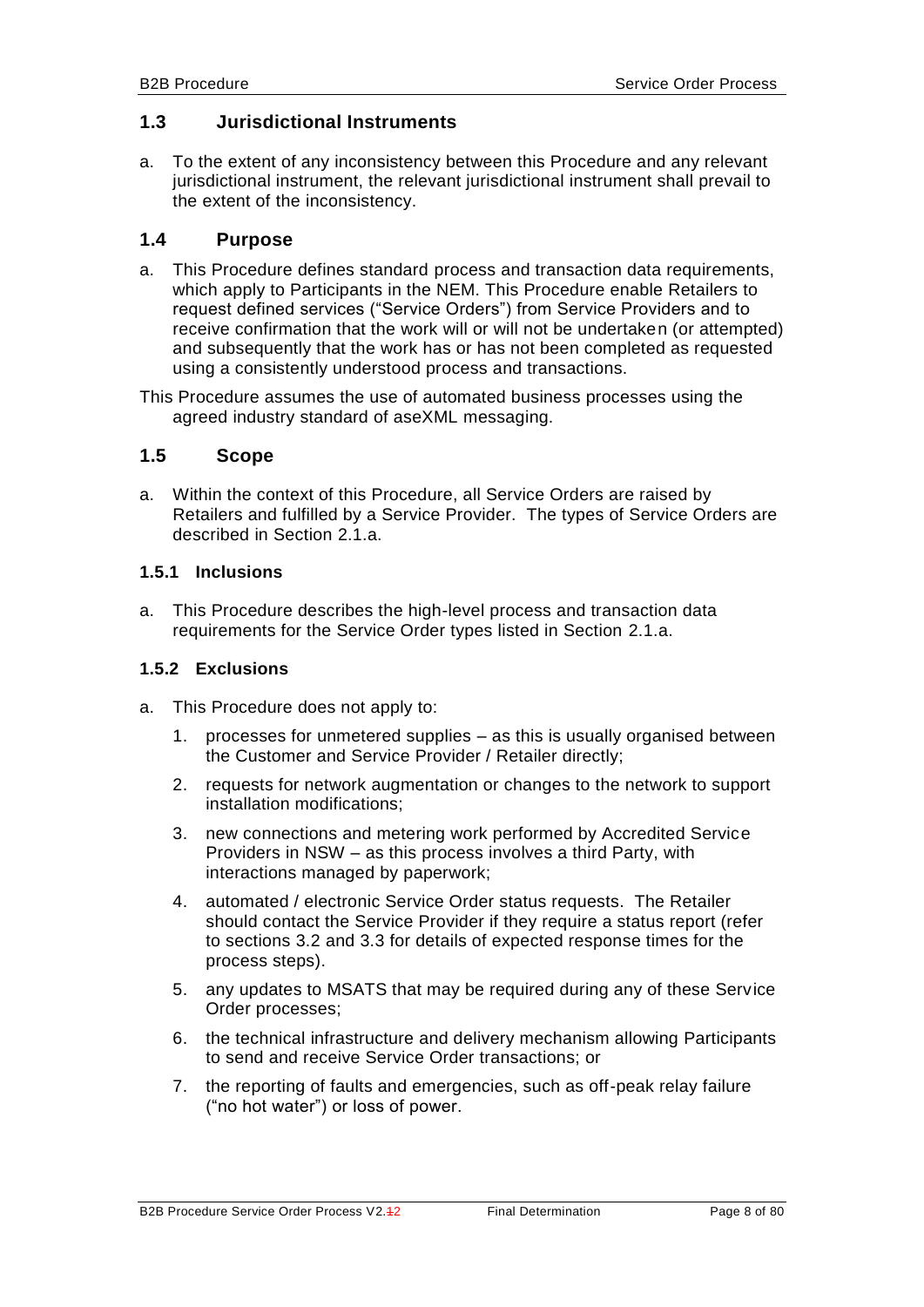#### <span id="page-8-0"></span>**1.5.3 Requirement for Service Paperwork**

- a. This Procedure does not remove the need for related paperwork for individual Service Order processes (such as an electrical work request or a notice of work request).
- b. Where an individual Service Order process requires Service Paperwork<sup>1</sup>, the following Service Order Transaction fields must be completed depending upon jurisdictional requirements:
	- *FormReference*,
	- *FormNumber*
	- *SafetyCertificateId*

See clause [2.12.2](#page-26-0) for details regarding Service Paperwork processes.

#### <span id="page-8-1"></span>**1.6 Use of aseXML**

a. A Participant must use the agreed industry standard of aseXML messaging to deliver Transactions pursuant to this Procedure.

#### <span id="page-8-2"></span>**1.7 Application of this Procedure**

- a. As required by clause 7.2A.4(i) of the National Electricity Rules, Local Retailers, Market Customers, Distribution Network Service Providers, AEMO, Metering Data Providers and Metering Providers must comply with this Procedure.
- As permitted by clause 7.2A.4(k) of the National Electricity Rules, Local Retailers, Market Customers and Distribution Network Service Providers may on such terms and conditions as agreed between them communicate a B2B Communication on a basis other than as set out in this Procedure, in which case the parties to the agreement need not comply with this Procedure to the extent that the terms and conditions agreed between them are inconsistent with this Procedure.

<span id="page-8-3"></span>See Section [2.1.1](#page-14-0) for details of the application of each transaction by Jurisdiction

#### **1.8 Enforceability of the Procedure**

a. The Procedure is enforceable by the Australian Energy Regulator in accordance with its powers under section 15 of the National Electricity Law.

#### <span id="page-8-4"></span>**1.9 Terminology and Definitions**

#### <span id="page-8-5"></span>**1.9.1 Interpretation of Time**

a. All times (related to the conduct of the work) refer to the local time for the Site (where the work requested is to be carried out). Local time is inclusive of daylight saving time changes.

#### <span id="page-8-6"></span>**1.9.2 Terminology**

a. In this Procedure:

-

<sup>&</sup>lt;sup>1</sup> The Service Paperwork reference table is described in the B2B Procedure Technical Delivery Specification.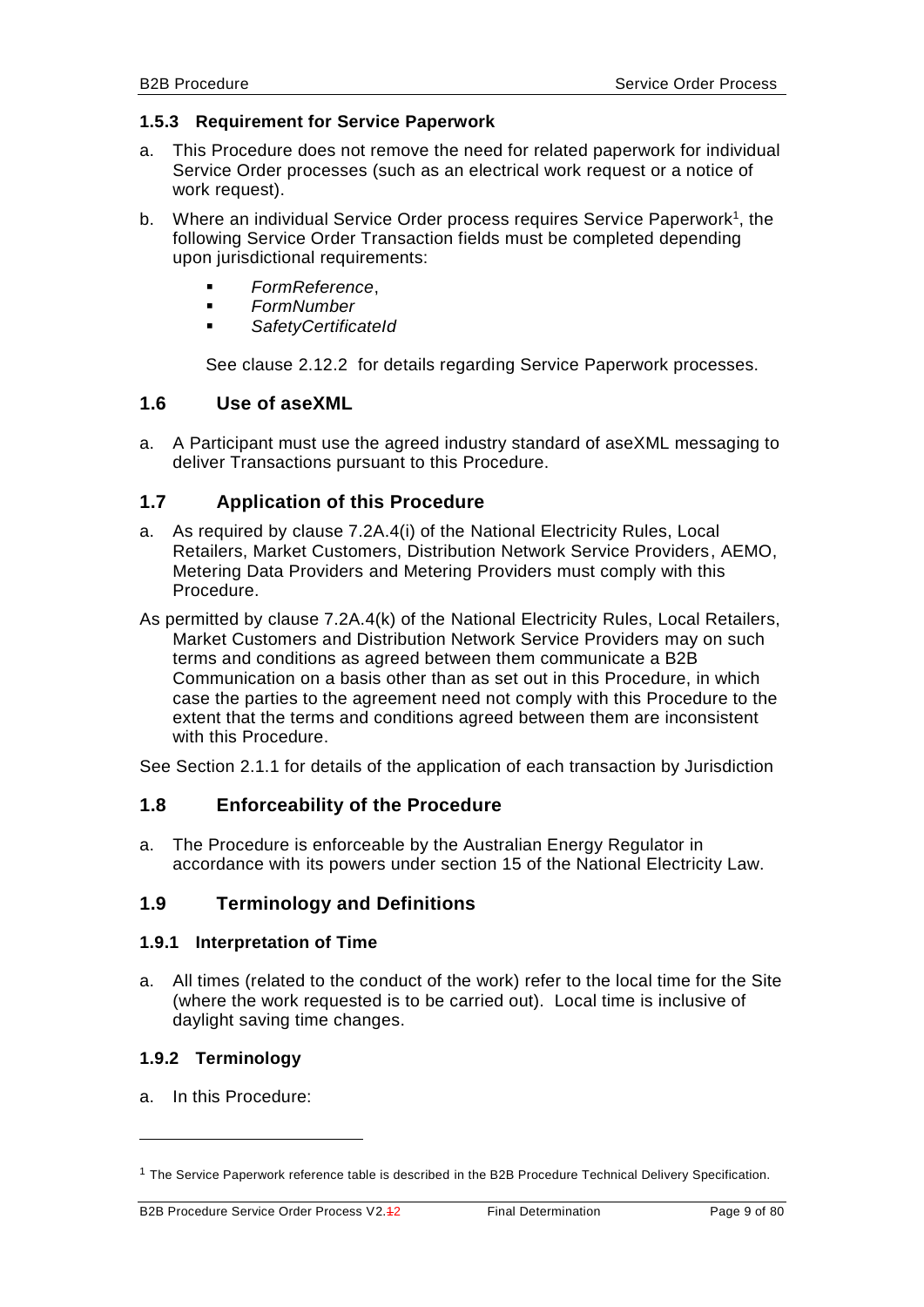The term "Retailer" is used to refer to a Current Retailer (FRMP), the Previous Retailer, or a Prospective Retailer.

The term "Service Provider" is used to refer to the DNSP or MDP or MPB as appropriate for a given type of Service Order.

The term "Customer" includes their nominated agent.

The term "Urgent" applies to situations where the Retailer either requires the Request to be actioned by the Service Provider earlier than the obligated timeframe, or needs to cancel work that the Retailer expects to occur today or the next Business Day.

The term "Service Paperwork", means the appropriate jurisdictional Safety Certificate, form, document, legal article as prescribed by the respective jurisdictional instrument or national instrument used in relation to a New Connection Service Order, Additions and Alterations Service Order, De-Energisation, Re-Energisation or Abolishment Service Order, or other forms or documents as required by the DNSP and as discussed and agreed by Retailers to facilitate the fulfilment of the Service Order request.

Current jurisdictional Service Paperwork include for example, i) Victoria – Certificate of Electrical Safety (CES), Notice of Metering Works and Electrical Works Request. ii) South Australia - Form A

iii) Tasmania – Electrical Installation Notice (EIN), Electrical Work Request (EWR)

#### <span id="page-9-0"></span>**1.9.3 Business Documents**

- a. In this Procedure, the term "Business Document" is used to refer to the key B2B transactions sent between the Retailer and Service Provider. In this Procedure, the relevant Business Documents are:
	- *i. ServiceOrderRequest;*
	- *ii. ServiceOrderResponse, and the*
	- *iii. ServiceOrderAppointmentNotification.*

#### <span id="page-9-1"></span>**1.9.4 Business Signals**

- a. This Procedure requires that the technical delivery mechanism support the following "Business Signals":
	- 1. *BusinessReceipt*; and
	- *2. BusinessAcceptance/Rejection*

A *BusinessReceipt* indicates that a Business Document has been received and its contents indicate if it is readable by the Recipient.

A *BusinessAcceptance/Rejection* represents formal acceptance or rejection of the appropriate Business Document by the Recipient based on the application of business rules.

#### <span id="page-9-2"></span>**1.10 Related Documents**

a. This Procedure has been prepared in conjunction with and should be read in conjunction with: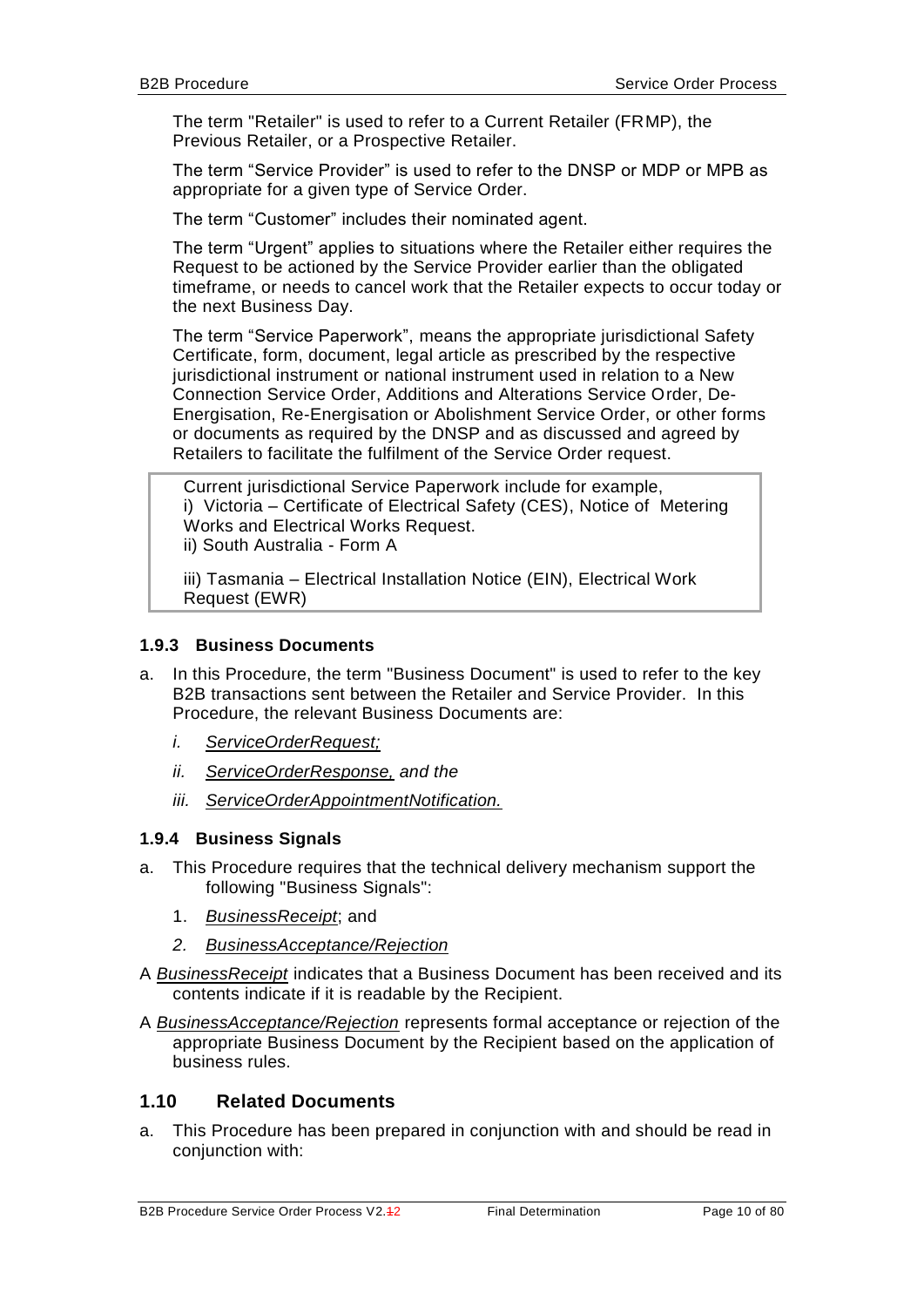- 1. B2B Procedure Technical Delivery Specification;
- 2. B2B Procedure Technical Guidelines for B2B Procedures; and
- 3. MSATS Procedure CATS Procedure.
- b. Participants should also refer to the following documents. It should be noted that these documents have been prepared by way of assistance only and are not a legally binding document nor does it affect in any way the interpretation of this Procedure.
	- 1. Participant Build Pack B2B System Interface Definitions
	- 2. Frequently Asked Questions: Service Order Process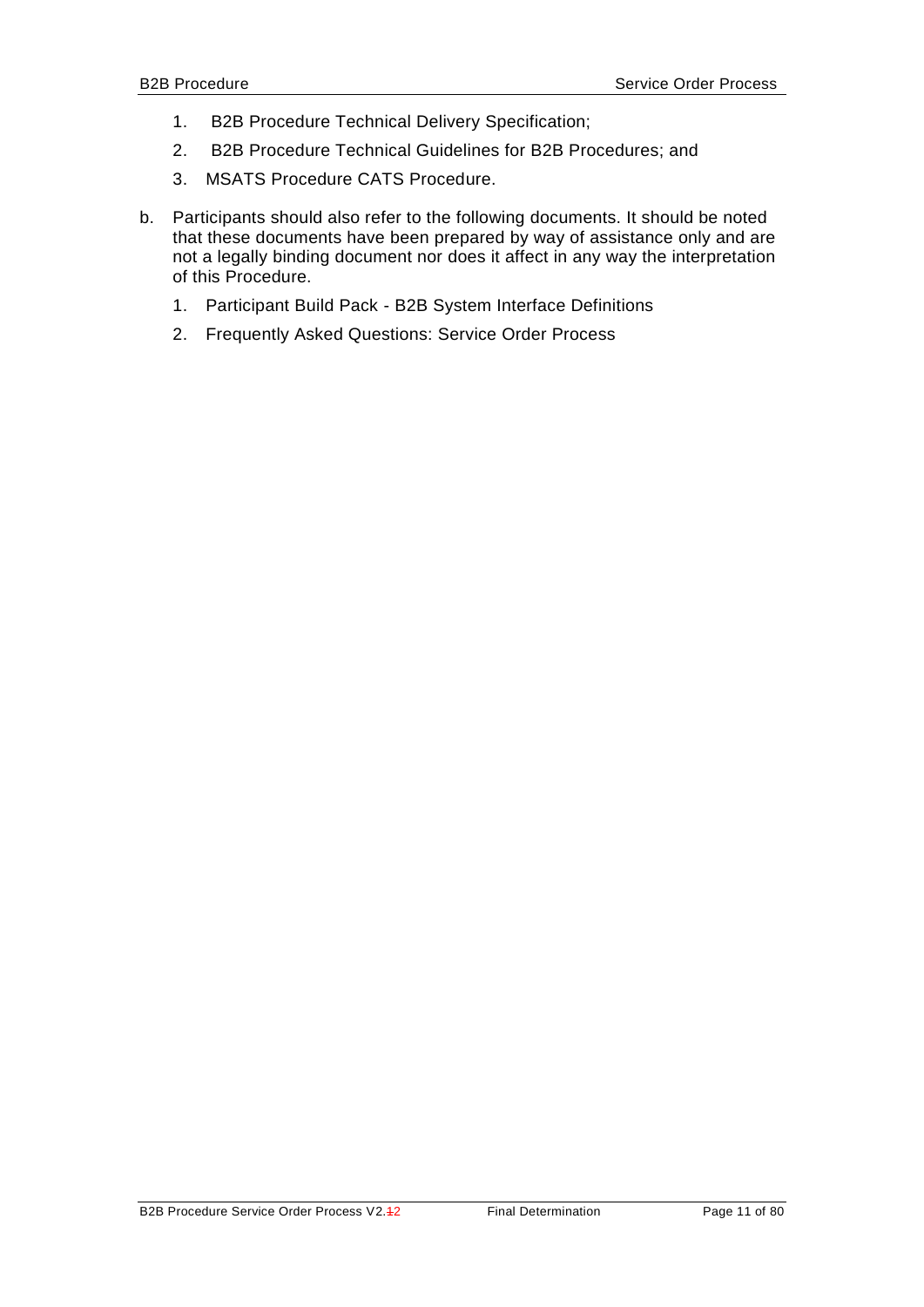# <span id="page-11-0"></span>**2 BUSINESS PROCESS**

#### <span id="page-11-1"></span>**2.1 Process Overview**

a. There are ten types of Service Orders. The table below describes each type and details each one's business context.

Note that "obsolete terminology" is included here to describe how the Service Order types have been derived, and what types of work they cover. As different businesses have typically used different terms, there are often multiple obsolete terms for the same type of work. Participants must use the new Service Order types when referring to work.

| <b>Service Order</b><br><b>Type</b> | <b>Description</b>                                                                                                                                                                                                                                                                                                                    | <b>Typical Triggers</b>                                                                                                                                                                                                                                                                                                                                                                                                                                                                    | <b>Obsolete</b><br>Terminology                                                                    |
|-------------------------------------|---------------------------------------------------------------------------------------------------------------------------------------------------------------------------------------------------------------------------------------------------------------------------------------------------------------------------------------|--------------------------------------------------------------------------------------------------------------------------------------------------------------------------------------------------------------------------------------------------------------------------------------------------------------------------------------------------------------------------------------------------------------------------------------------------------------------------------------------|---------------------------------------------------------------------------------------------------|
| Allocate NMI                        | Retailer requests<br>a NMI for a Site<br>prior to its<br>connection to the<br>network.                                                                                                                                                                                                                                                | Customer contracts with a Retailer<br>and the Retailer wants the Site to be<br>allocated to the Retailer from the date<br>of creation of the NMI.                                                                                                                                                                                                                                                                                                                                          | <b>Greenfield NMI</b><br>creation                                                                 |
| New<br>Connection<br>(Not NSW)      | Retailer requests<br>a Service Provider<br>to arrange a new<br>supply connection<br>to a specified<br>address. Retailer<br>specifies preferred<br>timeframe and<br>relevant<br>installation<br>requirements.                                                                                                                          | Customer contacts a Retailer to make<br>arrangements for a new supply<br>connection at a specified address.<br>A new connection can arise in a<br>number of circumstances, including:<br>• a Customer moving into a new<br>premise which currently does not<br>receive an electricity supply; or<br>• a builder wishes to provide<br>permanent or temporary supply to<br>new properties under construction.                                                                                | New Supply<br><b>Install Meter</b><br><b>Greenfield Connection</b>                                |
| Re-energisation                     | Retailer requests<br>a Service Provider<br>to arrange for a<br><b>Connection Point</b><br>to be re-<br>energised.<br>Methods include:<br><b>Insert Fuse</b><br>$\bullet$<br>Main switch<br>$\bullet$<br>Meter<br>$\bullet$<br>connection<br>Connection at<br>$\bullet$<br>pole or pillar<br>or pit<br>Remove<br>$\epsilon$<br>sticker | Energisation of a new supply where a<br>previous new connection<br>ServiceOrderRequest required the<br>Site to be left de-energised.<br>Re-energisation of a Site following a<br>request to de-energise.<br>A need to re-energise a Connection<br>Point arises where a Customer:<br>• is moving into a premise; or<br>• has previously requested that a<br>supply be temporarily de-energised<br>and now wishes the supply<br>restored; or<br>• has been disconnected for non-<br>payment. | Turn-on<br>Move in<br>Reconnection<br>Energisation<br><b>Insert Fuse</b><br><b>Remove Sticker</b> |

#### Figure 1: Service Order types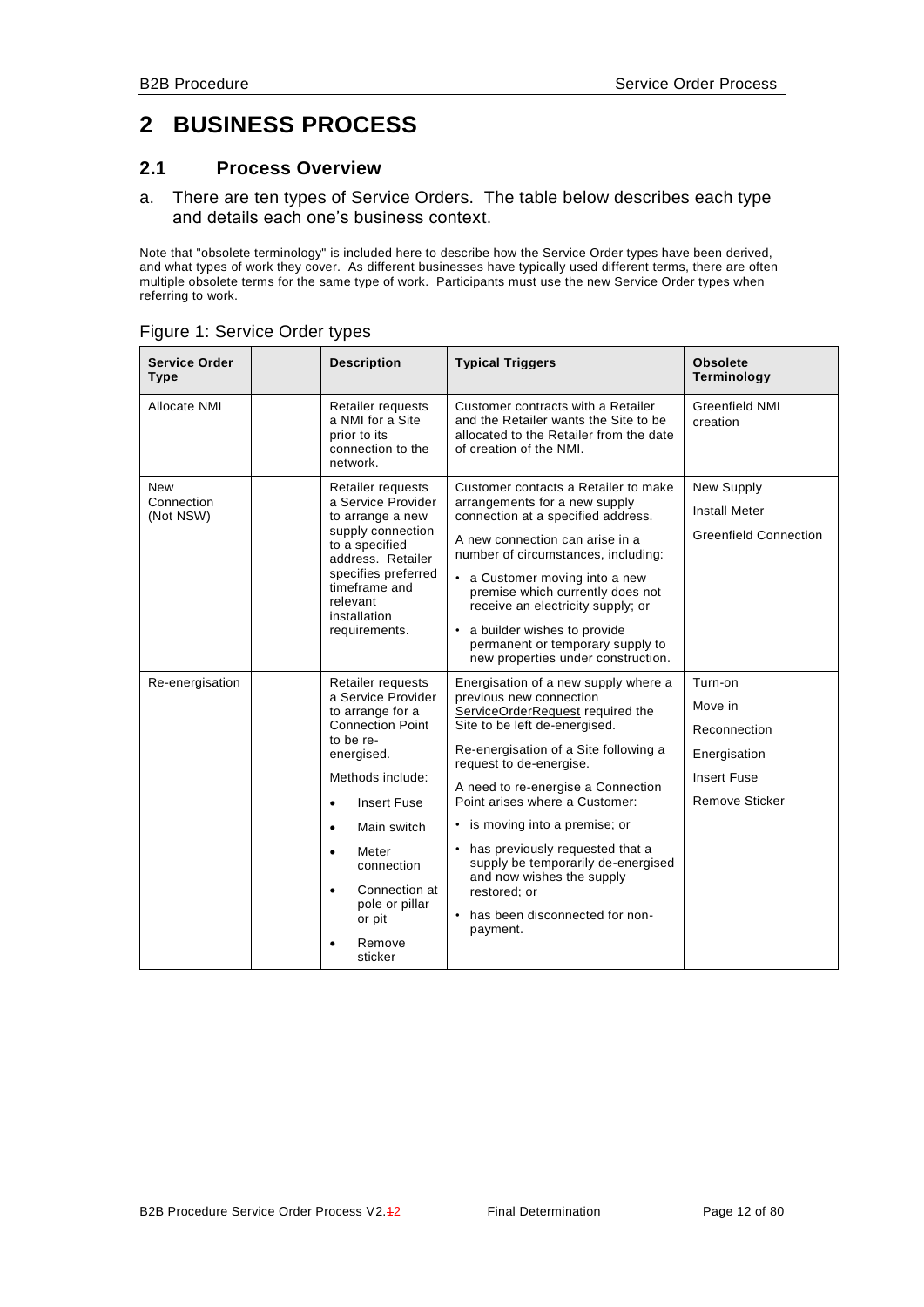| <b>Service Order</b><br><b>Type</b>       | <b>Description</b>                                                                                                                                                                                                                                                                                                                                                                                                                | <b>Typical Triggers</b>                                                                                                                                                                                                                                                                                                                                                                                                                                                                                                                                                                                                                                                                                                   | <b>Obsolete</b><br>Terminology                                                                                                                                                                                          |
|-------------------------------------------|-----------------------------------------------------------------------------------------------------------------------------------------------------------------------------------------------------------------------------------------------------------------------------------------------------------------------------------------------------------------------------------------------------------------------------------|---------------------------------------------------------------------------------------------------------------------------------------------------------------------------------------------------------------------------------------------------------------------------------------------------------------------------------------------------------------------------------------------------------------------------------------------------------------------------------------------------------------------------------------------------------------------------------------------------------------------------------------------------------------------------------------------------------------------------|-------------------------------------------------------------------------------------------------------------------------------------------------------------------------------------------------------------------------|
| De-energisation                           | Retailer requests<br>Service Provider<br>to arrange for a<br><b>Connection Point</b><br>to be de-<br>energised.<br>Methods include:<br>Remove Fuse<br>$\bullet$<br>Turn off main<br>$\bullet$<br>switch and<br>sticker<br>Turn off main<br>$\bullet$<br>switch<br>Meter<br>$\bullet$<br>Disconnection<br>(meter wire<br>disconnection<br>or turn meter)<br><b>Disconnection</b><br>$\bullet$<br>at pole top,<br>pillar box or pit | A need to de-energise a Connection<br>Point can arise in these situations:<br>• where the Retailer has grounds to<br>proceed with a De-energisation for<br>non-payment (where the Customer<br>has failed to meet their obligations<br>under jurisdictional rules).<br>• the Customer requires a temporary<br>disconnection of supply because<br>the Site is to be left vacant for a<br>time: or<br>• the Customer is moving out of a<br>premise and no new tenant has<br>requested supply at the same<br>address.                                                                                                                                                                                                         | Turn-off<br>Disconnection<br>Apply sticker<br>Move out                                                                                                                                                                  |
| Special Read                              | Retailer requests<br>a Service Provider<br>to perform a<br>Special Read of a<br>manually read<br>meter.<br>This is a reading<br>not associated<br>with a Re-<br>energisation or a<br>De-energisation.                                                                                                                                                                                                                             | A need to obtain a Special Read<br>(rather than a scheduled read) arises<br>for manually read metering where an<br>out of cycle reading is required.                                                                                                                                                                                                                                                                                                                                                                                                                                                                                                                                                                      | <b>Check Read</b><br>Final read<br>Start read<br>Opening read                                                                                                                                                           |
| Additions and<br>Alterations<br>(Not NSW) | Retailers requests<br>a Service Provider<br>to change the<br>metering<br>associated with a<br><b>Connection Point.</b><br><b>This Service</b><br>Order Process<br>applies to all<br>physical changes<br>to a Connection<br>Point during its life<br>cycle. It excludes<br>New Connection<br>and Supply<br>Abolishment.<br>Additional<br>exclusions are<br>listed at $1.5.2.b.$                                                    | An adds/alts ServiceOrderRequest<br>can arise for a large number of<br>reasons related to making a physical<br>change to the supply at a given<br>Connection Point. These include:<br>Installation or Decommissioning<br>$\bullet$<br>of a hot water meter; or<br>Removal of meter/time-switch; or<br>$\bullet$<br>Change a single phase supply<br>$\bullet$<br>into a multi-phase supply<br>(metering only); or<br>$\bullet$<br>Meter replacement (at request of<br>Retailer);<br>Relocation of the service line not<br>$\bullet$<br>involving change of the NMI for a<br>Connection Point; or<br>Move a meter (eg. to facilitate<br>$\bullet$<br>building works at Customer's<br>Site) but not decommission the<br>NMI. | There are a wide range<br>of terms related to<br>Additions and<br>alterations related to<br>the specific service<br>requested (such as<br>installation of a new<br>hot water meter).<br>These are not included<br>here. |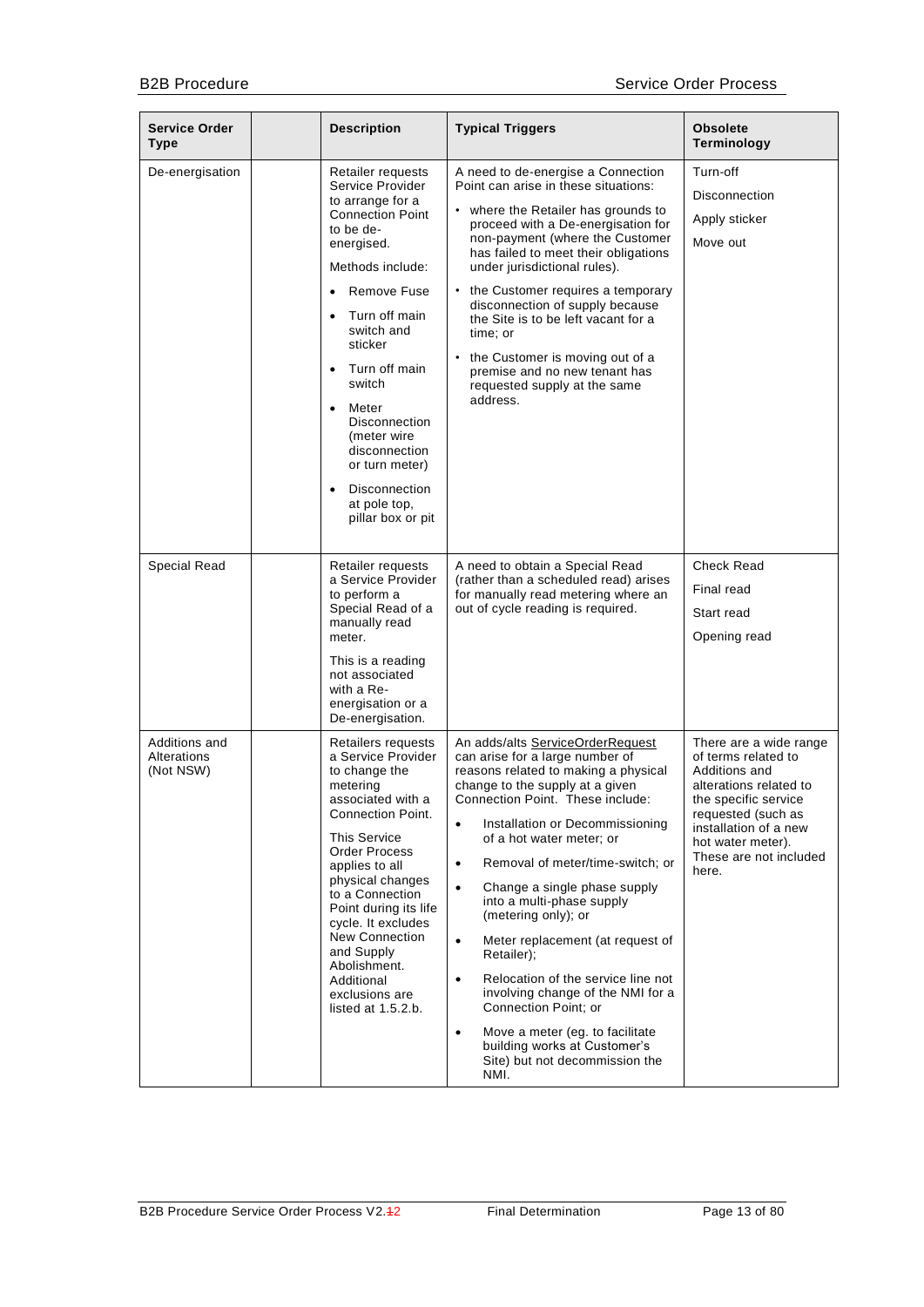| <b>Service Order</b><br><b>Type</b> | <b>Description</b>                                                                                                                                                                                                                                                                                                                                                                                                                                             | <b>Typical Triggers</b>                                                                                                                                                                                                                                                                                                                                                                                                                                                                                                                                                                         | <b>Obsolete</b><br>Terminology                                                                                                            |
|-------------------------------------|----------------------------------------------------------------------------------------------------------------------------------------------------------------------------------------------------------------------------------------------------------------------------------------------------------------------------------------------------------------------------------------------------------------------------------------------------------------|-------------------------------------------------------------------------------------------------------------------------------------------------------------------------------------------------------------------------------------------------------------------------------------------------------------------------------------------------------------------------------------------------------------------------------------------------------------------------------------------------------------------------------------------------------------------------------------------------|-------------------------------------------------------------------------------------------------------------------------------------------|
| Meter<br>Reconfiguration            | Retailer requests<br>the Service<br>Provider to<br>reconfigure/<br>reprogram the<br>metering at a<br>given Connection<br>Point.                                                                                                                                                                                                                                                                                                                                | This includes:<br>Change the hours of application<br>$\bullet$<br>of different registers (eg. peak<br>and off-peak boundaries).<br>Turn on/off off-peak registers.<br>$\bullet$<br>Off peak conversion (change<br>$\bullet$<br>from one off-peak control load<br>tariff to another).<br>A meter reconfiguration<br>ServiceOrderRequest usually arises<br>where the Retailer needs to<br>reprogram a meter to reflect a tariff<br>change to the Customer.                                                                                                                                        | Meter Reprogramming<br>Register<br>Reconfiguration<br>Off peak tariff change<br>Off peak conversion<br>Tariff change                      |
| Meter<br>Investigation              | Retailer requests<br>Service Provider<br>to investigate the<br>metering at a<br>given Connection<br>Point. Retailer<br>may provide a<br>context for this<br>request.                                                                                                                                                                                                                                                                                           | A need to investigate a Connection<br>Point can arise in two distinct<br>situations:<br>• where a Customer raises a request<br>with their Retailer to investigate a<br>meter fault; or<br>• where the Retailer has grounds to<br>proceed with an investigation.<br>Typically a Customer may request an<br>investigation where they believe that<br>there is a problem with the metering<br>installation.<br>A Retailer may request an<br>investigation on the grounds of:<br>• suspected fraud/tampering;<br>consistent abnormal meter<br>readings suspected to be caused<br>by a faulty meter. | Meter Fault<br>investigation<br>Meter Fraud<br>investigation<br>Meter Tamper<br>investigation<br>Meter inspection<br><b>Meter Testing</b> |
| Supply<br>Abolishment               | Retailer requests<br>the Service<br>Provider to abolish<br>supply at a given<br><b>Connection Point.</b><br>This involves<br>decommissioning<br>of a NMI and all<br>associated<br>metering (eg.<br>demolition of<br>Customer's Site).<br><b>Whilst this Service</b><br>Order can be used<br>to terminate a<br>single meter, it<br>should only be<br>used where the<br>removal of this<br>single meter also<br>constitutes the<br>abolishment of the<br>supply. | Typically a Customer (or their agent)<br>may request a Supply Abolishment<br>for a number of reasons, such as<br>where:<br>a property is to be demolished or<br>its usage changed and a supply is<br>no longer required; or<br>an alternative Connection Point<br>can be used and the redundant<br>supply is to be removed.<br>Note: no De-energisation Request<br>required unless the De-energisation<br>is to take place at some time prior to<br>the supply abolishment.                                                                                                                     | Supply point<br>termination<br>Permanent<br>Disconnection                                                                                 |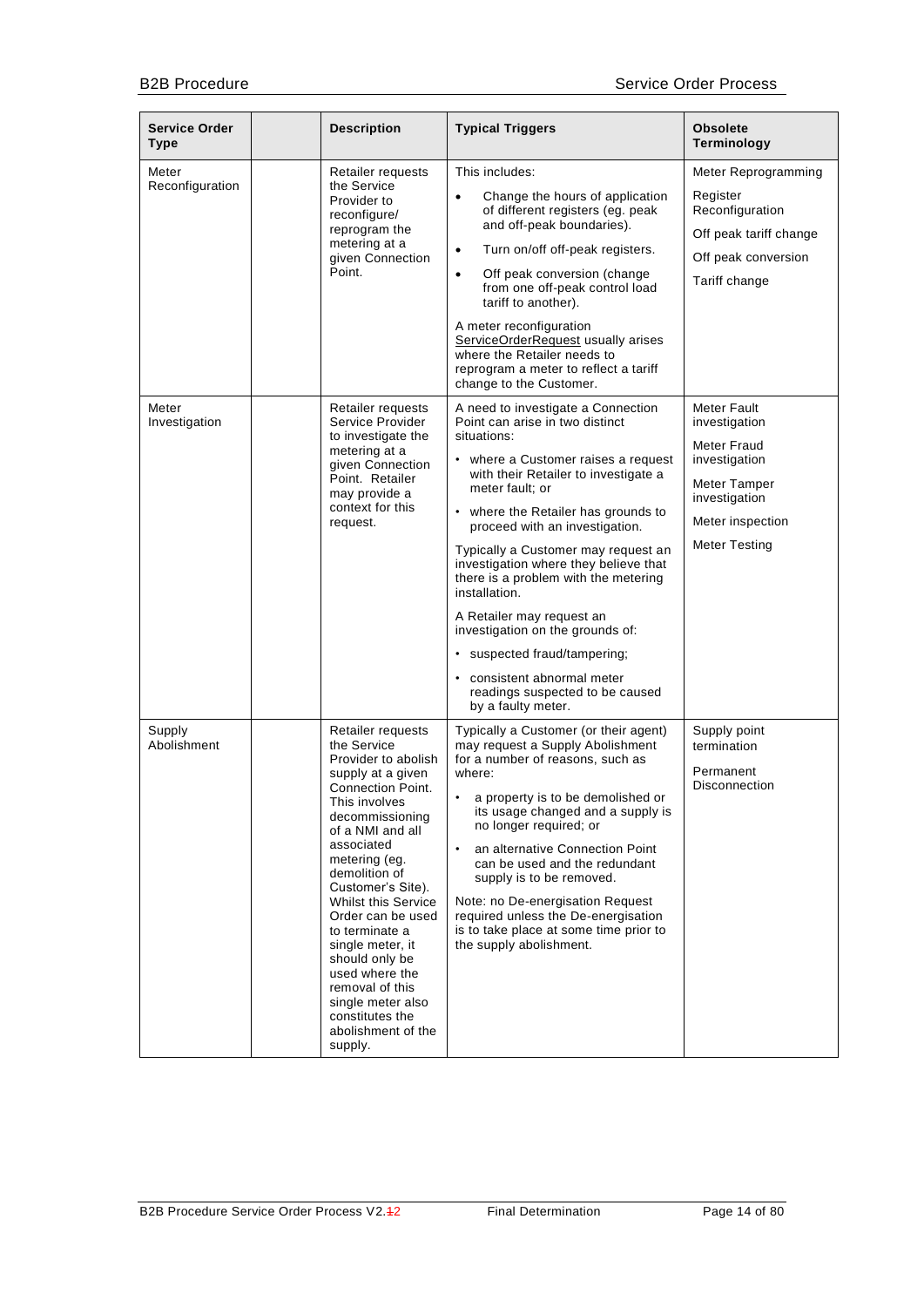| <b>Service Order</b><br><b>Type</b> | <b>Description</b>                                                                                                                                                                                                                                                                | <b>Typical Triggers</b>                                                                                                                | <b>Obsolete</b><br>Terminology |
|-------------------------------------|-----------------------------------------------------------------------------------------------------------------------------------------------------------------------------------------------------------------------------------------------------------------------------------|----------------------------------------------------------------------------------------------------------------------------------------|--------------------------------|
| Miscellaneous<br><b>Services</b>    | Retailer requests<br>the Service<br>Provider to<br>perform a service<br>not covered by<br>one of the above<br>Service Order<br>types.<br>One example of a<br>Miscellaneous<br>Service Order is a<br>Drop and<br>Reconnect" (or<br>other temporary<br>disconnection to<br>supply). | Retailer needs to request an agreed<br>Service Provider service that is not<br>covered under any other type of<br>ServiceOrderRequest. | "Other" Service Order"         |

#### <span id="page-14-0"></span>**2.1.1 Jurisdictional Applicability and Variations**

- a. This Procedure applies to Service Orders in respect of all NMIs located in a Participating Jurisdiction excluding:
	- 1. Those with a Metering Installation Type 1 to 4 where the work requested is a contestable service; or
	- 2. Those that are wholesale boundary points where the work requested is a metering services

| <b>Service Order</b><br>Type | <b>ACT</b> | <b>NSW</b> | <b>QLD</b> | <b>SA</b> | <b>VIC</b> | <b>TAS</b> |
|------------------------------|------------|------------|------------|-----------|------------|------------|
| Allocate NMI                 | <b>No</b>  | Yes        | No         | <b>No</b> | No         | Yes        |
| New Connection               | Yes        | No         | Yes        | Yes       | Yes        | Yes        |
| Re-energisation              | Yes        | Yes        | Yes        | Yes       | Yes        | Yes        |
| De-energisation              | Yes        | Yes        | Yes        | Yes       | Yes        | Yes        |
| <b>Special Read</b>          | Yes        | Yes        | Yes        | Yes       | Yes        | Yes        |
| Adds and Alts                | Yes        | No         | Yes        | Yes       | Yes        | Yes        |
| Meter<br>Reconfiguration     | Yes        | Yes        | Yes        | Yes       | Yes        | Yes        |
| Meter<br>Investigation       | Yes        | Yes        | Yes        | Yes       | Yes        | Yes        |
| Supply<br>Abolishment        | Yes        | Yes        | Yes        | Yes       | Yes        | Yes        |
| <b>Miscellaneous</b>         | Yes        | Yes        | Yes        | Yes       | Yes        | Yes        |

#### Figure 2: Jurisdictional table

| Key |                        |
|-----|------------------------|
| Yes | Applicable as defined. |
| No  | Not applicable.        |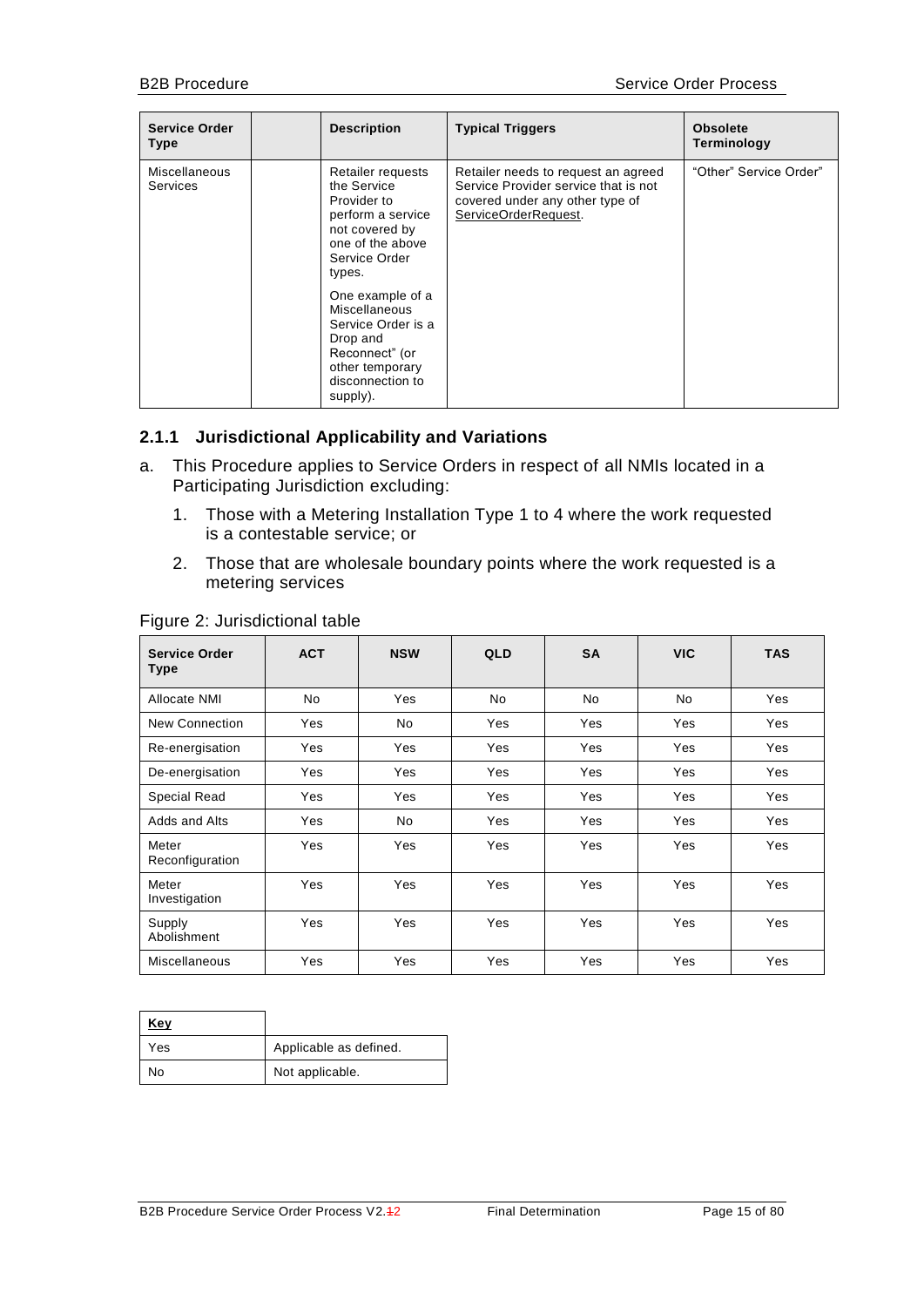#### <span id="page-15-0"></span>**2.2 Process Diagrams**

a. The following diagrams illustrate the high-level process flow:

Figure 3: Service Order process



b. This process applies only in SA. It occurs after receipt of a New Connection ServiceOrderRequest and 3 business days prior to the Appointment date.

Figure 4: Appointment Notification process



#### <span id="page-15-1"></span>**2.2.1 General Principles**

- a. A ServiceOrderRequest (see Section [4.1\)](#page-58-1) is either raised by a Retailer in response to a Customer request, or directly at the Retailer's own request (for example, in the case of a De-energisation for Non-payment).
- <span id="page-15-2"></span>b. A Prospective Retailer is only permitted to send an Allocate NMI, New Connection, Special Read (excluding ones with a *ServiceOrderSubType* of "Check Read"<sup>2</sup> ), Re-energisation, Meter Reconfiguration, or Adds and Alts ServiceOrderRequest.

-

<sup>2</sup> Limitation required for the management of multiple Service Orders. Refer [2.12.15.](#page-40-3) This also ensures that there is no overlap between the types of Service Orders that can be raised by Prospective and Previous Retailers.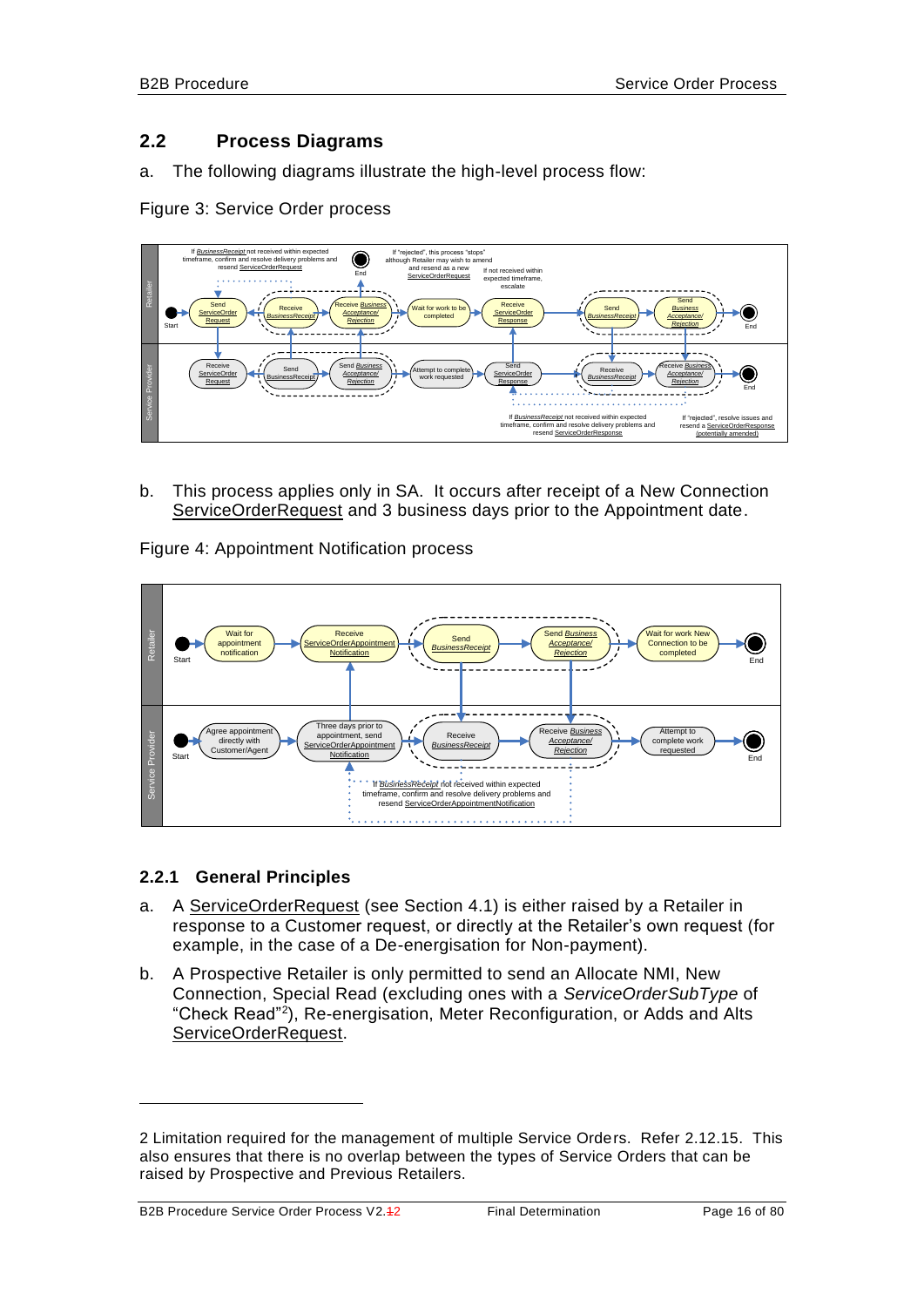- <span id="page-16-0"></span>c. A Previous Retailer for a NMI that is the subject of the ServiceOrderRequest is only permitted to raise a Meter Investigation or Special Read (with *ServiceOrderSubType* of "Check Read") ServiceOrderRequest.
- d. If a DNSP is the RP for the NMI, then the Retailer must send any ServiceOrderRequest to the DNSP. If the DNSP is not the RP for the NMI, then the Retailer must send any ServiceOrderRequest to the appropriate Participant responsible for the required service.
- e. The Service Provider must ensure that the *ServiceProviderID* receiving the ServiceOrderRequest must be the same *ServiceProviderID* used in the ServiceOrderResponse.
- f. The Service Provider must return a *BusinessReceipt* to the Retailer to confirm that they have received the ServiceOrderRequest.
- g. The Service Provider must send a *BusinessAcceptance/Rejection* to the Retailer.
- h. If a Service Provider wishes to reject a ServiceOrderRequest, the Service Provider must indicate the reason for rejecting a Request by the use of an appropriate *EventCode* in a *BusinessAcceptance/Rejection* transaction. Refer section [4.4.1](#page-78-0) for the list of relevant *EventCodes*.
- i. If the Service Provider rejects the ServiceOrderRequest, the Retailer may seek further clarification from the Service Provider or dispute the rejection. Where the Service Provider has inappropriately rejected the ServiceOrderRequest, the Retailer must raise a ServiceOrderRequest if they still require the work to be done. Where the Retailer raises a replacement ServiceOrderRequest, the Retailer must:
	- 1. Agree with the Service Provider that the Retailer may issue a replacement ServiceOrderRequest with an *ActionType* of "Replace";
	- 2. Use an *ActionType* of "Replace";
	- 3. Use a new *RetServiceOrder* value; and
	- 4. Include the *RetServiceOrder* value of the rejected Request in the *SpecialInstructions* field.

The Service Provider must use reasonable endeavours to meet the original Timing Requirement for the completion of requested work that was inappropriately rejected.

- j. On accepting the ServiceOrderRequest, the Service Provider must use reasonable endeavours to complete the work within the Required Timeframe for the Completion of the Requested Work.
- k. With the exception of the Allocate NMI and Miscellaneous ServiceOrderRequests, the requested work will always require the taking of a meter reading. A meter reading is not required for an Allocate NMI ServiceOrderRequest. A meter reading may be required for a Miscellaneous ServiceOrderRequest, depending on the nature of the work. Refer [2.12.1.](#page-24-2)f.
- l. Upon the successful, or unsuccessful, completion of the work, or the cancellation of a ServiceOrderRequest, the Service Provider must send a ServiceOrderResponse (see Section [4.2\)](#page-73-0) to the Retailer with details of the status of the requested work.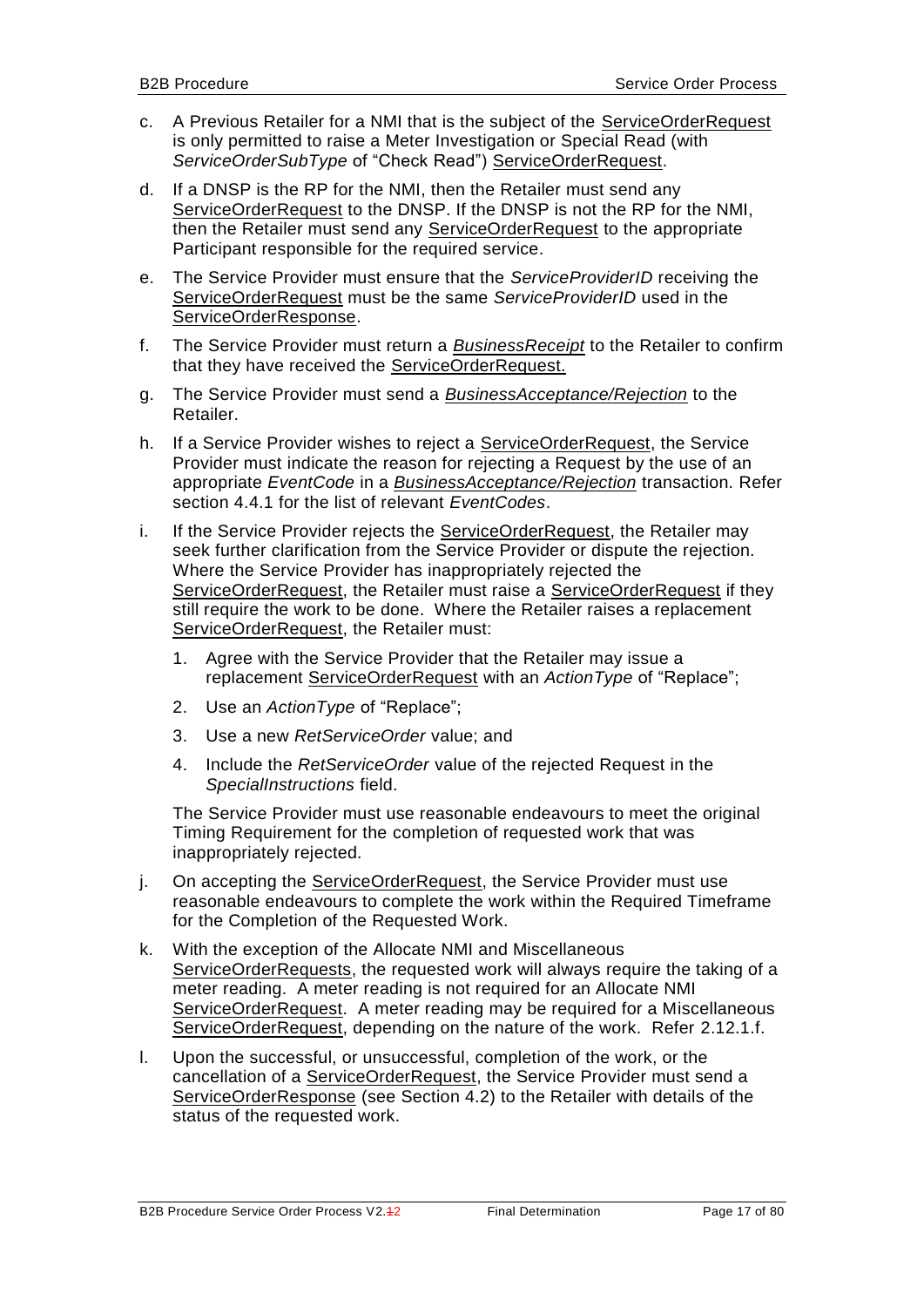- m. If the Service Provider issues a ServiceOrderResponse with a *ServiceOrderStatus* of "Partially Completed" or "Not Completed", the Retailer must raise a new ServiceOrderRequest if they still require the work to be completed.
- n. The Retailer must indicate receipt of the ServiceOrderResponse with a *BusinessReceipt* transaction. If the Retailer considers that incomplete or incorrect information has been provided in the ServiceOrderResponse, the Retailer must send the Service Provider a *BusinessAcceptance/Rejection* transaction indicating a rejection.
- o. The process ends when the Retailer sends the Service Provider a *BusinessAcceptance/Rejection* transaction. Refer [2.7.](#page-22-1)

#### <span id="page-17-0"></span>**2.3 Organising an Appointment**

a. Appointments for Service Orders are only supported where the relevant parties have a bilateral agreement that specifically deals with Appointments. The *CustomersPreferredDateAndTime* field in the ServiceOrderRequest should be used to support any bilateral agreements and a confirmed appointment (agreed between the Retailer and Service Provider) must also include an *AppointmentReference*.

#### <span id="page-17-1"></span>**2.4 Raising a ServiceOrderRequest**

- a. The Retailer must send a Service Order as a ServiceOrderRequest to the appropriate Service Provider.
- b. The ServiceOrderRequest must include the *ActionType* set to "New" to indicate that this is a new Request.

#### <span id="page-17-2"></span>**2.5 Acknowledging Receipt of the ServiceOrderRequest**

- a. Upon receipt of a ServiceOrderRequest, a Service Provider must acknowledge receipt of the ServiceOrderRequest using a *BusinessReceipt*. This indicates that the Service Order has been received and is readable by the Recipient.
- b. The Service Provider must send a *BusinessAcceptance/Rejection* to the Retailer, following a business validation of the ServiceOrderRequest. This process provides the Retailer with timely acknowledgment that the ServiceOrderRequest has been validated and it is either understood and accepted by the Service Provider, or rejected.
	- 1. A *BusinessAcceptance/Rejection* with a Business Event of 'Accept' indicates that the Service Provider reasonably believes they will be able to complete the work within the Required Timeframe for the Completion of the Requested Work.
	- 2. Reasons for a business rejection and/or validation errors must be advised to the Retailer using *EventCodes* (refer [4.4\)](#page-77-0) in a *BusinessAcceptance/Rejection* transaction.
- c. Retailers acknowledge and accept that a Service Provider will reject all Deenergisation, Supply Abolishment and Miscellaneous services ServiceOrderRequests from Retailers who are not the Current Retailer for a Site. The *BusinessAcceptance/Rejection* will use an *EventCode* indicating "Retailer Is Not Permitted To Raise This Service Order Type". Refer [2.2.1.](#page-15-1)[b.](#page-15-2)and [c.](#page-16-0)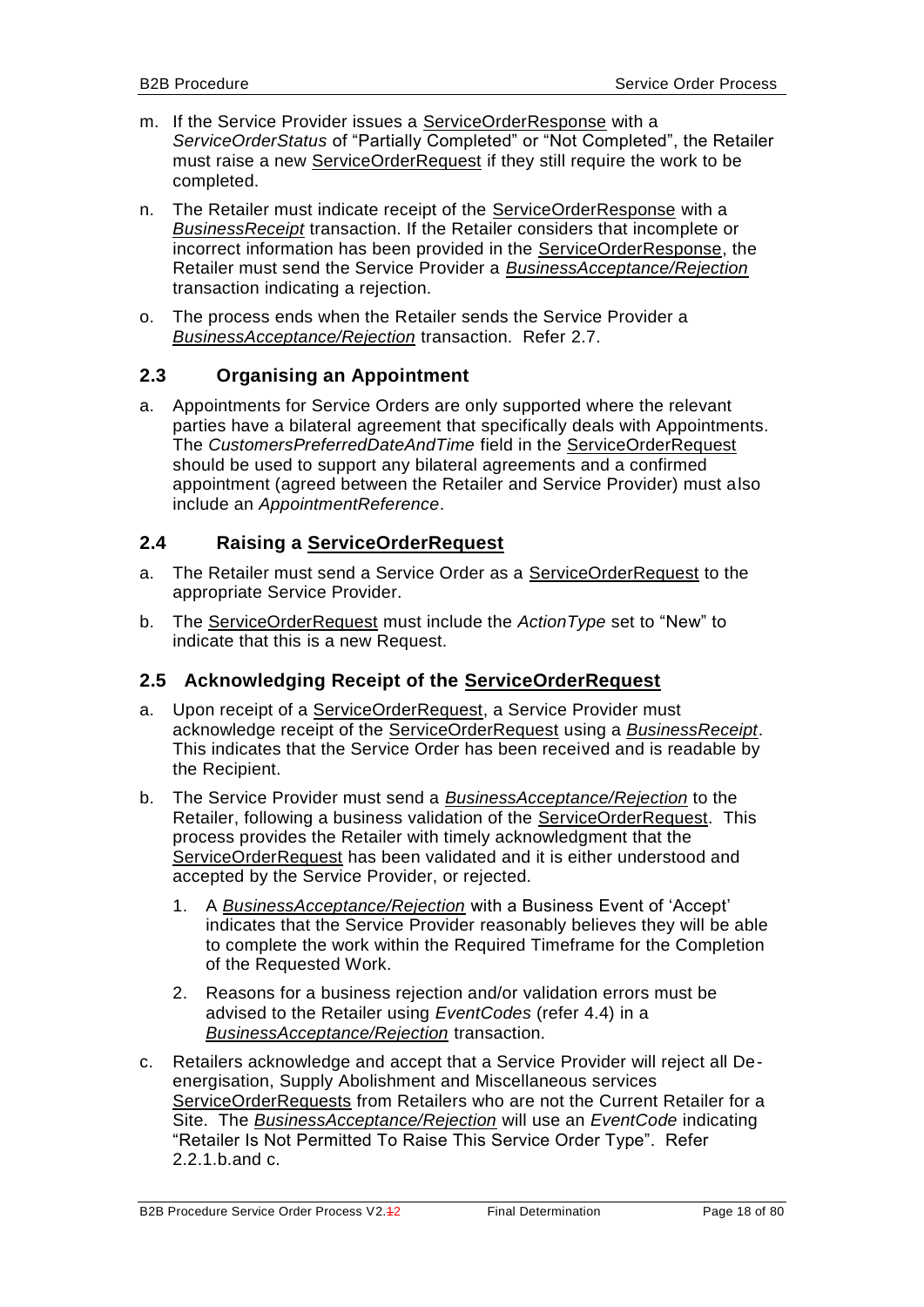- d. Where the Retailer receives a *BusinessAcceptance/Rejection* transaction indicating that there were validation errors, the Retailer should address any issues and, if necessary, submit a new ServiceOrderRequest with a new *RetServiceOrder*. In this situation the Retailer must not issue a "Cancel" ServiceOrderRequest to the Service Provider for the original (invalid) ServiceOrderRequest.
- e. Where the Retailer does not receive a *BusinessReceipt* or *BusinessAcceptance/Rejection* from the Service Provider, the Retailer should investigate the failure of the delivery and notify the Service Provider if the problem is deemed to lie with the Service Provider, resending the original ServiceOrderRequest, as appropriate.

#### <span id="page-18-0"></span>**2.6 Actioning the ServiceOrderRequest**

a. The Service Provider must schedule and must use reasonable endeavours to complete the work, taking into account any *SpecialInstructions* and Appointment details contained in the ServiceOrderRequest.

#### <span id="page-18-1"></span>**2.6.1 Service Orders Requiring Customer Consultation**

- a. In order to complete the work requested by the Retailer, there are some instances where the Service Provider may need to consult directly with the End-use Customer. These situations tend to arise, for example, in Deenergisations/Re-energisations or temporary disconnections for large business/commercial/industrial Customers.
- b. Where the Retailer requests the Service Provider to consult with the Customer to make arrangements for the completion of the work requested, the Retailer must:
	- 1. Use the value of "Yes" in *CustomerConsultationRequired* and must provide the reason for the need to consult the Customer in *SpecialInstructions* of the ServiceOrderRequest.
	- 2. Only use the value of "Yes" in *CustomerConsultationRequired* where the Retailer reasonably believes that customer consultation is required for the successful completion of the requested work.
	- 3. Have previously advised the Customer that the Service Provider will contact the Customer.
	- 4. Complete the *ContactName* and *ContactTelephoneNumber* fields in the ServiceOrderRequest.
- c. The Service Provider must use reasonable endeavours to consult with the Customer to make arrangements for the completion of the work requested where the Retailer has provided a value of "Yes" in *CustomerConsultationRequired*.
- d. In discussions between the Service Provider and the Customer, the nature of the work requested must not be changed without obtaining the consent of the Retailer. Where the nature of the work changes, the Service Provider must advise the Retailer and reach agreement regarding the resolution of the change in the scope of work (for example, the Retailer may need to cancel the original ServiceOrderRequest and issue a new one).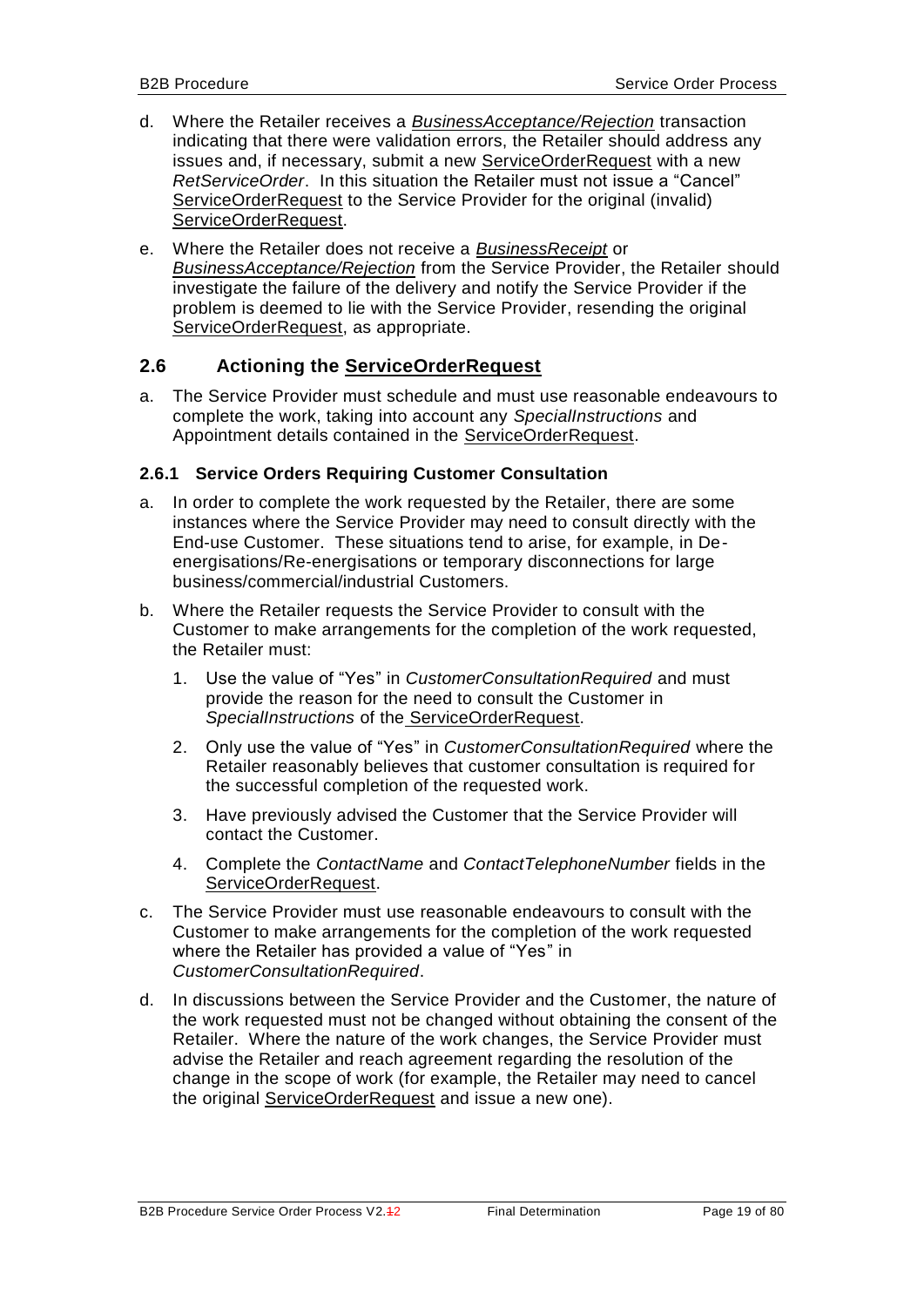#### <span id="page-19-2"></span><span id="page-19-0"></span>**2.6.2 Scheduled Date and Customer Preferred Date and Time**

- a. The following apply to the *ScheduledDate* and *CustomerPreferredDateAndTime*  fields on a ServiceOrderRequest:
	- 1. Where only the *ScheduledDate* field is completed*:*
		- i. The Retailer must not put a retrospective date in the *ScheduledDate* field
		- ii. If a retrospective date is received in the *ScheduledDate* field, the Service Provider must provide the Retailer with a *BusinessAcceptance/Rejection* with a rejection message of 'Invalid data. Details provided in the *Explanation.'*
	- 2. Where both the *ScheduledDate* and *CustomerPreferredDateAndTime* fields are completed:
		- i. The Retailer must not put a retrospective date in the *ScheduledDate* field.
		- ii. If a retrospective date is received in the *ScheduledDate* field the Service Provider must provide the Retailer with a *BusinessAcceptance/Rejection* with a rejection message of 'Invalid data. Details provided in the Explanation.'
		- iii. The date specified by the Retailer in the *ScheduledDate* and *CustomerPreferredDateAndTime* fields must be the same except as allowed in 2.6.2 c.1.ii. and 2.6.2 c.1.iii in which case only the *CustomerPreferredDateAndTime* can be retrospective.
		- iv. If a retrospective *CustomerPreferredDateAndTime* is provided otherwise than in accordance with 2.6.2 c.1.ii or 2.6.2 c.1.iii, the Service Provider must reject the ServiceOrderRequest with a rejection message of 'Invalid data. Details provided in the Explanation.'
- b. The Service Provider must use reasonable endeavours to complete the work requested and accepted on or after the *ScheduledDate* included in the ServiceOrderRequest, and within the Required Timeframe from this *ScheduledDate* or in the case of an appointment, agreed by the Retailer and Service Provider, on the *ScheduledDate.*
- <span id="page-19-3"></span><span id="page-19-1"></span>c. Where the *CustomerPreferredDateAndTime* is provided in accordance with  $2.6.2 a.2$ 
	- 1. *The CustomerPreferredDateAndTime* should represent
		- i. The Customer's preference, as agreed with the Retailer, which becomes the *ScheduledDate* for the Service Order, or
		- ii. A date and time, agreed between the Retailer and Service Provider to support exceptional Service Order requests (e.g. Re-energisation on a weekend with the ServiceOrderRequest sent the following Monday). Such requests must include details of the agreement in the *SpecialInstructions* field and have the same *RetServiceOrder* quoted by the Retailer to the Service Provider by phone. In this instance, the *CustomerPreferredDateAndTime* is the date agreed by both parties for the work to be completed; or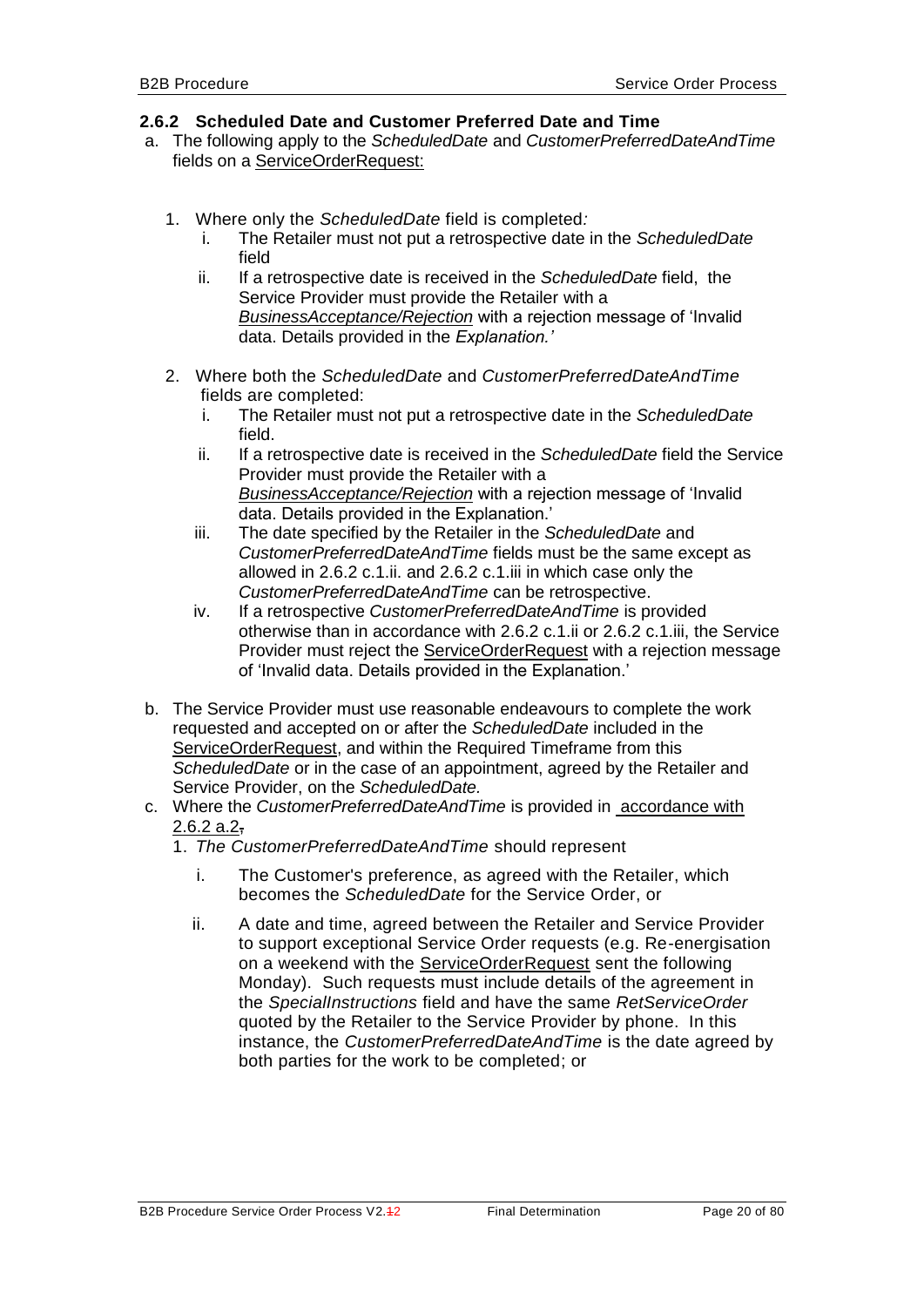- <span id="page-20-2"></span><span id="page-20-1"></span>iii. Where a Customer advises the Retailer they have already moved into the Site and the Site is energised (left energised or energised by the Customer), if the Retailer requires a move-in reading the Retailer may raise a Re-energisation ServiceOrderRequest with a *ServiceOrderSubType* of "Retrospective Move-in", a *CustomerPreferredDateAndTime* that matches the move-in date, and a prospective *ScheduledDate*. The Service Provider will provide a meter reading in accordance with the Metrology Procedure, undertaking field work if necessary.
- 2. If the *CustomerPreferredDateAndTime* and *ScheduledDate* are not the same date, except as permitted in [2.6.2](#page-19-0) [c.1.ii](#page-19-1) and [2.6.2](#page-19-0) [c.1.iii,](#page-20-1) the Service Provider must provide the Retailer with a *BusinessAcceptance/Rejection* with a rejection message of 'Invalid data. Details provided in the Explanation'.
- 3. If the *CustomerPreferredDateAndTime* is not reflected by the *ServiceTime*, the Service Provider must provide the Retailer with a *BusinessAcceptance/Rejection* with a rejection message of 'Invalid data. Details provided in the Explanation'
- d. The *ScheduledDate* must not be more than 100 calendar days in the future.

#### <span id="page-20-0"></span>**2.6.3 Where work will not be completed within the Required Timeframe**

- a. The term 'Required Timeframe' refers to the timeframes required for the completion of Service Order activities. See Section [3.3.5](#page-54-0) of this Procedure.
- b. The following provisions cover the various aspects related to difficulties completing work within the Required Timeframe.
- c. Where a Service Provider and Customer agree an alternative timeframe (other than the Required Timeframe) for the completion of requested work, this arrangement takes precedence over any *ScheduledDate* or *CustomerPreferredDateAndTime*. The Service Provider must inform the Retailer of the agreed alternative timeframe by an appropriate message in the *SpecialNotes* field of the ServiceOrderResponse.
- d. Subject to specific provisions detailed in [3.3.5,](#page-54-0) the Required Timeframe is deemed to start from the *ScheduledDate*.
- e. Where the Service Provider is unable to complete the requested work within the Required Timeframe (from the *ScheduledDate*), the Service Provider must contact<sup>3</sup> the Retailer as soon as reasonably practicable to negotiate a new date. This situation may arise:
	- i. When the Service Provider first receives the ServiceOrderRequest and has an issue with the *ScheduledDate* requested by the Retailer; or
	- ii. If unforeseen circumstances arise during the scheduling or completion of the work which may impact on completion of the work within the Required Timeframe of the *ScheduledDate*.

1

<sup>3</sup> The Retailer may choose to use email to confirm telephone agreements.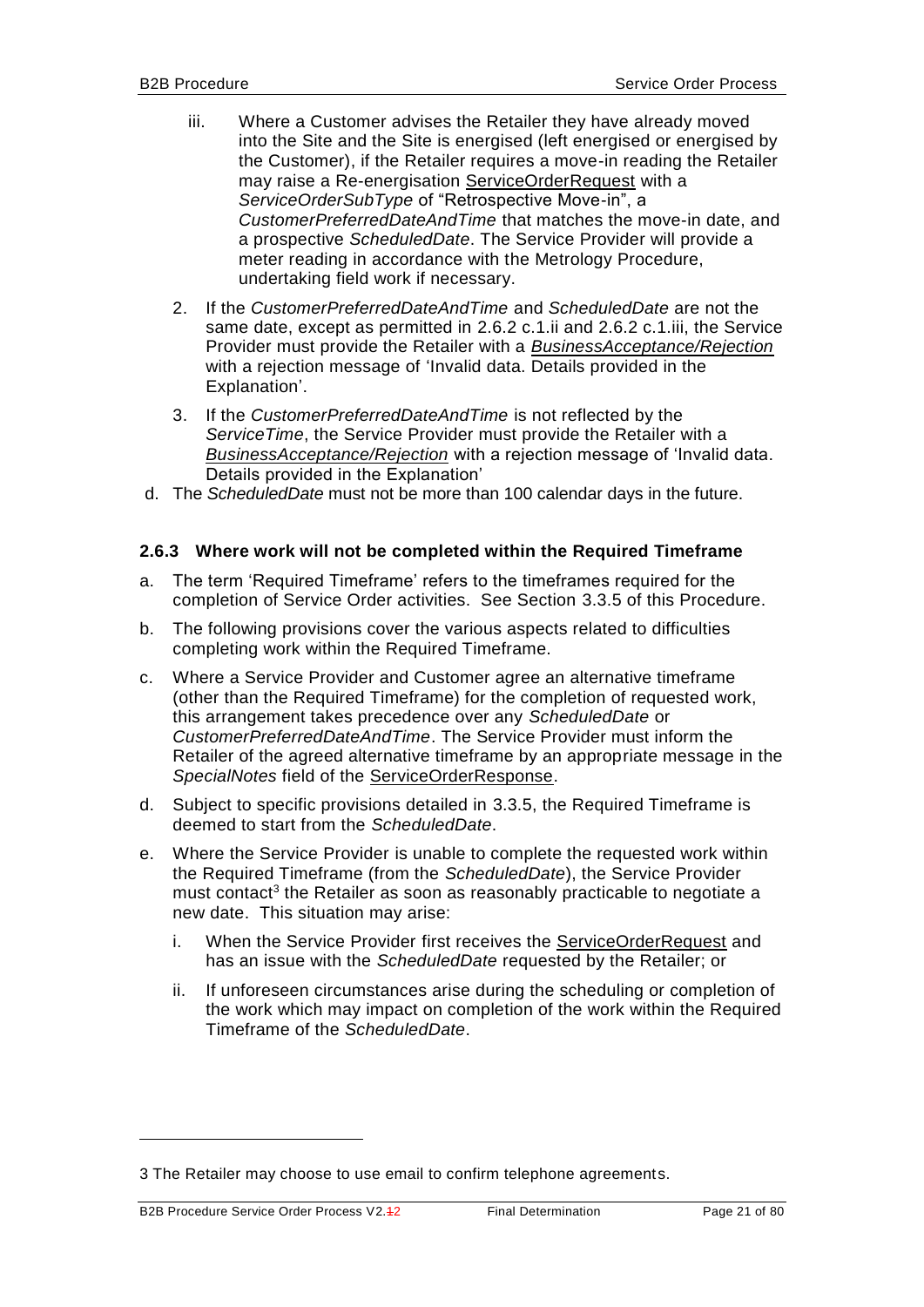f. If the Service Provider becomes aware of an inability to meet the Required Timeframe then, prior to sending a *BusinessAcceptance/Rejection,* the Service Provider must telephone the Retailer to negotiate an acceptable date and confirm any arrangements via the *BusinessAcceptance/Rejection*.

An example would be where the Service Provider needs to make special arrangements for a large or complex Site.

- g. If the Service Provider becomes aware of an inability to meet the Required Timeframe after sending a *BusinessAcceptance/Rejection*:
	- 1. The Service Provider must telephone the Retailer to negotiate an acceptable date and confirm any arrangements via email; and
	- 2. The Retailer will either:
		- a) Note the change and update their systems accordingly, leaving the ServiceOrderRequest unchanged; or
		- b) Wait until the Service Provider sends a ServiceOrderResponse, then raise a new ServiceOrderRequest if necessary.
	- 3. If the *ServiceOrderStatus* is 'Partially Completed' or 'Not Completed', the Retailer may issue a new ServiceOrderRequest with amended details.
- h. Where a *CustomerPreferredDateAndTime* has been agreed (with an *AppointmentReference*) and the Appointment cannot be met, the Service Provider must telephone the Retailer to negotiate an acceptable alternative date (ie a new *CustomerPreferredDateAndTime*). In this instance, if the Retailer does not cancel and re-issue the ServiceOrderRequest, the Retailer must confirm any revised Appointment details with the Service Provider by email.

#### <span id="page-21-0"></span>**2.6.4 Raising a ServiceOrderResponse**

- a. Upon the successful, or unsuccessful, completion of the work, or the cancellation of a ServiceOrderRequest, the Service Provider must send a ServiceOrderResponse (see Section [4.2\)](#page-73-0) to the Retailer with details of the status of the requested work using *ServiceOrderStatus* and *ExceptionCode*.
- b. If the Retailer still requires work to be done, the Retailer must do so using a new ServiceOrderRequest (with a new *RetServiceOrder*).
- c. A Retailer must acknowledge receipt of the ServiceOrderResponse using a *BusinessReceipt* transaction. This acknowledges that the ServiceOrderResponse has been received.
- d. The Retailer must send a *BusinessAcceptance/Rejection*, following a business validation of the ServiceOrderResponse. This process provides the Service Provider with timely acknowledgment that the ServiceOrderResponse has been validated and it is both understood and accepted by the Retailer.
- e. Where the Service Provider does not receive a *BusinessReceipt* or *BusinessAcceptance/Rejection* from the Retailer, the Service Provider may investigate the failure of the delivery and notify the Retailer if the Service Provider reasonably considers that delivery failure lies with the Retailer, resending the original ServiceOrderResponse, as appropriate.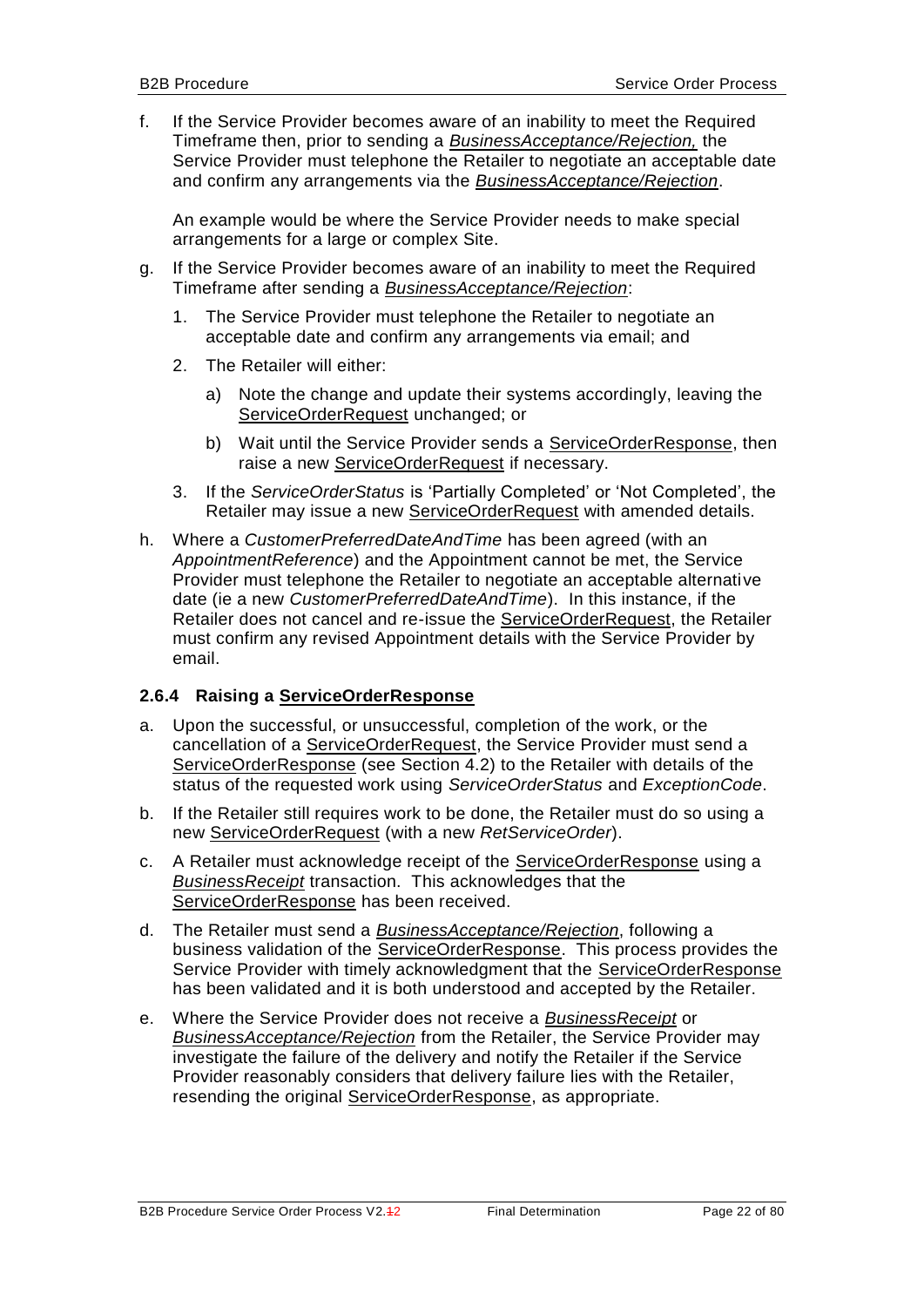#### <span id="page-22-0"></span>**2.6.5 Use of Status, Exception and Product Codes in ServiceOrderResponses**

- a. The *ServiceOrderStatus* reflects whether the requested work was:
	- i. Completed ("Completed") If all aspects of the work that is the subject of the ServiceOrderRequest is completed by the Service Provider the Service Provider must put a Code of "Completed" in the *ServiceOrderStatus* field. In this case, the *ExceptionCode* is not required.
	- ii. Partially completed ("Partially Completed") If the Service Provider has completed the primary work (described by the *ServiceOrderType*) but was unable to complete the associated actual meter reading, the Service Provider must complete the *ServiceOrderStatus* as "Partially Completed". In this case a substituted meter reading will be provided and the Service Provider must use an *ExceptionCode* to indicate the reason the meter read could not be taken.
	- iii. Not completed ("Not Completed") If the primary work requested could not be completely fulfilled, the Service Provider must complete the *ServiceOrderStatus* as "Not Completed" and the reason for the work being incomplete must be indicated using an *ExceptionCode*.
- b. The Service Provider must identify any chargeable work by using one or more applicable *ProductCodes*.
- c. Specific requirements apply to the use of the "Cost TBA" code as follows:
	- i. The *ProductCode* "Cost TBA" must not be used for Re-energisation, Deenergisation and Special Read ServiceOrderRequests; and
	- ii. The *ProductCode* "Cost TBA" must only be used when the Service Provider needs to do further investigation to determine what work was attempted or completed at the Site. This *ProductCode* must not be used as a default.
- d. Where the work done by the Service Provider does not match what was requested in the ServiceOrderRequest, the *ProductCode* must correspond to the actual work done, not what was requested. An example of this situation is where the Service Provider reconciles concurrent Requests for the same NMI (refer [2.12.15.](#page-40-3)d).

#### <span id="page-22-1"></span>**2.7 Closing the Service Order Process**

- a. The Service Order Process ends when:
	- i. The Retailer has confirmed acceptance of the ServiceOrderResponse with a *BusinessAcceptance/Rejection* transaction indicating acceptance; or
	- ii. The Retailer has rejected the ServiceOrderResponse (with a negative *BusinessAcceptance/Rejection* transaction) and the Service Provider has investigated and communicated a reply with the results of the investigation by telephone or email to the Retailer. The Service Provider must communicate this reply within 2 business days. The Service Provider and the Retailer must negotiate a resolution of the situation, with the agreed resolution being reflected in each party's systems.
- b. If the requested work was partially completed (*ServiceOrderStatus* = "Partially Completed") or not completed (*ServiceOrderStatus* = "Not Completed"), the Retailer may need to raise a new ServiceOrderRequest for follow-up work.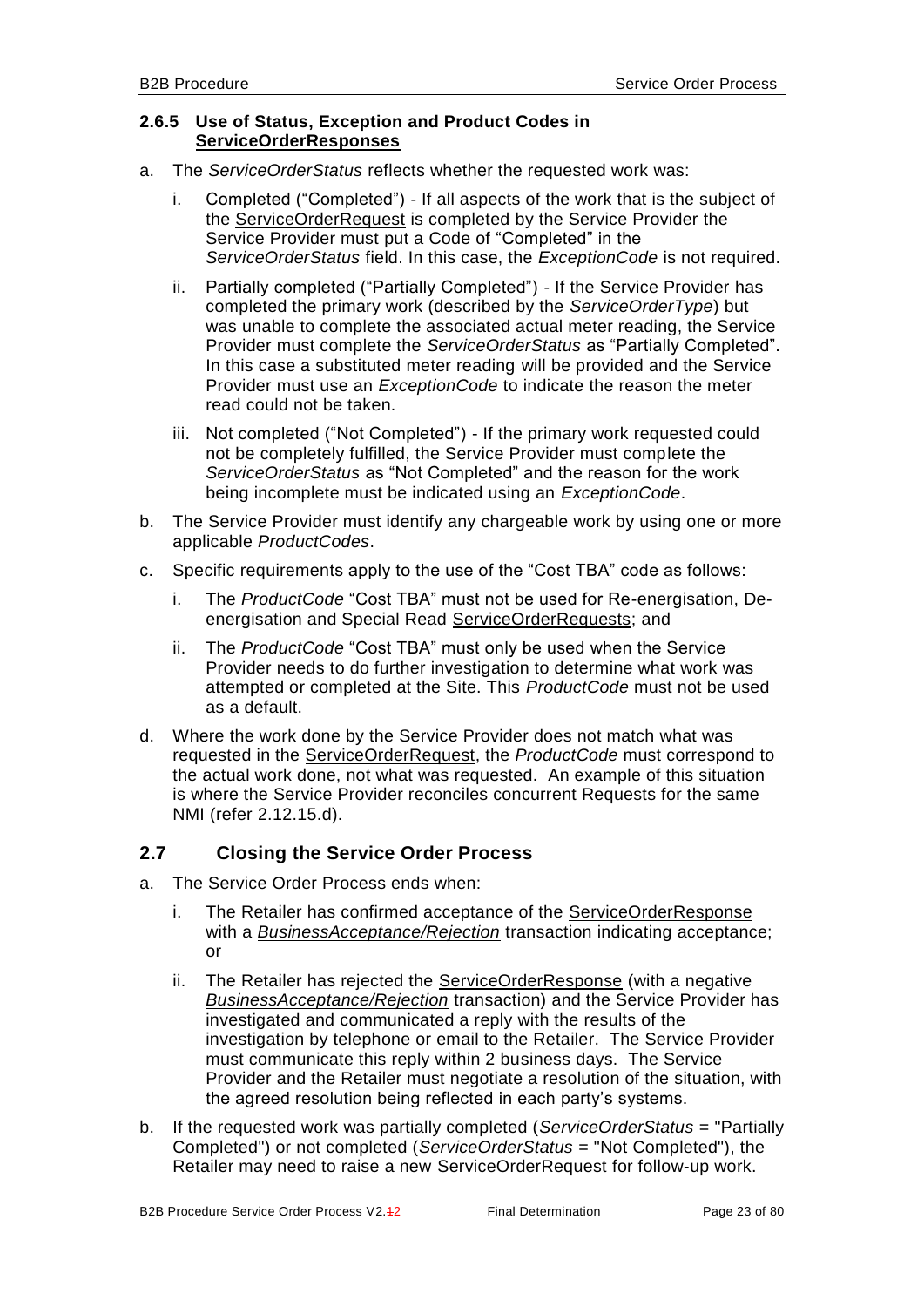#### <span id="page-23-0"></span>**2.8 Delivery priorities**

- a. 'High Priority' ServiceOrderRequests are defined as same day or next day Re-energisations or cancellations of same day Re-energisations or Deenergisations.
- b. The Retailer may only use the *Priority* value of "High" (in the Message header) for 'High Priority' ServiceOrderRequests.
- c. The Service Provider must not reject an otherwise valid ServiceOrderRequest due to the incorrect use of the "High" *Priority* value.
- d. Delivery priority (the Message *Priority* field) must only be used to prioritise the retrieval, validation and acknowledgement of ServiceOrderRequests.

#### <span id="page-23-1"></span>**2.9 Works Scheduling**

a. The Service Provider must use the *ServiceOrderType, ScheduledDate* and the *CustomerPreferredDateAndTime* fields to determine when the work should be scheduled and completed.

#### <span id="page-23-2"></span>**2.10 Cancelling a ServiceOrderRequest**

- a. A Retailer may attempt to cancel the work associated with a ServiceOrderRequest up to the point at which a ServiceOrderResponse has been received. To do so, the Retailer must send a Service Order cancellation to the relevant Service Provider using a ServiceOrderRequest. The ServiceOrderRequest must have the *ActionType* set to "Cancel" and must quote the *RetServiceOrder* of the Request to be cancelled.
- b. If the Retailer needs to cancel a Service Order urgently, this must be communicated to the Service Provider by phone. The Retailer must also send a "Cancel" ServiceOrderRequest on the same business day, unless otherwise agreed with the Service Provider.
- c. On receipt of a ServiceOrderRequest cancellation:
	- 1. If the original Request has been received by the Service Provider and a *BusinessAcceptance/Rejection* has not been sent, the Service Provider will:
		- a. Accept both Requests, and
		- b. Send a ServiceOrderResponse to the original ServiceOrderRequest with a Status of "Not Completed" and an *ExceptionCode* of "Retailer Cancellation".
	- 2. If the original Request has been received and accepted by the Service Provider:
		- a) If the ServiceOrderRequest has been completed or the Service Provider is unable to cancel the field work, the Service Provider will reject the "Cancel" ServiceOrderRequest with an *EventCode* indicating "Unable to cancel ServiceOrderRequest. Requested work has commenced or is completed."
		- b) If the ServiceOrderRequest has already been cancelled in the Service Provider system (e.g. triggered by a phone call from the Retailer for a same day cancellation) or the Service Provider is able to cancel the field work, the Service Provider will accept the "Cancel" ServiceOrderRequest.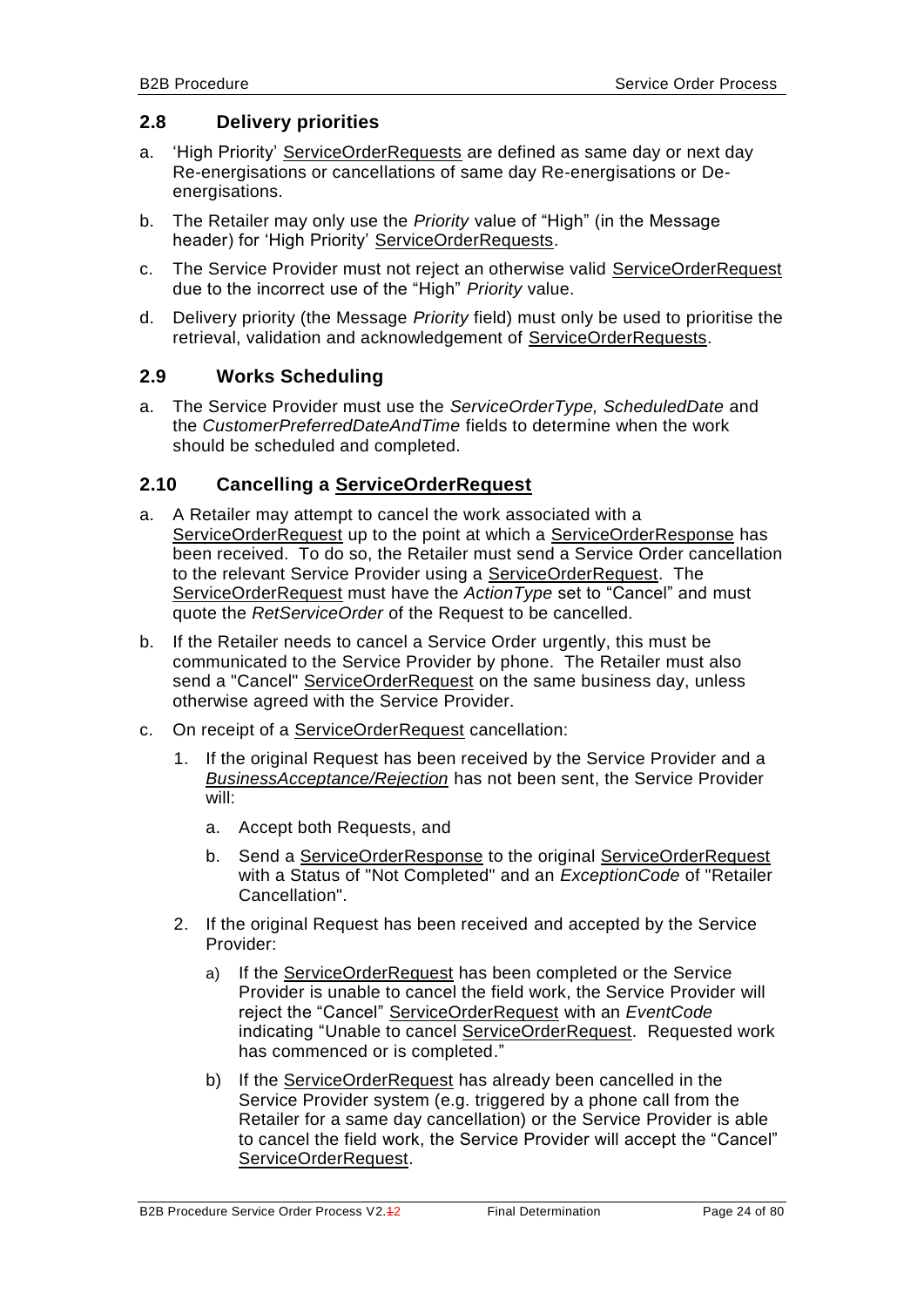- 3. If the original ServiceOrderRequest has not been received by the Service Provider, the Service Provider must:
	- a) Wait for 30 minutes (to allow time for the associated "New" (or "Replace") ServiceOrderRequest to arrive).
		- 1. If the "New" (or "Replace") ServiceOrderRequest arrives:
			- a) Accept the "New" (or "Replace") ServiceOrderRequest.
			- b) Accept the "Cancel" ServiceOrderRequest.
			- c) Provide a ServiceOrderResponse to the Service Order.
		- 2. If the "New" (or "Replace") ServiceOrderRequest has not arrived:
			- a) Reject the "Cancel" ServiceOrderRequest with an *EventCode* indicating "Unable to Cancel, Original Request Not Received".
- 4. If the "New" (or "Replace") ServiceOrderRequest subsequently arrives, the Service Provider will reject the Request using an *EventCode* indicating "Previous Cancellation Already Processed".
- d. Charges consistent with the allowed *ProductCodes* may apply for any cancelled ServiceOrderRequest.

#### <span id="page-24-0"></span>**2.11 Updating a ServiceOrderRequest**

- a. Service Providers shall not accept updated ServiceOrderRequest transactions. To change a ServiceOrderRequest Retailers may either:
	- i. Cancel the original Request and issue a new one or,
	- ii. By agreement, the Service Provider may accept updates to ServiceOrderRequests advised by telephone or email.

#### <span id="page-24-2"></span><span id="page-24-1"></span>**2.12 Common business practices**

#### **2.12.1 General**

a. **MSATS Relationship** - An MSATS transaction does not remove the need for a Service Order. For example, where the prospective transfer is to take place on a Special Read, the Retailer must raise a Special Read ServiceOrderRequest to the appropriate Service Provider.

#### b. **Service Time**

- 1. *ServiceTime* is used to inform the Service Provider when the work can be performed, and it also indicates what charges the Retailer is willing to accept.
- 2. For work the Retailer requests only to be undertaken outside Business Hours:
	- i. The Retailer must specify a *ServiceTime* of "Non-Business Hours" and must ensure the information in the *SpecialInstructions* field provides additional and specific information regarding the detail and reason for the "Non-Business Hours" request.
	- ii. The Service Provider must take into account the value in the *ServiceTime* field when scheduling the ServiceOrderRequest.
	- iii. Indicates that the Retailer will accept any "Non-Business Hours"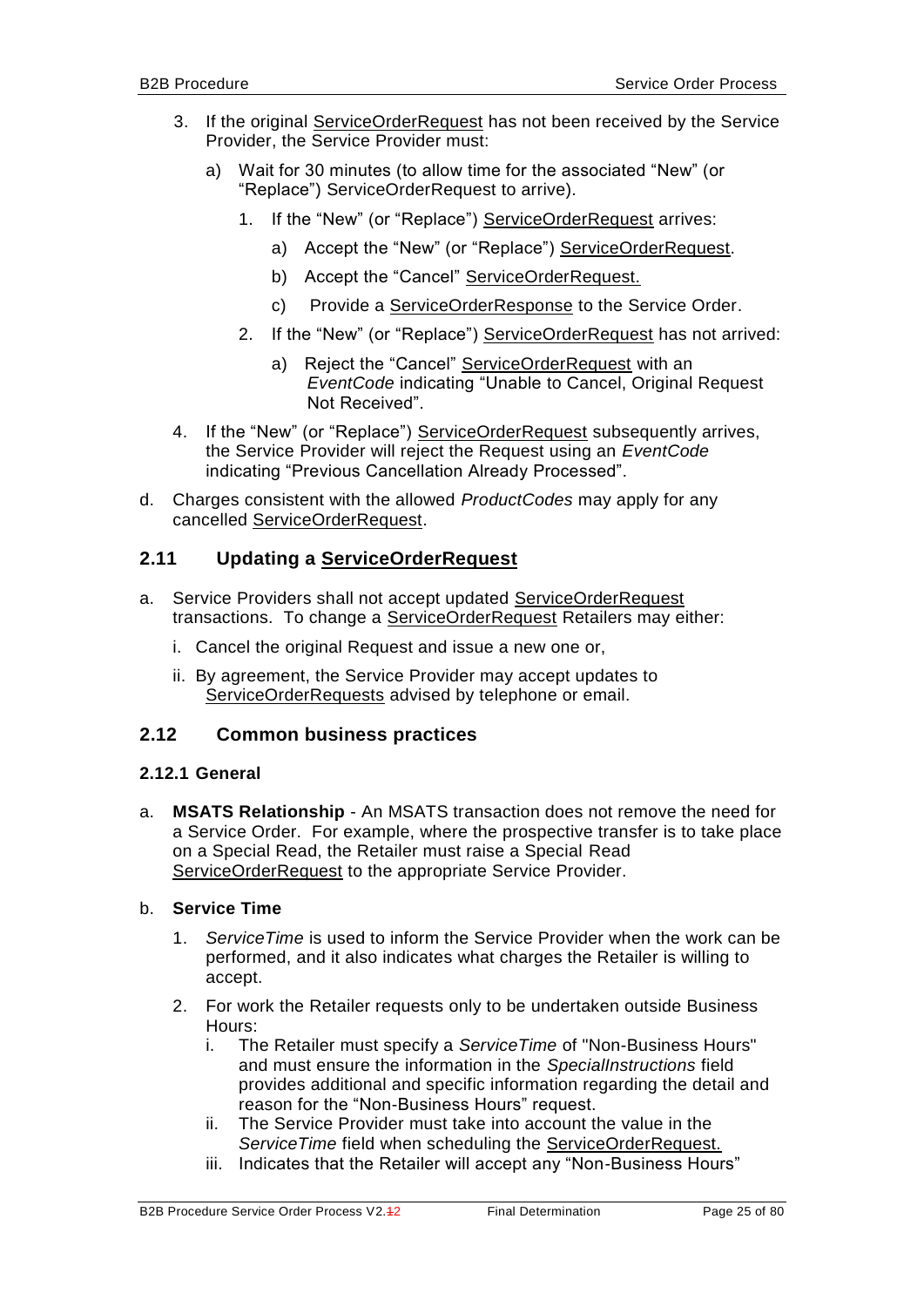charges.

- 3. Where the Retailer does not wish to pay an after-hours fee a *ServiceTime* of "Business Hours" should be used. This indicates that the Retailer will not accept after-hours charges and will accept a delay in service completion (within the bounds of agreed service levels) in preference to undertaking the work after-hours.
- 4. Where the Retailer prefers the work to be undertaken within business hours but is willing to pay the after-hours fee where necessary in order to speed up completion, a *ServiceTime* of "Any Time" should be used. This indicates that the Retailer will accept after-hours charges if the work needs to be undertaken outside Business Hours.
- c. **Meter Reading Date**  Where a meter reading is associated with a Service Order, the Service Provider must ensure that the meter reading date provided via the MDFF file aligns with the date the Service Order was completed (*ActualDateAndTime)*.
- d. **Customer Details**  Where Customer Details (name and telephone number) are required for the completion of a ServiceOrderRequest, these must be provided using the Customer's contact details fields (*CustomerContactName*, *CustomerContactTelephoneNumber*). It is anticipated that this information not be used to permanently update the Service Provider's customer-related records; any permanent updates to Customer Details must be sent from the Retailer to the Service Provider in a CustomerDetailsNotification. The Customer and contact information provided in a ServiceOrderRequest should only be used for the completion of the identified work.
- e. **Site Details**  The Retailer should ask the Customer if there are any Hazards or Access Requirements prior to initiating a ServiceOrderRequest. Where the Customer reports no Hazards or Access requirements the Retailer must indicate this using the appropriate values in the ServiceOrderRequest. This information should be used for the completion of the identified work only.
	- i. If the Customer has supplied any special access details, the Retailer must include these in *AccessDetails*. These details exclude the hazards covered by the *HazardDescription* field.
		- a) Where the Customer reports no access requirements, the Retailer must indicate this by using the value "Customer Reports No Access Requirements" in the *AccessDetails* field.
		- b) Any permanent updates to access or hazard details must be sent from the Retailer to the Service Provider in a SiteAccessNotification.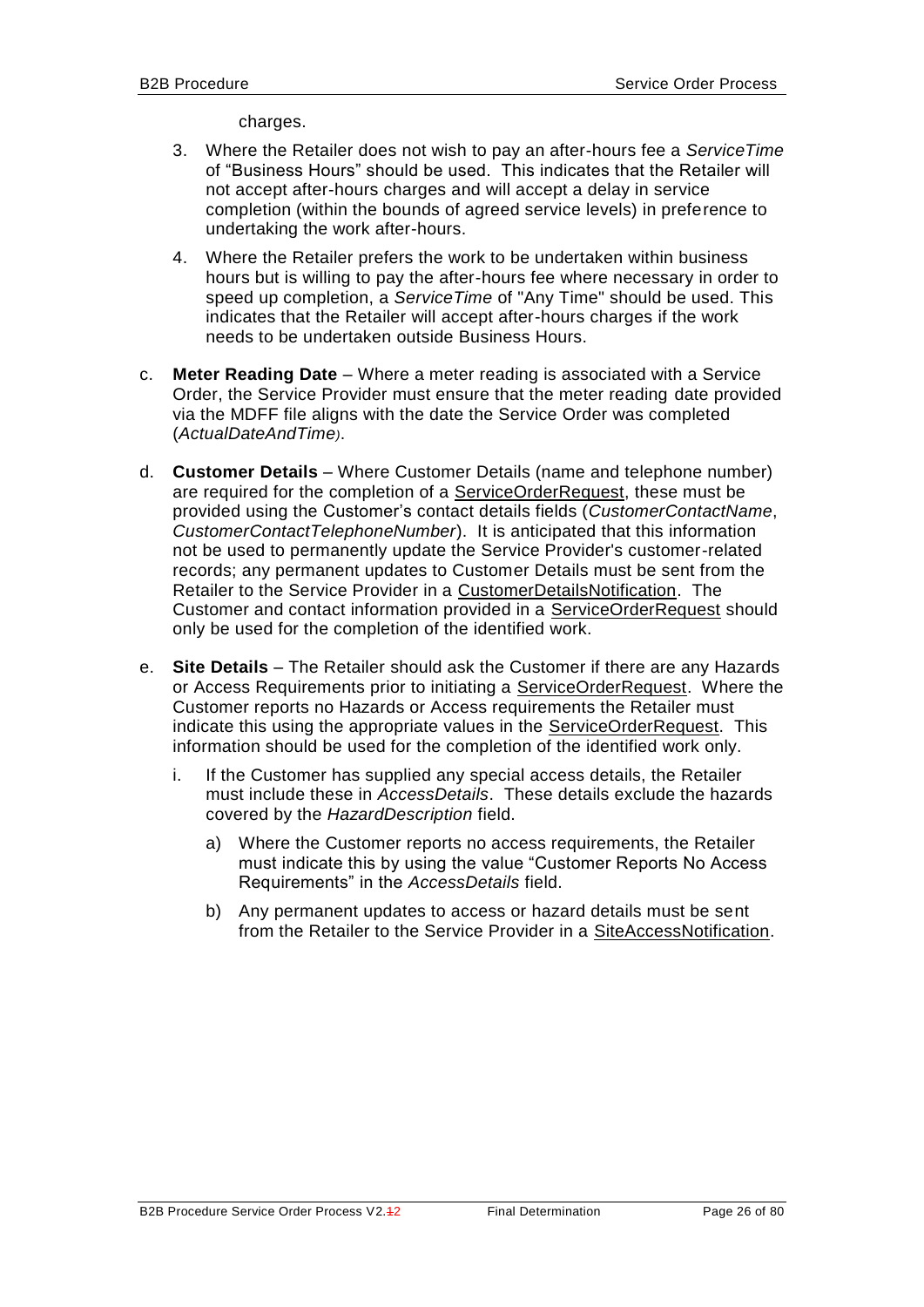#### f. **Read all meters**

i. Where the Service Provider reads the meter as part of completing the ServiceOrderRequest, the Service Provider must use reasonable endeavours to read all meters at the NMI. Excluding ServiceOrderRequests that are Not Completed, where an actual meter reading is not taken, a substitution meter reading must be provided.

#### g. **Meter Serial Number**

- i. *MeterSerialNumber* is required where work is specific to a meter. The Retailer must provide the *MeterSerialNumber* if it is available. A Service Provider will reconcile the *NMI* / *MeterSerialNumber* combination(s) against information held in their records, and thereby help confirm the correct Site will be visited for the Service as early in the process as possible. If the requested work affects all meters, the Retailer does not have to provide any meter serial numbers.
- ii. Where the Service Provider identifies a discrepancy between a *NMI* and the *MeterSerialNumber* the Service Provider must progress the ServiceOrderRequest if it believes the discrepancy relates to its own data. If it believes the discrepancy relates to the *MeterSerialNumber* provided by the Retailer, the Service Provider will Reject the ServiceOrderRequest except for High Priority Service Orders, where the Service Provider will contact the Retailer and agree how to resolve the discrepancy. If the **ServiceOrderRequest** is Rejected, the Service Provider must provide the *MeterSerialNumber(s)* in the *Explanation* field associated with the appropriate *EventCode* ("Invalid data. Details provided in *Explanation*").

#### h. **ProposedTariff field**

The Service Provider must not reject the ServiceOrderRequest if the *ProposedTariff* value is wrong or does not suit the Site's metering. The MSATS notification will provide the details of the tariff(s) actually allocated to the Site.

#### i. **Other rules**

1

- i. The Service Provider may seek to recover costs for any actioned work from the Retailer who requested that work that was completed or attempted.
- ii. Retailers must use reasonable endeavours to send ServiceOrderRequests as they arise and not to save them up and send them in a batch. Refer section 2.4.a of the Technical Delivery Specification for details regarding the bundling of transactions.

#### <span id="page-26-0"></span>**2.12.2 Service Paperwork**

a. Where Service Paperwork<sup>4</sup> is required the Service Provider is not obligated to complete the Service Order until the Service Paperwork jurisdictional obligations are satisfied.

<sup>&</sup>lt;sup>4</sup> The Service Paperwork reference table is described in the B2B Procedure Technical Delivery Specification.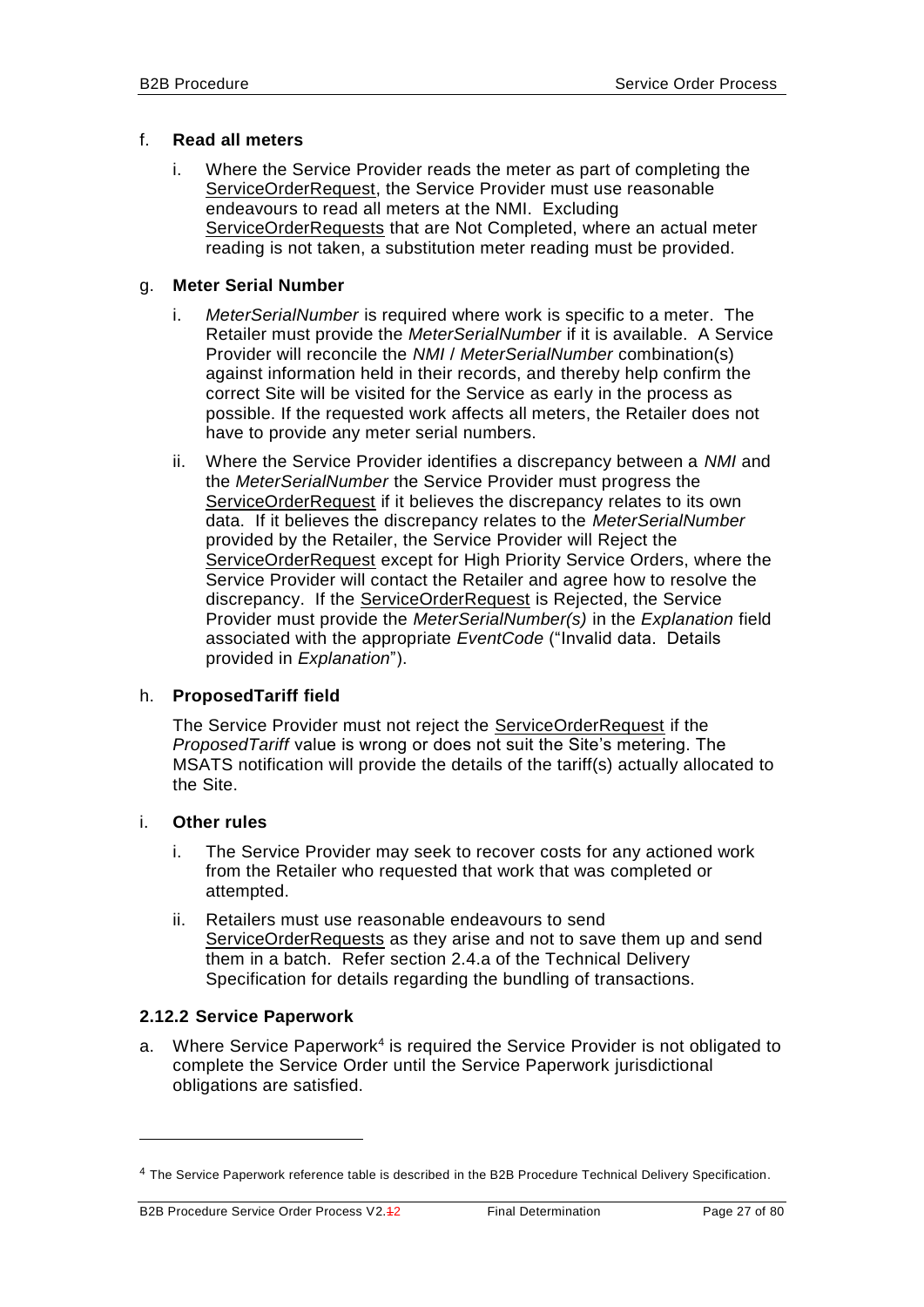- b. For connection points, where Retailers receive Service Paperwork or are required to provide paperwork to the Service Provider, Retailers must;
	- i. Only raise the Service Order after receiving or preparing all Service Paperwork, and
	- ii. Include the Service Paperwork number, where provided on the Service Paperwork, in the *FormNumber* or the *SafetyCertificateId* field of the Service Order as appropriate
- c. In other instances where a Service Paperwork is required the Service Order number is to be included with the Service Paperwork, as follows, (*SafetyCertificateMethodSent* page 63):
	- i. For Faxing the Service Order number is to be clearly displayed at the top right hand corner of the Service Paperwork
	- ii. For emailing the Service Order number is to be clearly displayed in the subject line of the email
	- iii. For Online systems as agreed by the users of the online system
	- iv. When left 'On-Site' the Service Order number is not required
	- v. When provided directly to the Service Provider by a party other than the Retailer - the Service Order number is not required

In this case, even if the Retailer is provided with a copy of the Service Paperwork by the Service Provider, the Retailer is not required to provide a copy of the Service Paperwork back to the Service Provider when raising a Service Order.

- d. Upon receipt of the ServiceOrderRequest that requires Service Paperwork to be provided by the Retailer, the Service Provider must:
	- i. not reject the ServiceOrderRequest on the basis of missing paperwork
	- ii. where the necessary Service Paperwork has not been received, wait at least 1 hour to receive Service Paperwork prior to providing a Business Signal of *BusinessAcceptance/Rejection*

Note: The Service Provider can send a *BusinessAcceptance/Rejection* at any time within the hour when the paperwork is received (and reconciled to the Service Order) or is not required.

- iii. within the timeframes permitted for the *BusinessAcceptance/Rejection* and after 1 hour, where all necessary Service Paperwork has not been received and the Service Provider wishes to accept the ServiceOrderRequest, respond with a severity "Warning" with a Business Event of 'Documentation required'
- e. where the Service Order is 'Rejected' or 'Not Completed' for reasons other than 'Missing Paperwork', the Retailer raises a subsequent ServiceOrderRequest, the Retailer:
	- i. is not required to resend the Service Paperwork (eg the Service Provider already has this paperwork)
	- ii. must populate the *RetServiceOrder* value of the rejected or not completed Service Order in the *SpecialInstructions* field of the replacement Service Order. This will be used to cross reference with the Service Paperwork already provided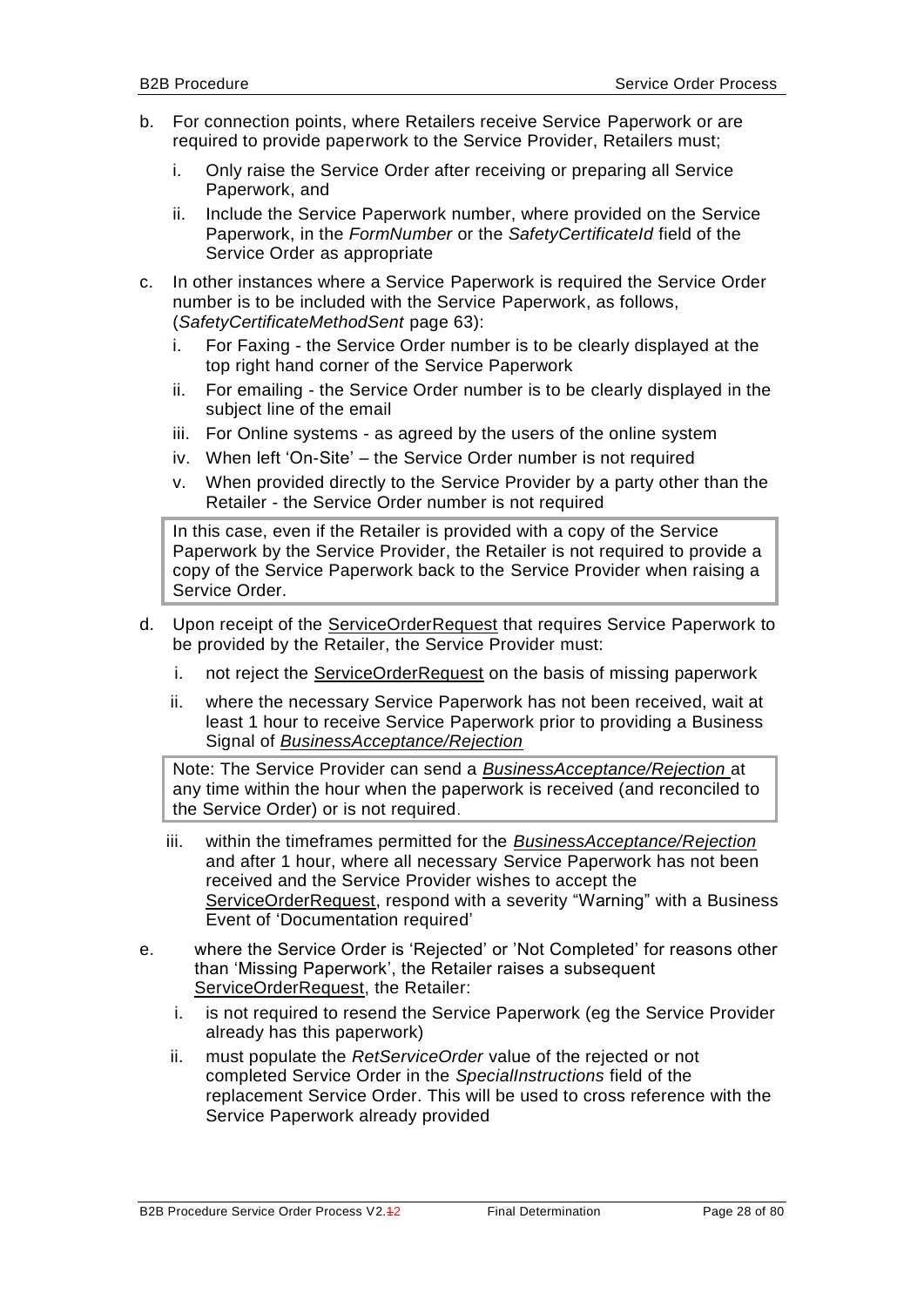- f. Upon receipt of the *BusinessAcceptance/Rejection* of Accept with a Business Event of "Documentation required", the Retailer must provide missing paperwork by the end of the next business day.
- g. After providing the *BusinessAcceptance/Rejection* of Accept with a Business Event of "Documentation required*",* the Service Provider has not received the necessary Service Paperwork by the end of the next business day, the Service Provider must send a ServiceOrderResponse with *ServiceOrderStatus* of 'Not Completed' and an *ExceptionCode* of 'Documentation Not Provided'.
- h. The following timing definitions apply for managing Service Orders requiring paperwork, as demonstrated in the figure below:

*If Accept - Wait for Service Service Order Paperwork*  $\qquad \qquad \bullet$ *Completion(if received)* Retailer *Receive Receive ServiceOrderResponse Receive* **Not Complete Business Acceptance Send Conserver Conserver Service OrderRequest (Business Receptance Second Service Order Service Service Service Service Service Service Service Service Service Service Service Service Service Service S BusinessRecei** Missing Paperwork Service Provider *Send ServiceOrderRequest Send Business Acceptance/ Rejection* (Service Paperwork *ServiceOrderResponse* Receive<br>*riceOrderRegu* Send Not Completed (Missing Service *BusinessReceipt* require Paperwork) **Timing Require** Λ A B Service Paperwork not received  $\mathcal{N}$ C F<br>
D Extraction Extraction of the next Business Day<br>
Up to 1 hour<br>
D Extraction ext Business Day<br>
Up to 1 hour Service Paperwork received

Figure 5: Service Paperwork Timing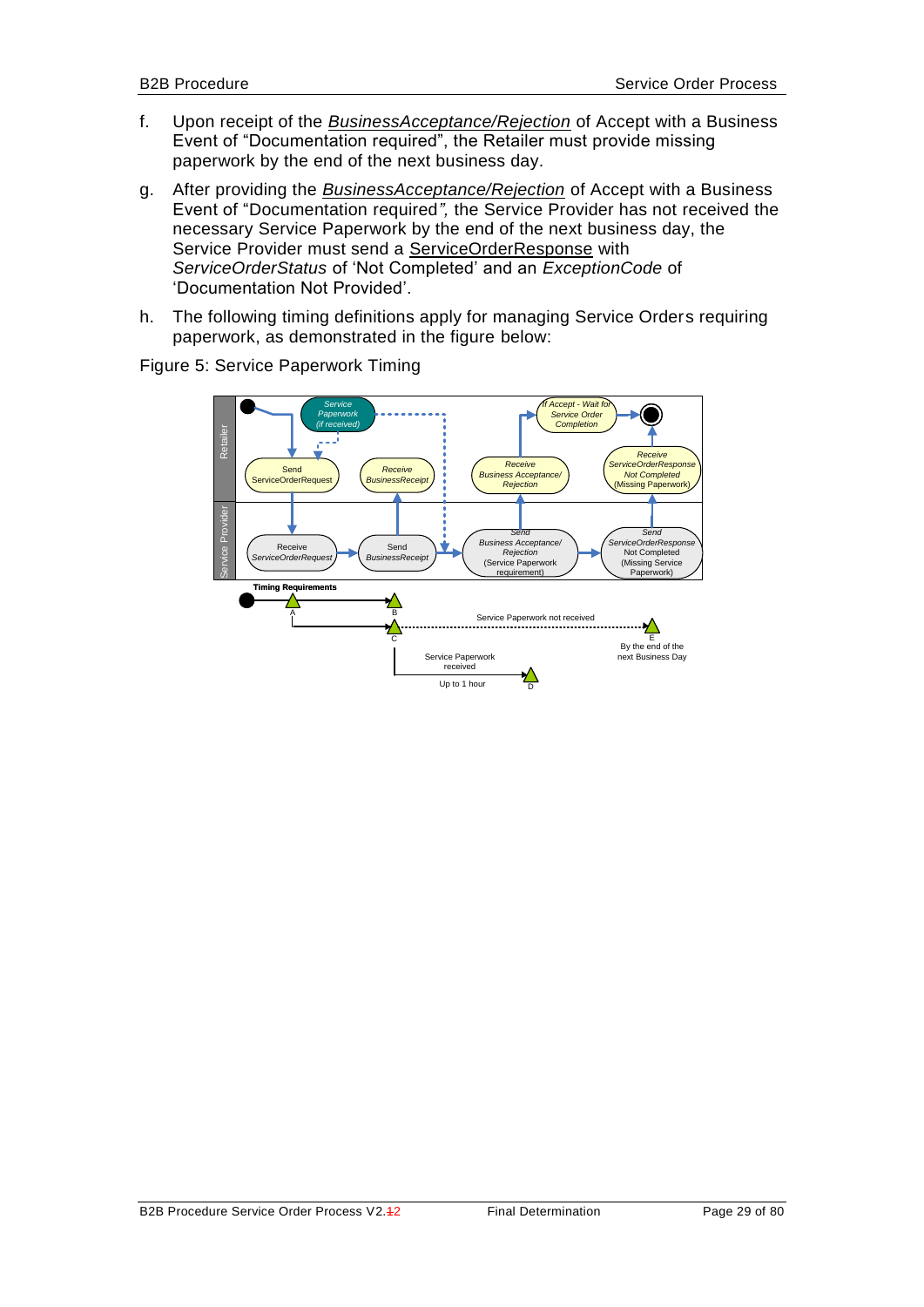#### Figure 6: Timing Points

| <b>Timing</b><br><b>Point</b> | <b>Definition</b>                                                                                                                                                                                                                                                                                                                                                                                                                                                    |
|-------------------------------|----------------------------------------------------------------------------------------------------------------------------------------------------------------------------------------------------------------------------------------------------------------------------------------------------------------------------------------------------------------------------------------------------------------------------------------------------------------------|
| A                             | This is the timing point where the Retailer issues a<br>ServiceOrderRequest to a Service Provider.                                                                                                                                                                                                                                                                                                                                                                   |
| B                             | This is the timing point where the Service Provider sends a<br><b>BusinessReceipt</b> for the Service Order.                                                                                                                                                                                                                                                                                                                                                         |
| C                             | This is the timing point where the Service Provider commences the<br>required waiting period for Service Paperwork.                                                                                                                                                                                                                                                                                                                                                  |
|                               | Note: The Service Provider can send a<br><b>BusinessAcceptance/Rejection</b> at any time within the hour when<br>the paperwork is received (and reconciled to the Service Order)<br>or is not required.                                                                                                                                                                                                                                                              |
| D                             | This is the timing point where the Retailer receives the<br><b>BusinessAcceptance/Rejection of Accept. When Service Paperwork</b><br>is missing this Accept shall include a warning - missing paperwork.<br>Following a <b>BusinessAcceptance/Rejection</b> of Warning, this timing<br>point is also the commencement of the period where the Retailer<br>must provide the Service Provider the necessary Service Paperwork,<br>by the end of the next business day. |
| Е                             | This is the timing point where, if the Service Provider has still not<br>received the necessary Service Paperwork, then the Service<br>Provider must provide a ServiceOrderResponse with<br>ServiceOrderStatus of 'Not Completed' and an ExceptionCode of<br>"Documentation Not Provided".                                                                                                                                                                           |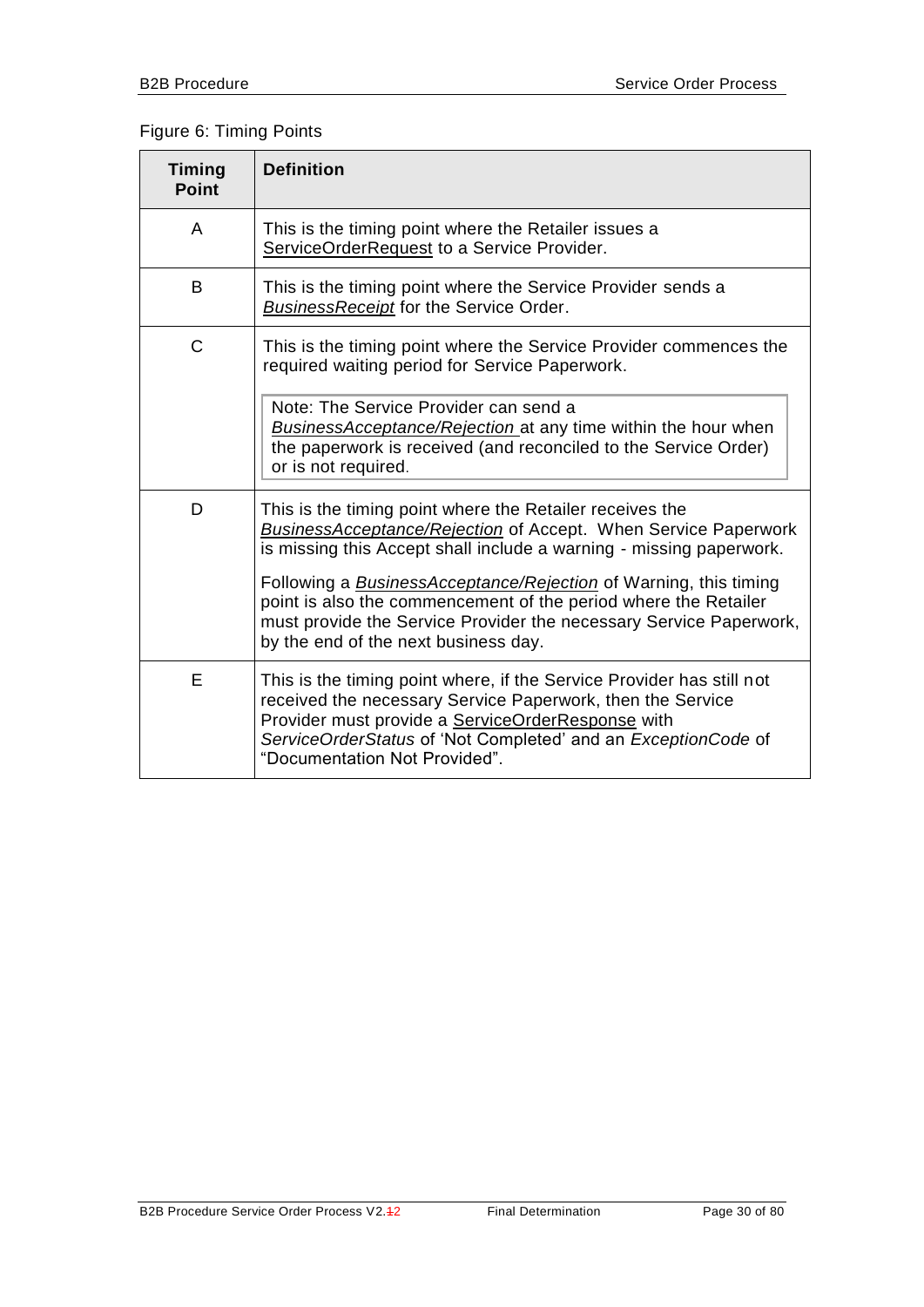#### <span id="page-30-1"></span><span id="page-30-0"></span>**2.12.3 Explanation of the use of the ServiceOrderSubType codes**

- <span id="page-30-2"></span>a. The *ServiceOrderSubType* must be used where the type of work required is known **and** covered by the available codes. If no *ServiceOrderSubType* is provided in a ServiceOrderRequest, the Service Provider's normal practice will apply.
- b. The use of *ServiceOrderSubType* must conform with the rules in the table below.

| <b>ServiceOrder</b><br><b>SubType</b> | <b>Explanation of use</b>                                                                                                                                                                                                                 | <b>Used with</b><br><b>ServiceOrderType</b> |
|---------------------------------------|-------------------------------------------------------------------------------------------------------------------------------------------------------------------------------------------------------------------------------------------|---------------------------------------------|
| Empty                                 | Each Service Providers' Standard                                                                                                                                                                                                          | All ServiceOrderTypes                       |
| Refer to clause<br>2.12.3.a           | Practice will apply.                                                                                                                                                                                                                      |                                             |
| Exchange<br>Meter                     | This code must only be used for the<br>exchange of one meter for another.                                                                                                                                                                 | Adds & Alts                                 |
| Install<br>Controlled<br>Load         | This code must only be used for the<br>installation of standard controlled load<br>equipment. "Standard" refers to the<br>normal type of equipment installed by the<br>Service Provider for this purpose.                                 | Adds & Alts                                 |
| <b>Install Hot</b><br>Water           | This code must only be used for the new<br>installation of a standard hot water meter<br>and associated control equipment.<br>"Standard" refers to the normal type of<br>equipment installed by the Service<br>Provider for this purpose. | Adds & Alts                                 |
| <b>Install Meter</b>                  | This code must only be used for the<br>installation of a new meter(s) (except for<br>a hot water meter).                                                                                                                                  | Adds & Alts                                 |
| Move Meter                            | This code must be used when a meter<br>requires relocation.                                                                                                                                                                               | Adds & Alts                                 |
| <b>Remove Meter</b>                   | This code must only be used when<br>removal of a single redundant meter is<br>required.                                                                                                                                                   | Adds & Alts                                 |
|                                       | The specific meter should be indicated by<br>using the MeterSerialNumber field.                                                                                                                                                           |                                             |
|                                       | This code must not be used for a Supply<br>Abolishment ServiceOrderRequest.                                                                                                                                                               |                                             |
| Pillar box, Pit<br>or Pole Top        | This code must only be used for a De-<br>energisation by a physical disconnection<br>of the service mains at the connection to<br>the network.                                                                                            | De-energisation                             |

Figure 7: Service Order Subtypes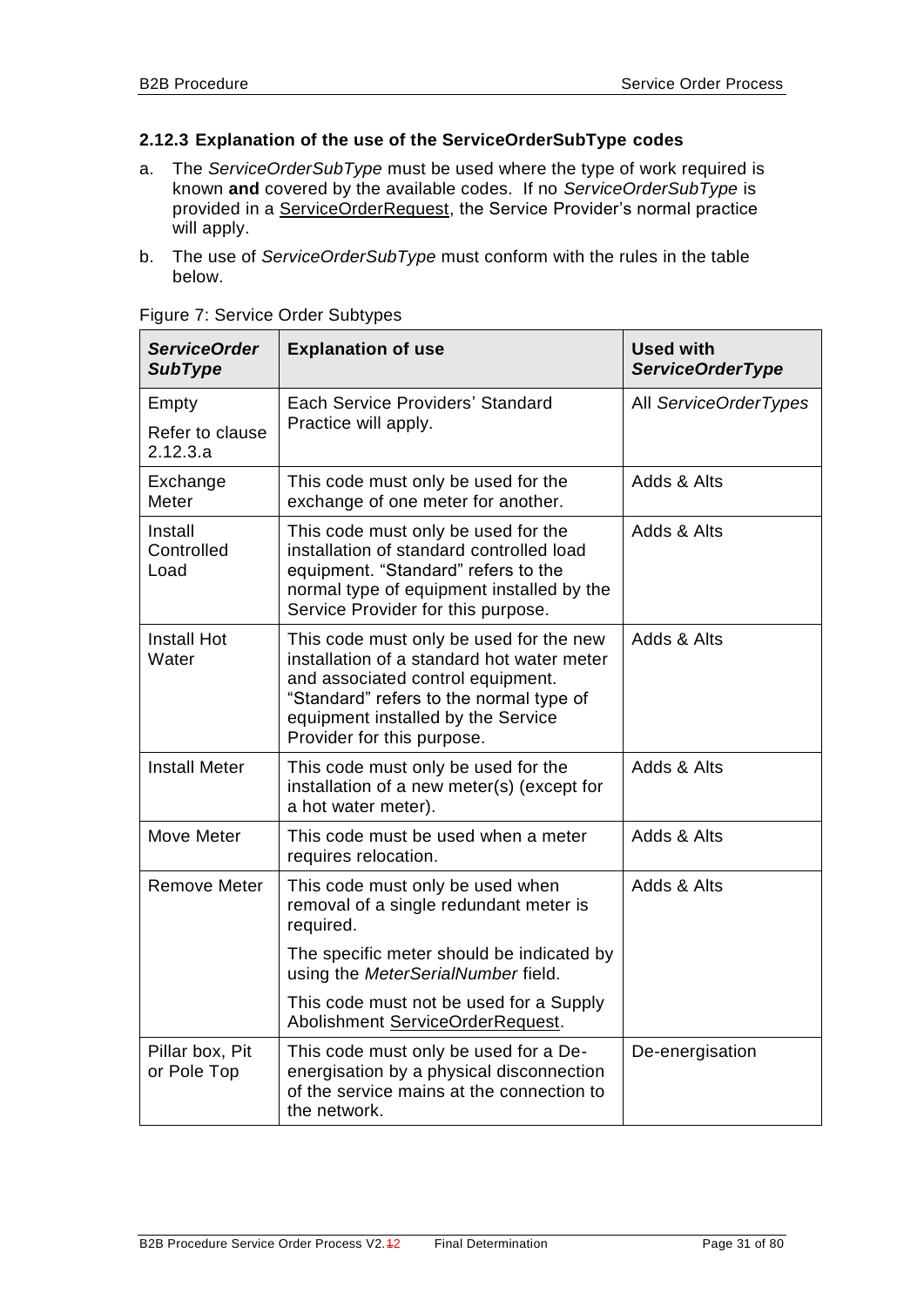| <b>ServiceOrder</b><br><b>SubType</b>          | <b>Explanation of use</b>                                                                                                                                      | <b>Used with</b><br><b>ServiceOrderType</b> |
|------------------------------------------------|----------------------------------------------------------------------------------------------------------------------------------------------------------------|---------------------------------------------|
| Pillar-Box Pit<br>Or Pole-Top<br>(Non-Payment) | This code must only be used for a De-<br>energisation by a physical disconnection<br>of the service mains at the connection to<br>the network for non-payment. | De-energisation                             |
| <b>Remove Fuse</b>                             | This code must only be used for a De-<br>energisation at the fuse or where the<br>meter wires are to be removed at the<br>meter.                               | De-energisation                             |
| <b>Remove Fuse</b><br>(Non-Payment)            | This code must only be used for a De-<br>energisation at the fuse or meter as part<br>of a non-payment process.                                                | De-energisation                             |
| <b>Sticker</b>                                 | This code must only be used for a De-<br>energisation using a sticker without<br>physical de-energisation and a final read<br>is required.                     | De-energisation                             |
| Inspect                                        | This code must only be used when a<br>general metering inspection is required to<br>check a reported or suspected fault.                                       | Meter Investigation                         |
| <b>Meter Test</b>                              | This code must only be used to check<br>that the metering installation is accurately<br>measuring the energy consumed.                                         | Meter Investigation                         |
| Tamper                                         | This code must only be used when an<br>inspection is required where supply or<br>equipment tampering is suspected.                                             | Meter Investigation                         |
| Change<br>Controlled<br>Load                   | This code must only be used for<br>changing from one controlled load tariff to<br>another.                                                                     | <b>Meter Reconfiguration</b>                |
| <b>Change Tariff</b>                           | This code must only be used for changes<br>to tariff that require meter reprogramming<br>(except for controlled load timing<br>changes).                       | <b>Meter Reconfiguration</b>                |
| Change<br>Timeswitch                           | This code must only be used for<br>changing timeswitch settings.                                                                                               | <b>Meter Reconfiguration</b>                |
| Permanent                                      | This code must be used when the supply<br>location is expected to be the final<br>location.                                                                    | <b>New Connection</b>                       |
| Temporary                                      | This code must be used when the supply<br>location is expected to be removed at a<br>later date.                                                               | <b>New Connection</b>                       |
| Temporary In<br>Permanent                      | This code must be used for temporary<br>connections at the permanent supply<br>location.                                                                       | <b>New Connection</b>                       |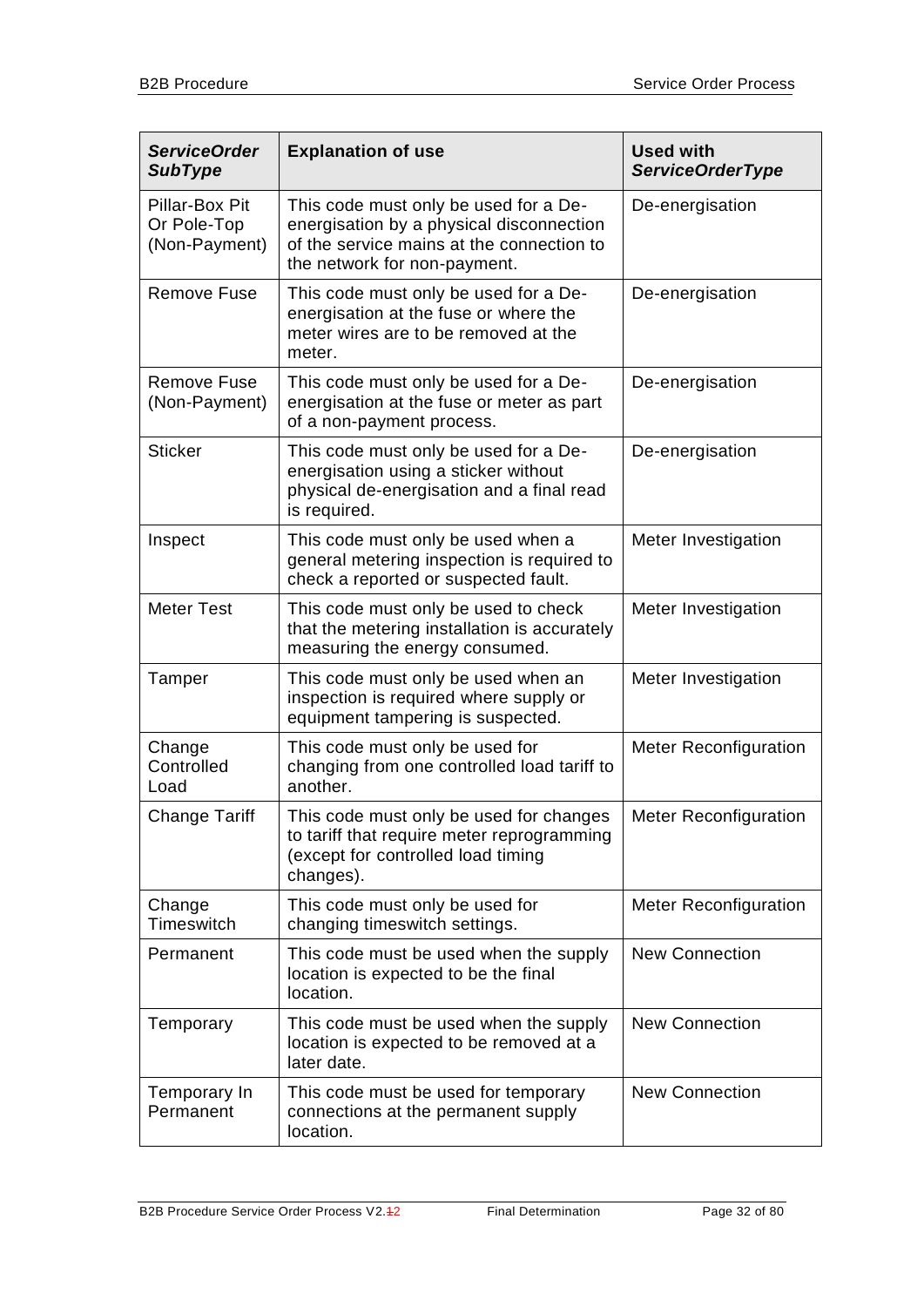| <b>ServiceOrder</b><br><b>SubType</b>                | <b>Explanation of use</b>                                                                                                                                               | <b>Used with</b><br><b>ServiceOrderType</b> |
|------------------------------------------------------|-------------------------------------------------------------------------------------------------------------------------------------------------------------------------|---------------------------------------------|
| After<br><b>Disconnection</b><br>For Non-<br>Payment | This code must only be used for a Re-<br>energisation after disconnection as part<br>of a non-payment process.                                                          | Re-energisation                             |
| New Reading<br>Required                              | This code must only be used when the<br>Retailer wants a reading taken, rather<br>than a deemed meter reading (refer<br>$2.12.7.a$ ).                                   | Re-energisation                             |
| Retrospective<br>Move-in                             | This code must only be used when the<br>Retailer requires a move-in reading for<br>an already Energised Site.                                                           | Re-energisation                             |
|                                                      | Refer section 2.6.2.c.1.iii.                                                                                                                                            |                                             |
| <b>Sticker</b><br>Removal                            | This code must only be used for NMIs<br>located in South Australia.                                                                                                     | Re-energisation                             |
|                                                      | This code must only be used to re-<br>energise a Site that has been de-<br>energised using a sticker (i.e. not<br>physically de-energised).                             |                                             |
|                                                      | The Service Provider will visit the Site,<br>take a meter reading, and remove the<br>sticker if necessary.                                                              |                                             |
|                                                      | Refer 2.12.7. i for further details.                                                                                                                                    |                                             |
| <b>Check Read</b>                                    | This code should only be used when<br>there is a reported error in the meter<br>reading. This is used to check the<br>accuracy of the meter reading only.               | <b>Special Read</b>                         |
|                                                      | If the Retailer requires anything more<br>than a reading (e.g. verification of meter<br>number, number of dials etc) a Meter<br>Investigation Request should be issued. |                                             |
| <b>Final Read</b>                                    | This code must only be used when the<br>Retailer requires a reading for preparing<br>a final bill for the Customer.                                                     | <b>Special Read</b>                         |

Note: Empty is defined as no value entered into the ServiceOrderSubType field.

### <span id="page-32-0"></span>**2.12.4 Explanation of use of** *ExceptionCodes*

a. The use of *ExceptionCodes* must conform with the rules in the table below.

Figure 8: *ExceptionCodes* Usage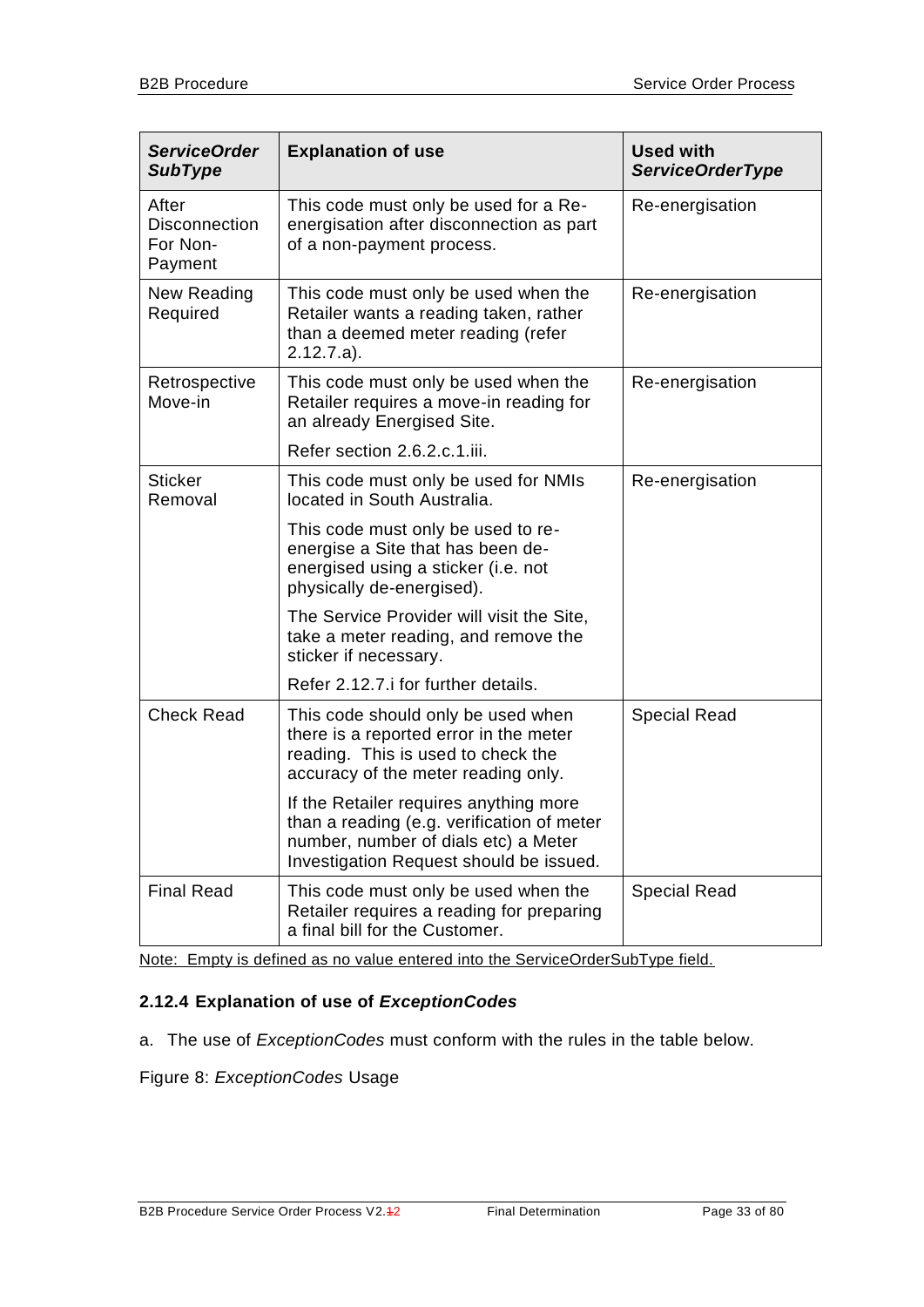| <b>Value</b>                                                                   | <b>Definition</b>                                                                                                                            | <b>Used with ServiceOrderStatus</b>                                                                                                                                                           |
|--------------------------------------------------------------------------------|----------------------------------------------------------------------------------------------------------------------------------------------|-----------------------------------------------------------------------------------------------------------------------------------------------------------------------------------------------|
| Customer On-<br><b>Site</b>                                                    | There is a Customer at Site<br>and the Site was not de-<br>energised.                                                                        | Limited to De-energisation<br>ServiceOrderRequests only with<br>a status of 'Not Completed'.                                                                                                  |
|                                                                                |                                                                                                                                              | This value is not allowed for De-<br>energisation<br>ServiceOrderRequests with<br>ServiceOrderSubType of<br>"Remove Fuse (Non-payment)"<br>or "Pillar box, Pit or Pole top<br>(Non-payment)". |
| Customer<br>Prevented                                                          | Customer prevented de-<br>energisation.                                                                                                      | Limited to De-energisation<br>ServiceOrderRequests only with<br>a status of 'Not Completed'                                                                                                   |
| Service Provider<br>Cancellation                                               | Service Provider<br>cancellation. Details must be<br>provided in SpecialNotes.                                                               | Not Completed                                                                                                                                                                                 |
| Documentation<br>Not Provided.                                                 | Documentation required for<br>the completion of the<br>requested work has not<br>been provided. Details must<br>be provided in SpecialNotes. | Not Completed                                                                                                                                                                                 |
| De-energisation<br>Not Completed<br>Due To A Re-<br>energisation               | De-energisation not<br>completed due to a Re-<br>energisation received for<br>the same period.                                               | Not Completed                                                                                                                                                                                 |
| Metering<br>Problem                                                            | Metering problem preventing<br>completion of meter reading.                                                                                  | <b>Partially Completed</b>                                                                                                                                                                    |
| Meter Reading<br>Only<br><b>Undertaken Due</b><br>To Prior Re-<br>energisation | Indicates that a meter<br>reading only was taken,<br>rather than the requested<br>de-energisation, due to a<br>prior Re-energisation.        | Completed                                                                                                                                                                                     |
|                                                                                | Refer section 2.12.15.d.                                                                                                                     |                                                                                                                                                                                               |
| <b>New Customer</b><br>On-Site                                                 | There is a Customer at Site<br>who claims to be a new<br>Customer.                                                                           | Limited to De-energisation<br>ServiceOrderRequests only with<br>a status of 'Not Completed'.                                                                                                  |
| No Supply                                                                      | Supply not available.                                                                                                                        | Not Completed                                                                                                                                                                                 |
| Other                                                                          | Other reasons. Details must<br>be provided in SpecialNotes.                                                                                  | Not Completed, Partially<br>Completed                                                                                                                                                         |
| Reading<br>Problem                                                             | Reading problem preventing<br>completion of meter reading.                                                                                   | <b>Partially Completed</b>                                                                                                                                                                    |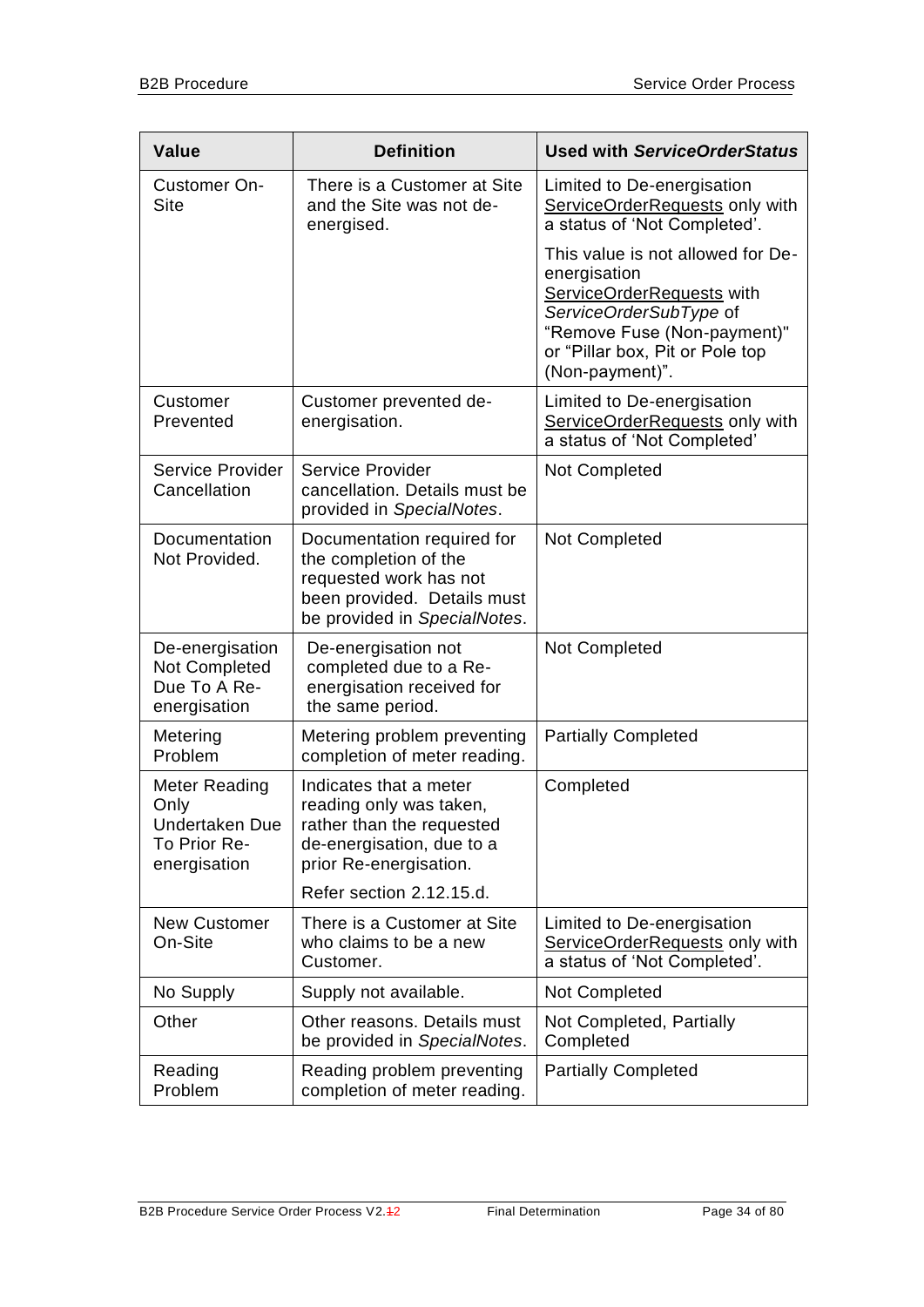| <b>Value</b>                                       | <b>Definition</b>                                                                                                                                                      | <b>Used with ServiceOrderStatus</b>                                                          |
|----------------------------------------------------|------------------------------------------------------------------------------------------------------------------------------------------------------------------------|----------------------------------------------------------------------------------------------|
| Retailer<br>Cancellation                           | Retailer cancellation (any<br>charges for work partially<br>completed should be<br>indicated by appropriate<br>Product Codes).                                         | Not Completed                                                                                |
| Request<br>Submitted By<br><b>Another Retailer</b> | Request not completed due<br>to an alternate Request<br>received from another<br>Retailer.                                                                             | <b>Not Completed</b>                                                                         |
| Sensitive Load                                     | Sensitive load (such as a<br>Life-Support Customer) and<br>did not de-energise.                                                                                        | Limited to De-energisation<br>ServiceOrderRequests only with<br>a status of 'Not Completed'. |
| Unable To<br>Access                                | Unable to gain access to<br>complete Request.                                                                                                                          | Not Completed                                                                                |
| Unknown Load                                       | Used where the Site draws<br>a significant load when re-<br>energised and the Customer<br>is not present. The Site was<br>not left re-energised for<br>safety reasons. | Not Completed                                                                                |
| Unsafe                                             | Deemed unsafe to complete<br>Request.                                                                                                                                  | Not Completed                                                                                |

#### <span id="page-34-0"></span>**2.12.5 Allocate NMI**

- a. This Service Order Type must only be used in NSW.
- b. This Service Order type must be used for a Site where the Retailer wants the Site registered in MSATS with them at the time of NMI creation. Because the Service Provider does not do the actual connection work in NSW, the only part of the new connection process requiring a B2B transaction in NSW is the allocation of the NMI. Refer process diagram below (Figure 3).
- c. By submitting the ServiceOrderRequest, the Retailer confirms they expect to be the Customer's Retailer as at the Connection Date.
- d. On receipt of an Allocate NMI ServiceOrderRequest, the Service Provider must allocate a NMI and issue it to the Retailer using a ServiceOrderResponse. The Service Provider must populate the Retailer who has issued the Allocate NMI ServiceOrderRequest as the FRMP in MSATS. The Retailer must not object to being allocated as the FRMP where they have lodged the ServiceOrderRequest.
- e. Where a Service Provider receives an Allocate NMI ServiceOrderRequest for a Site that a NMI has already been allocated, the Service Provider must send a *BusinessAcceptance/Rejection* with a rejection message of "NMI already allocated for this address".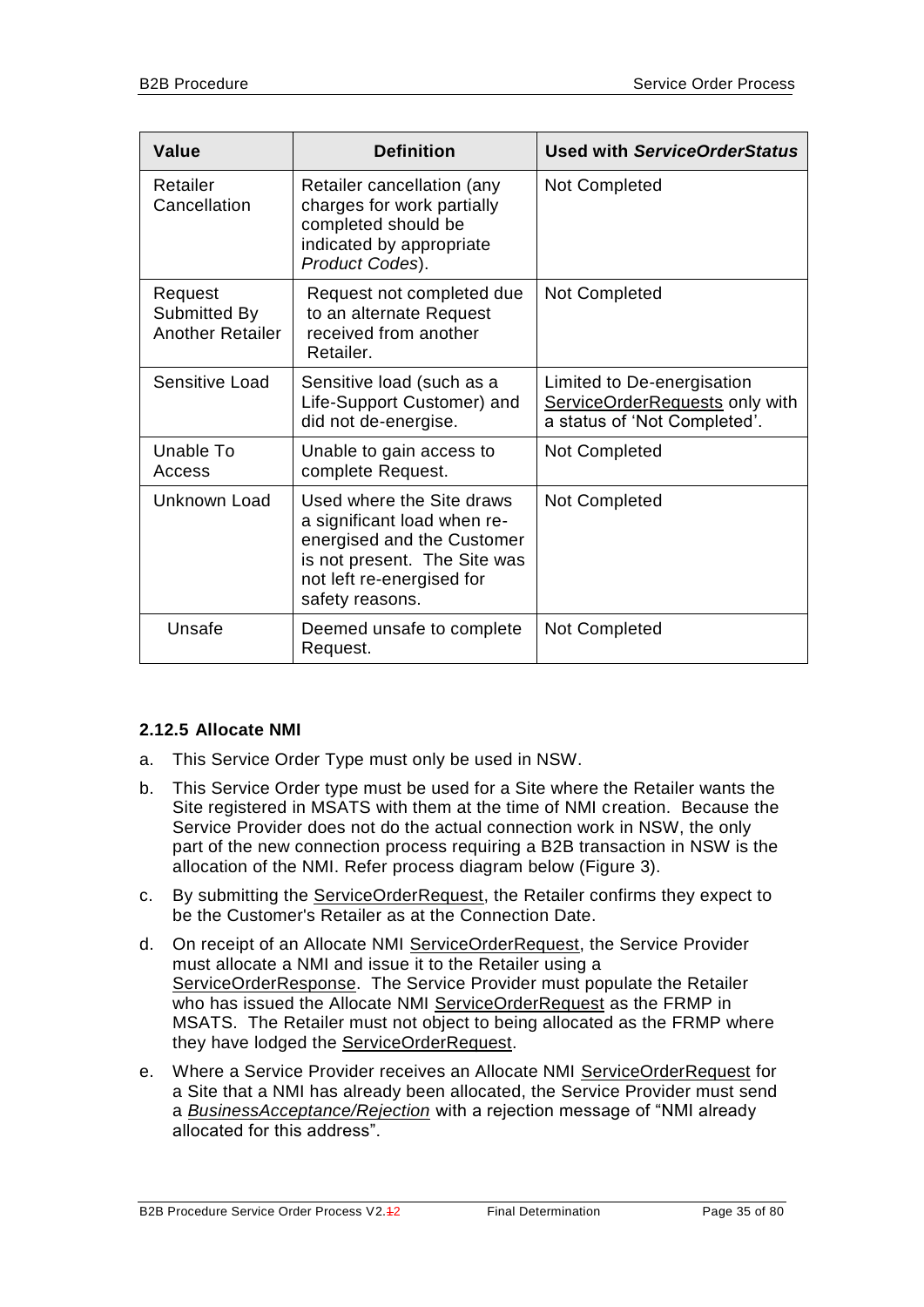- f. Where a Service Provider receives an Allocate NMI ServiceOrderRequest for a Site that the Service Provider reasonably considers is too early in the development process for the legitimate allocation of a NMI, the Service Provider must contact the Retailer to discuss the situation. The subsequent ServiceOrderResponse will be consistent with the agreement reached with the Retailer.
- g. The Retailer must provide the NMI to the Customer, or Accredited Service Provider (ASP) or builder, with a request that the NMI is included on relevant electrical works forms. These forms include the Notification of Additional Load, the Application for Connection (AFC), and the Notice of Service Work (NOSW). If the NMI is not provided on the NOSW form, the DNSP will reject the NOSW.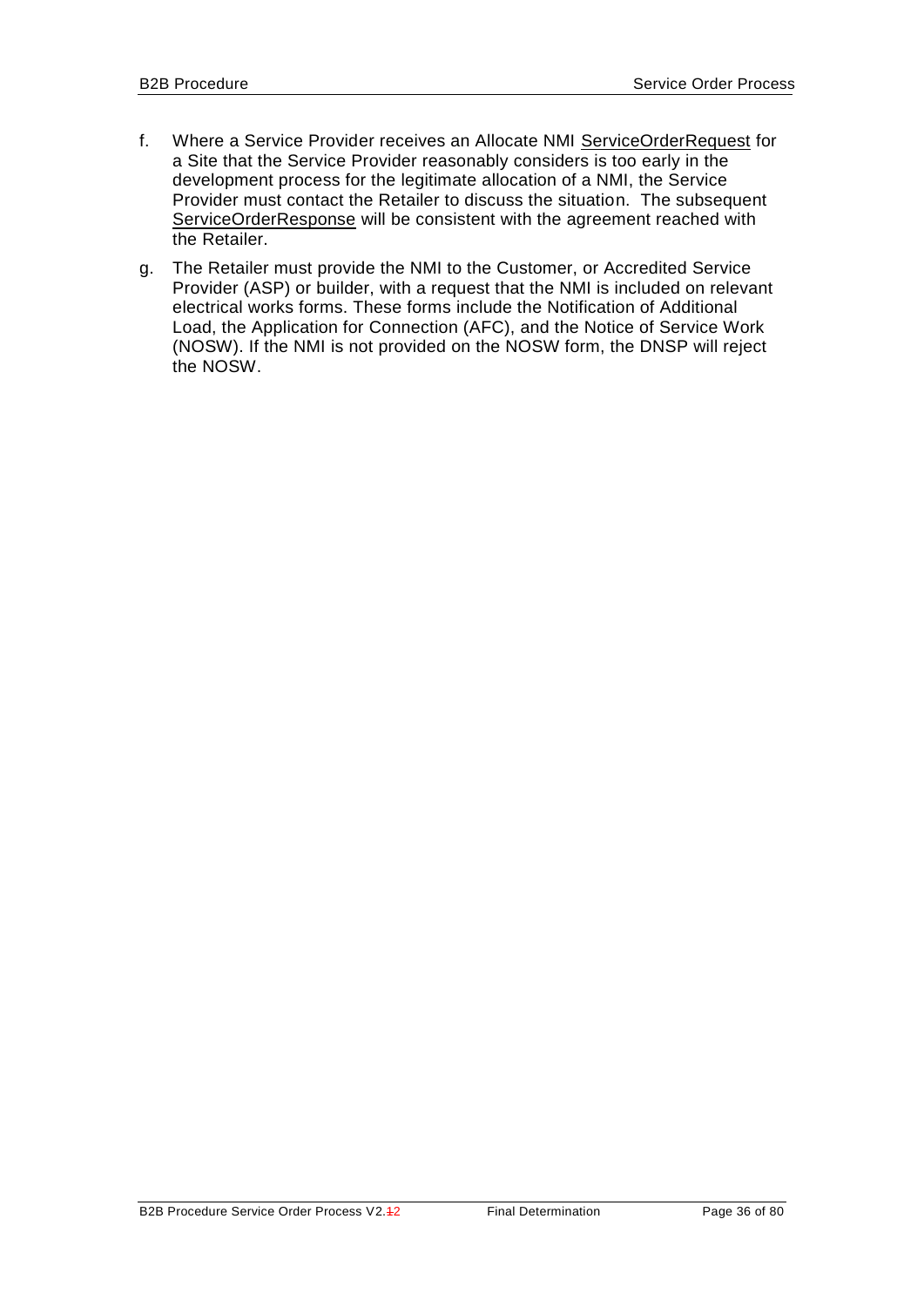

## Figure 9: NSW Greenfield New Connection process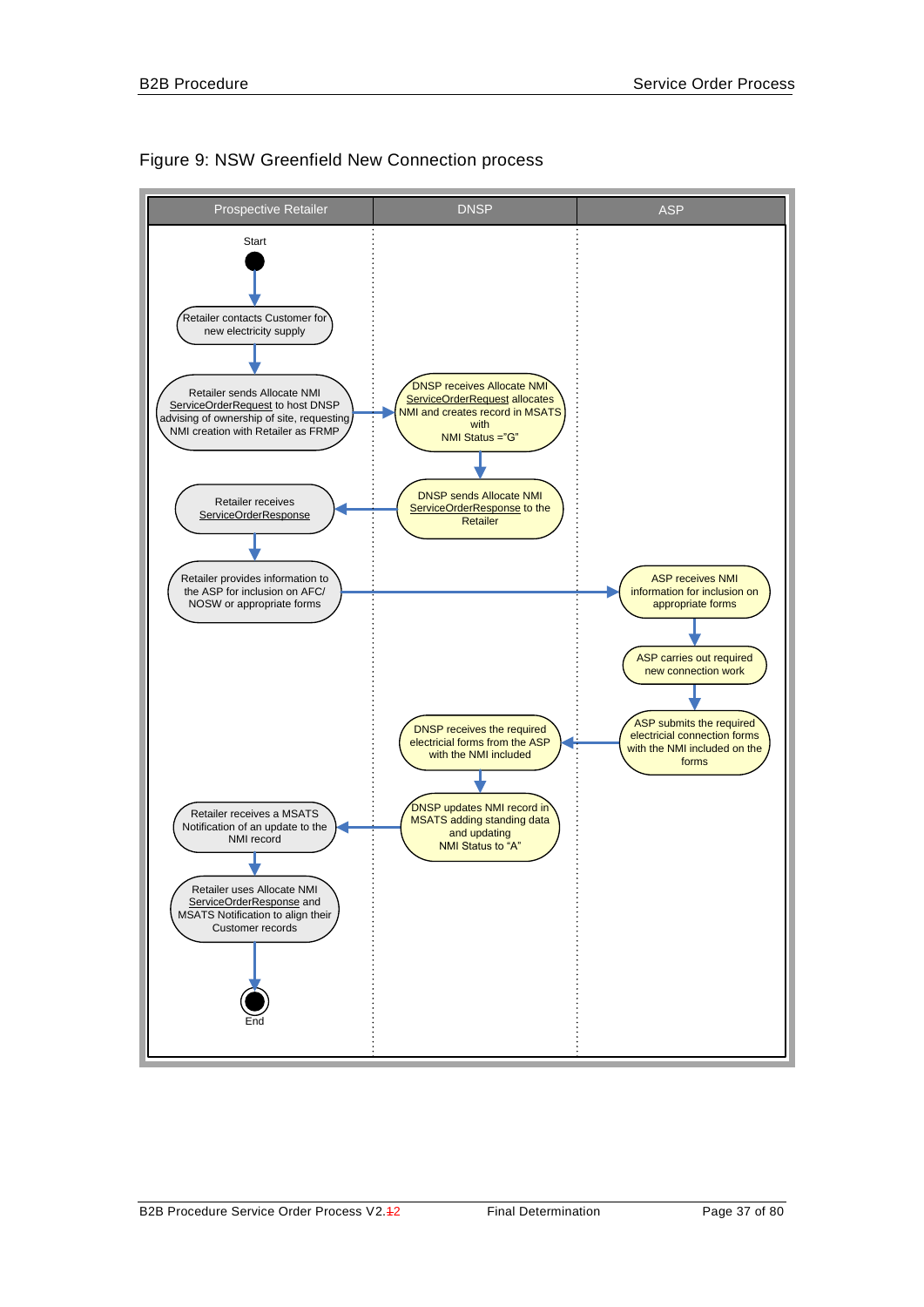## <span id="page-37-2"></span><span id="page-37-1"></span>**2.12.6 New Connections**

- a. The Retailer and Service Provider must ensure that all necessary paperwork is available and completed in order to progress and complete the New Connection. The ServiceOrderRequest does not replace the need for the paperwork associated with a New Connection. This Service Order type has Service Paperwork requirements in some jurisdictions. See clause [2.12.2](#page-26-0) for details regarding Service Paperwork processes.
- b. A Retailer must use the *SpecialInstructions* field to advise a Service Provider of any specific tariff or metering requirements that are not already provided in the New Connection ServiceOrderRequest
- c. If the Service Provider considers the requested metering configuration is incorrect, the Service Provider may advise the Retailer of this using a *BusinessAcceptance/Rejection* transaction.
- d. If the Service Provider installs a metering configuration different from that requested by the Retailer, the Service Provider must advise the Retailer of the metering configuration and the reason for it in the *SpecialNotes* field of the ServiceOrderResponse.
- e. In SA the Service Provider must advise the Retailer of the date for an Appointment to complete a New Connection using an ServiceOrderAppointmentNotification transaction.

## <span id="page-37-0"></span>**2.12.7 Re-energisation**

- a. For Type 6 metered sites, if there is no requirement to visit the Site to perform the Re-energisation (eg Customer removes sticker and switches the main switch on), the Service Provider may use the last actual read if it is less than 6 weeks prior to the move-in date, or such other period as otherwise permitted by jurisdictional regulations. This read must be provided to the Retailer and MSATS as if an actual read occurred on the move-in date.
- b. In order to avoid delay in Customer re-energisations, Service Providers should re-energise upon receiving a ServiceOrderRequest irrespective of the transfer status in MSATS.
- c. For after hours Re-energisations, see [2.12.1.](#page-24-0)
- d. Service Providers may refuse to complete a Re-energisation where there is no access to the main switch, Retailers should provide suitable advice to the Customer regarding turning off the main switch(es) to ensure safety of the premises when re-energised.
- e. If a Retailer raises a Re-energisation ServiceOrderRequest without a *ServiceOrderSubType*, the Service Provider must undertake the necessary fieldwork to ensure that the Site is energised and a read is provided for the date component of *ActualDateAndTime* (subject to [2.12.7.](#page-37-0)a).
- f. If the Retailer does not know what specific type of Re-energisation is required, the Retailer should not specify a *ServiceOrderSubType*.
- g. The Service Provider must not reject a Re-energisation ServiceOrderRequest if the Site is already energised. They must return an appropriate ServiceOrderResponse and provide a meter reading.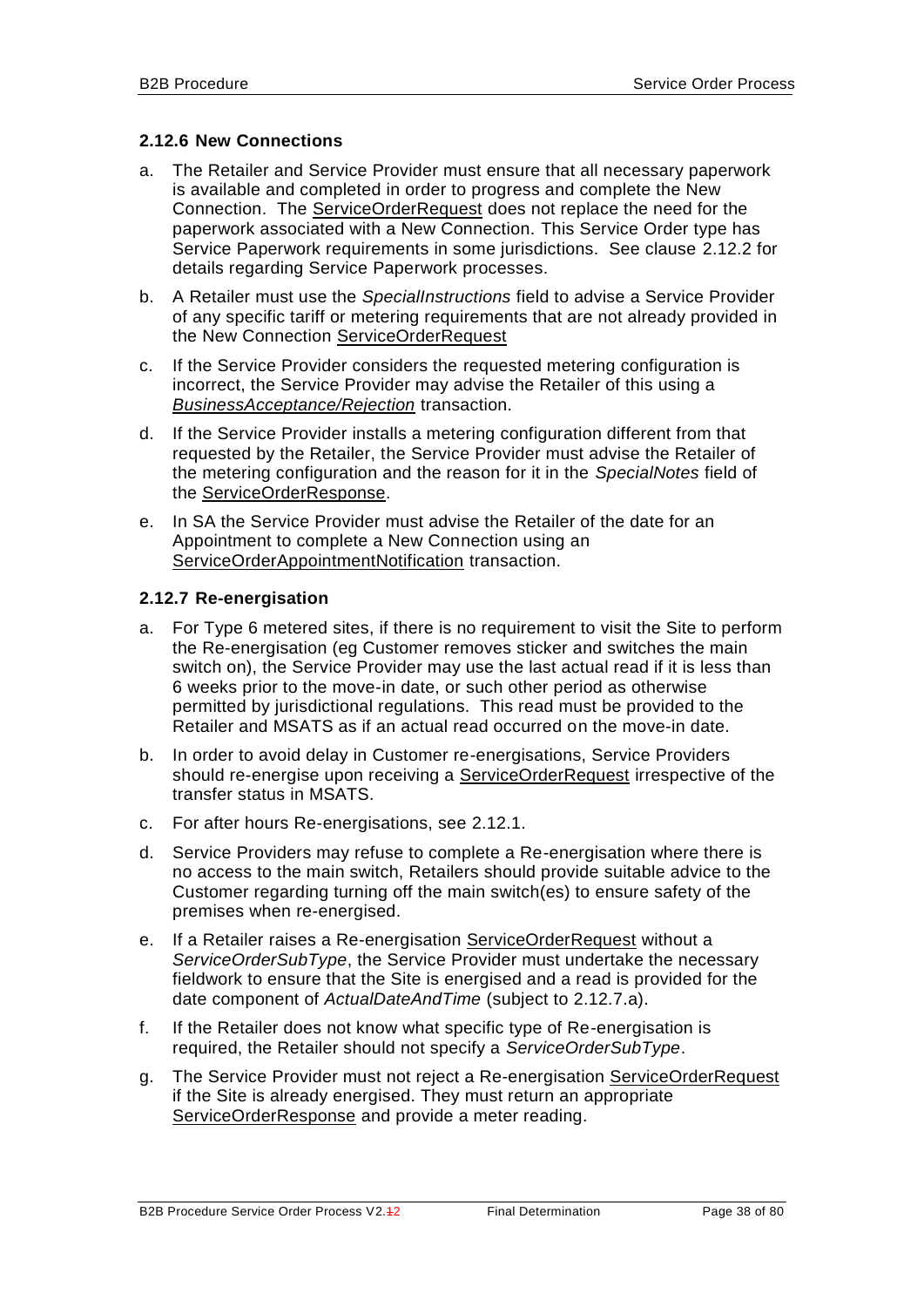- h. In Victoria, if a service has been off supply (de-energised) for more than 12 months, the SIRs (Service Installation Rules) require certified evidence that an installation is safe to reconnect; eg Certificate of Electrical Safety (CES), EWR or a letter that a safety check has been conducted by an electrical contractor. If this notification is not provided, the Service Provider may reject the ServiceOrderRequest. This Service Order type has Service Paperwork requirements in some jurisdictions. See clause [2.12.2](#page-26-0) for details regarding Service Paperwork processes.
- i. In SA, where a Customer advises the Retailer they have already moved into the Site, the Site is energised (left energised or energised by the Customer) and the Retailer requires a move-in reading, the Retailer must raise a Reenergisation ServiceOrderRequest with a *ServiceOrderSubType* of "Sticker Removal". The Service Provider will provide a meter reading in accordance with the Metrology Procedure, undertaking field work if necessary. Where this code is used, the *CustomerPreferredDateAndTime* must not be retrospective where the meter type is 6.
- j. In Tasmania, if a service has been off supply (de-energised) for more than 6 months, the SIR (Service Installation Rules) require certified evidence in the form of an Electrical Installation Notice (EIN) and an Electrical Works Request (EWR) to state that the installation is safe prior to re-energisation. If this notification is not provided, the Service Provider may reject the ServiceOrderRequest.

## **2.12.8 De-energisation**

- a. When the Service Provider has access to perform the De-energisation but reasonably believes that there is a valid reason the De-energisation should not take place, the Service Provider may contact the Retailer by phone and (within reason) act upon the instructions provided by the Retailer.
- b. The Retailer must use the *ServiceOrderSubType* to indicate what type of deenergisation is required. If no detail is provided, the Service Provider's normal practice will apply.
- c. Where the Service Provider receives a De-energisation ServiceOrderRequest for a De-energised Site:
	- i. If the Service Provider reasonably determines that no work is required, the Service Provider must reject the ServiceOrderRequest with an *EventCode* of "Rejection – Site Already De-energised" in the *BusinessAcceptance/Rejection*.
	- ii. If the Service Provider has accepted the De-energisation ServiceOrderRequest, the Service Provider must send a ServiceOrderResponse with a *ServiceOrderStatus* of "Not Completed", an *ExceptionCode* of "Service Provider Cancellation", with details of the reason for the cancellation in the *SpecialNotes*.
- d. De-energisation for non-payment:
	- 1. The Retailer must use a *ServiceOrderSubType* of "Remove Fuse (Nonpayment)" or "Pillar box, Pit or Pole top (Non-payment)" for a Deenergisation for Non-payment.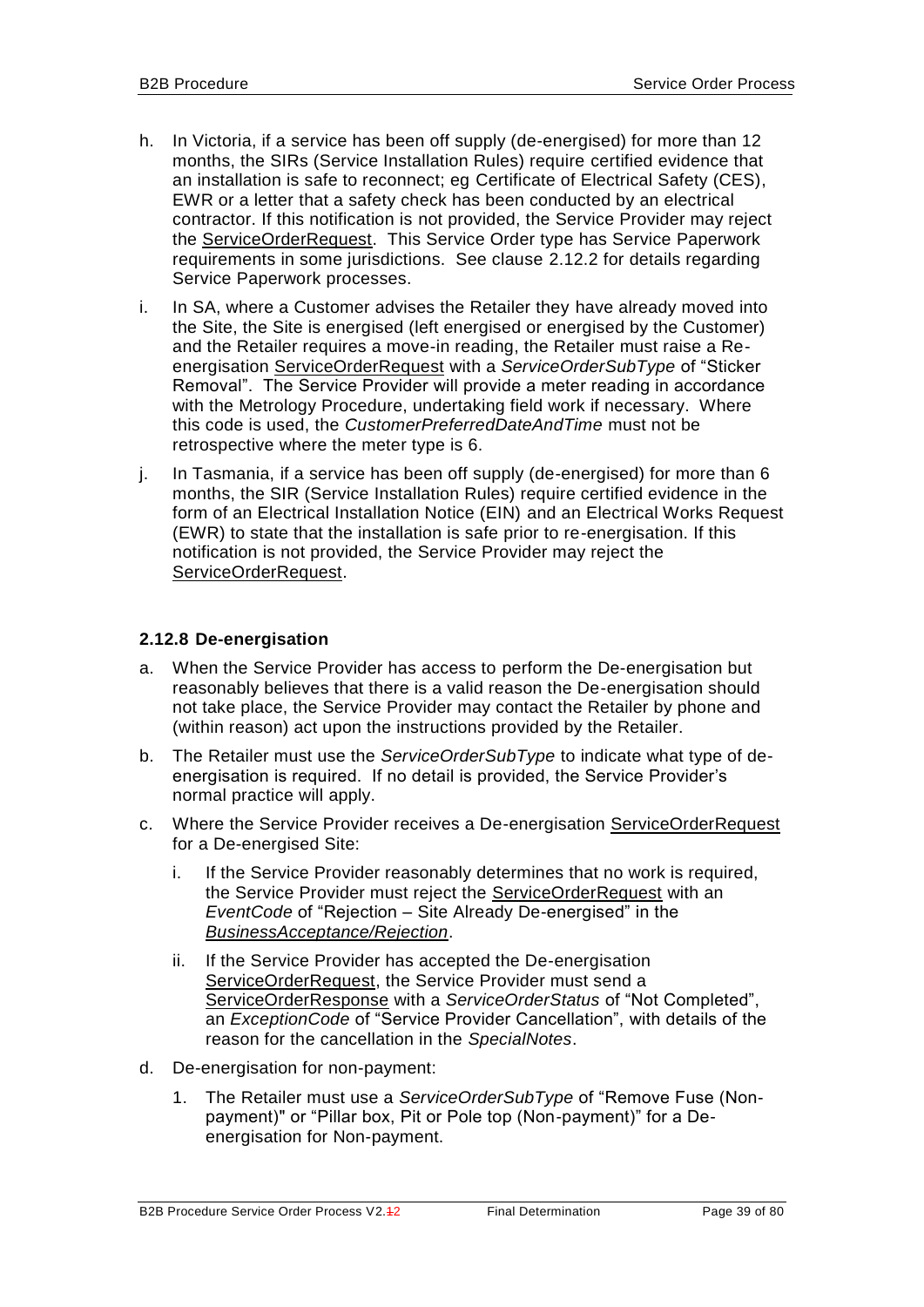- <span id="page-39-2"></span><span id="page-39-1"></span>2. If payment is received by the Retailer before the ServiceOrderResponse is received by the Retailer from the Service Provider, the Retailer must raise a cancellation ServiceOrderRequest, if the *ScheduledDate* is in the future. (Same day cancellations are to follow clause [4](#page-39-0) below.)
- 3. The Service Provider must not accept payment of any kind on behalf of the Current Retailer. If payment is offered or discussion/dispute eventuates the Service Provider's Disconnecting Officer may contact the Current Retailer for direction whilst at the premises. The Officer, not the Customer, should make this call.
- <span id="page-39-0"></span>4. If the Retailer needs to cancel the ServiceOrderRequest urgently, this must be communicated to the Service Provider by phone (refer [2.10\)](#page-23-0).
- 5. This Service Order type has Service Paperwork requirements in some jurisdictions. See clause [2.12.2](#page-26-0) for details regarding Service Paperwork processes.
- <span id="page-39-3"></span>6. "Customer On-Site" is not a valid *ExceptionCode* for this *ServiceOrderSubType*.

## **2.12.9 Meter Reconfiguration**

a. The Retailer must specify the required configuration in the *SpecialInstructions* field of the ServiceOrderRequest.

## <span id="page-39-4"></span>**2.12.10 Special Read**

- a. Where necessary, prospective Retailers must initiate the transfer into MSATS within 2 business days of (or as required by the CATS Procedure or jurisdiction regulations) the date a Special Read ServiceOrderRequest is sent (that is related to a transfer). Where a Special Read has already occurred, the new Retailer must still initiate a transfer request in MSATS within 2 business days.
- b. A Service Provider must ensure that a ServiceOrderResponse to a Special Read ServiceOrderRequest does not have a *ServiceOrderStatus* of "Partially Complete". Refer [2.6.5](#page-22-0)[.a.](#page-22-1)[ii.](#page-22-2)

## **2.12.11 Adds and Alts**

- a. The Retailer and Service Provider must ensure that all necessary paperwork is available and completed in order to progress and complete the Adds and Alts. The ServiceOrderRequest does not replace the need for the paperwork associated with an Adds and Alts. This Service Order type has Service Paperwork requirements in some jurisdictions. See clause [2.12.2](#page-26-0) for details regarding Service Paperwork processes.
- b. The Retailer must use the *ProposedTariff* field to advise the Service Provider of any specific tariff that the Retailer requires. The *SpecialInstructions* field should provide additional information, such as metering requirements or any other special requirements.
- c. If the Service Provider considers the requested metering configuration is incorrect, the Service Provider may advise the Retailer of this using a *BusinessAcceptance/Rejection* transaction.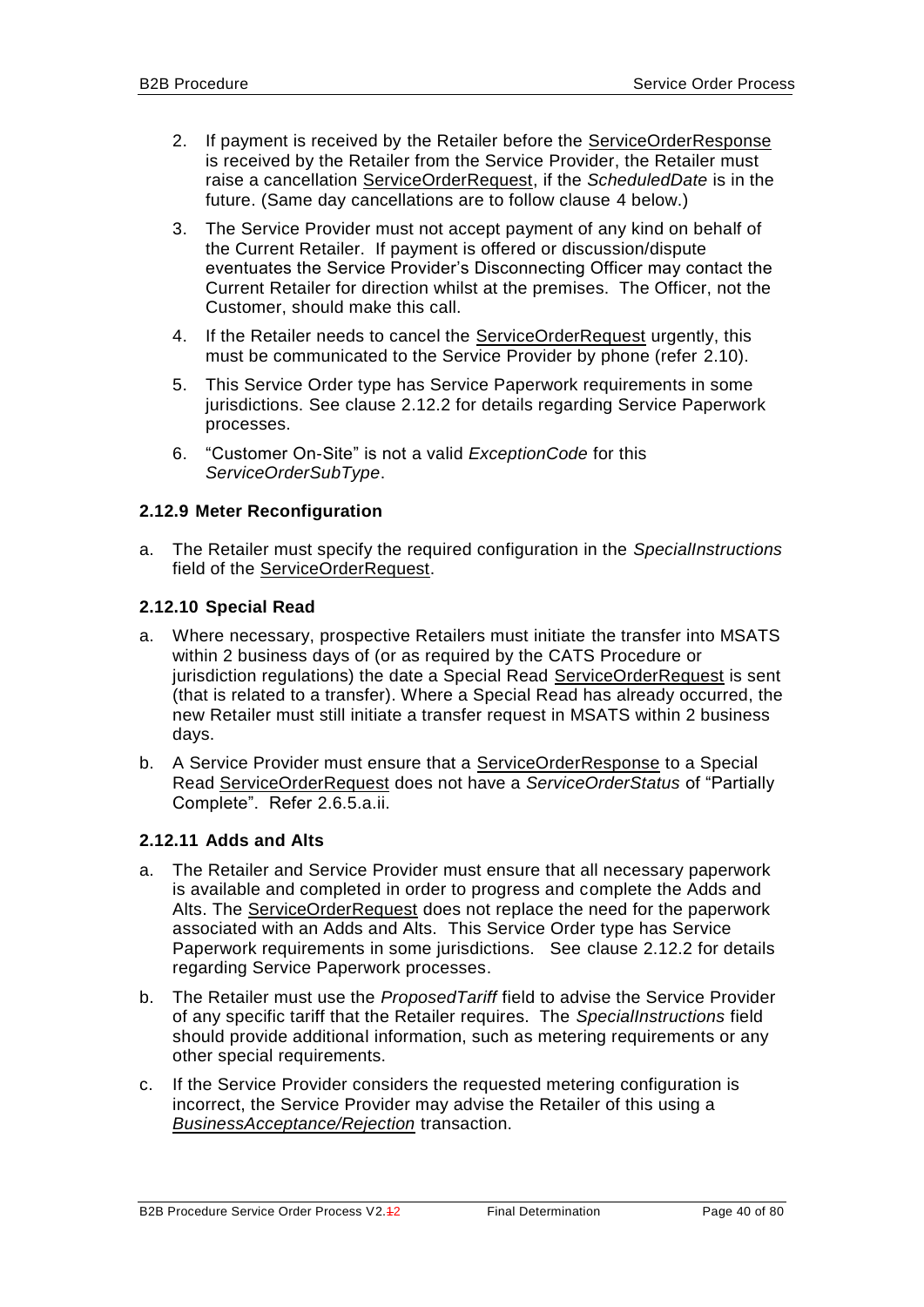d. If the Service Provider installs a metering configuration different from that requested by the Retailer, the Service Provider must advise the Retailer of the metering configuration and the reason for it in the *SpecialNotes* field of the ServiceOrderResponse.

### <span id="page-40-0"></span>**2.12.12 Meter Investigation**

[Intentionally left blank.]

### **2.12.13 Supply Abolishment**

a. In SA, Victoria, Tasmania and Queensland, the Retailer must ensure that all necessary paperwork is supplied to the Service Provider in order to progress and complete the Supply Abolishment. The ServiceOrderRequest does not replace the need for the paperwork associated with a Supply Abolishment. This Service Order type has Service Paperwork requirements in some jurisdictions. See clause [2.12.2](#page-26-0) for details regarding Service Paperwork processes.

### **2.12.14 Miscellaneous**

a. Retailers must not use this Service Order type for Standing Data enquiries. This includes seeking confirmation and clarification of address details, tariff details, Site network relationship details such as DLF & TNI, meter details, etc.

### **2.12.15 Multiple Service Orders**

- <span id="page-40-1"></span>a. This section provides the business rules for the management of situations where multiple ServiceOrderRequests apply to a Site at, or close to, a point in time. The business rules are presented in a series of scenarios.
- b. The multiple Service Order rules apply to any incomplete\* ServiceOrderRequests with *ScheduledDates* within a 5 business day period.

*\* 'Incomplete' means a ServiceOrderResponse has not been sent or the Service Provider is unaware of the status of work that is currently in progress.*

- c. The key principles for the management of multiple Service Order situations are:
	- 1. The Customer's interests take priority (i.e. ensuring power is turned on in a timely manner/ not disrupted).
	- 2. Each Retailer must use reasonable endeavours to minimise sending multiple conflicting ServiceOrderRequests for a single NMI.
- d. Where there is a Re-energisation and De-energisation received for the same Site, Service Providers have the discretion to undertake a single meter reading instead of a fuse removal followed by a fuse insertion. Scenarios 1-6, detailed in section [2.12.15.2,](#page-43-0) allow for this practice.
- e. The scenarios, detailed in section [2.12.15.2,](#page-43-0) assume that the De-energisation ServiceOrderRequest has a *ConfirmedDe-energisation* value of "No".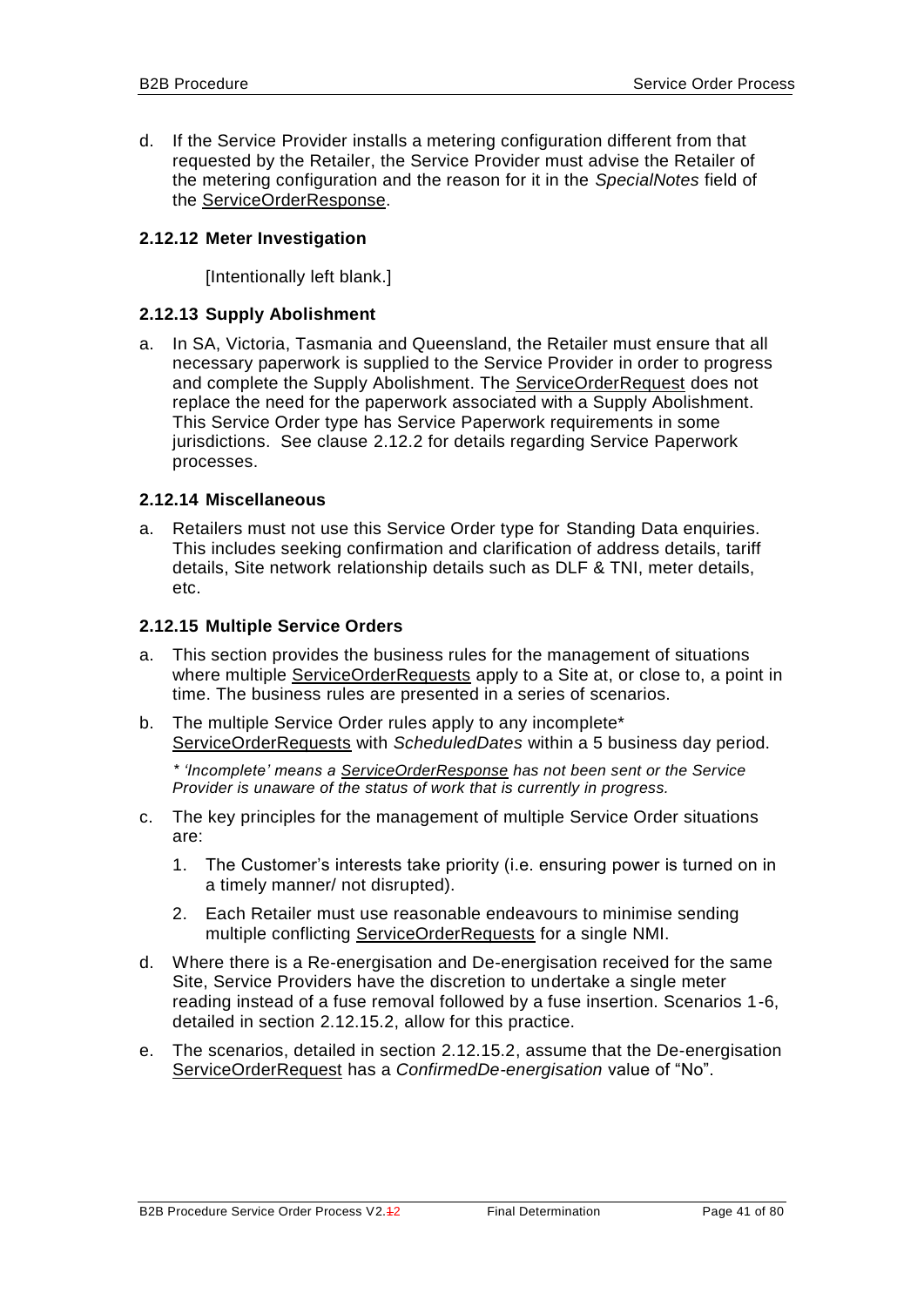1. Where the *ConfirmedDe-energisation* value is "Yes" in the Deenergisation ServiceOrderRequest, the situation will be treated by the Service Provider as an exception to the rules in this section. The Service Provider must contact the Prospective Retailer who has raised a Reenergisation Request to assist in the resolution of the situation.

### 2.12.15.1 Multiple Service Orders for Multiple Retailers

a. The following table summarises the scenarios that apply to specific combinations of ServiceOrderRequests raised by current and prospective Retailers. The numbers in each cell indicate which scenario applies to the specific combination. An "x" means the Service Provider will reject the ServiceOrderRequest from the prospective Retailer, irrespective of whether it is received first or second.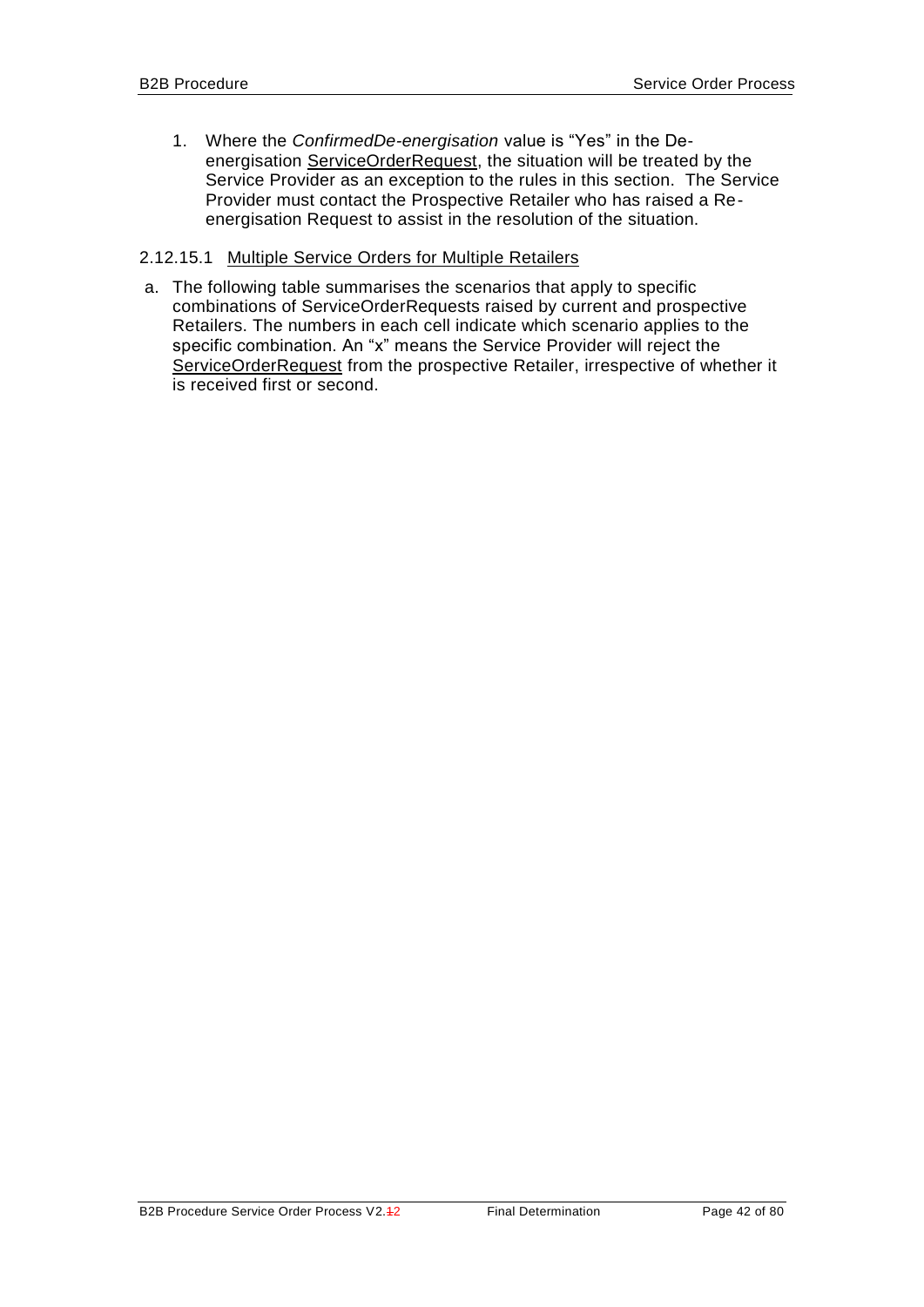**Current Retailer**

**Current Retailer** 

## **Summary of the Management of Multiple Service Order and Multiple Retailer Situations**

Figure 10: Service Order summary

|                          | <b>Prospective Retailer</b> |                           |                 |                 |                     |                          |                                     |                               |                              |               |
|--------------------------|-----------------------------|---------------------------|-----------------|-----------------|---------------------|--------------------------|-------------------------------------|-------------------------------|------------------------------|---------------|
|                          | Allocate NMI                | Connection<br>New         | Re-energisation | De-energisation | <b>Special Read</b> | Alts<br>ಯ<br><b>Adds</b> | onfiguration<br><b>Meter</b><br>Rec | Investigation<br><b>Meter</b> | Abolishment<br><b>Supply</b> | Miscellaneous |
| Allocate NMI             | 8                           | X                         | X               | N/A             | X                   | X                        | X                                   | N/A                           | N/A                          | N/A           |
| <b>New Connection</b>    | X                           | 8                         | X               | N/A             | X                   | $\overline{7}$           | $\overline{7}$                      | N/A                           | N/A                          | N/A           |
| Re-energisation          | X                           | $\mathsf{x}$              | 8               | N/A             | 9                   | $\overline{7}$           | $\overline{7}$                      | N/A                           | N/A                          | N/A           |
| De-energisation          | X                           | $\boldsymbol{\mathsf{X}}$ | $1 - 6$         | N/A             | $1 - 6$             | $\overline{7}$           | $\overline{7}$                      | N/A                           | N/A                          | N/A           |
| <b>Special Read</b>      | X                           | X                         | 9               | N/A             | 9                   | $\overline{7}$           | $\overline{7}$                      | N/A                           | N/A                          | N/A           |
| Adds/Alts                | X                           | X                         | 9               | N/A             | 9                   | $\overline{7}$           | $\overline{7}$                      | N/A                           | N/A                          | N/A           |
| Meter<br>Reconfiguration | X                           | $\boldsymbol{\mathsf{x}}$ | 9               | N/A             | 9                   | $\overline{7}$           | $\overline{7}$                      | N/A                           | N/A                          | N/A           |
| Meter<br>Investigation   | X                           | X                         | 9               | N/A             | 9                   | $\overline{7}$           | $\overline{7}$                      | N/A                           | N/A                          | N/A           |
| Supply<br>Abolishment    | X                           | $\boldsymbol{\mathsf{x}}$ | $\overline{7}$  | N/A             | 9                   | $\overline{7}$           | $\overline{7}$                      | N/A                           | N/A                          | N/A           |
| Miscellaneous            | X                           | $\pmb{\mathsf{x}}$        | 9               | N/A             | 9                   | $\overline{7}$           | $\overline{7}$                      | N/A                           | N/A                          | N/A           |

b. The shading in the De-energisation, Meter Investigation, Supply Abolishment and Miscellaneous columns indicate that Prospective Retailers are not allowed to raise these types of ServiceOrderRequests (refer [2.2.1.](#page-15-0)b).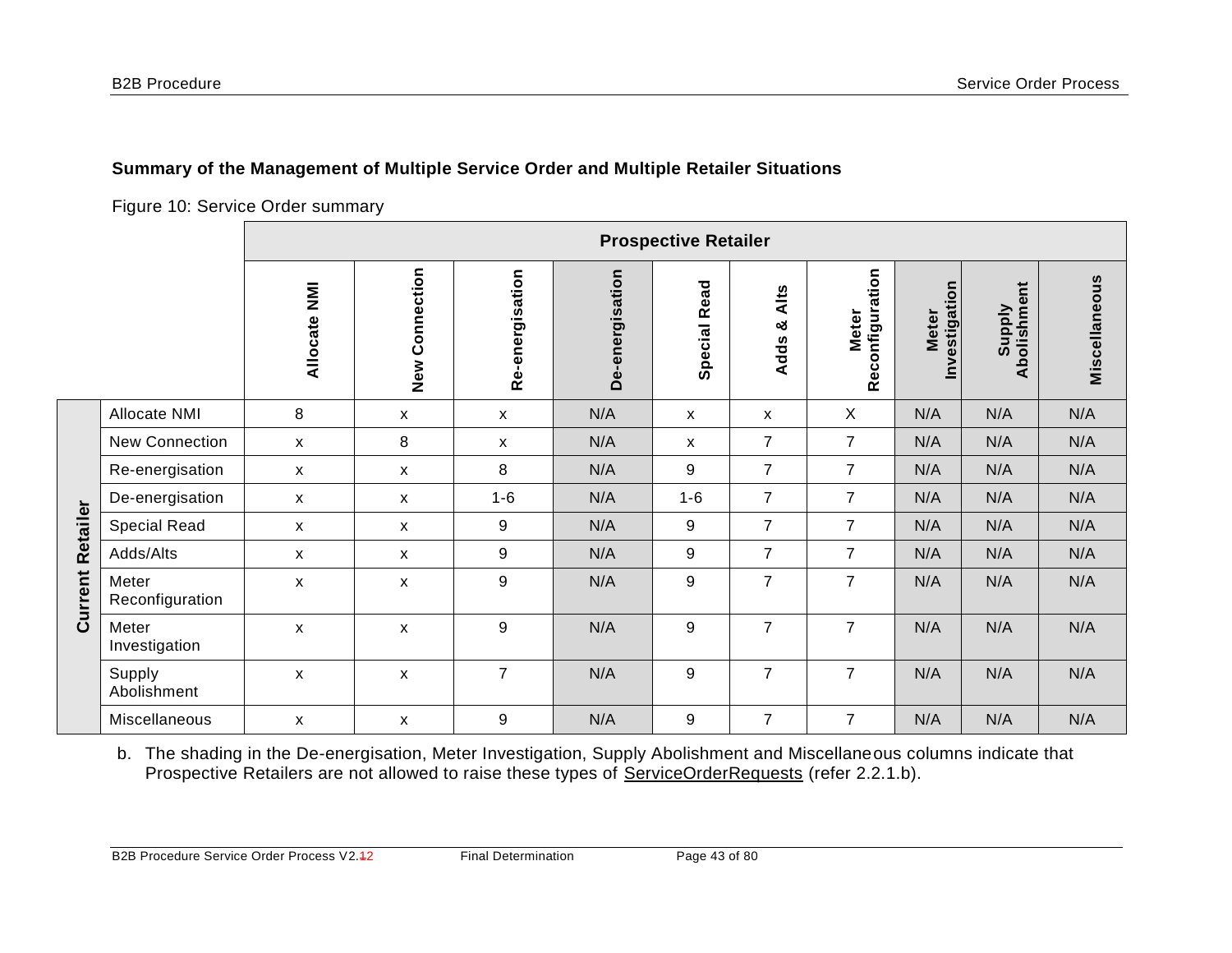c. The management of situations involving concurrent Service Orders will be according to which of 9 scenarios apply.

<span id="page-43-1"></span>

| <b>Scenario</b> | 1 <sup>st</sup> Request<br><b>Received</b> | 2 <sup>nd</sup> Request<br><b>Received</b> | <b>Description</b>                                                                          |
|-----------------|--------------------------------------------|--------------------------------------------|---------------------------------------------------------------------------------------------|
| 1               | De-energisation                            | Re-energisation                            | Re-energisation before De-<br>energisation                                                  |
| 2               | De-energisation                            | Re-energisation                            | Re-energisation date equals De-<br>energisation date                                        |
| 3               | De-energisation                            | Re-energisation                            | Re-energisation after De-<br>energisation                                                   |
| $\overline{4}$  | Re-energisation                            | De-energisation                            | De-energisation before Re-<br>energisation                                                  |
| 5               | Re-energisation                            | De-energisation                            | De-energisation date equals Re-<br>energisation date                                        |
| 6               | Re-energisation                            | De-energisation                            | De-energisation after Re-<br>energisation                                                   |
| $\overline{7}$  | Re-energisation                            | Supply<br>Abolishment                      | Receipt of Re-energisation and<br>Supply Abolishment for same date                          |
| 8               | Any Service Order                          | <b>Matching Service</b><br>Order           | Multiple Service Orders of the same<br>type in 5 day window                                 |
| 9               | Any Service Order                          | Any Service Order                          | Any other multiple<br>ServiceOrderRequest situations not<br>covered by Scenario's 1-8 above |

Figure 11: Multiple Service Order Scenarios

d. In these scenarios, other Service Order Types that can be raised by a Prospective Retailer and Re-energisations Service Orders are interchangeable. Where the multiple ServiceOrderRequests involve these other Service Order Types, the processes are the same as for Reenergisations and De-energisations.

### <span id="page-43-0"></span>2.12.15.2 Scenario Process Description - Scenarios 1 – 6

- a. Upon receipt of a Re-energisation Request and a De-energisation Request, the Service Provider will:
	- 1. Accept the Re-energisation Request (having already accepted the Deenergisation Request).
	- 2. If the Service Provider can cancel the de-energisation fieldwork, the Service Provider will send a "Not Completed" ServiceOrderResponse to the De-energisation Request with an *ExceptionCode* indicating " Deenergisation Not Completed Due To A Re-energisation ".
		- a. If the Re-energisation field work associated with the Re-energisation Request is successful, the Service Provider will:
			- Send a "Completed" ServiceOrderResponse to the Reenergisation Request with a meter reading *ProductCode*.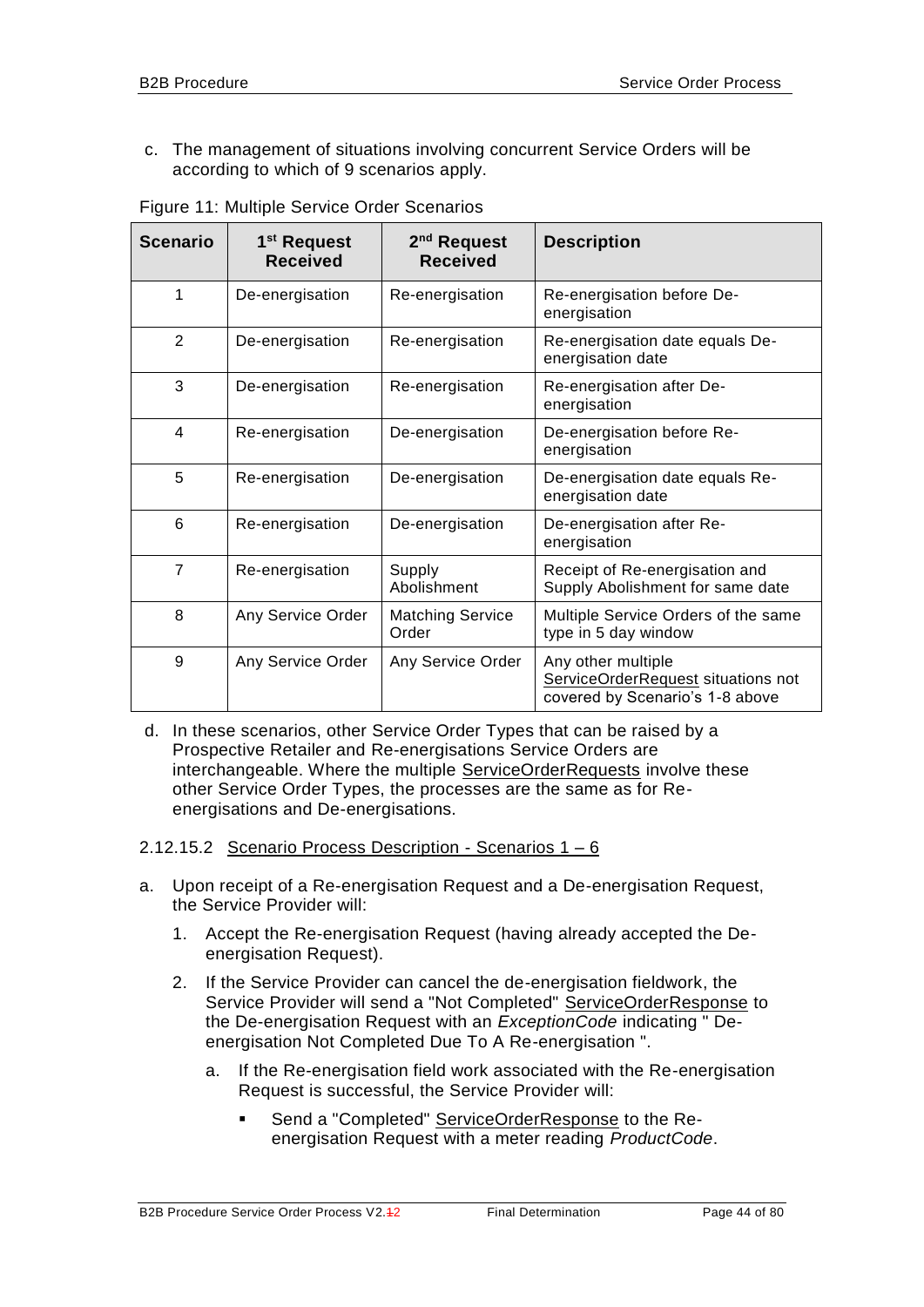- b. If the Re-energisation field work associated with the Re-energisation Request is not successful:
	- Send a "Not Completed" ServiceOrderResponse to the Reenergisation Request with an *ExceptionCode* indicating the reason.
- 3. If the de-energisation fieldwork cannot be rationalised by the Service Provider, the Service Provider will:
	- a. Undertake the necessary field work to ensure that the final status of the Site is energised;
	- b. Send a ServiceOrderResponse to both ServiceOrderRequests to indicate the respective outcome of the fieldwork using the relevant *ExceptionCodes* and applicable *ProductCodes*.
- b. If the Retailer who requested the De-energisation still requires the Site to be deenergised (having received a Response with an *ExceptionCode* indicating "Deenergisation Not Completed Due To A Re-energisation"), the Retailer may raise a new ServiceOrderRequest with a *ConfirmedDe-energisation* value of "Yes".
- 2.12.15.3 Scenario Process Description Scenario 7
- a. Upon receipt of Re-energisation and Supply Abolishment ServiceOrderRequests from different Retailers, the Service Provider will contact both parties to confirm the Requests.
- b. Upon receipt of Adds and Alts or Meter Reconfiguration and any other type of ServiceOrderRequests from different Retailers, the Service Provider will contact both parties to confirm the Requests.
- 2.12.15.4 Scenario Process Description Scenario 8
- a. This scenario covers situations of multiple ServiceOrderRequests of the same type. (These are usually Re-energisations).
- b. If the new ServiceOrderRequest has a *ScheduledDate* greater than or equal to the existing ServiceOrderRequest.
	- 1 Reject the new ServiceOrderRequest with an Event indicating "Request submitted by another Retailer".
	- 2. Undertake the existing ServiceOrderRequest as scheduled.
- c. If the new ServiceOrderRequest has an earlier *ScheduledDate* than the existing ServiceOrderRequest.
	- 1. Accept the new ServiceOrderRequest and schedule the work.
	- 2. Send a "Not Completed" ServiceOrderResponse to the first ServiceOrderRequest with an *ExceptionCode* indicating "Request Submitted By Another Retailer."

### 2.12.15.5 Scenario Process Description - Scenario 9

- a. This scenario covers the remaining multiple ServiceOrderRequest situations not covered in the earlier scenarios.
- b. Upon receipt of these ServiceOrderRequests, the Service Provider will process each of the Requests.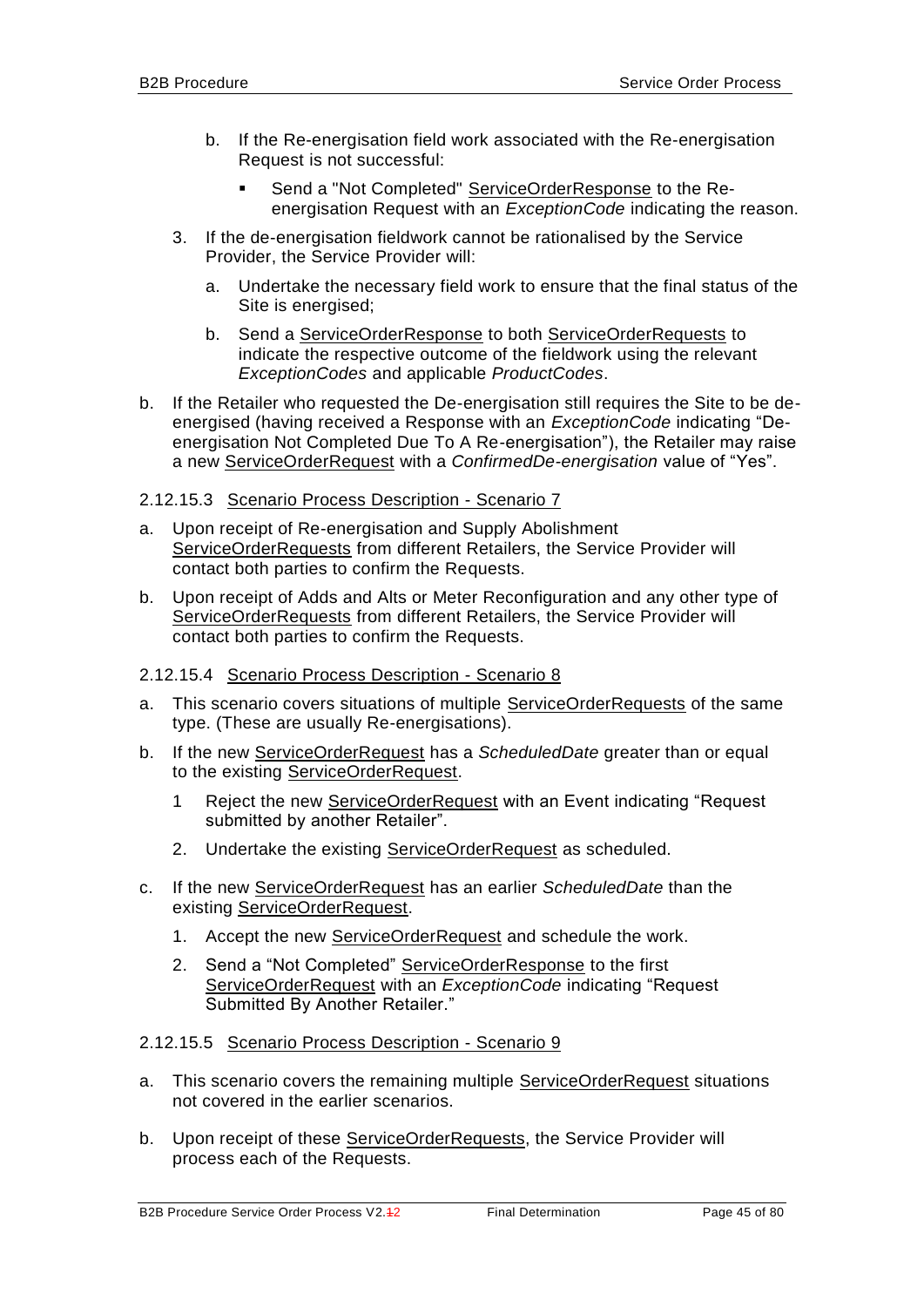**Existing Service Order**

Existing Service Order

a. The following table summarises the specific combinations of ServiceOrderRequests that could potentially be raised by the same Retailer.

Figure 12: New Service Order same Retailer

|                          | <b>New Service Order</b> |                    |                 |                 |                 |                          |                                 |                               |                       |               |
|--------------------------|--------------------------|--------------------|-----------------|-----------------|-----------------|--------------------------|---------------------------------|-------------------------------|-----------------------|---------------|
|                          | $\bar{z}$<br>Allocate    | New Connection     | Re-energisation | De-energisation | Read<br>Special | Alts<br>ೲ<br><b>Adds</b> | Reconfiguration<br><b>Meter</b> | Investigation<br><b>Meter</b> | Supply<br>Abolishment | Miscellaneous |
| Allocate NMI             | $\mathsf{x}$             | X                  | $\mathsf{x}$    | X               | X               | X                        | X                               | X                             | X                     | $\mathsf{x}$  |
| New Connection           | X                        | X                  | X               | X               | X               | X                        | X                               | X                             | X                     | X             |
| Re-energisation          | $\mathsf{x}$             | X                  | x               | ✓               | $\checkmark$    | ✔                        | $\checkmark$                    | $\checkmark$                  | X                     | $\checkmark$  |
| De-energisation          | $\mathsf{x}$             | X                  | ✔               | X               | $\checkmark$    | ✔                        | ✔                               | $\checkmark$                  | $\checkmark$          | $\checkmark$  |
| Special Read             | $\mathsf{x}$             | X                  | X               | ✓               | $\mathsf{x}$    | ✓                        | $\checkmark$                    | $\checkmark$                  | $\checkmark$          | $\checkmark$  |
| Adds/Alts                | X                        | X                  | ✔               | ✓               | ✓               | $\mathsf{x}$             | ✓                               | $\mathsf{x}$                  | ✔                     | $\checkmark$  |
| Meter<br>Reconfiguration | X                        | $\pmb{\mathsf{x}}$ | $\checkmark$    | ✓               | $\checkmark$    | ✔                        | $\pmb{\mathsf{X}}$              | X                             | $\pmb{\mathsf{x}}$    | $\checkmark$  |
| Meter Investigation      | $\mathsf{x}$             | X                  | ✔               | ✔               | ✓               | X                        | X                               | X                             | X                     | $\checkmark$  |
| Supply Abolishment       | $\mathsf{x}$             | X                  | X               | X               | X               | x                        | X                               | x                             | X                     | $\checkmark$  |
| Miscellaneous            | X                        | X                  | ✔               | ✓               | ✓               | ✔                        | $\checkmark$                    | $\checkmark$                  | ✔                     | X             |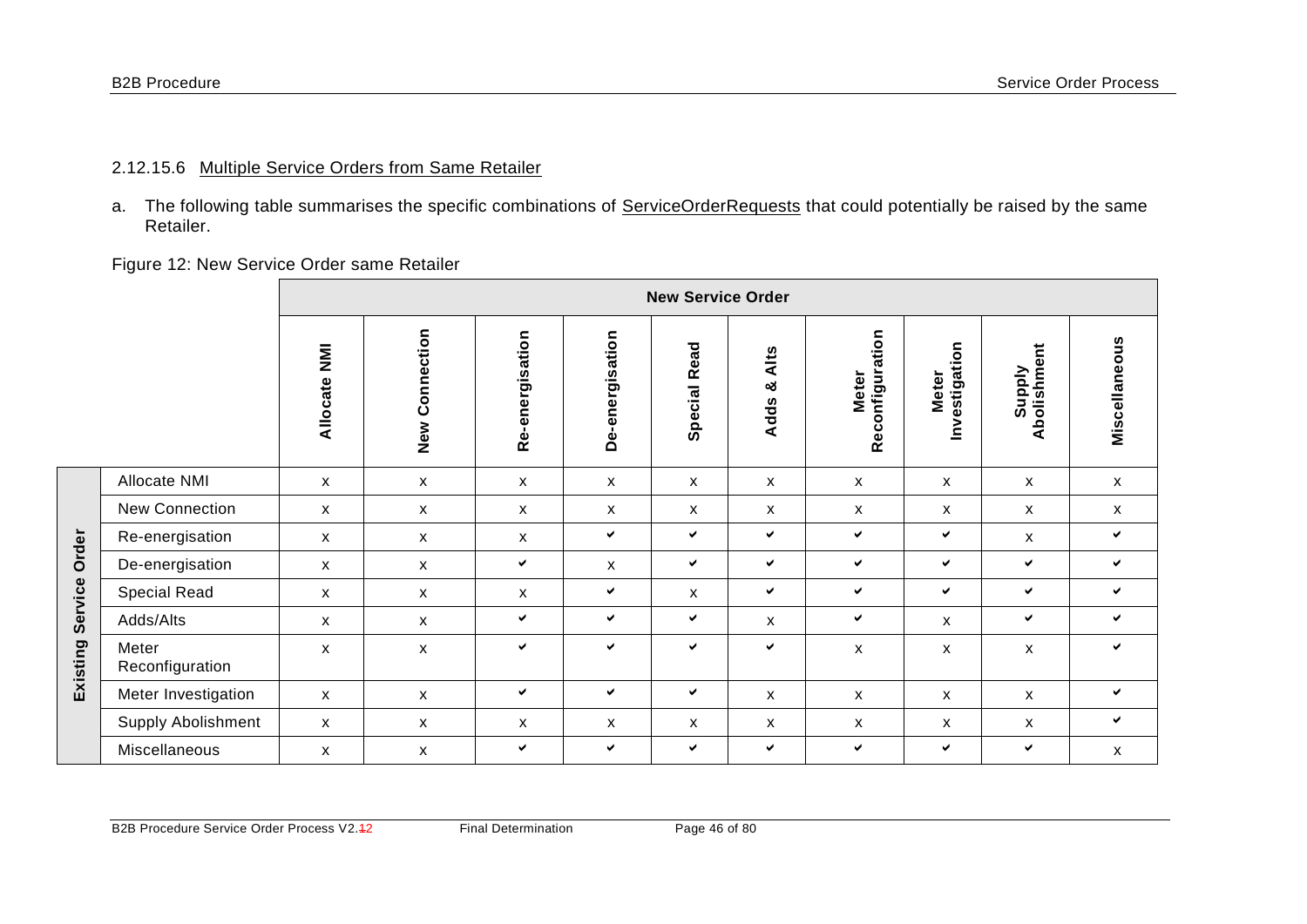- b. Upon receipt of a combination of multiple ServiceOrderRequests that are deemed valid per the above table (shown by an " $\checkmark$ " in the relevant cell), the Service Provider will process both ServiceOrderRequests.
- c. Upon receipt of a combination of multiple ServiceOrderRequests that are deemed invalid per the above table (shown by an "**x**" in the relevant cell), the Service Provider will reject the new ServiceOrderRequest with an Event indicating "Invalid Multiple Service Order Combination".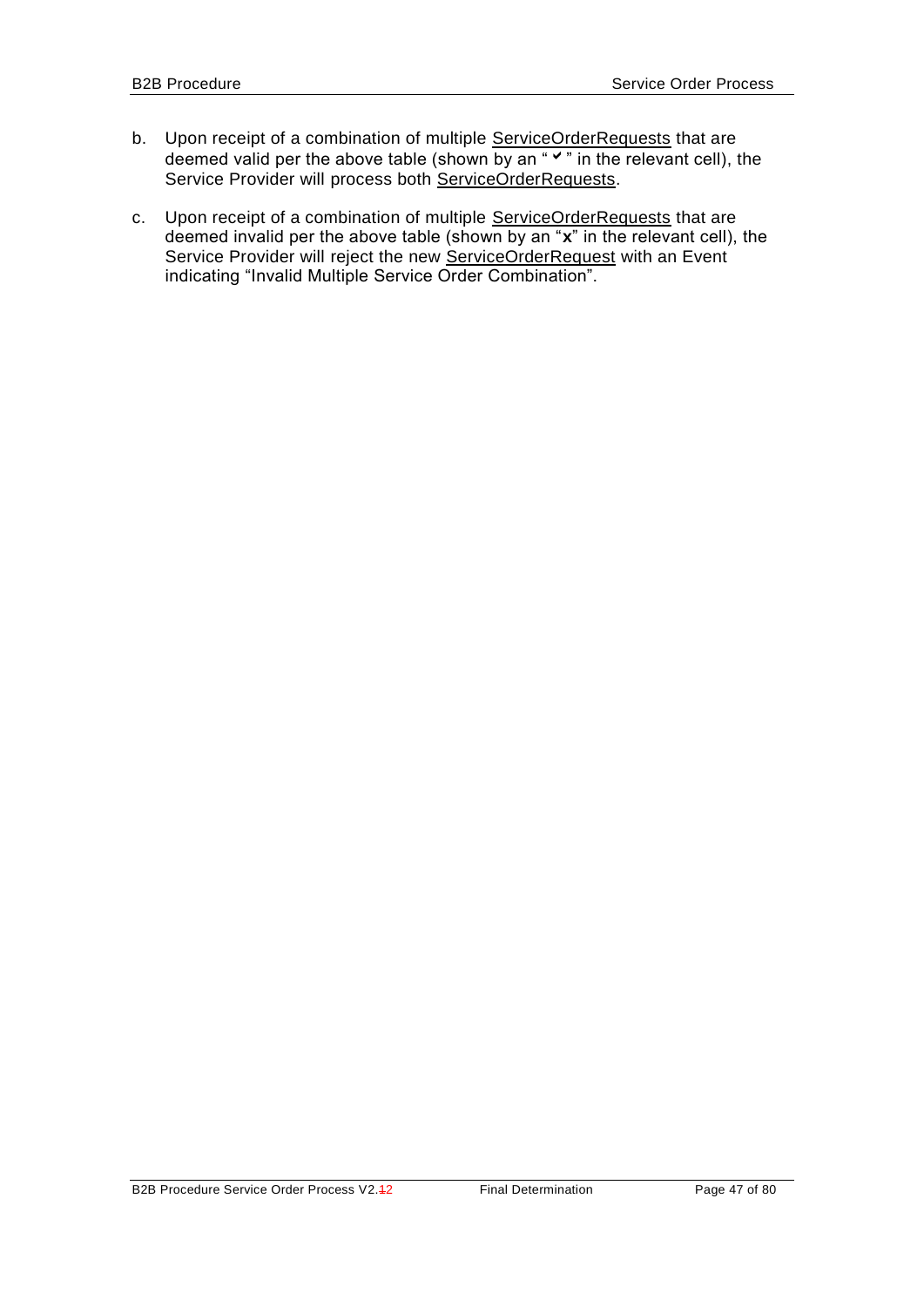# **3 TIMING REQUIREMENTS**

## **3.1 Overview of Timing Requirements**

- a. Each stage of the Service Order Process must be completed within prescribed Timing Requirements. These requirements help ensure that activities are completed within regulated timeframes and also provide a reasonable opportunity for relevant participants to process and respond to transactions that may require some manual intervention (where requests have *SpecialInstructions*, for example).
- b. The Timing Requirements expressed in this section do not take precedence over jurisdictional regulatory requirements and agreed contractual service levels. The Timing Requirements marked with an asterisk in sections [3.3.2](#page-51-0) and [3.3.5](#page-54-0) are not enforceable under this Procedure. Refer [1.3.](#page-7-0)
- c. The diagram below illustrates the Timing Requirements for the Service Order Process. These Timing Requirements depend upon the type of Service Order and the *ScheduledDate* (for ServiceOrderRequests). Specific Timing Requirements are described below.



Figure 13: Timing Overview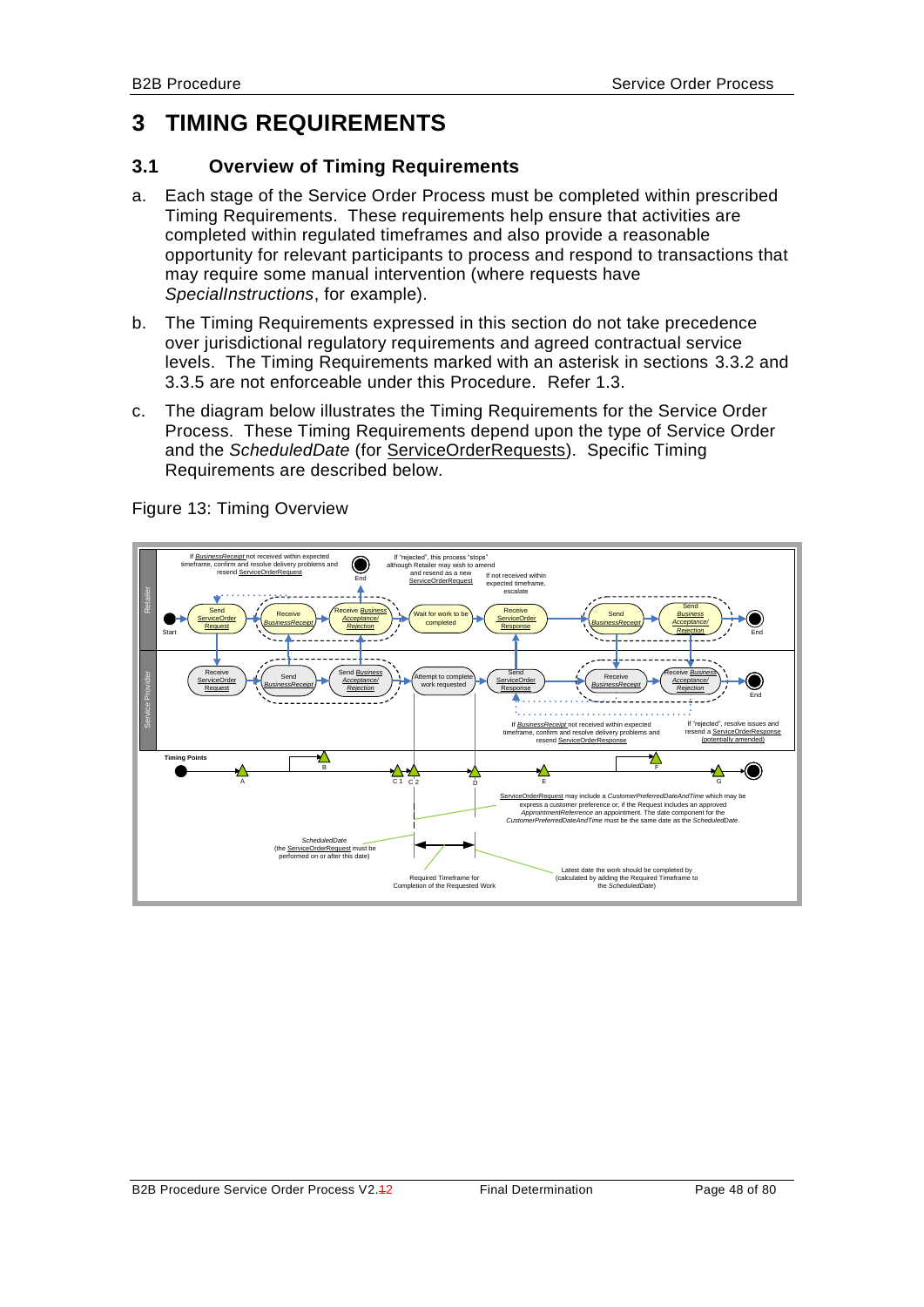## Figure 14: Timing for completion of work



## **3.2 Definition of timing points and periods**

## **3.2.1 Timing points**

a. The following definitions apply:

|  |  | Figure 15: Timing Point table |  |  |
|--|--|-------------------------------|--|--|
|--|--|-------------------------------|--|--|

| Timing<br><b>Point</b> | <b>Definition</b>                                                                                                                                                         |
|------------------------|---------------------------------------------------------------------------------------------------------------------------------------------------------------------------|
| A                      | This timing point is when the Retailer issues a ServiceOrderRequest to a Service<br>Provider.                                                                             |
| B                      | This timing point is when the Retailer receives a <b>Business Receipt</b> for a<br>ServiceOrderRequest from the Service Provider.                                         |
| C <sub>1</sub>         | This timing point is when the Retailer receives a <b>BusinessAcceptance/Rejection</b> for<br>a ServiceOrderRequest from the Service Provider.                             |
|                        | This point must be on or before the ScheduledDate in the ServiceOrderRequest.                                                                                             |
| C <sub>2</sub>         | This point is the ScheduledDate in the ServiceOrderRequest.                                                                                                               |
| D                      | This timing point is when the work requested has been completed, or completion<br>has been attempted. This point is the ActualDateAndTime in the<br>ServiceOrderResponse. |
| E                      | This timing point is when the Service Provider sends a ServiceOrderResponse<br>following the completion of the work requested, or the attempted completion.               |
| F                      | This timing point is when the Service Provider receives a <b>BusinessReceipt</b> for a<br>ServiceOrderResponse from the Retailer.                                         |
| G                      | This timing point is when the Service Provider receives a<br>BusinessAcceptance/Rejection for a ServiceOrderResponse from the Retailer.                                   |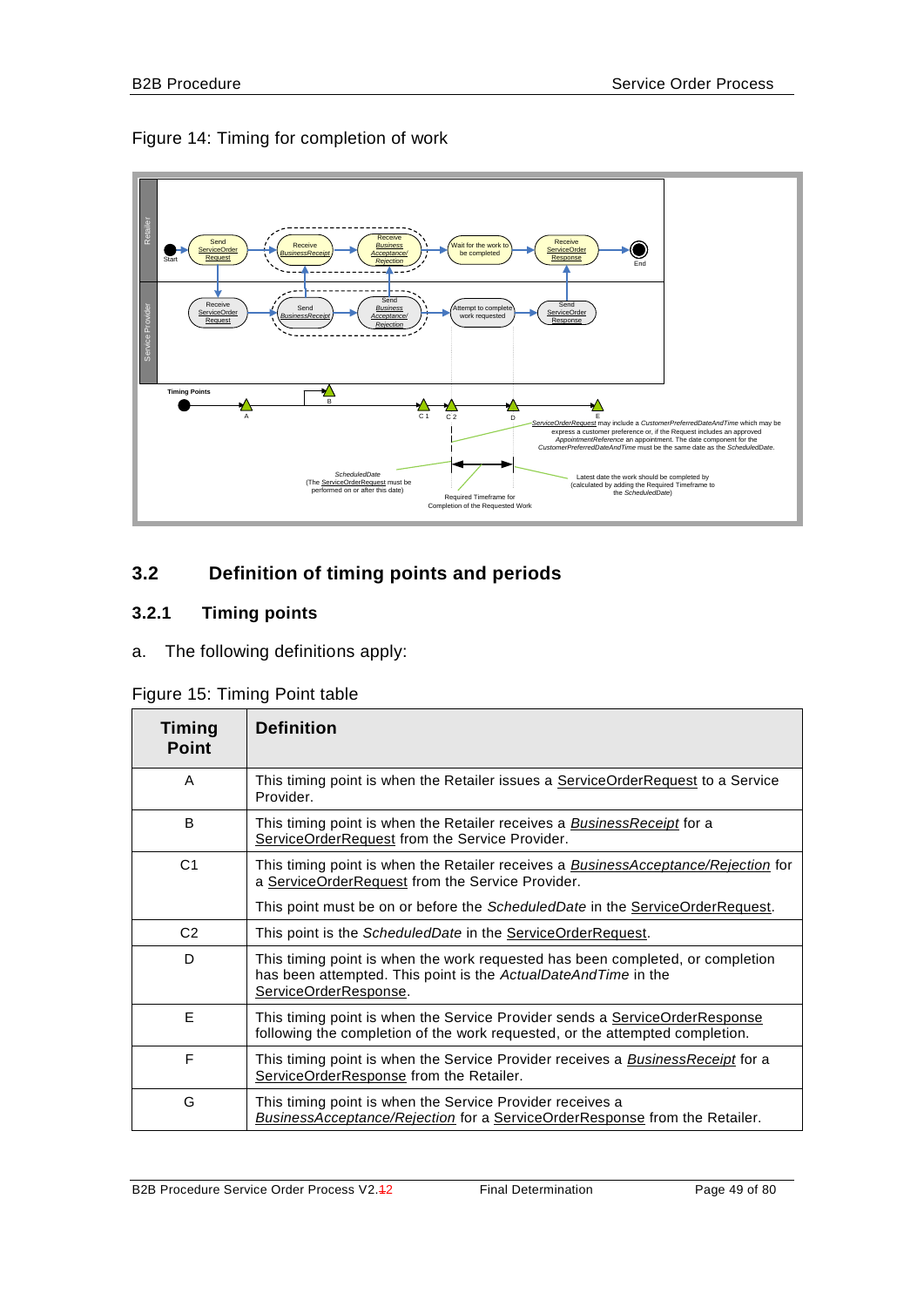# **3.2.2 Use of timing periods**

Figure 16: Timing Period Table

| <b>Timing Period</b>                                               | <b>Definition</b>                                                                                                                                                                                                                                                                                                                                                | <b>Usage</b>                                                                                                                                                                                                                                                                                                                      |
|--------------------------------------------------------------------|------------------------------------------------------------------------------------------------------------------------------------------------------------------------------------------------------------------------------------------------------------------------------------------------------------------------------------------------------------------|-----------------------------------------------------------------------------------------------------------------------------------------------------------------------------------------------------------------------------------------------------------------------------------------------------------------------------------|
| Initiation<br>Period                                               | This is the period from the<br>Customer's request to the<br>Retailer to the sending of the<br>ServiceOrderRequest by the<br>Retailer.                                                                                                                                                                                                                            | To be monitored by the<br>Retailer to ensure that<br>regulated requirements are<br>being achieved.                                                                                                                                                                                                                                |
|                                                                    | Timing Point A is the end of this<br>period.                                                                                                                                                                                                                                                                                                                     |                                                                                                                                                                                                                                                                                                                                   |
| <b>Notice Period</b>                                               | This is the period from the<br>sending of the<br>ServiceOrderRequest by the<br>Retailer to the ScheduledDate in<br>the ServiceOrderRequest.<br>Timing points A and C2 define<br>this period.                                                                                                                                                                     | To be monitored by the<br><b>Retailer and the Service</b><br>Provider to ensure that<br>regulated requirements are<br>being achieved.                                                                                                                                                                                             |
| <b>BusinessRecei</b><br>pts for<br>Requests                        | This is the period from the<br>sending of the<br>ServiceOrderRequest by the<br>Retailer to the receipt of the<br><b>BusinessReceipt for the</b><br>ServiceOrderRequest from the<br>Service Provider.<br>Timing Points A and B define this<br>period.                                                                                                             | Used by the Retailer to<br>determine whether a<br>ServiceOrderRequest has been<br>received and can be read.<br>If the BusinessReceipt has not<br>been received before the<br>expiry of this period, the<br>Retailer may escalate the non-<br>receipt and, if agreed with the<br>Service Provider, resend the<br>original Request. |
| <b>Business</b><br><u>Acceptance</u><br>/Rejection for<br>Requests | This is the period from the<br>sending of the<br>ServiceOrderRequest by the<br>Retailer to the receipt of the<br><b>BusinessAcceptance/Rejection</b><br>for the <b>ServiceOrderRequest</b><br>from the Service Provider.<br>This point must be on or before<br>the ScheduledDate in the<br>ServiceOrderRequest.<br>Timing Points A and C1 define<br>this period. | Used by the Retailer to<br>determine whether a service<br>Request has been accepted<br>(and will subsequently be<br>actioned by the Service<br>Provider).<br>If the<br><b>BusinessAcceptance/Rejection</b><br>has not been received before<br>the expiry of this period, the<br>Retailer may escalate the non-<br>receipt.        |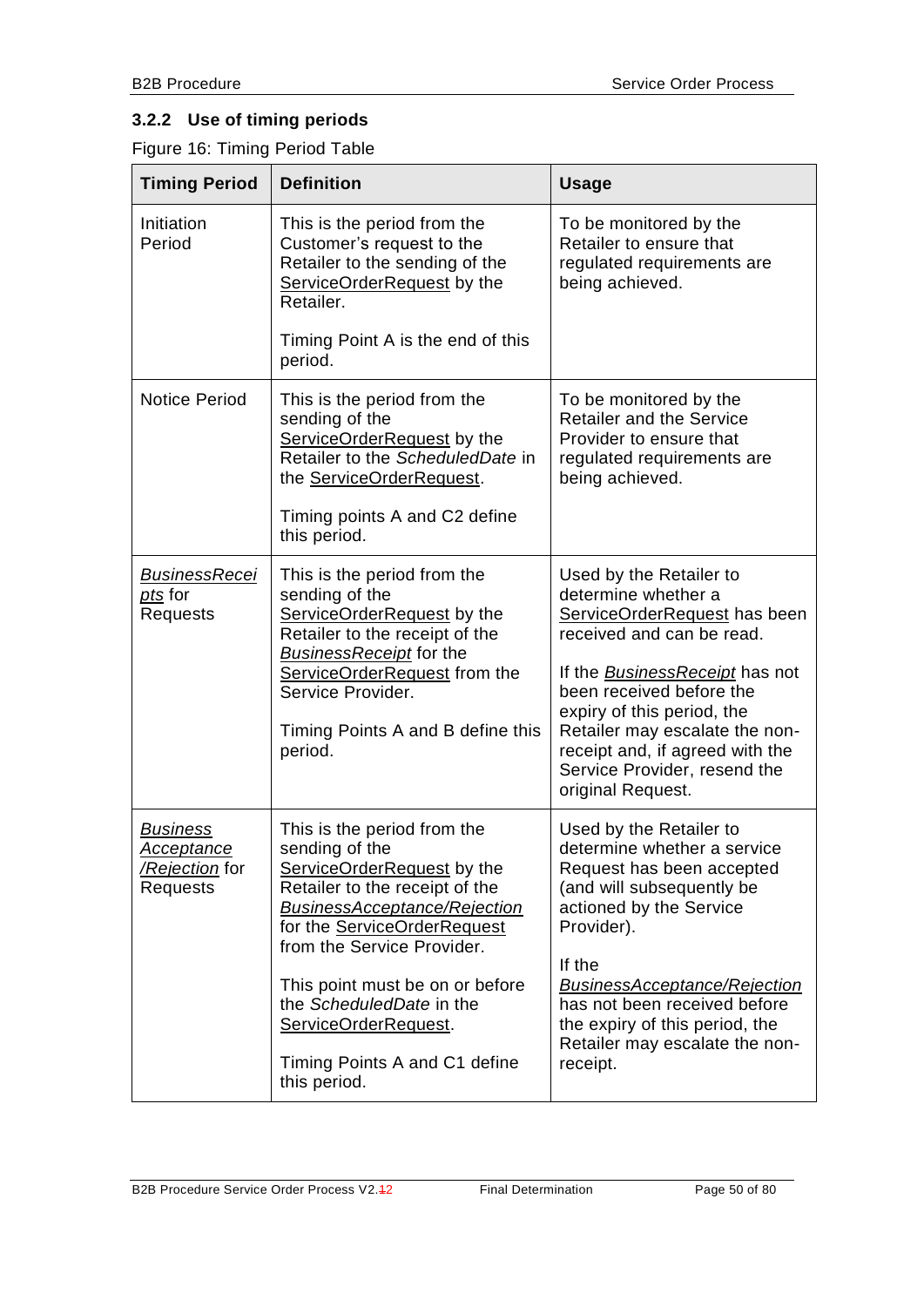| <b>Timing Period</b>                                | <b>Definition</b>                                                                                                                                                                                                                                                                                               | <b>Usage</b>                                                                                                                                                                                                                                                                                                                                         |
|-----------------------------------------------------|-----------------------------------------------------------------------------------------------------------------------------------------------------------------------------------------------------------------------------------------------------------------------------------------------------------------|------------------------------------------------------------------------------------------------------------------------------------------------------------------------------------------------------------------------------------------------------------------------------------------------------------------------------------------------------|
| Completion of<br>the Requested<br><b>Work</b>       | This is the period from the<br>ScheduledDate in the<br>ServiceOrderRequest to the<br>completion of the requested work<br>(or attempted completion) by the<br>Service Provider (the<br>ActualDateAndTime in the<br>ServiceOrderResponse).<br>Timing Points C2 and D define<br>this period.                       | This period represents the<br>regulatory timeframe for the<br>performance of the work<br>requested (where a regulatory<br>timeframe exists).<br>Used by the Retailer and<br>Service Provider to monitor<br>achievement of regulated<br><b>Timing Requirements.</b>                                                                                   |
| Issuing a<br>ServiceOrderR<br>esponse               | This is the period from the<br>completion of the requested work<br>(or attempted completion) by the<br>Service Provider (the<br>ActualDateAndTime in the<br>ServiceOrderResponse) and the<br>sending of the<br>ServiceOrderResponse by the<br>Service Provider.<br>Timing Points D and E define<br>this period. | If the ServiceOrderResponse<br>has not been received before<br>the expiry of this period, the<br>Retailer may escalate the non-<br>receipt.                                                                                                                                                                                                          |
| <b>BusinessRecei</b><br><u>pts</u> for<br>Responses | This is the period from the<br>sending of the<br>ServiceOrderResponse by the<br>Service Provider to the receipt of<br>a BusinessReceipt for the<br>ServiceOrderResponse from the<br>Retailer.<br>Timing Points E and F define this<br>period.                                                                   | Used by the Service Provider<br>to determine whether a<br>ServiceOrderResponse has<br>been received and can be<br>read.<br>If the <b>BusinessReceipt</b> has not<br>been received before the<br>expiry of this period, the<br>Service Provider may escalate<br>the non-receipt and, if agreed<br>with the Retailer, resend the<br>original response. |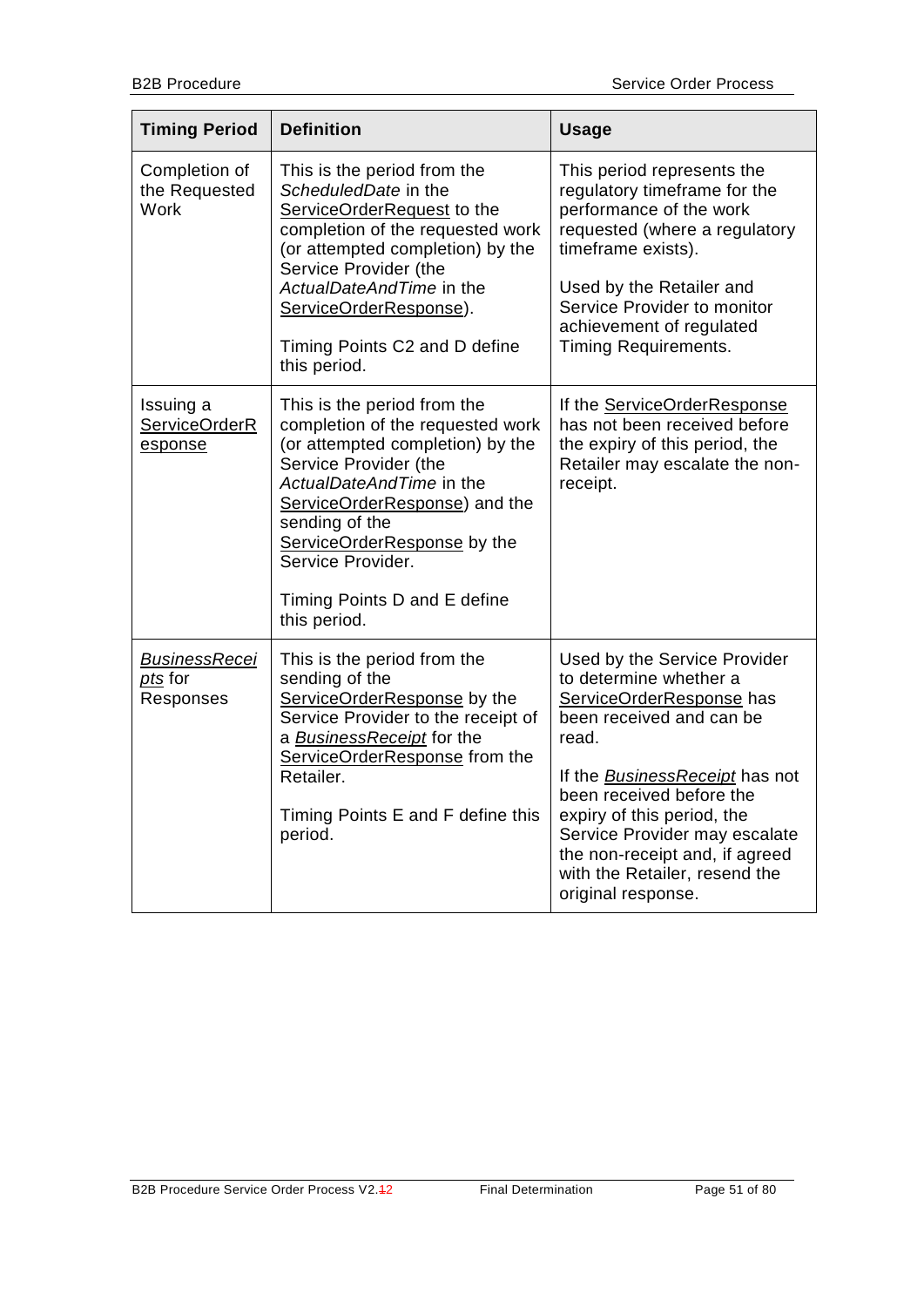| <b>Timing Period</b>                                     | <b>Definition</b>                                                                                                                                                                                                                                          | <b>Usage</b>                                                                                                                                                                                                                                                                                                    |
|----------------------------------------------------------|------------------------------------------------------------------------------------------------------------------------------------------------------------------------------------------------------------------------------------------------------------|-----------------------------------------------------------------------------------------------------------------------------------------------------------------------------------------------------------------------------------------------------------------------------------------------------------------|
| <b>BusinessAccep</b><br>tance/Rejection<br>for Responses | This is the period from the<br>sending of the<br>ServiceOrderResponse by the<br>Service Provider to the receipt of<br>a BusinessAcceptance/Rejection<br>for the ServiceOrderResponse<br>from the Retailer.<br>Timing Points E and G define<br>this period. | Used by the Service Provider<br>to determine whether a service<br>response has been accepted<br>by the Retailer and can be<br>"closed".<br>If the<br><b>BusinessAcceptance/Rejection</b><br>has not been received before<br>the expiry of this period, the<br>Service Provider may escalate<br>the non-receipt. |

## **3.3 Specific Timing Requirements**

a. The information in this section summarises the Timing Requirements for various activities. Users of this document should refer to the relevant regulatory documents for details of the exact requirements.

## **3.3.1 Initiation Period Timing Requirements**

- a. In NSW only, Retailers must send the ServiceOrderRequest as soon as possible following Customer request, and no more than 2 hours after receiving the request from the Customer.
- b. In Queensland only, Retailers who receive a re-energisation ServiceOrderRequest from a small customer who is entitled to re-energisation must convey that request to the Service Provider as per the relevant jurisdictional code.
- c. In all other situations, the Retailer must raise a ServiceOrderRequest no later than the next Business Day following receipt of the Customer's request.

## <span id="page-51-0"></span>**3.3.2 Notice Period Timing Requirements**

- a. The minimum amount of notice required by Service Providers for each type of service Request is summarised below. This period is the minimum that a Service Provider needs to schedule and allocate resources. The time the Service Provider then has to complete the work requested is summarised in Section [3.3.5.](#page-54-0)
- b. In Queensland, the Notice Periods for different feeder types and locations are documented within the Queensland Electricity Code.

| <b>Service</b><br><b>Request</b> | <b>Notice Period</b>                                                                                                 |
|----------------------------------|----------------------------------------------------------------------------------------------------------------------|
| <b>New Connection</b>            | No specific requirement.                                                                                             |
|                                  | There is a 3 business day notice of the date for an<br>Appointment to complete a new connection in SA (refer 3.4.a). |

Figure 17: Notice Period Table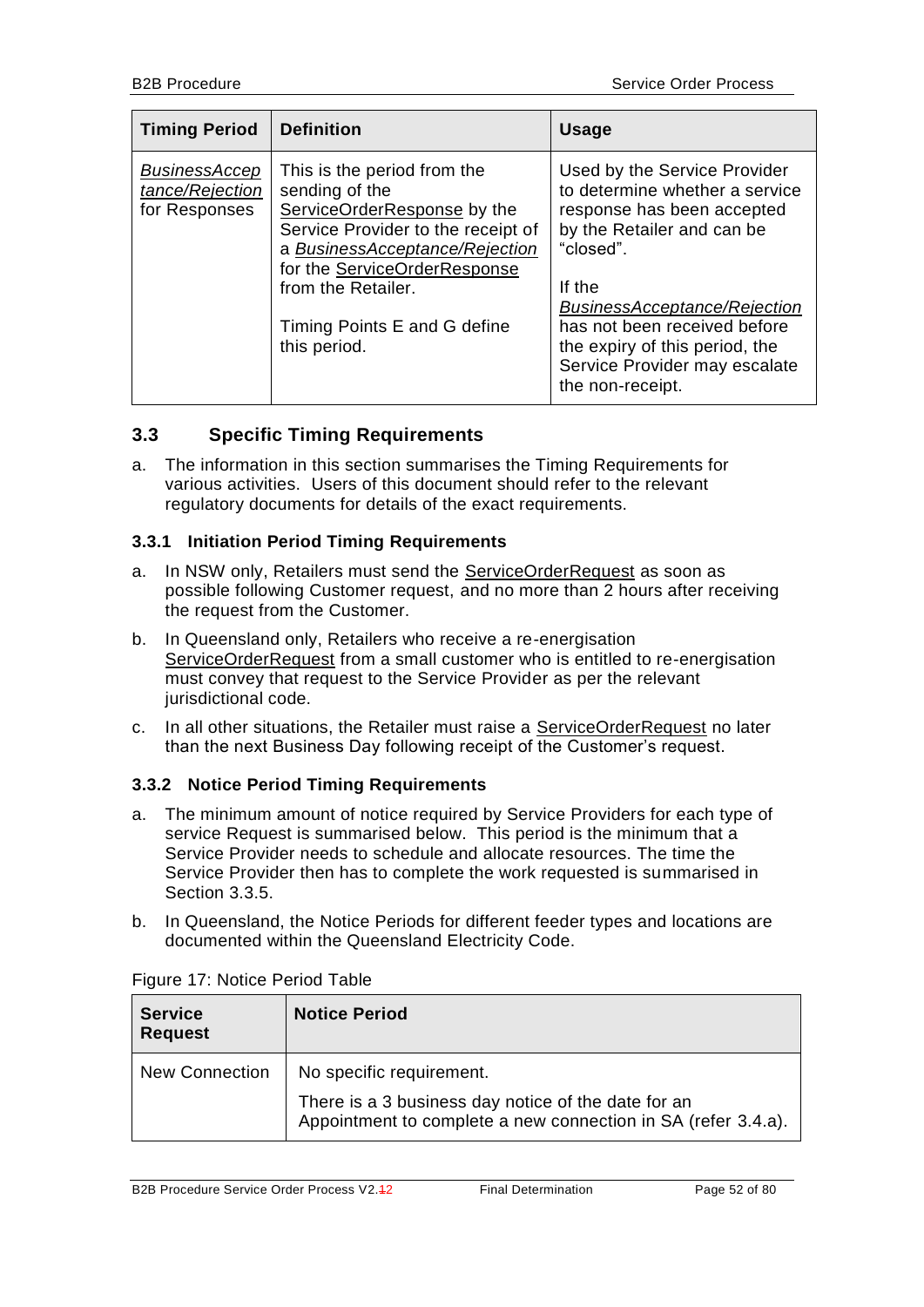| <b>Service</b><br><b>Request</b> | <b>Notice Period</b>                                                                                                                        |
|----------------------------------|---------------------------------------------------------------------------------------------------------------------------------------------|
| Re-energisation                  | The Service Provider must receive a valid Request for a same<br>business day Re-energisation by:                                            |
|                                  | a. 2:00pm in ACT                                                                                                                            |
|                                  | b. Not available in NSW                                                                                                                     |
|                                  | c. 1:00pm in Queensland                                                                                                                     |
|                                  | d. 3:00pm in SA except for                                                                                                                  |
|                                  | • Re-energisations following disconnection for non-<br>payment, in which case it is 5:00pm.                                                 |
|                                  | • Sticker Removal sub-type where the notice period is 3<br>days                                                                             |
|                                  | e. 3:00pm in Victoria. This only applies to Re-<br>energisations following disconnection for non-payment                                    |
|                                  | 4.00pm in Tasmania<br>f.                                                                                                                    |
|                                  | For same business day, after hours Re-energisations, the<br>Service Provider must receive a valid Request:                                  |
|                                  | a. by 9:00pm in ACT                                                                                                                         |
|                                  | b. Not available in NSW                                                                                                                     |
|                                  | c. Not available in Queensland                                                                                                              |
|                                  | d. Between 3:00pm and 9:00pm in SA (or 5:00pm and<br>9:00pm for a re-energisation following a disconnection<br>for non-payment), except for |
|                                  | 3 days for Sticker Removal sub-type                                                                                                         |
|                                  | e. Between 3:00pm and 9:00pm in Victoria. This only<br>applies to Re-energisations following disconnection for<br>non-payment               |
|                                  | Not available in Tasmania<br>f.                                                                                                             |
|                                  | For next business day Re-energisations, the Service Provider<br>must receive a valid Request on a business day:                             |
|                                  | by 3:00pm in Victoria, NSW, Tasmania and ACT<br>a.                                                                                          |
|                                  | b. by 5:00pm in Queensland                                                                                                                  |
|                                  | c. By 10:00pm in SA except for 3 days for Sticker Removal<br>sub-type                                                                       |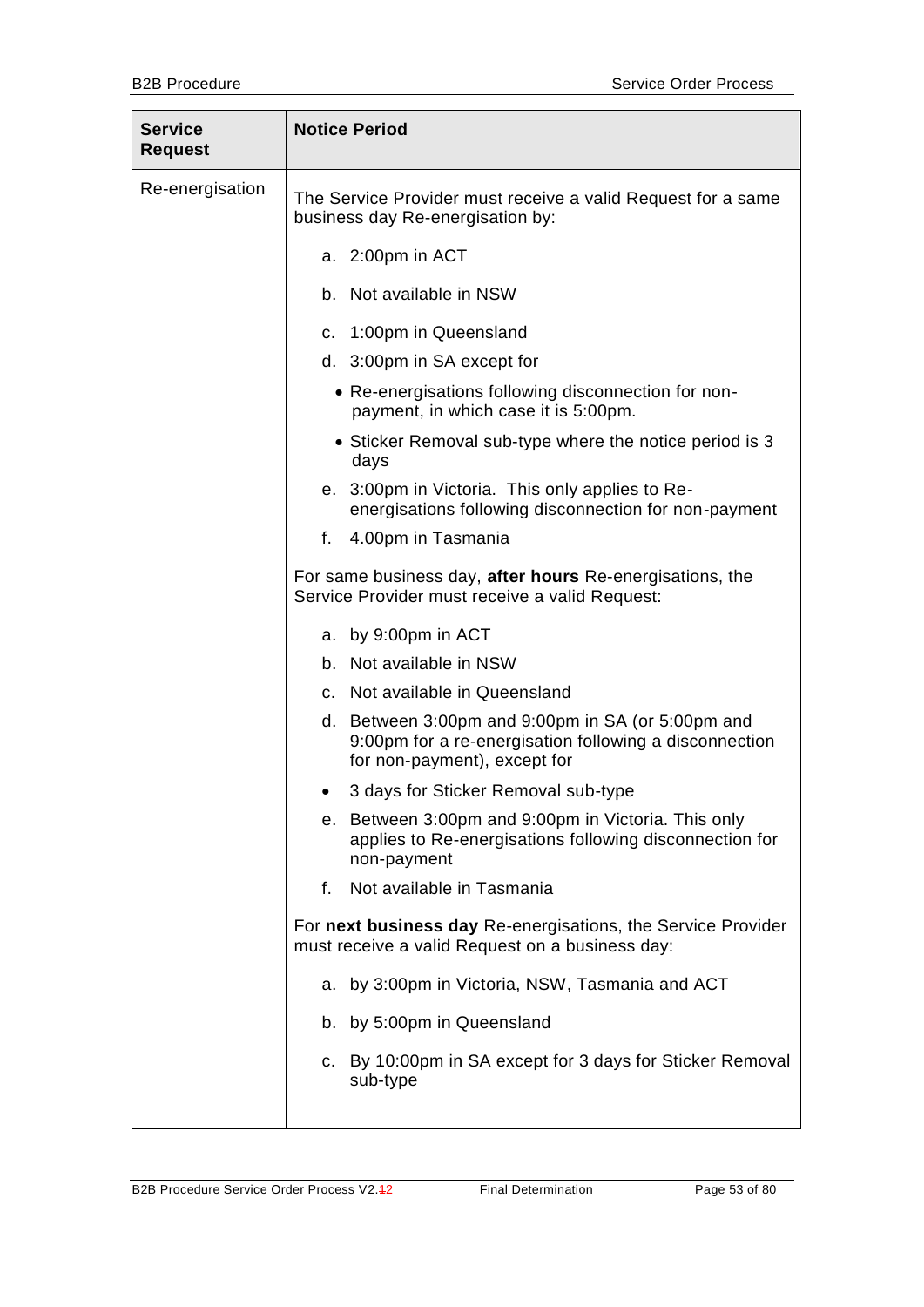| <b>Service</b><br><b>Request</b> | <b>Notice Period</b>                                                                                                                                   |
|----------------------------------|--------------------------------------------------------------------------------------------------------------------------------------------------------|
| De-energisation                  | To carry out the work in the required timeframe from the day of<br>the receipt of the request the Service Provider must receive a<br>valid Request by: |
|                                  | a. In ACT, 5:00pm                                                                                                                                      |
|                                  | b. In SA, if logged by 3:00pm, 2 business days, except Sticker<br>Removal where the period is 3 days                                                   |
|                                  | c. In Victoria, if logged by 3:00pm, 2 business days                                                                                                   |
|                                  | d. In NSW and Queensland, there is no Notice Period. Work is<br>carried out in the required timeframe irrespective of delivery<br>time.                |
|                                  | e. In Tasmania, by 3pm one business day before the next<br>scheduled day for the area. (i.e. Permissible Day)                                          |
| Special Read                     | ACT, NSW, Victoria, Queensland: There is no notice period.                                                                                             |
|                                  | SA: The Notice Period is 3 days if lodged by 3pm.                                                                                                      |
|                                  | TAS: by 3pm one business day before the next scheduled day<br>for the area. (ie Permissible Day)                                                       |
| Adds and Alts                    | There is no notice period.                                                                                                                             |
| Meter<br>Reconfiguration         | There is no notice period.                                                                                                                             |
| Meter<br>Investigation           | There is no notice period.                                                                                                                             |
| Supply<br>Abolishment            | There is no notice period.                                                                                                                             |
| Miscellaneous                    | There is no notice period.                                                                                                                             |

## **3.3.3 Timing Requirement for** *BusinessReceipts* **for Requests**

a. The Timing Requirement for the *BusinessReceipts* is set out in section 4.10 of the B2B Procedure Technical Delivery Specification.

## **3.3.4 Timing Requirement for** *BusinessAcceptance/Rejection* **for Requests**

a. The Timing Requirement for the *BusinessAcceptance/Rejection* is set out in section 4.10 of the B2B Procedure Technical Delivery Specification.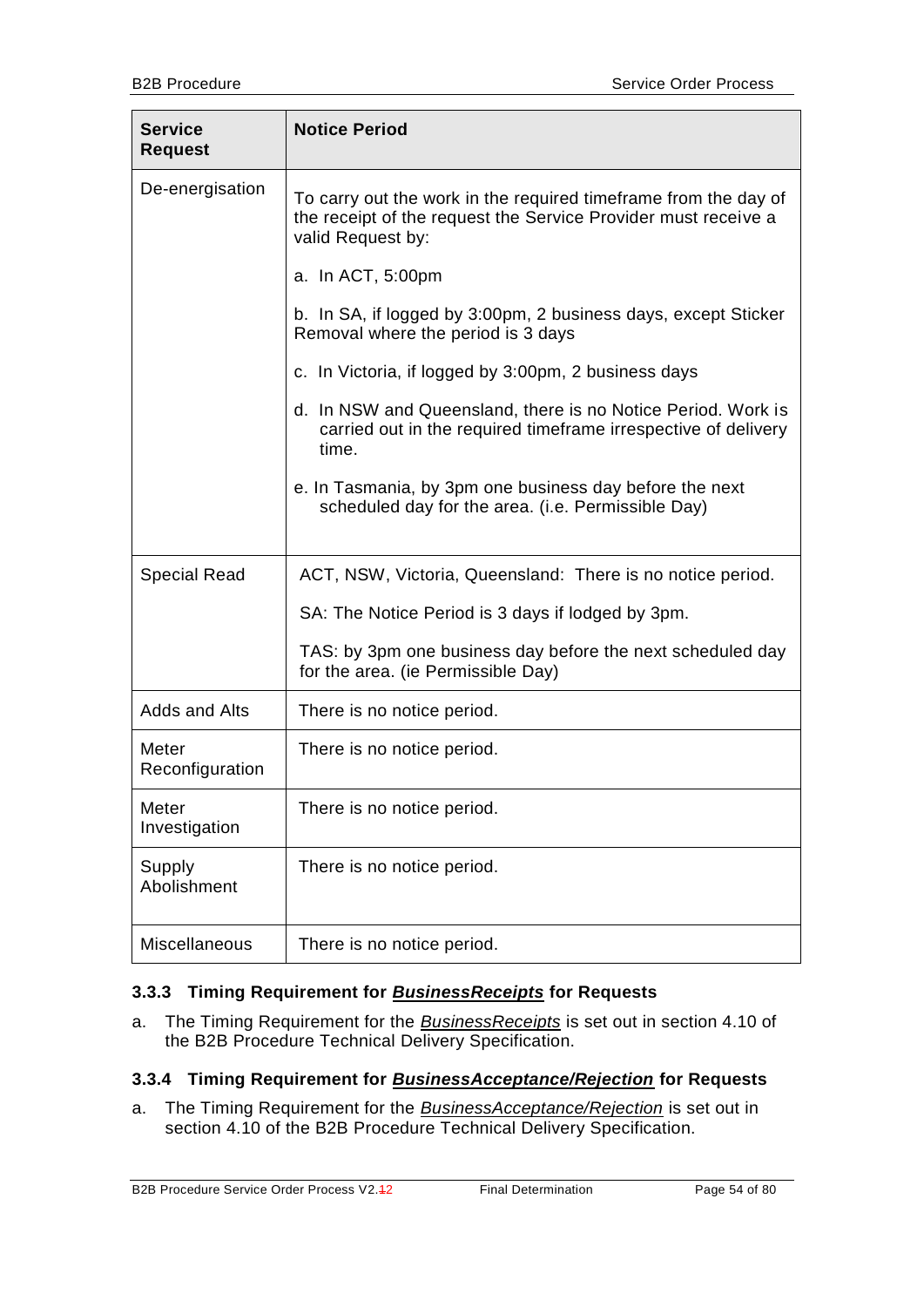## <span id="page-54-0"></span>**3.3.5 Timing Requirement for Completion of the Requested Work**

- a. The following table summarises the Required Timeframe within which Service Providers must use reasonable endeavours to complete each type of ServiceOrderRequest.
- b. The commencement of this Timing Requirement is once the associated Service Paperwork has been received by the Service Provider and/or all preconditions have been met (not when the ServiceOrderRequest is received).
- c. The Required Timeframes for Completion of the Requested Work:
	- 1. In Queensland, the Completion Periods for different feeder types and locations are documented within the Queensland Electricity Code.
	- 2. Do not apply to NMIs with a NMI Classification code in MSATS of "Large".

| <b>Service</b><br><b>Request</b> | <b>Required timeframe</b>                                                                                                                                                                                                                                                                                                                                                                                             |  |
|----------------------------------|-----------------------------------------------------------------------------------------------------------------------------------------------------------------------------------------------------------------------------------------------------------------------------------------------------------------------------------------------------------------------------------------------------------------------|--|
| Allocate NMI                     | The following timeframes apply for Allocate NMI:<br>$NSW - 2$ business days                                                                                                                                                                                                                                                                                                                                           |  |
| New Connection                   | The following timeframes apply for New Connections:<br>Victoria – 10 business days<br>SA – 6 business days<br>Queensland - 5 business days<br>Tasmania - 10 business days (from Service Request<br>acceptance)<br>See clause 2.12.2 for details regarding Service Paperwork<br>processes.                                                                                                                             |  |
| Re-energisation                  | The following timeframes apply for Re-energisations.<br>Depending on the location and the time of receipt of the<br>Request, within 1 or 2 for business days in SA.<br>Same day or after, depending on the ScheduledDate<br>and the time of receipt of the Request (see Section<br>3.3.2) in ACT, Queensland, Victoria, Tasmania or<br>NSW.<br>See clause 2.12.2 for details regarding Service Paperwork<br>processes |  |

Figure 18: Timing Period for completion of work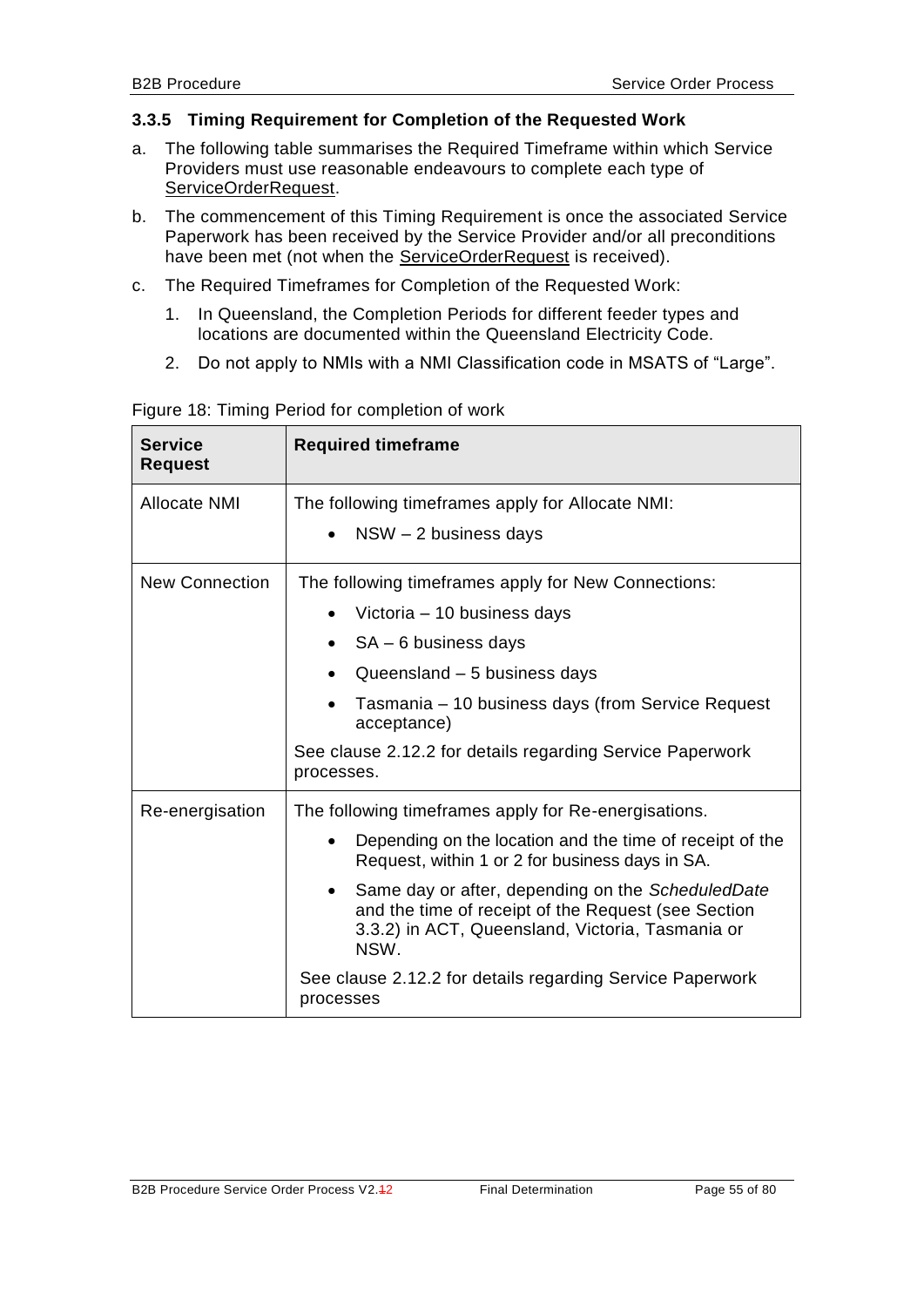| <b>Service</b><br><b>Request</b> | <b>Required timeframe</b>                                                                                                                                                                                                                                                                                                                                            |
|----------------------------------|----------------------------------------------------------------------------------------------------------------------------------------------------------------------------------------------------------------------------------------------------------------------------------------------------------------------------------------------------------------------|
| De-energisation                  | A 'permissible day' is a day on which a De-energisation is<br>allowed, and is as defined by each jurisdiction. The definition<br>of a permissible day may vary for a normal De-energisation<br>and for a De-energisation for non-payment. NSW uses a<br>reversal of this definition, using the term 'restricted' day for<br>days when De-energisations cannot occur. |
|                                  | The following timeframes apply for De-energisations:                                                                                                                                                                                                                                                                                                                 |
|                                  | 3 business days in ACT                                                                                                                                                                                                                                                                                                                                               |
|                                  | in NSW, the Service Provider must disconnect within 2<br>$\bullet$<br>days of the Request being received by the Service<br>Provider or, if any of these days falls on a restricted<br>day, the first day following that is not a restricted day<br>(that is, a 'permissible' day).                                                                                   |
|                                  | in Queensland, please refer to the Electricity Industry<br>٠<br>Code                                                                                                                                                                                                                                                                                                 |
|                                  | one business day in SA normally, but may be up to 3<br>days.                                                                                                                                                                                                                                                                                                         |
|                                  | In Victoria, two business days in Victoria (or the<br>earliest permissible day thereafter)                                                                                                                                                                                                                                                                           |
|                                  | In Tasmania, normally on the permissible day, but may<br>$\bullet$<br>be within 2 days                                                                                                                                                                                                                                                                               |
|                                  | See clause 2.12.2 for details regarding Service Paperwork<br>processes.                                                                                                                                                                                                                                                                                              |
| <b>Special Read</b>              | Use reasonable endeavours to obtain a meter read within the<br>three business day's timeframe which applies for Special<br>Reads or within such other time period as specified in the<br>relevant transfer rules or jurisdictional regulatory instruments                                                                                                            |
| Adds and Alts                    | Different timeframes may apply depending on the work<br>requested. The following timeframes apply:<br>Queensland and Tasmania - up to 10 Business days;<br>Victoria/SA - no jurisdictional timeframes;<br>NSW - this ServiceOrderType is not available.<br>$\bullet$<br>See clause 2.12.2 for details regarding Service Paperwork                                    |
|                                  | processes.                                                                                                                                                                                                                                                                                                                                                           |
| Meter<br>Reconfiguration*        | The following timeframe applies for Meter Reconfigurations:<br>20 Business Days                                                                                                                                                                                                                                                                                      |

-

This Timing Requirement does not have a regulatory basis.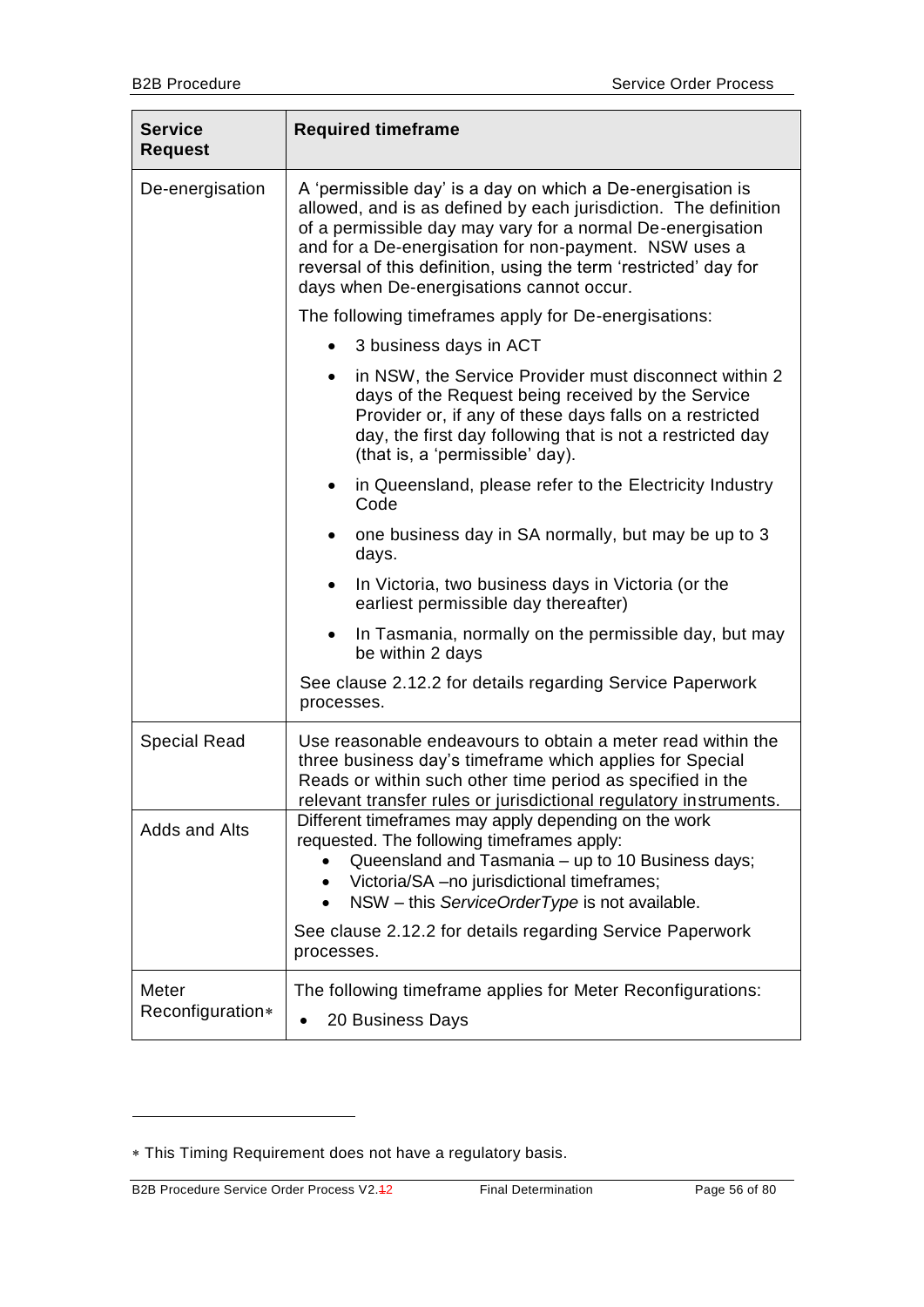| <b>Service</b><br><b>Request</b> | <b>Required timeframe</b>                                                                                                                                                                                                                                                                                                                                                                                                                                                                                                                                                                                                                                  |
|----------------------------------|------------------------------------------------------------------------------------------------------------------------------------------------------------------------------------------------------------------------------------------------------------------------------------------------------------------------------------------------------------------------------------------------------------------------------------------------------------------------------------------------------------------------------------------------------------------------------------------------------------------------------------------------------------|
| Meter<br>Investigation           | The following timeframes apply for Meter Investigations:<br>NSW - Service Provider must give the Customer 5<br>$\bullet$<br>business days written notice regarding the testing and<br>must commence the work within 15 business days.<br>Service Provider must repair or replace defective<br>metering equipment no later than 10 business days<br>after the test;<br>SA, Tasmania and Queensland - 15 business days;<br>Victoria and ACT - 20 business days.<br>The following timeframe applies for Meter Investigations with a<br>sub-type of 'Test':<br>Use reasonable endeavours to carry out a test within 15<br>business days for all jurisdictions. |
| Supply<br>Abolishment*           | The following timeframes apply for Supply Abolishment:<br>20 business days in all jurisdictions.<br>See clause 2.12.2 for details regarding Service Paperwork<br>processes.                                                                                                                                                                                                                                                                                                                                                                                                                                                                                |
| Miscellaneous <sup>*</sup>       | The timeframe depends on the work requested and may be<br>subject to commercial negotiation between parties.                                                                                                                                                                                                                                                                                                                                                                                                                                                                                                                                               |

## **3.3.6 Timing Requirement for Issuing a ServiceOrderResponse**

- a. In NSW, the Service Provider must send a ServiceOrderResponse to an Allocate NMI ServiceOrderRequest within two business days of receiving the ServiceOrderRequest.
- b. For all other ServiceOrderRequests, the Service Provider must send a ServiceOrderResponse within five business days of completing the work requested.

## **3.3.7 Timing Requirement for** *BusinessReceipts* **for Responses**

a. The Timing Requirement for the *BusinessReceipts* is set out in section 4.10 of the B2B Procedure Technical Delivery Specification.

## **3.3.8 Timing Requirement for** *BusinessAcceptance/Rejection* **for Responses**

a. The Timing Requirement for the *BusinessAcceptance/Rejection* is set out in section 4.10 of the B2B Procedure Technical Delivery Specification.

-

This Timing Requirement does not have a regulatory basis.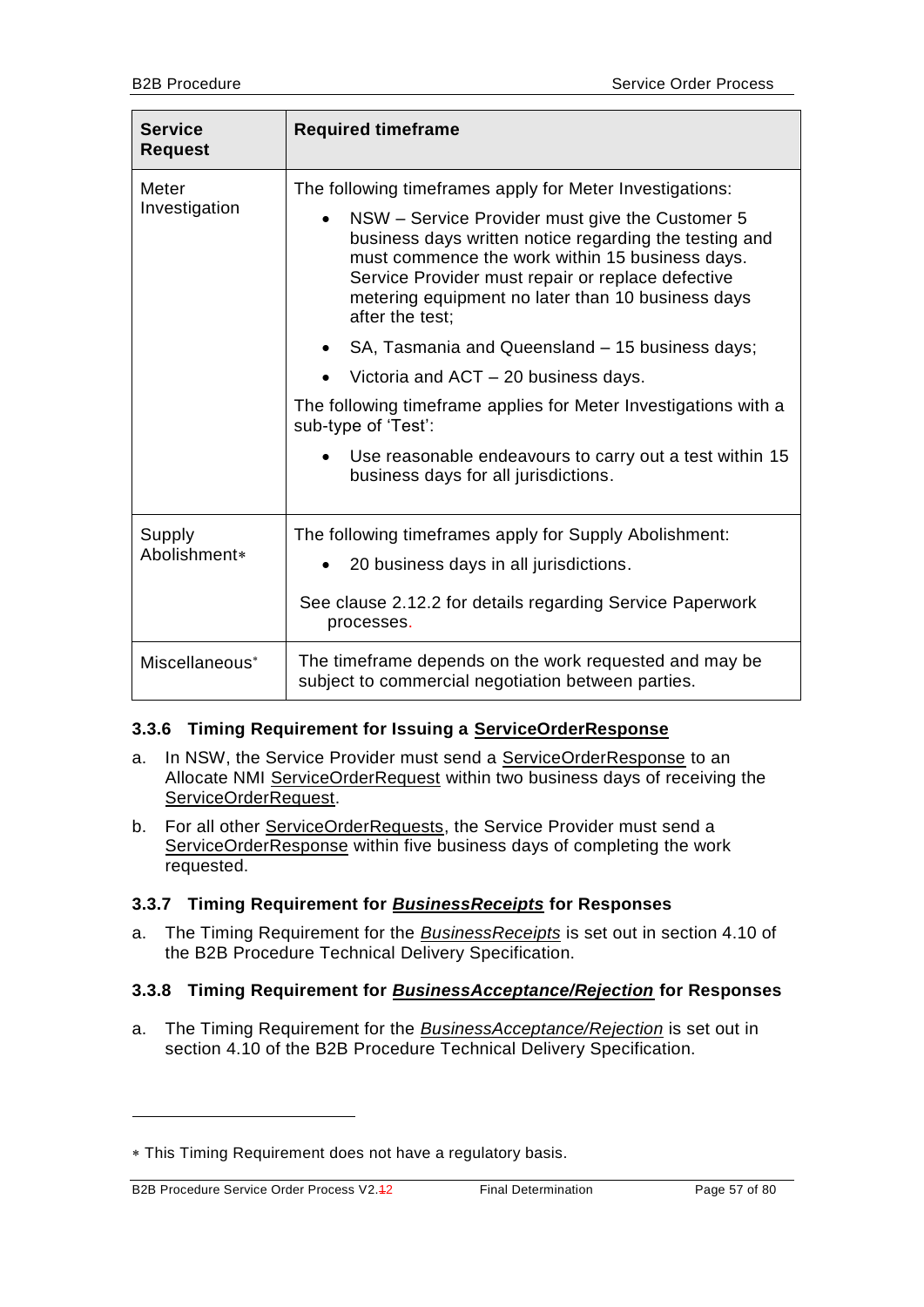## <span id="page-57-0"></span>**3.4 Timing requirements for Appointment Notifications (SA)**

- a. Following receipt of a New Connections ServiceOrderRequest, the Service Provider must send an ServiceOrderAppointmentNotification to the Retailer at least 3 business days prior to the Appointment date.
- b. Where an Appointment is made with the Customer less than three days before the *ScheduledDate*, the Service Provider must notify the Retailer the day the Appointment is made.
- c. The Timing Requirement for *BusinessReceipt* and *BusinessAcceptance/Rejection* is set out in section 4.10 of the B2B Procedure Technical Delivery Specification.
- d. If the ServiceOrderAppointmentNotification does not relate to a New Connection raised by a Retailer a *BusinessAcceptance/Rejection* should be sent with an *EventCode* of "Appointment Notification does not match ServiceOrderRequest".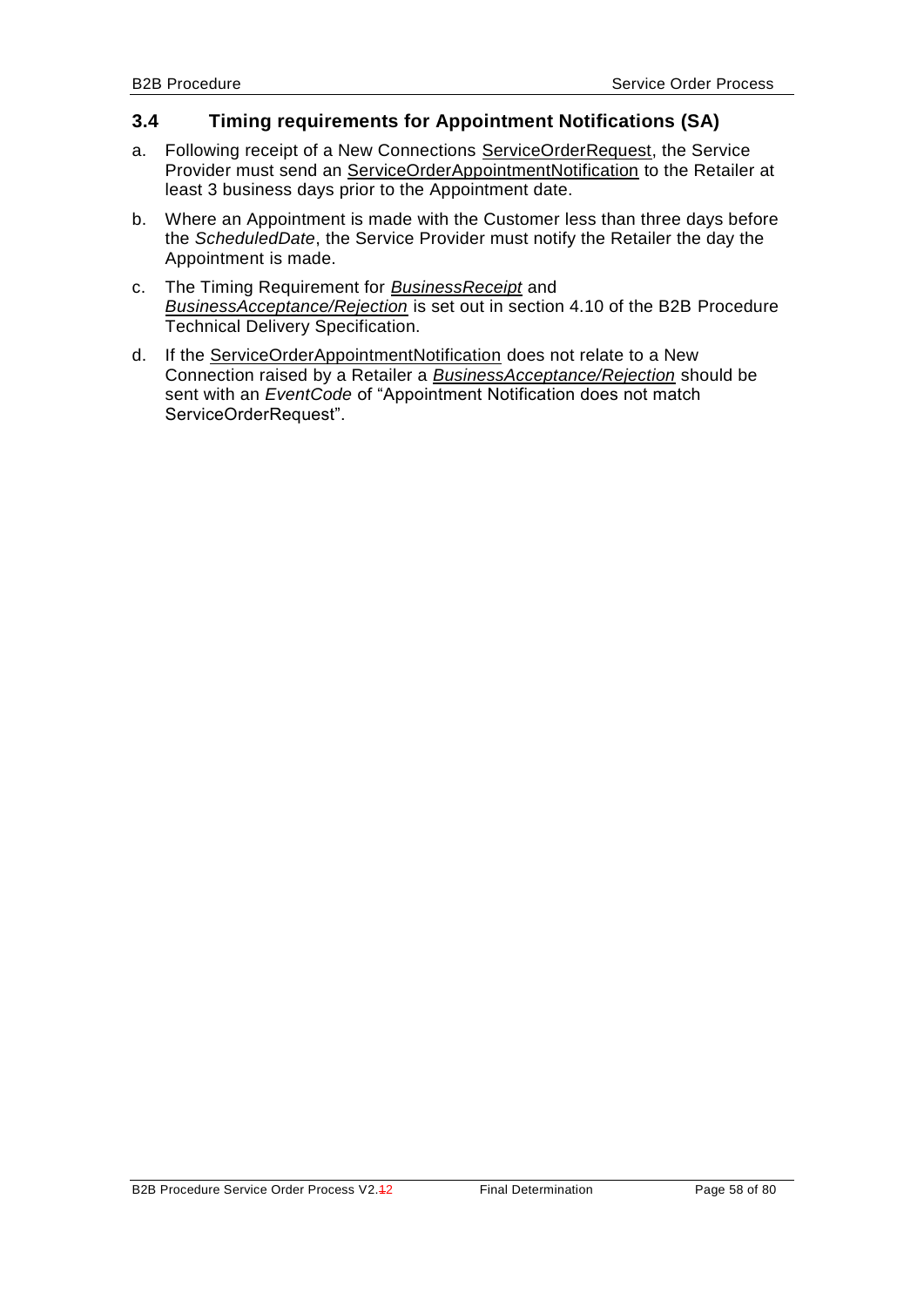# **4 TRANSACTIONS**

a. Participants must ensure that each Transaction complies with the usage, definitional and format rules detailed in the tables below:

## **4.1 ServiceOrderRequest Transaction Data**

- 
- **Key** M = Mandatory (must be provided in all situations).<br>R = Required (must be provided if this information in
	- $R$  = Required (must be provided if this information is available or has changed).<br>  $Q$  = Optional (may be provided and should be used by the Service Provider if pro
	- O = Optional (may be provided and should be used by the Service Provider if provided).<br>
	N = Not required (not required and may be ignored by the Service Provider if provided).
		- Not required (not required and may be ignored by the Service Provider if provided).

#### **Figure 19: Transaction table**

| <b>Field</b>             | Format      | <b>Definition</b>                                                                                                                                                                                                                                                        | Allocate NMI<br>(NSW only) | ection<br>Ξ<br>NSW)<br>$\circ$<br>ပ<br>New<br>$\overline{5}$<br>Ž | Re-energisation | normal/non-payment<br>De-energisation | <b>Special Read</b> | Alts<br>(Not NSW)<br>and<br>Adds | Reconfiguration<br><b>Meter</b> | Meter Investigation | Abolishment<br><b>Supply</b> | Miscellaneous |
|--------------------------|-------------|--------------------------------------------------------------------------------------------------------------------------------------------------------------------------------------------------------------------------------------------------------------------------|----------------------------|-------------------------------------------------------------------|-----------------|---------------------------------------|---------------------|----------------------------------|---------------------------------|---------------------|------------------------------|---------------|
| ActionType               | VARCHAR(7)  | A code used to indicate:<br>new ServiceOrderRequest<br>$New =$                                                                                                                                                                                                           | M                          | м                                                                 | м               | м                                     | м                   | M                                | м                               | м                   | M                            | м             |
|                          |             | Cancel = cancel a previously raised ServiceOrderRequest<br>Replace = Replacement Request for an incorrectly rejected<br>ServiceOrderRequest. Refer clause 2.2.1.i                                                                                                        |                            |                                                                   |                 |                                       |                     |                                  |                                 |                     |                              |               |
| RetServiceOrder          | VARCHAR(15) | Retailer defined reference, used for reference and tracking.<br>Must be a previous sent number if the $ActionType =$<br>"Cancel". Otherwise (ActionType = "New" or "Replace")<br>must be a new (unused) number, unique for the<br>Retailer/Service Provider combination. | M                          | м                                                                 | м               | м                                     | м                   | М                                | м                               | M                   | M                            | м             |
| RetailerID               | VARCHAR(10) | Retailer's MSATS Participant ID.                                                                                                                                                                                                                                         | M                          | м                                                                 | M               | M                                     | м                   | м                                | M                               | M                   | M                            | м             |
| <b>ServiceProviderID</b> | VARCHAR(10) | Service Provider (DNSP or MDP or MPB or MPC) MSATS<br>Participant ID.                                                                                                                                                                                                    | M                          | M                                                                 | M               | M                                     | м                   | M                                | м                               | M                   | M                            | м             |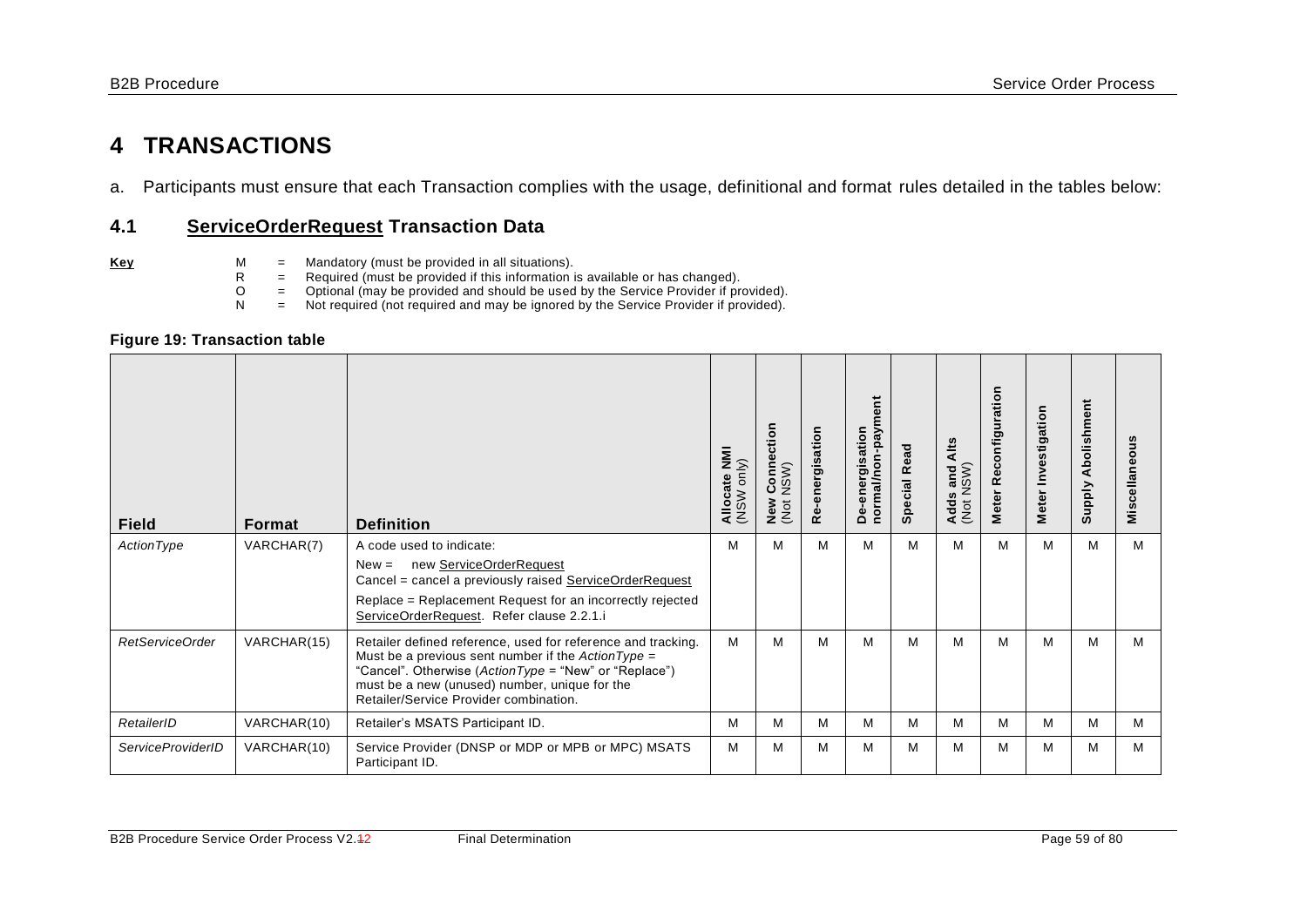| <b>Field</b>            | Format      | <b>Definition</b>                                                                                                                                                                                                                                                                                                                                                                                                                                                                                                                                                                                                                                                                                                                                            | Allocate NMI<br>(NSW only) | / Connection<br>NSW)<br>New <sub>1</sub> | Re-energisation | normal/non-payment<br>De-energisation | <b>Special Read</b> | Adds and Alts<br>(Not NSW) | Meter Reconfiguration | Meter Investigation | Supply Abolishment | Miscellaneous |
|-------------------------|-------------|--------------------------------------------------------------------------------------------------------------------------------------------------------------------------------------------------------------------------------------------------------------------------------------------------------------------------------------------------------------------------------------------------------------------------------------------------------------------------------------------------------------------------------------------------------------------------------------------------------------------------------------------------------------------------------------------------------------------------------------------------------------|----------------------------|------------------------------------------|-----------------|---------------------------------------|---------------------|----------------------------|-----------------------|---------------------|--------------------|---------------|
| ServiceOrderType        | VARCHAR(22) | Code indicating type of ServiceOrderRequest:<br>Allocate NMI<br>$\bullet$<br>New Connection<br>$\bullet$<br>Re-energisation<br>$\bullet$<br>De-energisation<br>$\bullet$<br><b>Special Read</b><br>$\bullet$<br>Adds And Alts<br>$\bullet$<br>Meter Reconfiguration<br>$\bullet$<br>Meter Investigation<br>$\bullet$<br>Supply Abolishment<br>$\bullet$<br>Miscellaneous<br>$\bullet$<br>Not Required for a "Cancel" ServiceOrderRequest.                                                                                                                                                                                                                                                                                                                    | M/N                        | M/N                                      | M/N             | M/N                                   | M/N                 | M/N                        | M/N                   | M/N                 | M/N                | M/N           |
| ServiceOrder<br>SubType | VARCHAR(40) | Sub category of the ServiceOrderType. Refer section<br>2.12.3 for details regarding the use of this field.<br>The allowed codes for each ServiceOrderType are:<br><b>New Connection</b><br>Temporary<br>$\blacksquare$<br>Temporary In Permanent<br>$\blacksquare$<br>Permanent<br>$\blacksquare$<br>Re-energisation<br>After Disconnection For Non-Payment<br>$\blacksquare$<br><b>Sticker Removal</b><br>$\blacksquare$<br>Retrospective Move-in<br>$\blacksquare$<br>New Reading Required<br>$\blacksquare$<br>De-energisation<br>Remove Fuse<br>$\blacksquare$<br>Remove Fuse (Non-Payment)<br>$\blacksquare$<br>Pillar-Box Pit Or Pole-Top<br>$\blacksquare$<br>Pillar-Box Pit Or Pole-Top (Non-Payment)<br>$\blacksquare$<br>Sticker<br>$\blacksquare$ | N                          | R/N                                      | R/N             | R/N                                   | R/N                 | R/N                        | R/N                   | R/N                 | N                  | N             |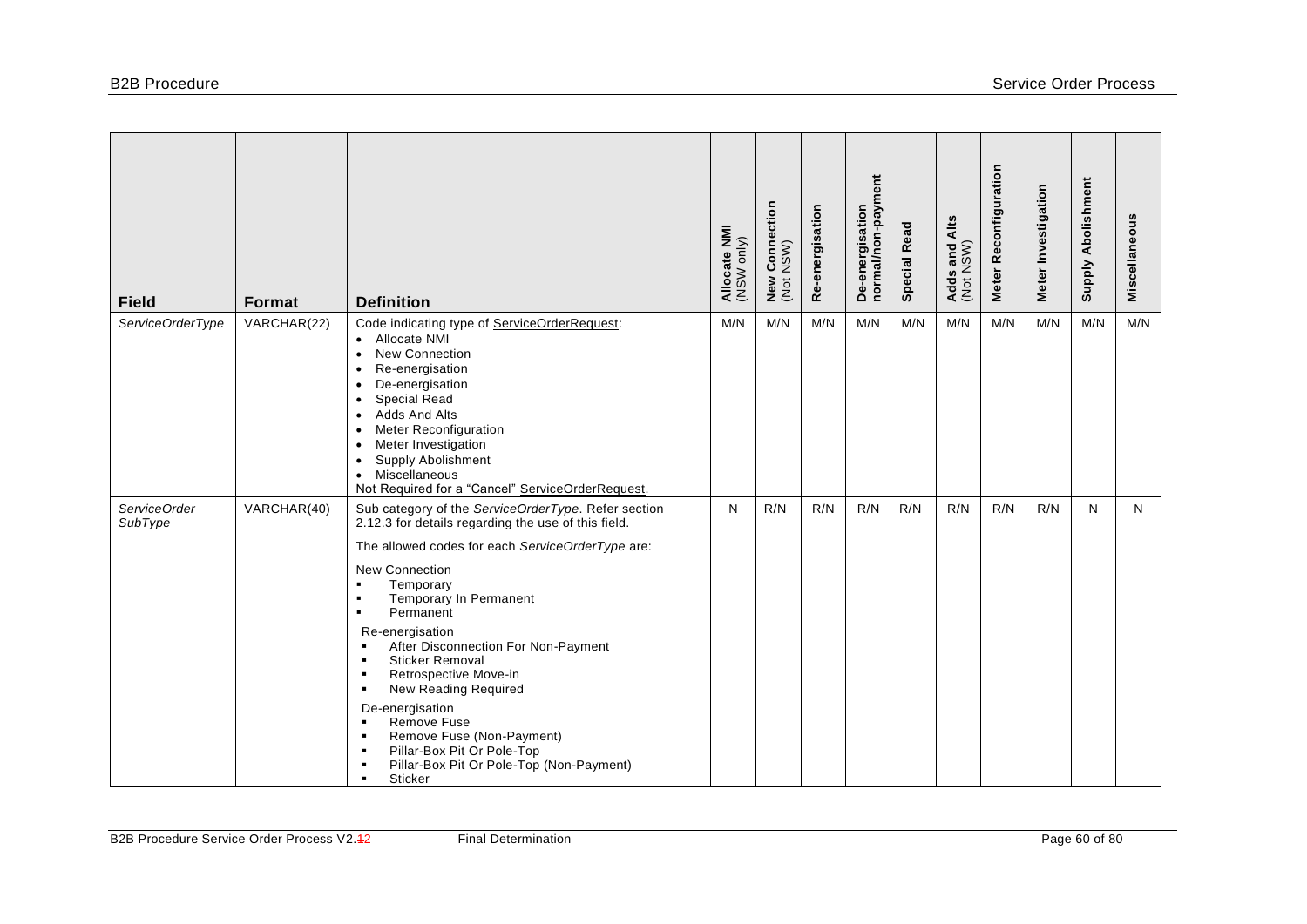| <b>Field</b> | Format | <b>Definition</b>                                                                                                                                              | Allocate NMI<br>(NSW only) | <b>New Connection</b><br>(Not NSW) | Re-energisation | De-energisation<br>normal/non-payment | <b>Special Read</b> | Alts<br>Adds and <i>I</i><br>(Not NSW) | Meter Reconfiguration | Meter Investigation | Abolishment<br>Supply | Miscellaneous |
|--------------|--------|----------------------------------------------------------------------------------------------------------------------------------------------------------------|----------------------------|------------------------------------|-----------------|---------------------------------------|---------------------|----------------------------------------|-----------------------|---------------------|-----------------------|---------------|
|              |        | Adds And Alts<br>Install Hot Water<br>$\blacksquare$<br>Install Controlled Load<br>Move Meter<br><b>Install Meter</b><br><b>Remove Meter</b><br>Exchange Meter |                            |                                    |                 |                                       |                     |                                        |                       |                     |                       |               |
|              |        | Special Read<br><b>Check Read</b><br><b>Final Read</b><br>Meter Reconfiguration                                                                                |                            |                                    |                 |                                       |                     |                                        |                       |                     |                       |               |
|              |        | Change Controlled Load<br>Change Timeswitch<br>Change Tariff                                                                                                   |                            |                                    |                 |                                       |                     |                                        |                       |                     |                       |               |
|              |        | Meter Investigation<br>Tamper<br>Inspect<br><b>Meter Test</b><br>Not Required for a "Cancel" ServiceOrderRequest.                                              |                            |                                    |                 |                                       |                     |                                        |                       |                     |                       |               |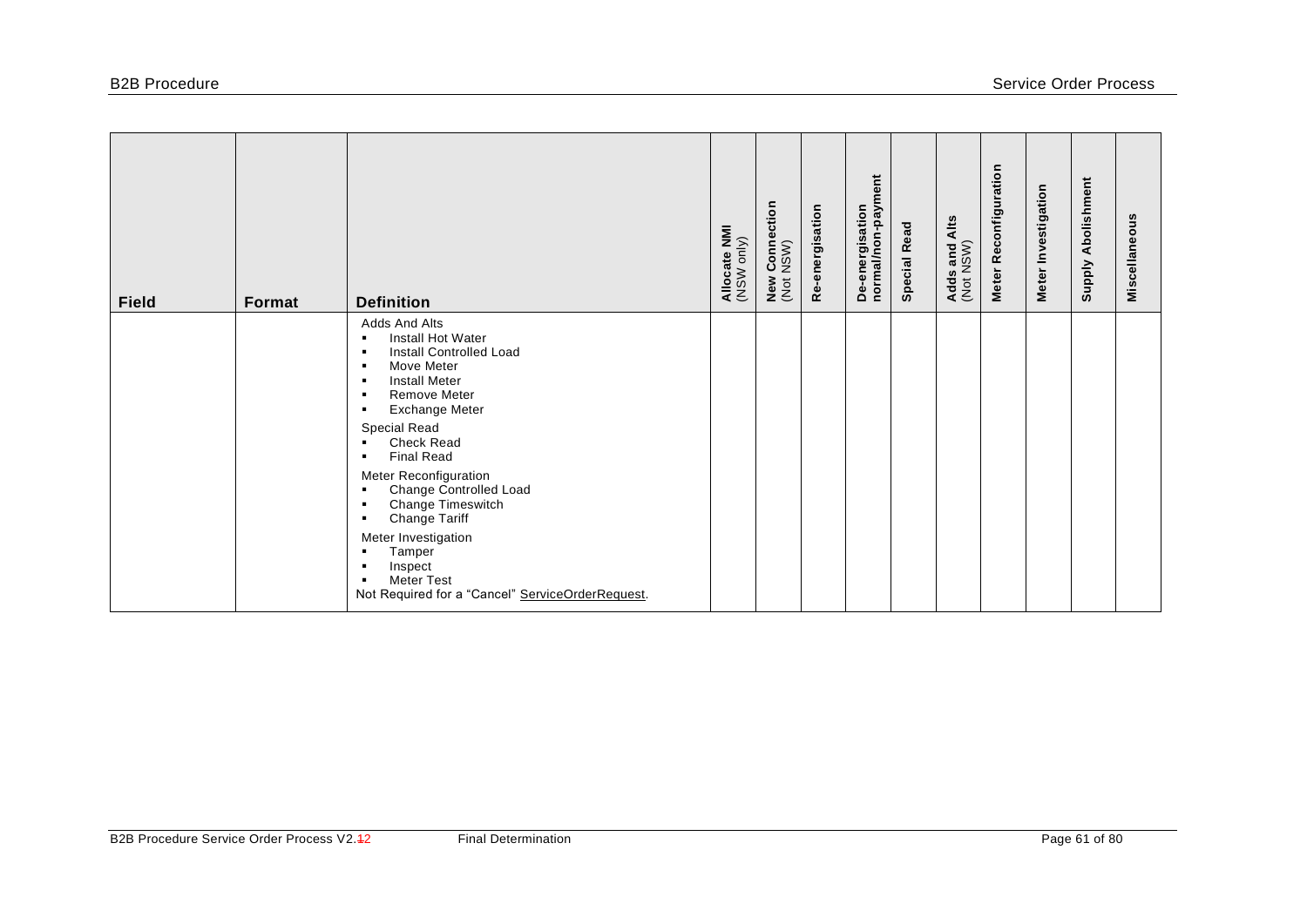| <b>Field</b>                 | <b>Format</b>   | <b>Definition</b>                                                                                                                                                                                        | Allocate NMI<br>(NSW only) | r Connection<br>NSW)<br>New<br>(Not | Re-energisation | De-energisation<br>normal/non-payment | <b>Special Read</b> | Alts<br>Adds and /<br>(Not NSW) | Reconfiguration<br>Meter | Meter Investigation | <b>Supply Abolishment</b> | Miscellaneous |
|------------------------------|-----------------|----------------------------------------------------------------------------------------------------------------------------------------------------------------------------------------------------------|----------------------------|-------------------------------------|-----------------|---------------------------------------|---------------------|---------------------------------|--------------------------|---------------------|---------------------------|---------------|
| Confirmed<br>De-energisation | <b>YESNO</b>    | Allowed values:                                                                                                                                                                                          | N                          | N                                   | N               | M/N                                   | N                   | N                               | N                        | N                   | N                         | N             |
|                              |                 | "No" = Default value. The normal business rules regarding<br>De-energisation apply.                                                                                                                      |                            |                                     |                 |                                       |                     |                                 |                          |                     |                           |               |
|                              |                 | "Yes" = Used only where the Retailer has confirmed with<br>the Customer that the Customer details in the<br>ServiceOrderRequest are accurate.                                                            |                            |                                     |                 |                                       |                     |                                 |                          |                     |                           |               |
|                              |                 | The value of "Yes" can only be used by the Retailer where<br>the earlier De-energisation Request was not performed by<br>the Service Provider due to a Re-energisation Request<br>from another Retailer. |                            |                                     |                 |                                       |                     |                                 |                          |                     |                           |               |
|                              |                 | Refer 2.12.15.e and 2.12.15.2 for further details regarding<br>the usage of this value.                                                                                                                  |                            |                                     |                 |                                       |                     |                                 |                          |                     |                           |               |
|                              |                 | Not Required for a "Cancel" ServiceOrderRequest.                                                                                                                                                         |                            |                                     |                 |                                       |                     |                                 |                          |                     |                           |               |
| <b>ServiceTime</b>           | VARCHAR(40)     | Indicates time the Retailer requires the service to be<br>performed. Allowed values:<br>Any Time<br>$\blacksquare$<br>Business Hours, or<br>٠<br><b>Non-Business Hours</b><br>$\blacksquare$             | N                          | M/N                                 | M/N             | M/N                                   | M/N                 | M/N                             | M/N                      | M/N                 | M/N                       | M/N           |
|                              |                 | Not Required for a "Cancel" ServiceOrderRequest.                                                                                                                                                         |                            |                                     |                 |                                       |                     |                                 |                          |                     |                           |               |
| <b>NMI</b>                   | <b>CHAR(10)</b> | NMI (as used by MSATS).                                                                                                                                                                                  | N                          | R                                   | M               | M                                     | M                   | M                               | M                        | M                   | M                         | M             |
| NMIChecksum                  | CHAR(1)         | NMI Checksum (as used by MSATS).                                                                                                                                                                         | N                          | O                                   | O               | O                                     | $\circ$             | O                               | O                        | O                   | O                         | $\circ$       |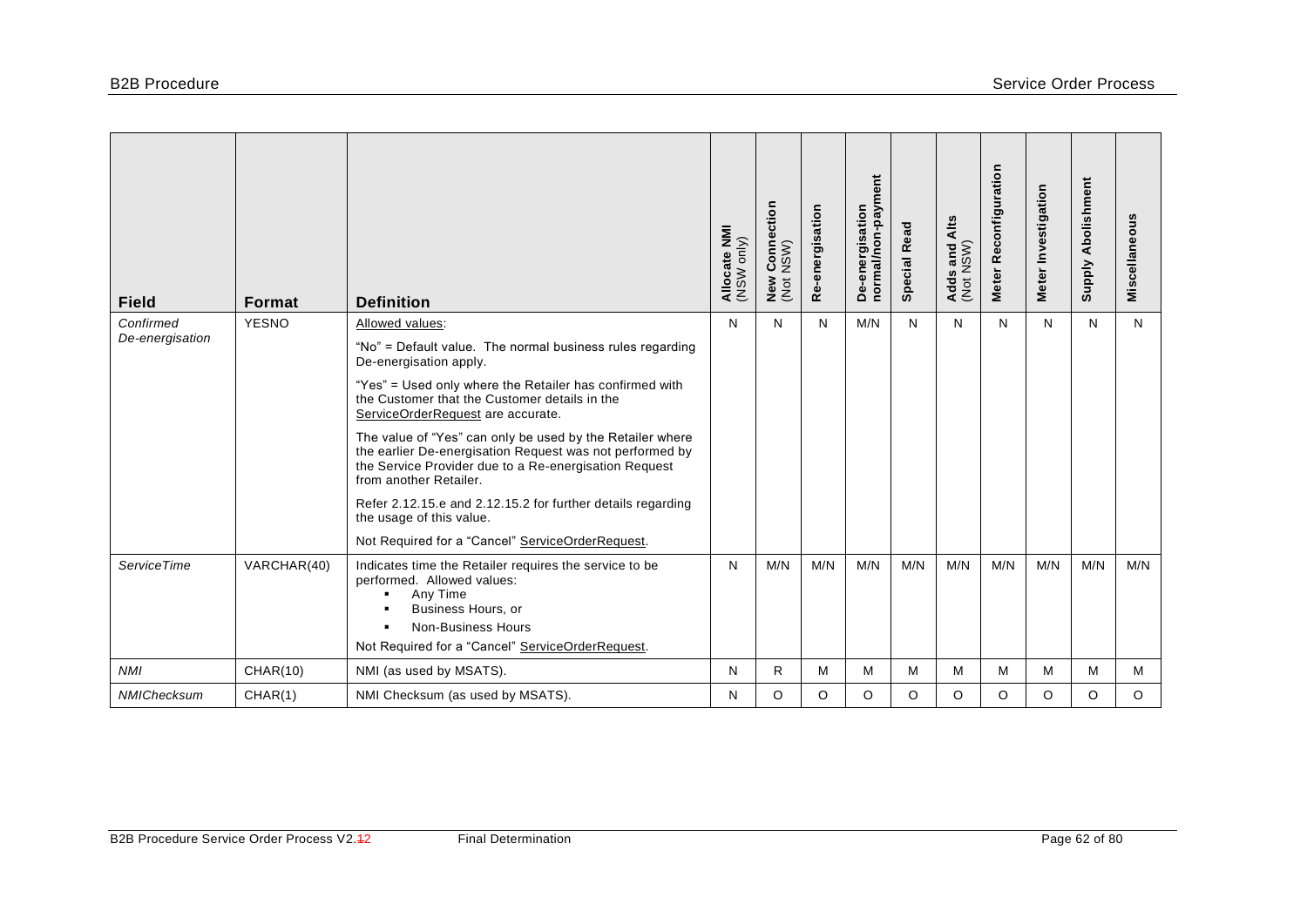| <b>Field</b>                        | <b>Format</b>  | <b>Definition</b>                                                                                                                                                                                    | Allocate NMI<br>(NSW only) | ection<br>$\mathop{\mathrm{Conn}}\limits_{\mathsf{N}\in\mathsf{N}\mathsf{N}}$<br>New<br>(Not | Re-energisation | De-energisation<br>normal/non-payment | <b>Special Read</b> | Alts<br>Adds and /<br>(Not NSW) | Reconfiguration<br><b>Meter</b> | Meter Investigation | <b>Supply Abolishment</b> | Miscellaneous |
|-------------------------------------|----------------|------------------------------------------------------------------------------------------------------------------------------------------------------------------------------------------------------|----------------------------|----------------------------------------------------------------------------------------------|-----------------|---------------------------------------|---------------------|---------------------------------|---------------------------------|---------------------|---------------------------|---------------|
| <b>MeterSerial</b><br><b>Number</b> | VARCHAR(12)    | This should be provided where any work is specific to a<br>given meter. Not required where requested work affects all<br>meters (refer clause 2.12.1.g for further details).                         | N                          | N                                                                                            | N               | N                                     | N                   | R/N                             | R/N                             | R/N                 | N                         | R/N           |
|                                     |                | This field repeats to allow the provision of details for<br>multiple meters.                                                                                                                         |                            |                                                                                              |                 |                                       |                     |                                 |                                 |                     |                           |               |
|                                     |                | Not Required for a "Cancel" ServiceOrderRequest.                                                                                                                                                     |                            |                                                                                              |                 |                                       |                     |                                 |                                 |                     |                           |               |
| ServiceOrder<br><b>Address</b>      | <b>ADDRESS</b> | Site/Service Point address in a structured format where<br>available, otherwise unstructured. For details of the<br>ADDRESS structure, refer Technical Guidelines for B2B<br>Process Specifications. | М                          | N<br>(M)                                                                                     | N               | N                                     | N                   | N                               | N                               | N                   | N                         | N             |
|                                     |                | This field is Mandatory for New Connection<br>ServiceOrderRequests if the NMI is not provided.                                                                                                       |                            |                                                                                              |                 |                                       |                     |                                 |                                 |                     |                           |               |
| HazardDescription                   | VARCHAR(80)    | Description of any hazards associated with the Site.                                                                                                                                                 | N                          | R/N                                                                                          | R/N             | R/N                                   | R/N                 | R/N                             | R/N                             | R/N                 | R/N                       | R/N           |
|                                     |                | This field repeats to allow the reporting of multiple hazards.                                                                                                                                       |                            |                                                                                              |                 |                                       |                     |                                 |                                 |                     |                           |               |
|                                     |                | Refer B2B Procedure Customer and Site Details<br>Notification for the list of allowed codes.                                                                                                         |                            |                                                                                              |                 |                                       |                     |                                 |                                 |                     |                           |               |
|                                     |                | This information does not replace information previously<br>provided in a SiteAccessNotification.                                                                                                    |                            |                                                                                              |                 |                                       |                     |                                 |                                 |                     |                           |               |
|                                     |                | Not Required for a "Cancel" ServiceOrderRequest.                                                                                                                                                     |                            |                                                                                              |                 |                                       |                     |                                 |                                 |                     |                           |               |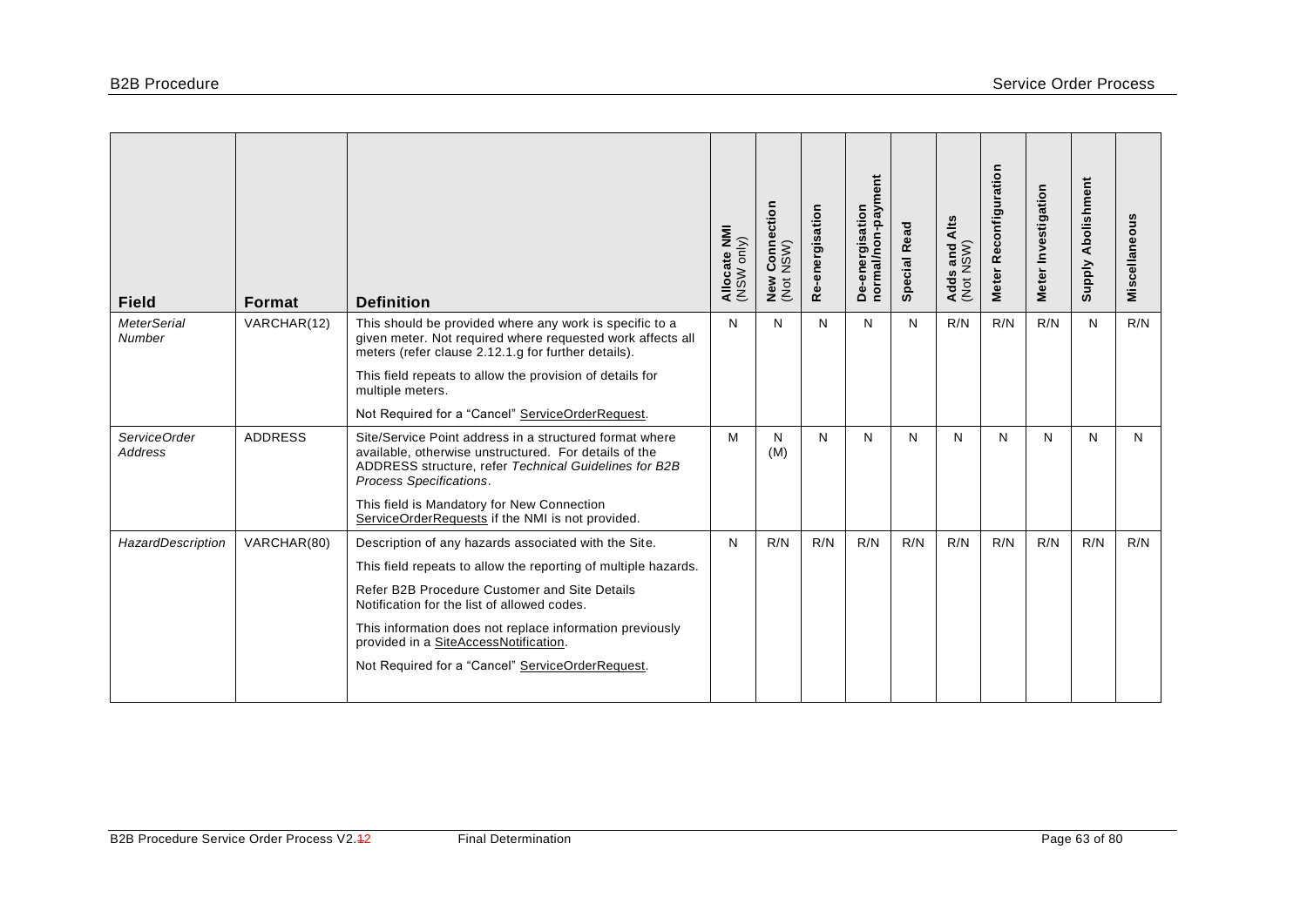| <b>Field</b>         | <b>Format</b> | <b>Definition</b>                                                                                                                                                                                                                                                                                                                                                                                                                                                                                                                                                                                                                                                                         | Allocate NMI<br>(NSW only) | / Connection<br>: NSW)<br>$N$<br>( $N$ ot | Re-energisation | De-energisation<br>normal/non-payment | <b>Special Read</b> | Adds and Alts<br>(Not NSW) | Meter Reconfiguration | Meter Investigation | Supply Abolishment | Miscellaneous |
|----------------------|---------------|-------------------------------------------------------------------------------------------------------------------------------------------------------------------------------------------------------------------------------------------------------------------------------------------------------------------------------------------------------------------------------------------------------------------------------------------------------------------------------------------------------------------------------------------------------------------------------------------------------------------------------------------------------------------------------------------|----------------------------|-------------------------------------------|-----------------|---------------------------------------|---------------------|----------------------------|-----------------------|---------------------|--------------------|---------------|
| <b>AccessDetails</b> | VARCHAR(160)  | If the Customer has supplied any special access details,<br>the Retailer must include these. Any access requirements<br>should be fully described, without using abbreviations.<br>Standard values<br>"Customer Reports No Access Requirements", or<br>"Not Known To Retailer" for De-energisation for Non-<br>Payment or other Requests not initiated by Customer, or<br><description access="" of="" requirement=""><br/>Refer B2B Procedure Customer and Site Details<br/>Notification for more information.<br/>This information does not replace information previously<br/>provided in a SiteAccessNotification.<br/>Not Required for a "Cancel" ServiceOrderRequest.</description> | N                          | M/N                                       | M/N             | M/N                                   | M/N                 | M/N                        | M/N                   | M/N                 | M/N                | R/N           |
| FormReference        | VARCHAR(15)   | Reference to the forms associated with New Connections<br>and Meter Adds and Alts used in each jurisdiction. Allowed<br>values and requirements are defined in the Service<br>Paperwork reference Table.<br>Required field for Supply Abolishment in Victoria and South<br>Australia.<br>The field is Not Required for Connection Points located in<br>NSW.<br>Not Required for a "Cancel" ServiceOrderRequest.                                                                                                                                                                                                                                                                           | N                          | R/N                                       | N               | N                                     | N                   | R/N                        | N                     | N                   | N/R                | $\circ$       |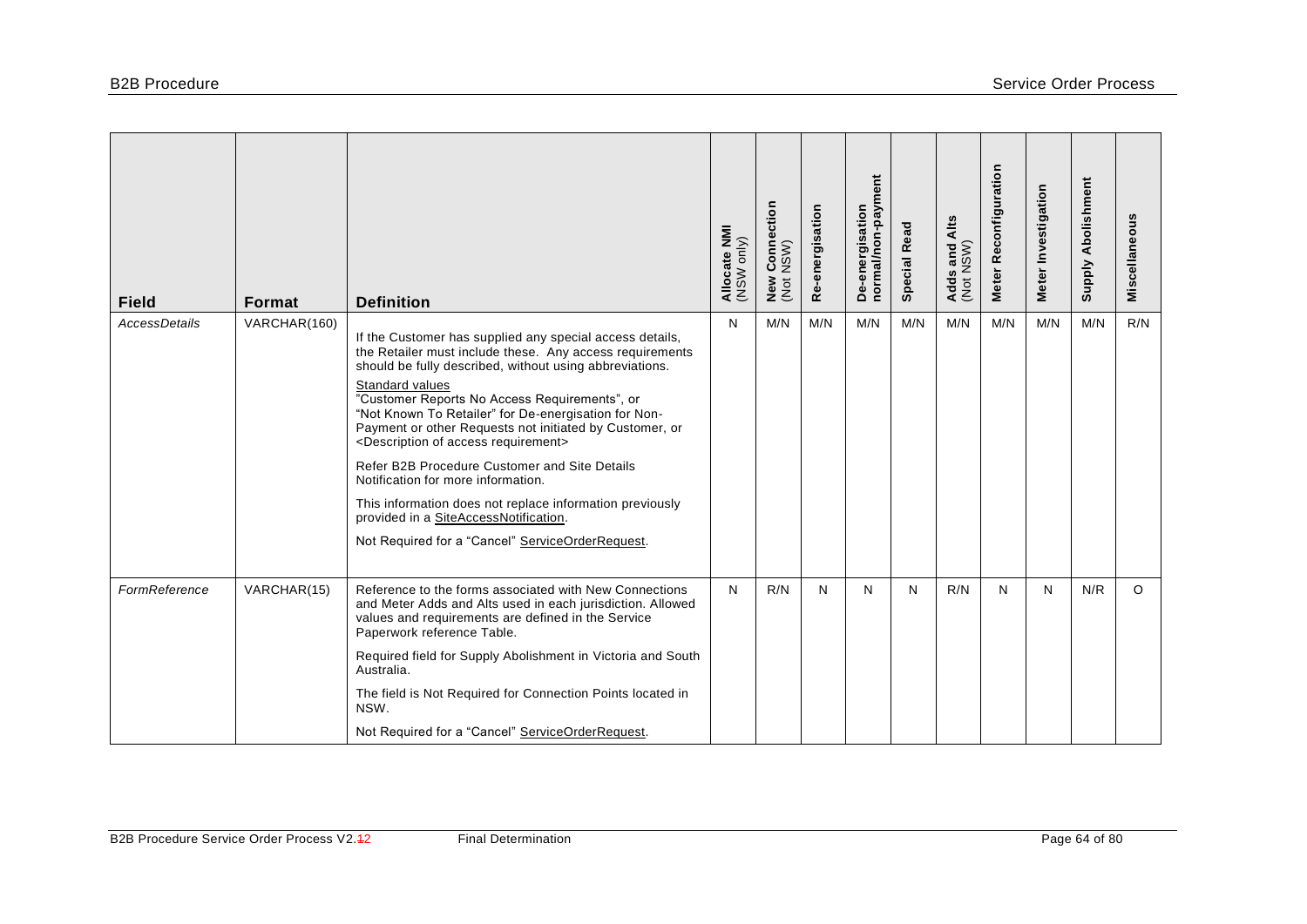| <b>Field</b>                                  | Format      | <b>Definition</b>                                                                                                                                                                                                                                                                                                                                           | Allocate NMI<br>(NSW only) | r Connection<br>NSW)<br>New<br>(Not | Re-energisation | De-energisation<br>normal/non-payment | <b>Special Read</b> | Adds and Alts<br>(Not NSW) | Meter Reconfiguration | Meter Investigation | Supply Abolishment | Miscellaneous |
|-----------------------------------------------|-------------|-------------------------------------------------------------------------------------------------------------------------------------------------------------------------------------------------------------------------------------------------------------------------------------------------------------------------------------------------------------|----------------------------|-------------------------------------|-----------------|---------------------------------------|---------------------|----------------------------|-----------------------|---------------------|--------------------|---------------|
| FormNumber                                    | VARCHAR(15) | Where the form listed in FormReference is numbered, this<br>field is populated with the number on the form.                                                                                                                                                                                                                                                 | N                          | R/N                                 | N               | N                                     | N                   | R/N                        | N                     | N                   | N/R                | $\circ$       |
|                                               |             | Required field for Supply Abolishment in Victoria and South<br>Australia.                                                                                                                                                                                                                                                                                   |                            |                                     |                 |                                       |                     |                            |                       |                     |                    |               |
|                                               |             | Not Required for a "Cancel" ServiceOrderRequest.                                                                                                                                                                                                                                                                                                            |                            |                                     |                 |                                       |                     |                            |                       |                     |                    |               |
| SafetyCertificateId                           | VARCHAR(15) | Reference to the safety certificate number associated with<br>New Connections and Meter Adds and Alts used in each<br>jurisdiction.                                                                                                                                                                                                                         | N                          | R/N                                 | O/N             | N                                     | N                   | R/N                        | N                     | N                   | N                  | $\circ$       |
|                                               |             | Service Paperwork must be provided in Victoria for sites<br>that have been physically de-energised for more than 12<br>months.                                                                                                                                                                                                                              |                            |                                     |                 |                                       |                     |                            |                       |                     |                    |               |
|                                               |             | Not Required for a "Cancel" ServiceOrderRequest.                                                                                                                                                                                                                                                                                                            |                            |                                     |                 |                                       |                     |                            |                       |                     |                    |               |
| <b>SafetyCertificate</b><br><b>MethodSent</b> | VARCHAR(6)  | Code indicating how the safety certificate has been<br>provided:<br>"Faxed"<br>Faxed by Retailer to Service Provider<br>$=$<br>"Email"<br>Emailed by Retailer to Service Provider<br>$=$<br>"Online"<br>Available to Service Provider from an<br>$=$<br>internet Site<br>"OnSite"<br>Left on Site or already provided by<br>$=$<br>Customer/Agent (eg. REC) | N                          | R/N                                 | O/N             | N                                     | N                   | R/N                        | N                     | N                   | N                  | $\Omega$      |
|                                               |             | Required in Victoria and SA only.                                                                                                                                                                                                                                                                                                                           |                            |                                     |                 |                                       |                     |                            |                       |                     |                    |               |
|                                               |             | Not Required for a "Cancel" ServiceOrderRequest.                                                                                                                                                                                                                                                                                                            |                            |                                     |                 |                                       |                     |                            |                       |                     |                    |               |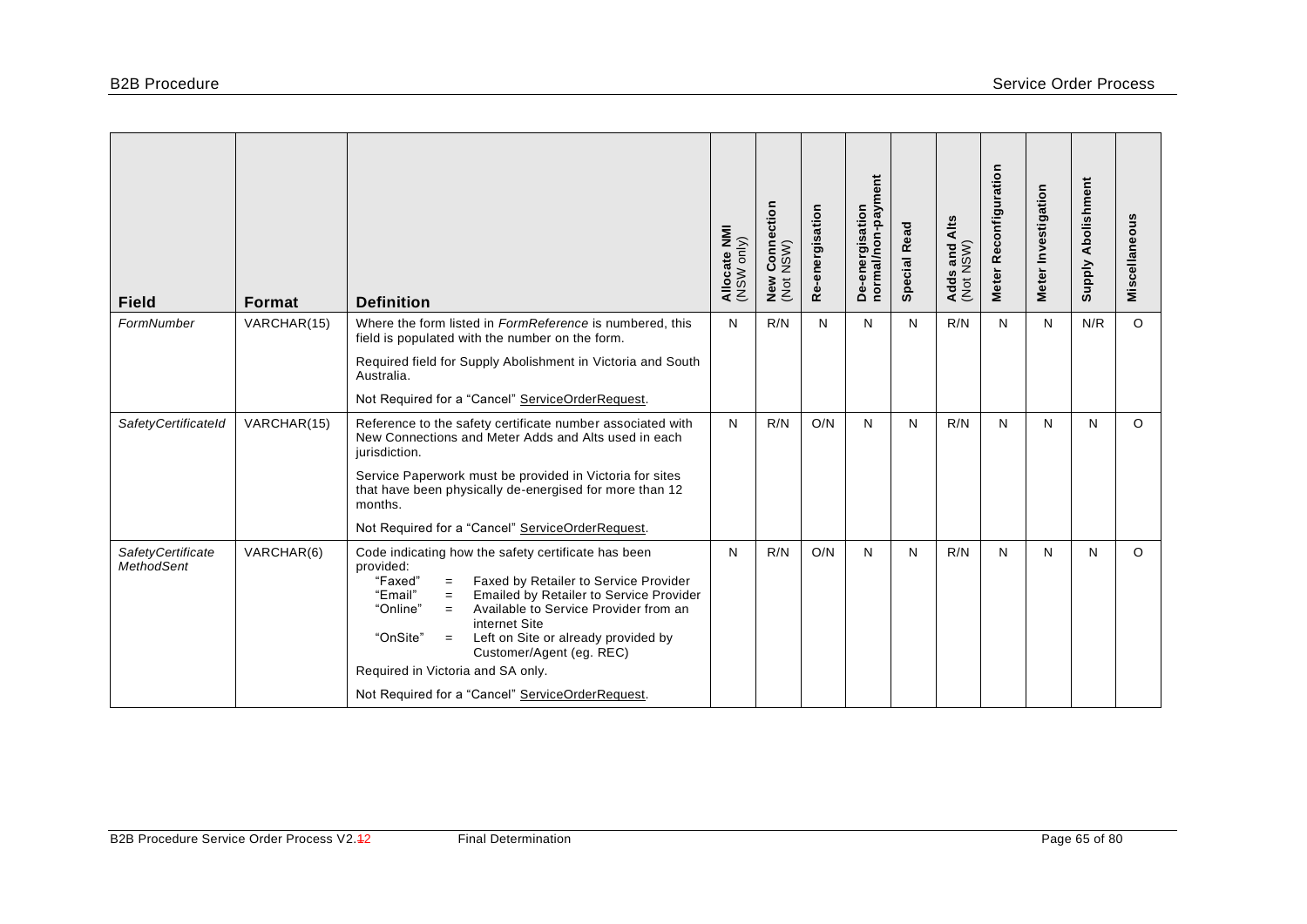| <b>Field</b>                          | <b>Format</b> | <b>Definition</b>                                                                                                                                                                                                                                                                                                                                                                                                                                                                                                                                                                                                                                                                                                                                                                                                                                                                                                                                                                                                                                                                                                                                                                                                                       | Allocate NMI<br>(NSW only) | ction<br>Conned<br>NSW)<br>New<br>(Not | Re-energisation | ent<br>De-energisation<br>normal/non-paym | <b>Special Read</b> | Alts<br>Adds and /<br>(Not NSW) | Reconfiguration<br>Meter | Meter Investigation | Abolishment<br><b>Supply</b> | Miscellaneous |
|---------------------------------------|---------------|-----------------------------------------------------------------------------------------------------------------------------------------------------------------------------------------------------------------------------------------------------------------------------------------------------------------------------------------------------------------------------------------------------------------------------------------------------------------------------------------------------------------------------------------------------------------------------------------------------------------------------------------------------------------------------------------------------------------------------------------------------------------------------------------------------------------------------------------------------------------------------------------------------------------------------------------------------------------------------------------------------------------------------------------------------------------------------------------------------------------------------------------------------------------------------------------------------------------------------------------|----------------------------|----------------------------------------|-----------------|-------------------------------------------|---------------------|---------------------------------|--------------------------|---------------------|------------------------------|---------------|
| Special<br><i><b>Instructions</b></i> | VARCHAR(240)  | Any special instructions the Retailer wishes to convey to<br>the Service Provider.<br>Mandatory where:<br>A value of 'Yes' is used in<br>$\blacksquare$<br>CustomerConsultationRequired; or<br>A value of "Other Multi-phase" is used in<br>$\blacksquare$<br>SupplyPhases; or<br>A value of "Other" is used in MeteringRequired; or<br>$\blacksquare$<br>If $ActionType = "Replace"$ (refer 2.2.1.i.4); or<br>$\blacksquare$<br>Necessary to support exceptional arrangements for<br>٠<br>urgent (high priority) ServiceOrderRequests (refer<br>2.6.2.c.1.ii); or<br>Where ServiceOrderType = "Meter Reconfiguration"<br>$\blacksquare$<br>(refer 2.12.9.a); or<br>Where ServiceOrderType = "New Connection " and<br>$\blacksquare$<br>any specific tariff or metering requirements are not<br>already provided (refer 2.12.6.b); or<br>Where ServiceOrderType = "Adds and Alts" and any<br>$\blacksquare$<br>specific tariff, metering requirements or any other<br>special requirements need to be advised (refer<br>$2.12.11.b$ ; or<br>Where ServiceTime = "Non-Business Hours". (Refer<br>$\blacksquare$<br>$2.12.1.b.1.i$ .<br>This information does not replace information previously<br>provided in a SiteAccessNotification. | O/M                        | O/M                                    | O/M             | O/M                                       | O/M                 | R/M                             | O/M                      | O/M                 | O/M                          | O/M           |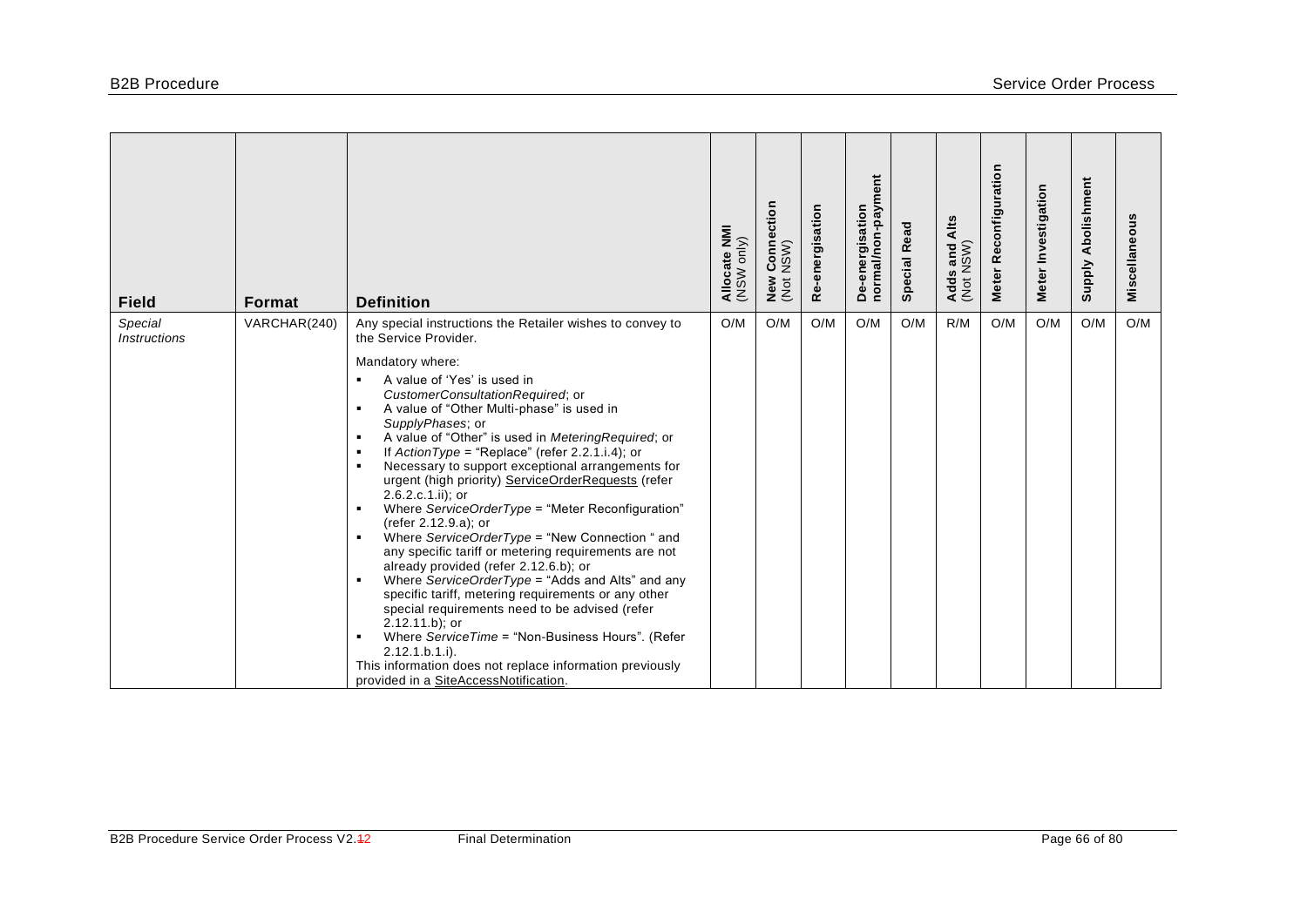| <b>Field</b>                   | Format                       | <b>Definition</b>                                                                                                                                      | Allocate NMI<br>(NSW only) | / Connection<br>: NSW)<br>New<br>(Not | Re-energisation | ent<br>normal/non-paym<br>De-energisation | <b>Special Read</b> | Alts<br>Adds and /<br>(Not NSW) | Meter Reconfiguration | Meter Investigation | <b>Supply Abolishment</b> | Miscellaneous |
|--------------------------------|------------------------------|--------------------------------------------------------------------------------------------------------------------------------------------------------|----------------------------|---------------------------------------|-----------------|-------------------------------------------|---------------------|---------------------------------|-----------------------|---------------------|---------------------------|---------------|
| <b>CustomerConsulta</b>        | <b>YESNO</b>                 | Allowed value: "Yes".                                                                                                                                  | M/N                        | M/N                                   | M/N             | M/N                                       | M/N                 | M/N                             | M/N                   | M/N                 | M/N                       | M/N           |
| tionRequired                   |                              | Yes = The Retailer requests the Service Provider consult<br>with the Customer to make arrangements for the<br>completion of the work requested.        |                            |                                       |                 |                                           |                     |                                 |                       |                     |                           |               |
|                                |                              | No = The Retailer does not request the Service Provider<br>consult with the Customer to make arrangements for the<br>completion of the work requested. |                            |                                       |                 |                                           |                     |                                 |                       |                     |                           |               |
|                                |                              | Where 'Yes' is used, the reason for the need to consult with<br>the Customer must be provided in SpecialInstructions.                                  |                            |                                       |                 |                                           |                     |                                 |                       |                     |                           |               |
|                                |                              | Refer clause 2.6.1.a and b.                                                                                                                            |                            |                                       |                 |                                           |                     |                                 |                       |                     |                           |               |
|                                |                              | Not Required for a "Cancel" ServiceOrderRequest unless<br>SpecialInstructions is provided.                                                             |                            |                                       |                 |                                           |                     |                                 |                       |                     |                           |               |
| <b>CustomerContact</b><br>Name | <b>PERSON</b><br><b>NAME</b> | Contact name of Customer or Customer's agent, to be<br>provided where Service Provider may need to contact<br>Customer/agent.                          | N                          | R/N                                   | R/N             | R/N                                       | R/N                 | R/N                             | R/N                   | R/N                 | R/N                       | R/N           |
|                                |                              | Not Required for a "Cancel" ServiceOrderRequest.                                                                                                       |                            |                                       |                 |                                           |                     |                                 |                       |                     |                           |               |
| <b>CustomerContact</b>         | <b>TELEPHONE</b>             | Contact telephone number of Customer/agent.                                                                                                            | N                          | R/N                                   | R/N             | R/N                                       | R/N                 | R/N                             | R/N                   | R/N                 | R/N                       | R/N           |
| <b>TelephoneNumber</b>         |                              | A maximum of three telephone numbers must be provided.                                                                                                 |                            |                                       |                 |                                           |                     |                                 |                       |                     |                           |               |
|                                |                              | Not Required for a "Cancel" ServiceOrderRequest.                                                                                                       |                            |                                       |                 |                                           |                     |                                 |                       |                     |                           |               |
| <b>RetailerContact</b><br>Name | <b>PERSON</b><br><b>NAME</b> | Contact name of Retailer, to be provided where Service<br>Provider may need to contact the Retailer.                                                   | O/N                        | O/N                                   | O/N             | O/N                                       | O/N                 | O/N                             | O/N                   | O/N                 | O/N                       | O/N           |
|                                |                              | Not Required for a "Cancel" ServiceOrderRequest.                                                                                                       |                            |                                       |                 |                                           |                     |                                 |                       |                     |                           |               |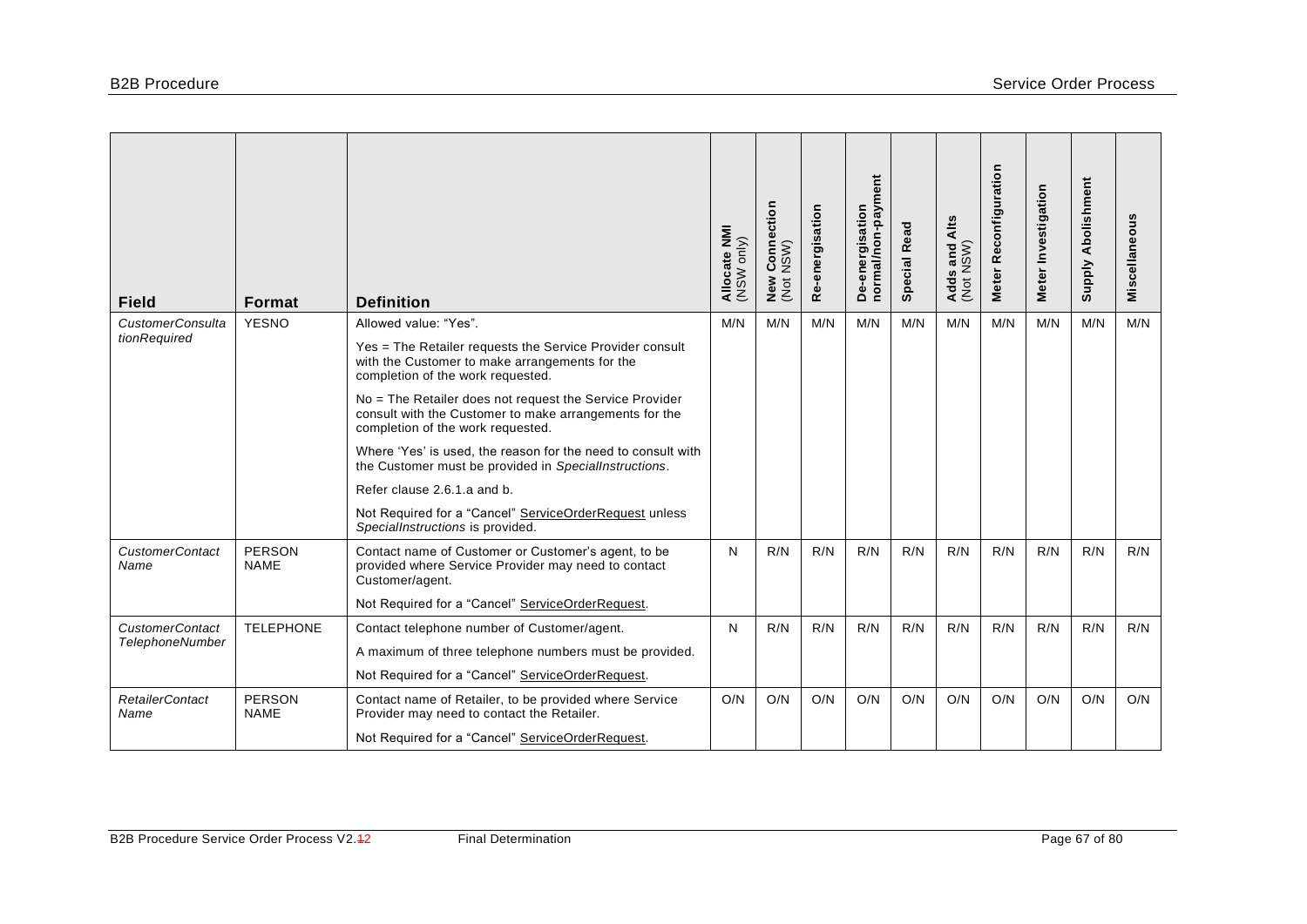| <b>Field</b>                                     | <b>Format</b>    | <b>Definition</b>                                                                                                                                                                                                                                       | Allocate NMI<br>only)<br>WSW | ction<br>$\tilde{\mathbf{a}}$<br>$\mathop{\mathrm{Conv}}\limits_{\mathsf{N}\in\mathsf{N}}$<br>New<br>(Not | Re-energisation | De-energisation<br>normal/non-payment | <b>Special Read</b> | Alts<br>Adds and A<br>(Not NSW) | Meter Reconfiguration | Meter Investigation | Abolishment<br><b>Supply</b> | Miscellaneous |
|--------------------------------------------------|------------------|---------------------------------------------------------------------------------------------------------------------------------------------------------------------------------------------------------------------------------------------------------|------------------------------|-----------------------------------------------------------------------------------------------------------|-----------------|---------------------------------------|---------------------|---------------------------------|-----------------------|---------------------|------------------------------|---------------|
| <b>RetailerContact</b><br><b>TelephoneNumber</b> | <b>TELEPHONE</b> | Contact telephone number of Retailer.                                                                                                                                                                                                                   | O/N                          | O/N                                                                                                       | O/N             | O/N                                   | O/N                 | O/N                             | O/N                   | O/N                 | O/N                          | O/N           |
|                                                  |                  | A maximum of three telephone numbers may be provided.                                                                                                                                                                                                   |                              |                                                                                                           |                 |                                       |                     |                                 |                       |                     |                              |               |
|                                                  |                  | Not Required for a "Cancel" ServiceOrderRequest.                                                                                                                                                                                                        |                              |                                                                                                           |                 |                                       |                     |                                 |                       |                     |                              |               |
| <b>ScheduledDate</b>                             | <b>DATE</b>      | The ServiceOrderRequest must be performed on or after<br>this date.                                                                                                                                                                                     | N                            | M/N                                                                                                       | M/N             | M/N                                   | M/N                 | M/N                             | M/N                   | M/N                 | M/N                          | M/N           |
|                                                  |                  | Not Required for a "Cancel" ServiceOrderRequest.                                                                                                                                                                                                        |                              |                                                                                                           |                 |                                       |                     |                                 |                       |                     |                              |               |
| Appointment<br>Reference                         | VARCHAR(15)      | Appointment reference to be provided if an Appointment<br>has been agreed by the Retailer with the Customer and the<br>Service Provider.                                                                                                                | N                            | R/N                                                                                                       | R/N             | R/N                                   | R/N                 | R/N                             | R/N                   | R/N                 | R/N                          | R/N           |
|                                                  |                  | Not Required for a "Cancel" ServiceOrderRequest.                                                                                                                                                                                                        |                              |                                                                                                           |                 |                                       |                     |                                 |                       |                     |                              |               |
| Customers<br>PreferredDateAnd<br>Time            | <b>DATETIME</b>  | Preferred date and time for the work to be undertaken as<br>discussed between Retailer and the Customer. This is the<br>Appointment time if an AppointmentReference is provided.<br>Refer to section 2.6.2 for details regarding this field's<br>usage. | N                            | O/N                                                                                                       | O/N/<br>м       | O/N                                   | O/N                 | O/N                             | O/N                   | O/N                 | O/N                          | O/N           |
|                                                  |                  | Not Required for a "Cancel" ServiceOrderRequest.                                                                                                                                                                                                        |                              |                                                                                                           |                 |                                       |                     |                                 |                       |                     |                              |               |
|                                                  |                  | Mandatory for Re-energisation ServiceOrderRequests if the<br>ServiceOrderSubType is Retrospective Move-in.                                                                                                                                              |                              |                                                                                                           |                 |                                       |                     |                                 |                       |                     |                              |               |
| RP                                               | VARCHAR(10)      | Responsible Person MSATS participant ID.                                                                                                                                                                                                                | M/N                          | M/N                                                                                                       | N               | N                                     | N                   | N                               | N                     | N                   | N                            | N             |
|                                                  |                  | Not Required for a "Cancel" ServiceOrderRequest.                                                                                                                                                                                                        |                              |                                                                                                           |                 |                                       |                     |                                 |                       |                     |                              |               |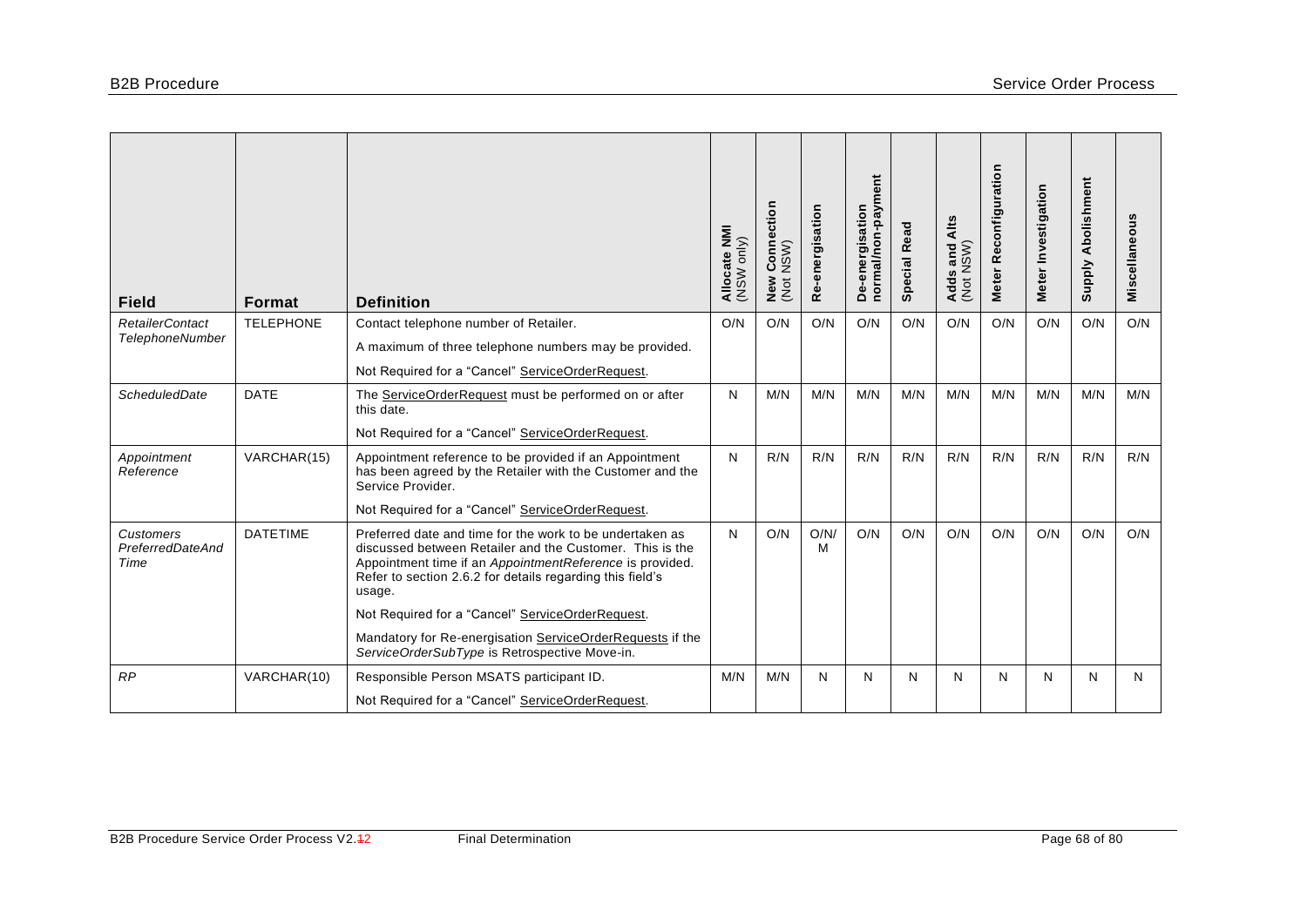| <b>Field</b>                             | <b>Format</b> | <b>Definition</b>                                                                                                                                                                                                                                | Allocate NMI<br>(NSW only) | r Connection<br>NSW)<br>New<br>(Not | Re-energisation | De-energisation<br>normal/non-payment | <b>Special Read</b> | Alts<br>Adds and /<br>(Not NSW) | Meter Reconfiguration | Meter Investigation | <b>Supply Abolishment</b> | Miscellaneous |
|------------------------------------------|---------------|--------------------------------------------------------------------------------------------------------------------------------------------------------------------------------------------------------------------------------------------------|----------------------------|-------------------------------------|-----------------|---------------------------------------|---------------------|---------------------------------|-----------------------|---------------------|---------------------------|---------------|
| <b>MDP</b>                               | VARCHAR(10)   | Meter Data Provider MSATS participant ID.<br>This field is Mandatory for New Connection and Allocate<br>NMI ServiceOrderRequests if the Service Provider is not<br>the Responsible Person.                                                       | R/N                        | $\mathsf{N}$<br>(M/N)               | $\mathsf{N}$    | N                                     | N                   | N                               | N                     | N                   | $\mathsf{N}$              | N             |
|                                          |               | Not Required for a "Cancel" ServiceOrderRequest.                                                                                                                                                                                                 |                            |                                     |                 |                                       |                     |                                 |                       |                     |                           |               |
| <b>MPB</b>                               | VARCHAR(10)   | Meter Provider Type B MSATS Participant ID.<br>This field is Mandatory for New Connection and Allocate<br>NMI ServiceOrderRequests if the Service Provider is not<br>the Responsible Person.<br>Not Required for a "Cancel" ServiceOrderRequest. | R/N                        | N<br>(M/N)                          | N               | N                                     | N                   | N                               | N                     | N                   | N                         | N             |
| <b>MPC</b>                               | VARCHAR(10)   | Meter Provider Type C MSATS Participant ID.<br>This field is Mandatory for New Connection and Allocate<br>NMI ServiceOrderRequests if the Service Provider is not<br>the Responsible Person.<br>Not Required for a "Cancel" ServiceOrderRequest. | R/N                        | N<br>(M/N)                          | N               | $\mathsf{N}$                          | N                   | N                               | N                     | N                   | N                         | N             |
| <b>NMIStatusCode</b>                     | CHAR(1)       | Status Code that the NMI is to become after completion of<br>the Service Order. Allowed values defined in CATS<br>Procedure: Part 1.<br>Not Required for a "Cancel" ServiceOrderRequest.                                                         | N                          | M/N                                 | N               | $\mathsf{N}$                          | N                   | M/N                             | N                     | N                   | N                         | $\circ$       |
| Embedded<br><b>NetworkParent</b><br>Name | VARCHAR(10)   | Valid MSATS parent identifier.<br>Not Required for a "Cancel" ServiceOrderRequest.                                                                                                                                                               | R/N                        | R/N                                 | N               | N                                     | N                   | N                               | N                     | N                   | N                         | N             |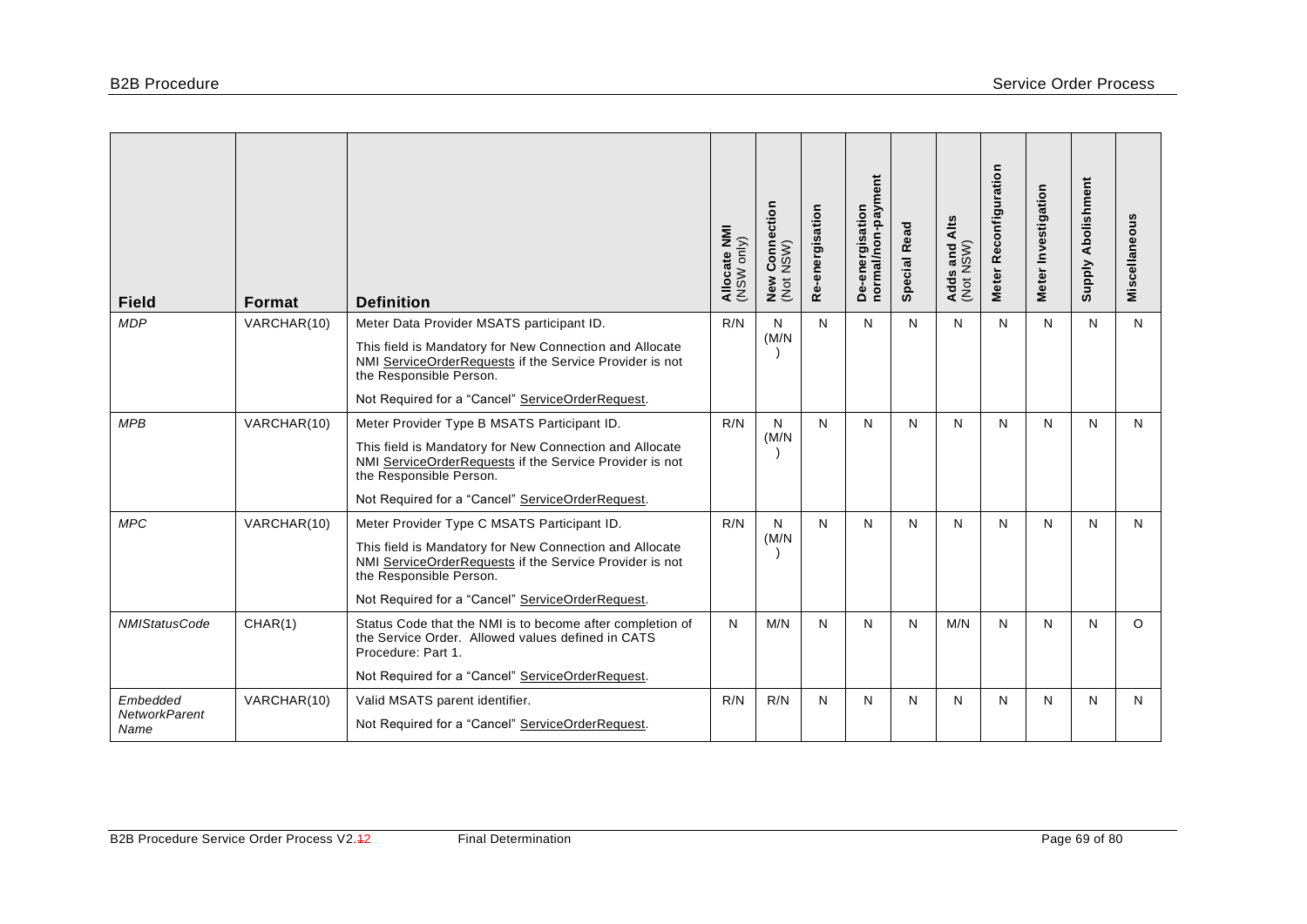| <b>Field</b>                | Format                         | <b>Definition</b>                                                                                                                                                                                                     | Allocate NMI<br>(NSW only) | Connection<br>NSW)<br>New<br>(Not | Re-energisation | De-energisation<br>normal/non-payment | <b>Special Read</b> | Alts<br>Adds and /<br>(Not NSW) | Meter Reconfiguration | Meter Investigation | <b>Supply Abolishment</b> | Miscellaneous |
|-----------------------------|--------------------------------|-----------------------------------------------------------------------------------------------------------------------------------------------------------------------------------------------------------------------|----------------------------|-----------------------------------|-----------------|---------------------------------------|---------------------|---------------------------------|-----------------------|---------------------|---------------------------|---------------|
| CustomerType                | VARCHAR(11)                    | Code indicating Customer type. Allowed values:<br>Industrial<br>$\bullet$<br>Commercial<br>$\bullet$<br>Residential<br>Farm<br>$\bullet$<br>Lighting<br>$\bullet$<br>Not Required for a "Cancel" ServiceOrderRequest. | M/N                        | M/N                               | N               | N                                     | N                   | R/N                             | N                     | N                   | N                         | $\circ$       |
| AverageDaily<br>Load        | NUMBER(10)                     | Estimated numerical load value in kWh.<br>Not Required for a "Cancel" ServiceOrderRequest.                                                                                                                            | M/N                        | M/N                               | N               | N                                     | N                   | R/N                             | N                     | N                   | N                         | $\circ$       |
| <b>MaximumDemand</b>        | NUMBER(4)                      | Maximum demand (in kw) of installation in accordance with<br>Australian Standard AS3000 (calculated at 240 volts).<br>Not Required for a "Cancel" ServiceOrderRequest.                                                | R/N                        | R/N                               | N               | N                                     | N                   | R/N                             | N                     | N                   | N                         | $\circ$       |
| <b>REC-Name</b>             | <b>PERSON</b><br><b>NAME</b>   | Registered Electrical Contractor name.<br>Required in Victoria and SA only<br>Not Required for a "Cancel" ServiceOrderRequest.                                                                                        | N                          | M/N                               | N               | N                                     | N                   | R/N                             | N                     | N                   | N                         | $\circ$       |
| REC-<br><b>BusinessName</b> | <b>BUSINESS</b><br><b>NAME</b> | Registered Electrical Contractor Business Name.<br>Required in Victoria and SA only<br>Not Required for a "Cancel" ServiceOrderRequest.                                                                               | N                          | M/N                               | N               | N                                     | N                   | R/N                             | N                     | N                   | N                         | $\circ$       |
| REC-Telephone               | <b>TELEPHONE</b>               | Registered Electrical Contractor telephone number.<br>A maximum of three telephone numbers must be provided.<br>Required in Victoria and SA only<br>Not Required for a "Cancel" ServiceOrderRequest.                  | N                          | M/N                               | N               | $\mathsf{N}$                          | N                   | R/N                             | N                     | N                   | N                         | $\circ$       |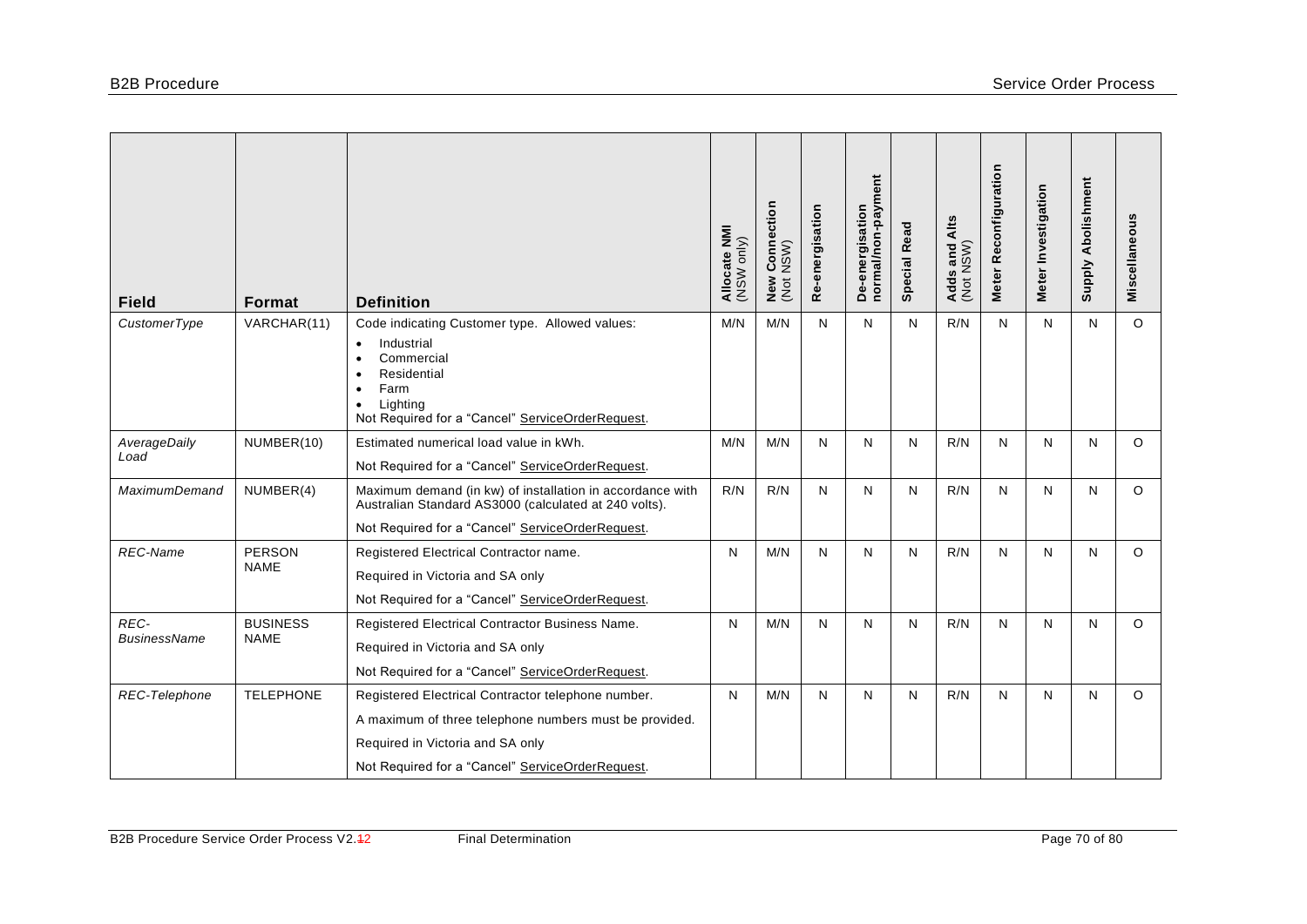| <b>Field</b>                      | <b>Format</b> | <b>Definition</b>                                                                                                                                                                                                                                                                                                                                                                       | Allocate NMI<br>(NSW only) | ction<br>Conned<br>NSW)<br>New<br>(Not | Re-energisation | ent<br>normal/non-paym<br>De-energisation | <b>Special Read</b> | Alts<br>Adds and /<br>(Not NSW) | Reconfiguration<br><b>Meter</b> | Meter Investigation | Abolishment<br><b>Supply</b> | Miscellaneous |
|-----------------------------------|---------------|-----------------------------------------------------------------------------------------------------------------------------------------------------------------------------------------------------------------------------------------------------------------------------------------------------------------------------------------------------------------------------------------|----------------------------|----------------------------------------|-----------------|-------------------------------------------|---------------------|---------------------------------|---------------------------------|---------------------|------------------------------|---------------|
| REC-ID                            | VARCHAR(20)   | Registered Electrical Contractor ID/ licence number.                                                                                                                                                                                                                                                                                                                                    | N                          | M/N                                    | N               | $\mathsf{N}$                              | N                   | R/N                             | N                               | N                   | N                            | $\Omega$      |
|                                   |               | Required in Victoria and SA only                                                                                                                                                                                                                                                                                                                                                        |                            |                                        |                 |                                           |                     |                                 |                                 |                     |                              |               |
|                                   |               | Not Required for a "Cancel" ServiceOrderRequest.                                                                                                                                                                                                                                                                                                                                        |                            |                                        |                 |                                           |                     |                                 |                                 |                     |                              |               |
| <b>REC-Attendance</b><br>Required | <b>YESNO</b>  | Does Registered Electrical Contractor need to be present<br>when the Service Provider performs the Field Work?<br>$Yes = REC$ to be present.                                                                                                                                                                                                                                            | N                          | M/N                                    | N               | N                                         | N                   | M/N                             | N                               | N                   | N                            | $\circ$       |
|                                   |               | No = No need to have REC present.                                                                                                                                                                                                                                                                                                                                                       |                            |                                        |                 |                                           |                     |                                 |                                 |                     |                              |               |
|                                   |               | Required in Victoria and SA only<br>Not Required for a "Cancel" ServiceOrderRequest.                                                                                                                                                                                                                                                                                                    |                            |                                        |                 |                                           |                     |                                 |                                 |                     |                              |               |
| <b>InstallationType</b>           | VARCHAR(30)   | Code indicating the type of installation required:<br>Underground<br>$\bullet$<br>Overhead<br>$\bullet$<br>Underground To Overhead Mains<br>$\bullet$<br>Overhead To Underground Mains<br>$\bullet$<br><b>Transformer Overhead</b><br>$\bullet$<br><b>Transformer Ground Level</b><br>$\bullet$<br>Required in Victoria and SA only<br>Not Required for a "Cancel" ServiceOrderRequest. | N                          | M/N                                    | N               | N                                         | N                   | R/N                             | N                               | N                   | N                            | $\circ$       |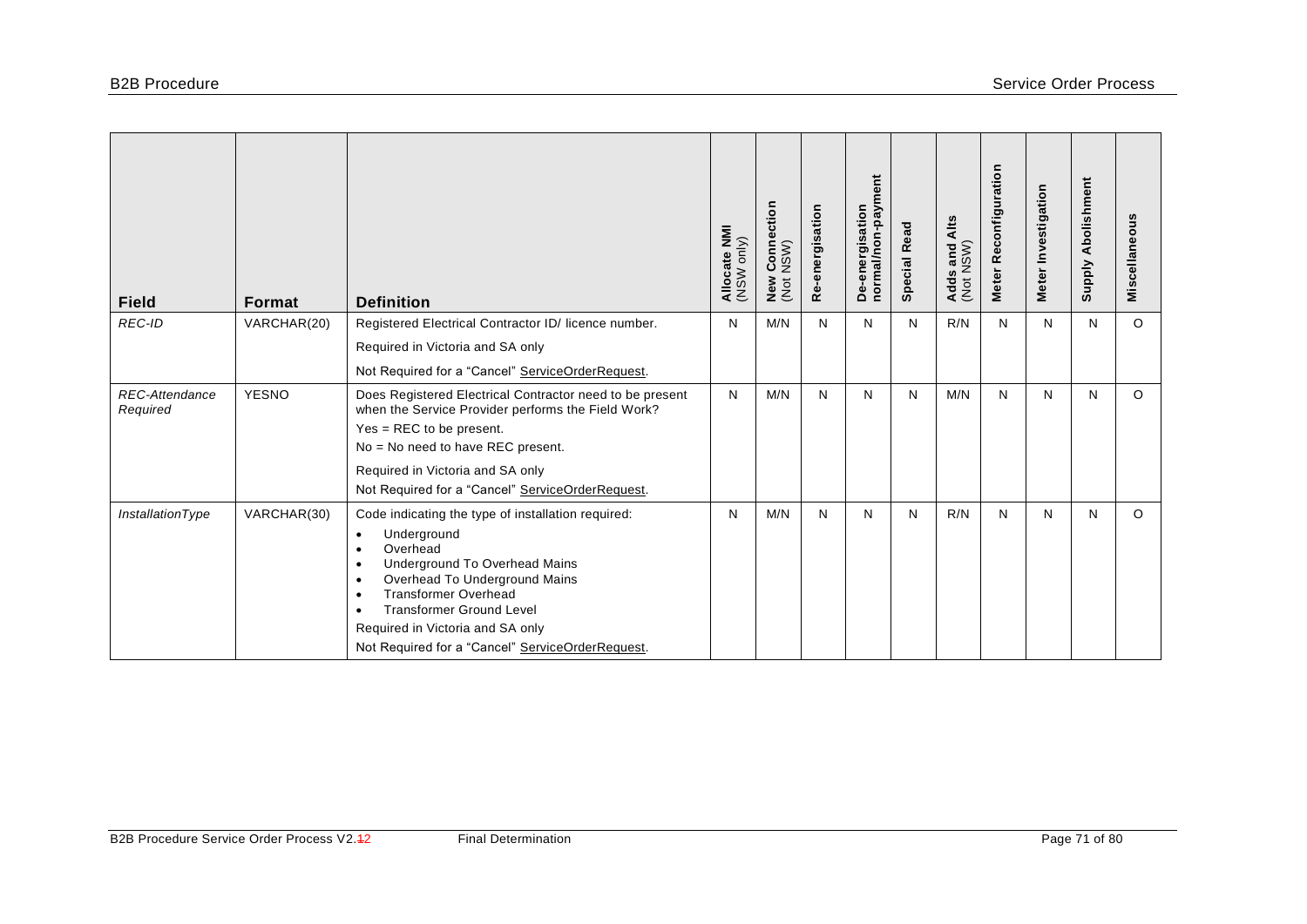| <b>Field</b>                   | Format       | <b>Definition</b>                                                                                                                                                                                                                                                                                                                                                                  | Allocate NMI<br>(NSW only) | / Connection<br>NSW)<br>New<br>(Not             | Re-energisation | normal/non-payment<br>De-energisation | <b>Special Read</b> | Alts<br>Adds and /<br>(Not NSW) | Meter Reconfiguration | Meter Investigation | <b>Supply Abolishment</b> | Miscellaneous |
|--------------------------------|--------------|------------------------------------------------------------------------------------------------------------------------------------------------------------------------------------------------------------------------------------------------------------------------------------------------------------------------------------------------------------------------------------|----------------------------|-------------------------------------------------|-----------------|---------------------------------------|---------------------|---------------------------------|-----------------------|---------------------|---------------------------|---------------|
| SupplyPhases                   | VARCHAR(20)  | Code indicating number of phases supply is to support:<br>1-phase<br>$\bullet$<br>2-phase<br>$\bullet$<br>3-phase<br>$\bullet$<br>Other Multi-phase<br>$\bullet$<br>If "Other Multi-phase" used, then further details must be<br>provided as SpecialInstructions.<br>Required in Victoria and SA only<br>Not Required for a "Cancel" ServiceOrderRequest.                          | N                          | M/N                                             | N               | $\mathsf{N}$                          | N                   | R/N                             | N                     | N                   | $\mathsf{N}$              | $\circ$       |
| <b>MeteringRequired</b>        | VARCHAR(12)  | Code indicating new type of metering required for Basic<br>Metered and MRIM Sites (Types 5 and 6) only:<br><b>Flat Rate</b><br>$\bullet$<br>Two Rate<br>Time Of Use<br>$\bullet$<br><b>CT</b> Meter<br>$\bullet$<br>Other<br>$\bullet$<br>If "Other" is used, then further details must be provided as<br>SpecialInstructions.<br>Not Required for a "Cancel" ServiceOrderRequest. | N                          | R/N<br>(M/N)<br>for<br>Typ<br>es 5<br>and<br>6) | N               | N                                     | N                   | R/N                             | N                     | N                   | $\mathsf{N}$              | $\circ$       |
| <b>OffPeak</b><br>Requirements | VARCHAR(240) | Details of any off-peak requirements, such as:<br>Space heating<br><b>Climate Saver</b><br>$\bullet$<br><b>Hot Water</b><br>$\bullet$<br>Not Required for a "Cancel" ServiceOrderRequest.                                                                                                                                                                                          | N                          | R/N                                             | N               | N                                     | N                   | R/N                             | N                     | $\mathsf{N}$        | N                         | $\Omega$      |
| MeterInstallCode               | CHAR(8)      | As per MSATS<br>Not Required for a "Cancel" ServiceOrderRequest.                                                                                                                                                                                                                                                                                                                   | N                          | M/N                                             | N               | N                                     | N                   | R/N                             | N                     | N                   | N                         | $\circ$       |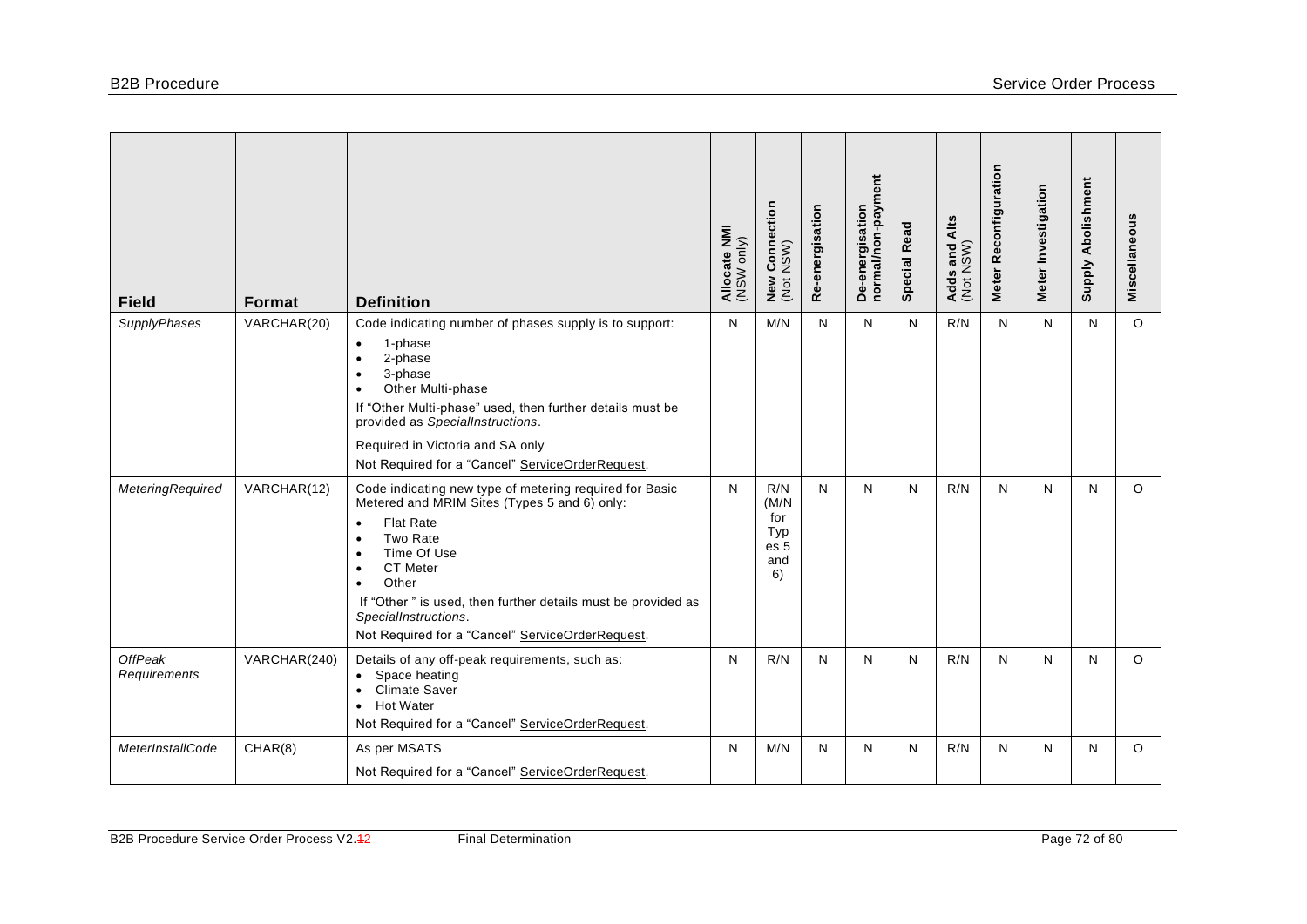| <b>Field</b>                 | <b>Format</b> | <b>Definition</b>                                                                                                                                                                                                                                                                                                                                  | Allocate NMI<br>(NSW only) | ction<br>Conne<br>NSW)<br>ပ<br>New<br>(Not | Re-energisation | ā<br>m/ed-<br>De-energisation<br>normal/non | <b>Special Read</b> | Alts<br>s and<br>NSW)<br><b>Adds</b><br>(Not | Reconfiguration<br><b>Meter</b> | Meter Investigation | Abolishment<br><b>Supply</b> | Miscellaneous |
|------------------------------|---------------|----------------------------------------------------------------------------------------------------------------------------------------------------------------------------------------------------------------------------------------------------------------------------------------------------------------------------------------------------|----------------------------|--------------------------------------------|-----------------|---------------------------------------------|---------------------|----------------------------------------------|---------------------------------|---------------------|------------------------------|---------------|
| SwitchingService<br>Required | <b>YESNO</b>  | Service Provider expected to provide and install a switching<br>service (eg. time-switch or ripple controller)?<br>Allowed values:<br>Yes<br>$\bullet$<br><b>No</b><br>$\bullet$<br>Not Required for a "Cancel" ServiceOrderRequest.                                                                                                               | N                          | M/N                                        | N               | N                                           | N                   | R/N                                          | N                               | N                   | N                            | $\circ$       |
| ProposedTariff               | VARCHAR(10)   | The new network tariff required by the Retailer.<br>Allowed values are the code for the Network's published<br>tariff assigned within MSATS at the meter register ID level<br>and as gazetted by the Regulator.<br>The field can be repeated as necessary if multiple tariffs<br>are required.<br>Not Required for a "Cancel" ServiceOrderRequest. | N                          | O/N                                        | N               | N                                           | N                   | O/N                                          | O/N                             | N                   | N                            | O/N           |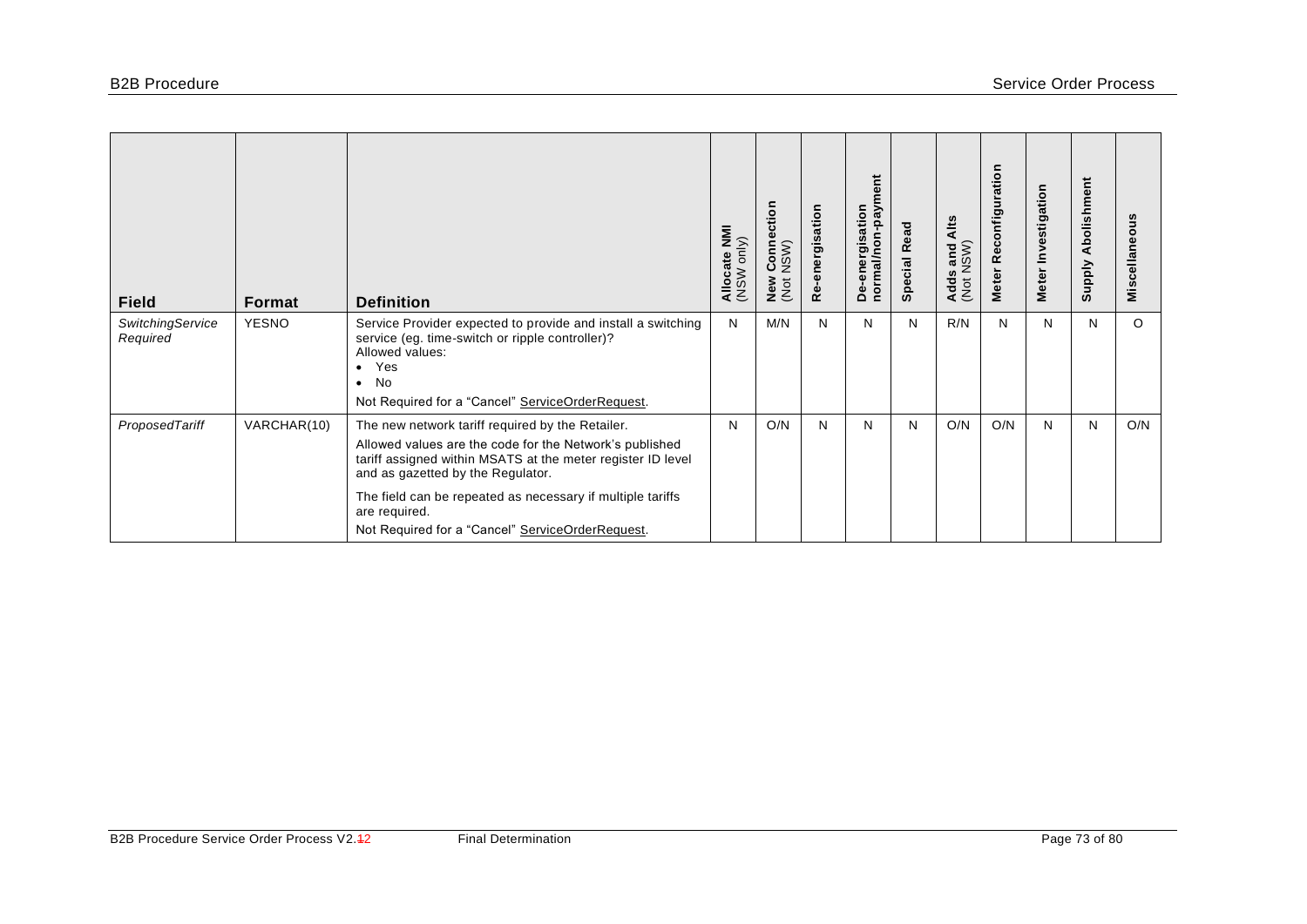# **4.2 ServiceOrderResponse Transaction Data**

|  | Kev |  |  | Mandatory (must be provided in all situations). |  |
|--|-----|--|--|-------------------------------------------------|--|
|--|-----|--|--|-------------------------------------------------|--|

- R = Required (if this information is available or has changed).
- O = Optional (may be provided).
- N = Not required (not to be provided).

| <b>Field</b>             | Format         | <b>Definition</b>                                                                                                                                                                                      | All Responses |
|--------------------------|----------------|--------------------------------------------------------------------------------------------------------------------------------------------------------------------------------------------------------|---------------|
| ResponseType             | VARCHAR(15)    | Allowed value = "Closure"                                                                                                                                                                              | м             |
| RetServiceOrder          | VARCHAR(15)    | Retailer defined reference, used for reference and<br>tracking. This is the same field as the one in the MDFF<br>file.                                                                                 | м             |
|                          |                | Format must exactly match that used in the<br>ServiceOrderRequest (including leading or trailing zeros<br>and spaces).                                                                                 |               |
| RetailerID               | VARCHAR(10)    | Retailer's Participant ID as published by AEMO.                                                                                                                                                        | M             |
| <b>ServiceProviderID</b> | VARCHAR(10)    | Service Provider (DNSP or MDP or MPB) Participant ID<br>as published by AEMO.                                                                                                                          | м             |
| <b>NMI</b>               | CHAR(10)       | NMI (as used by MSATS).                                                                                                                                                                                | N/M           |
|                          |                | This field is Mandatory for all Responses except<br>Responses to Allocate NMI or New Connection Requests<br>with a ServiceOrderStatus of "Not Completed".                                              |               |
| NMIChecksum              | CHAR(1)        | NMI Checksum (as used by MSATS).                                                                                                                                                                       | O             |
| ServiceOrder<br>Address  | <b>ADDRESS</b> | Site/Service Point address in a structured format where<br>available, otherwise unstructured. For details of the<br>ADDRESS structure, refer B2B Procedure Technical<br>Guidelines for B2B Procedures. | N/M           |
|                          |                | This field is Mandatory if the NMI is not provided in the<br>Response.                                                                                                                                 |               |
| ServiceOrderStatu        | VARCHAR(20)    | Indicates status of Service Order. Refer section 2.6.5.a                                                                                                                                               | м             |
| s                        |                | and 2.12.10.b:<br>Completed = Completed                                                                                                                                                                |               |
|                          |                | Partially Completed = Partially Completed (primary work<br>done, but an actual read has not been obtained - see<br>relevant ExceptionCodes).                                                           |               |
|                          |                | Not Completed = Not completed (primary work not done -<br>see relevant ExceptionCodes).                                                                                                                |               |
|                          |                | Note: "Primary work" means the activity described by the<br>ServiceOrderType field.                                                                                                                    |               |
|                          |                | The SpecialNotes field must be used if a<br>ServiceOrderStatus of "Partially Completed" is used.                                                                                                       |               |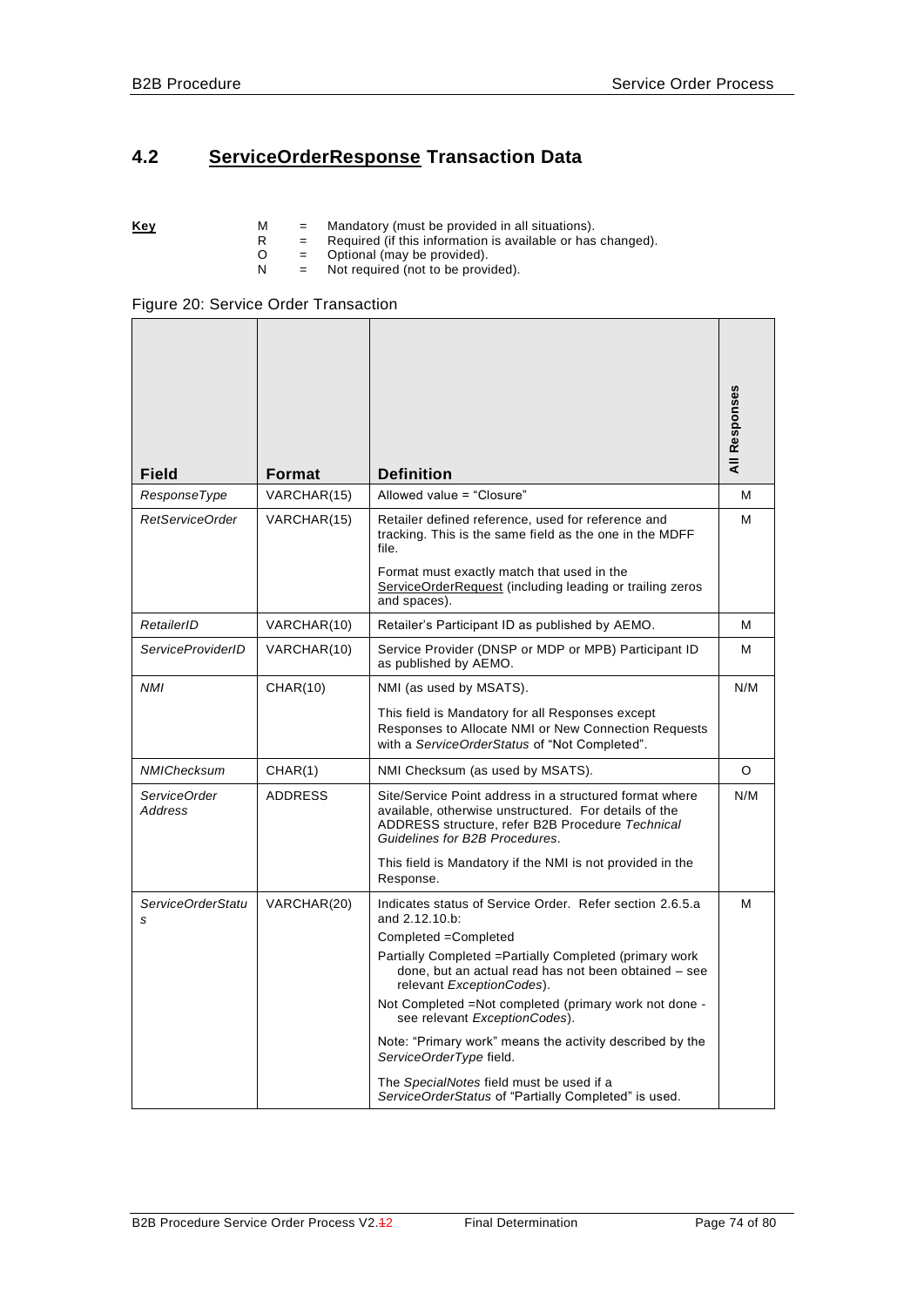| <b>Field</b>         | <b>Format</b>   | <b>Definition</b>                                                                                                                                                                                                     | All Responses |
|----------------------|-----------------|-----------------------------------------------------------------------------------------------------------------------------------------------------------------------------------------------------------------------|---------------|
| <b>ExceptionCode</b> | VARCHAR(80)     | Note: this field is Mandatory if ServiceOrderStatus is "Not                                                                                                                                                           | R.            |
|                      |                 | Completed" or "Partially Completed" (refer 2.6.5.a).<br>Refer 2.12.4 for further details regarding this field.                                                                                                        |               |
|                      |                 | The following exception codes should be used where the<br>ServiceOrderStatus is "'Not Completed".                                                                                                                     |               |
|                      |                 | "Unable To Access"                                                                                                                                                                                                    |               |
|                      |                 | "No Supply"                                                                                                                                                                                                           |               |
|                      |                 | "Unsafe"                                                                                                                                                                                                              |               |
|                      |                 | "Retailer Cancellation"                                                                                                                                                                                               |               |
|                      |                 | "Service Provider Cancellation"                                                                                                                                                                                       |               |
|                      |                 | "Other"                                                                                                                                                                                                               |               |
|                      |                 | "Unknown Load"                                                                                                                                                                                                        |               |
|                      |                 | "Documentation Not Provided"                                                                                                                                                                                          |               |
|                      |                 | "Request Submitted By Another Retailer"<br>"De-energisation Not Completed Due To A Re-                                                                                                                                |               |
|                      |                 | energisation"                                                                                                                                                                                                         |               |
|                      |                 | The following codes are specific to De-energisation<br>Service Orders where the ServiceOrderStatus is "Not<br>Completed".                                                                                             |               |
|                      |                 | "Customer Prevented"                                                                                                                                                                                                  |               |
|                      |                 | "Customer On-Site"                                                                                                                                                                                                    |               |
|                      |                 | "New Customer On-Site"                                                                                                                                                                                                |               |
|                      |                 | "Sensitive Load"                                                                                                                                                                                                      |               |
|                      |                 | The following exception codes should be used where the<br>ServiceOrderStatus is "Partially Completed":                                                                                                                |               |
|                      |                 | "Metering Problem"                                                                                                                                                                                                    |               |
|                      |                 | "Reading Problem"                                                                                                                                                                                                     |               |
|                      |                 | "Other"                                                                                                                                                                                                               |               |
|                      |                 | The following exception codes may be used where the<br>ServiceOrderStatus is "Completed":                                                                                                                             |               |
|                      |                 | "Meter Reading Only Undertaken Due To Prior Re-<br>energisation"                                                                                                                                                      |               |
| ActualDate           | <b>DATETIME</b> | Actual date and time work was attempted or completed.                                                                                                                                                                 | м             |
| AndTime              |                 | Where the <b>ServiceOrderRequest</b> is not attempted (for<br>example when it is cancelled), this field must be<br>populated with the date and time of the cancellation in<br>the Service Provider's system.          |               |
| <b>SpecialNotes</b>  | VARCHAR(240)    | Any special notes related to the Request and fieldwork<br>that the Service Provider wishes to make the Retailer<br>aware of.                                                                                          | O/M           |
|                      |                 | This field is Mandatory if an <i>ExceptionCode</i> value of<br>"Other", "Service Provider Cancellation", or<br>"Documentation Not Provided" is provided, or a<br>ServiceOrderStatus of "Partially Completed" is used. |               |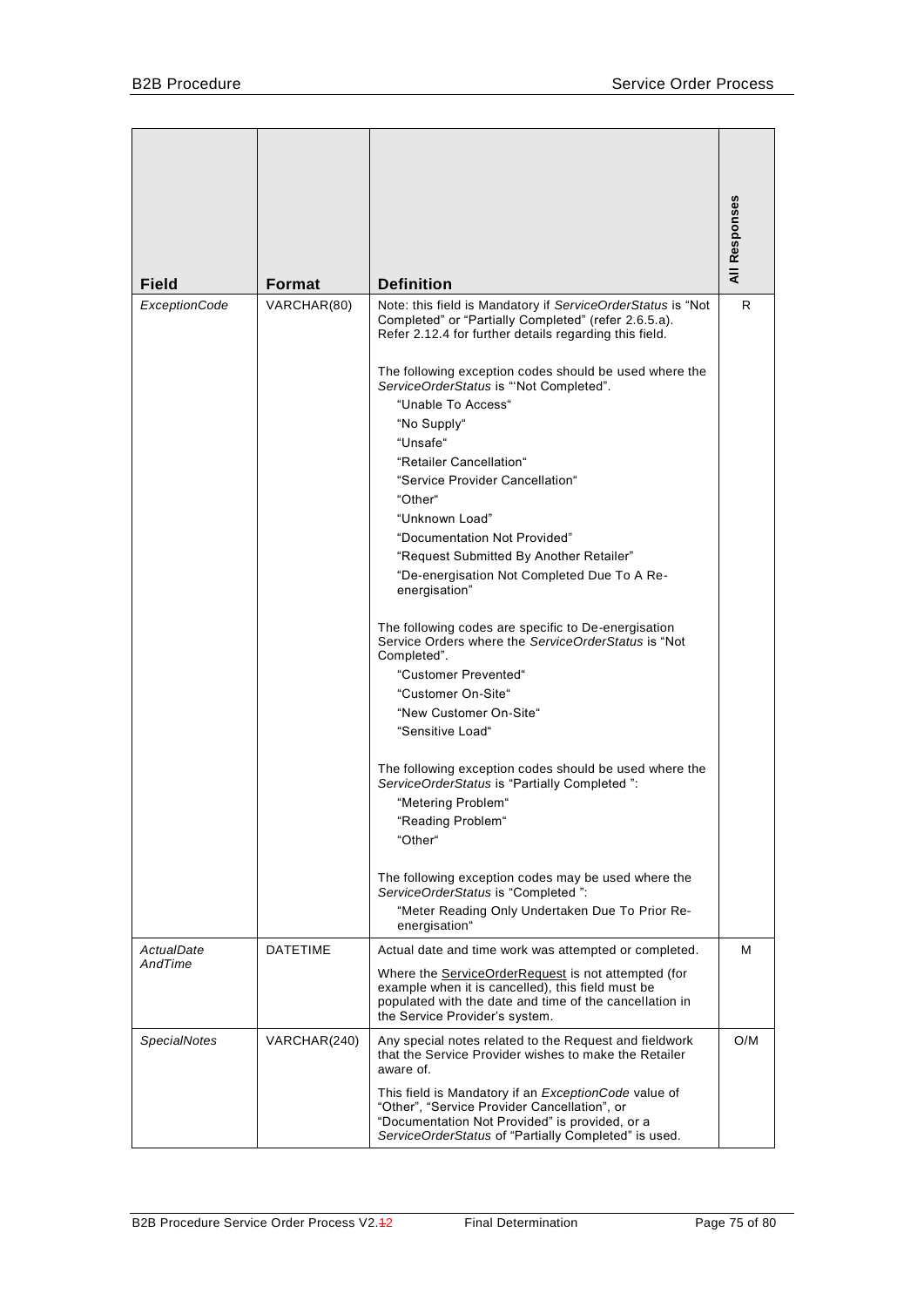| Field                                                | Format                       | <b>Definition</b>                                                                                                                                                                                                                                                                                                                                                                                                                                                                                                                                                                                                                                                                                                                                                                                                                                                                                       | <b>All Responses</b> |
|------------------------------------------------------|------------------------------|---------------------------------------------------------------------------------------------------------------------------------------------------------------------------------------------------------------------------------------------------------------------------------------------------------------------------------------------------------------------------------------------------------------------------------------------------------------------------------------------------------------------------------------------------------------------------------------------------------------------------------------------------------------------------------------------------------------------------------------------------------------------------------------------------------------------------------------------------------------------------------------------------------|----------------------|
| ServiceProviderCo<br>ntact<br>Name                   | <b>PERSON</b><br><b>NAME</b> | Contact name of Service Provider, to be provided where<br>Retailer may need to contact the Service Provider.                                                                                                                                                                                                                                                                                                                                                                                                                                                                                                                                                                                                                                                                                                                                                                                            | O                    |
| ServiceProviderCo<br>ntact<br><b>TelephoneNumber</b> | <b>TELEPHONE</b>             | Contact telephone number of Service Provider.<br>A maximum of three telephone numbers must be<br>provided.                                                                                                                                                                                                                                                                                                                                                                                                                                                                                                                                                                                                                                                                                                                                                                                              | O                    |
| <b>ServiceProviderRe</b><br>ference                  | VARCHAR(15)                  | Service Provider defined reference, used for reference<br>and tracking. Not necessarily unique. This field is for<br>information only and must not be used for validation of<br>the Response.                                                                                                                                                                                                                                                                                                                                                                                                                                                                                                                                                                                                                                                                                                           | R.                   |
| ProductCode1                                         | VARCHAR(10)                  | <b>Standard Codes:</b><br>"No Charge" = used where there is no fee for the service<br>provided.<br>"Cost TBA" = Used where the Service Provider needs to<br>do further investigation to determine what work was<br>attempted or completed at the Site. Refer 2.6.5.c.<br>"As Quoted" = Used where the parties have previously<br>agreed the price for the work.<br>At least one ProductCode must be provided in all<br>jurisdictions.<br>Up to three ProductCodes can be used per Response,<br>that is, the field may be repeated 3 times.<br>The <i>ProductCodes</i> for each jurisdiction are published on<br>various websites for each of jurisdiction. At the time of<br>publication these were:<br>The Victorian Product Codes are published in the Essential<br>Services Commission website: http://www.esc.vic.gov.au<br>The ACT, NSW, SA and Queensland codes are as<br>published by each DNSP. | м                    |
| ProductCode2                                         | VARCHAR(10)                  | See previous definition.                                                                                                                                                                                                                                                                                                                                                                                                                                                                                                                                                                                                                                                                                                                                                                                                                                                                                | R.                   |
| ProductCode3                                         | VARCHAR(10)                  | See previous definition.                                                                                                                                                                                                                                                                                                                                                                                                                                                                                                                                                                                                                                                                                                                                                                                                                                                                                | R                    |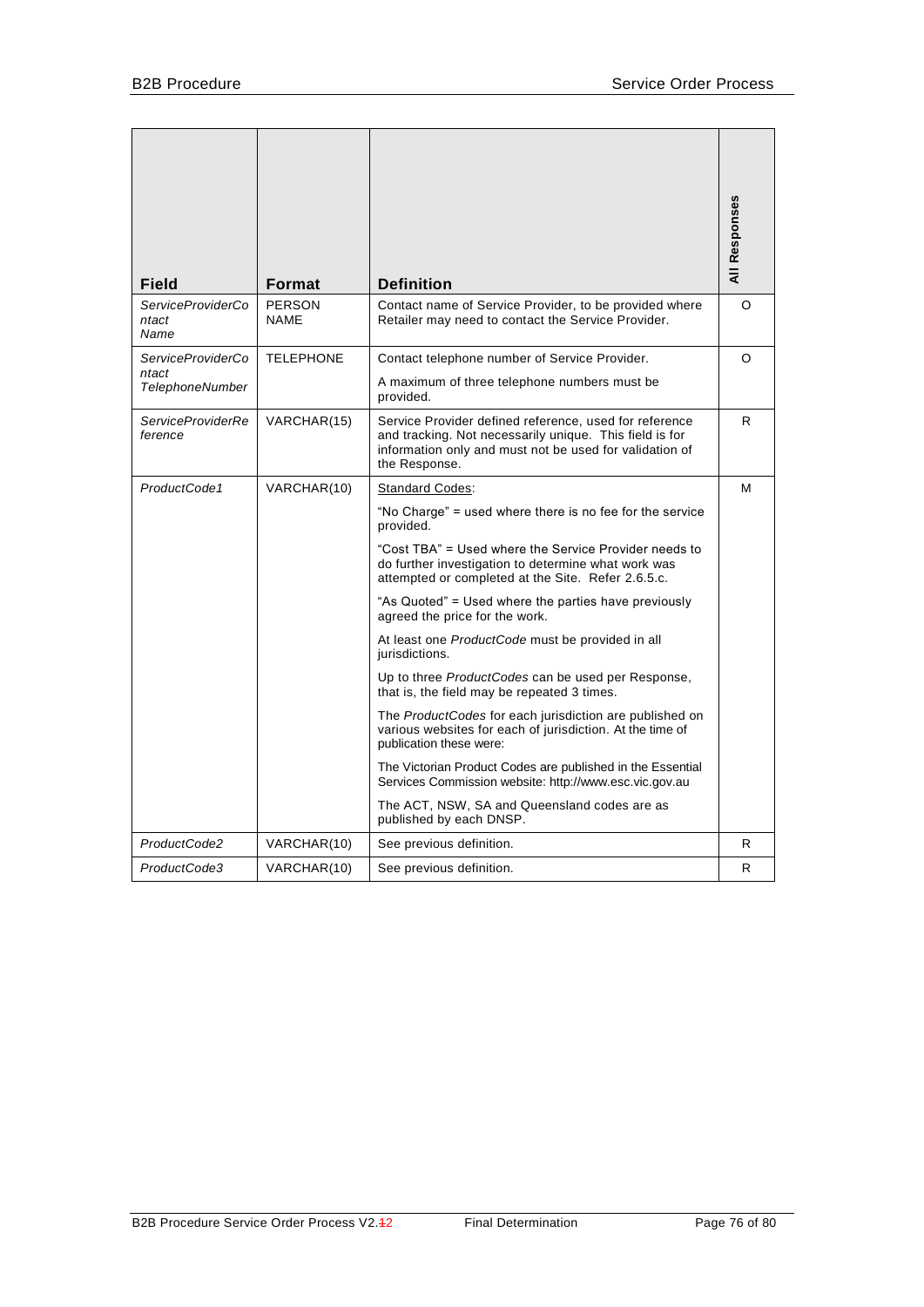# **4.3 ServiceOrderAppointmentNotification Transaction Data – SA**

| Figure 21: Service Order Appointment Notification transaction data |  |  |  |  |
|--------------------------------------------------------------------|--|--|--|--|
|--------------------------------------------------------------------|--|--|--|--|

| <b>Field</b>                  | Format          | <b>Comments</b>                                                                                                                                                                                                                                                | O/M/R   |
|-------------------------------|-----------------|----------------------------------------------------------------------------------------------------------------------------------------------------------------------------------------------------------------------------------------------------------------|---------|
| ResponseType                  | VARCHAR (15)    | Allowed value = "Appointment".                                                                                                                                                                                                                                 | м       |
| RetServiceOrder               | VARCHAR(15)     | Retailer defined reference, used for<br>referencing and tracking.                                                                                                                                                                                              | м       |
| RetailerID                    | VARCHAR(10)     | Retailer's Participant ID as published by<br>AEMO.                                                                                                                                                                                                             | м       |
| <b>ServiceProviderID</b>      | VARCHAR(10)     | Service Provider (DNSP or MDP or<br>MPB) Participant ID as published by<br>AEMO.                                                                                                                                                                               | м       |
| <b>NMI</b>                    | <b>CHAR(10)</b> | NMI (as used by MSATS).                                                                                                                                                                                                                                        | N/M     |
|                               |                 | This field is Mandatory if the<br>ServiceOrderAddress is not provided in<br>the Request.                                                                                                                                                                       |         |
| NMIChecksum                   | CHAR(1)         | <b>NMI Checksum</b>                                                                                                                                                                                                                                            | $\circ$ |
| ServiceOrderAddress           | <b>ADDRESS</b>  | Site/Service Point address in a<br>structured format where available,<br>otherwise unstructured. For details of<br>the ADDRESS structure, refer<br><b>Technical Guidelines for B2B Process</b><br>Specifications.<br>This field is Mandatory if the NMI is not | N/M     |
|                               |                 | provided in the Request.                                                                                                                                                                                                                                       |         |
| AppointmentReference          | VARCHAR(15)     | Appointment reference to be provided if<br>an Appointment has been agreed by the<br>Service Provider with the Customer.                                                                                                                                        | м       |
| CustomersPreferredDateAndTime | <b>DATETIME</b> | Scheduled time for new connection.                                                                                                                                                                                                                             | м       |
|                               |                 | If no appointment time is specified,<br>indicate this by using 00:00 as the<br>hh:mm part of DATETIME.                                                                                                                                                         |         |
| ServiceProviderReference      | VARCHAR(15)     | Service Provider defined reference,<br>used for reference and tracking. Not<br>necessarily unique. This field is for<br>information only and must not be used<br>for validation of the Notification.                                                           | R       |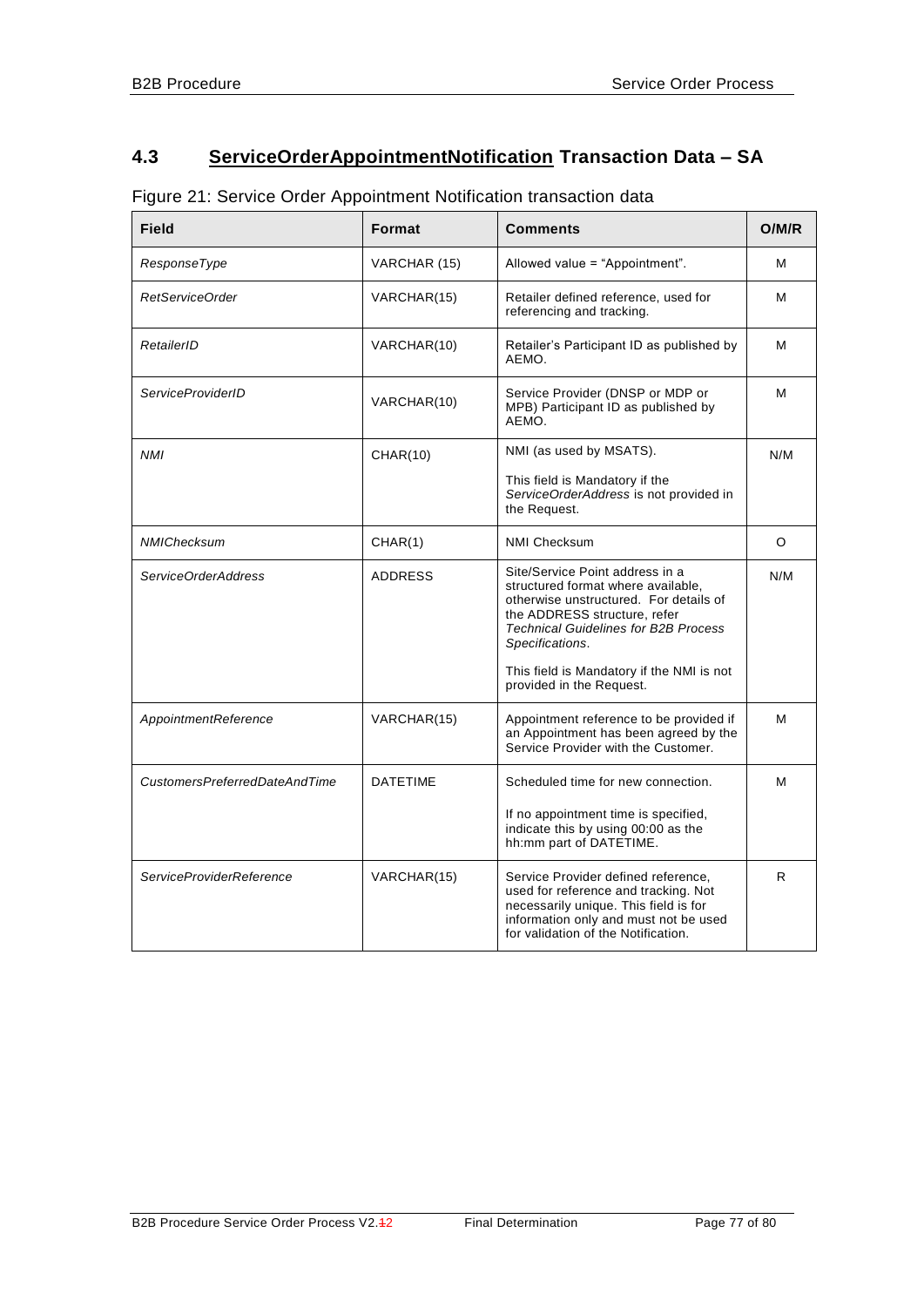## **4.4 BusinessAcceptance/Rejection Transaction Data**

- **Key** M = Mandatory (must be provided in all situations).
	- R = Required (if this information is available or has changed).
	- O = Optional (may be provided).
	- N = Not relevant (not to be provided).
- a. Participants must use the most relevant *EventCode* for the Business Event. Where multiple *EventCodes* are applicable, these should all be provided.
- b. Where the *EventCode* is not in the aseXML reserved range (0-999), an *EventCodeDescription* must be included in accordance with the aseXML Guidelines.
- c. The following table provides details of the data elements to be included in the *BusinessAcceptance/Rejection* business signal.

| <b>Field</b> | <b>Format</b>                  | <b>Definition</b>                                                                                          | All ServiceOrderTypes |
|--------------|--------------------------------|------------------------------------------------------------------------------------------------------------|-----------------------|
| EventCode    | NUMERIC(4)                     | A code to indicate acceptance or the reason for the rejection.<br>Refer to 4.4.1 for usage.                | м                     |
| KeyInfo      | VARCHAR(15)                    | The RetServiceOrder of the transaction being accepted or<br>rejected.                                      | м                     |
| Context      | <b>EVENT</b><br><b>CONTEXT</b> | The Data Element in the received Business Document (eg.<br>RequiredDate) that causes the Event.            | ∩                     |
| Explanation  | UNLIMITED<br><b>VARCHAR</b>    | An explanation of the event. Must be provided where the<br>Business Event requires an <i>Explanation</i> . | M/O                   |

### Figure 22: Business Acceptance Rejection data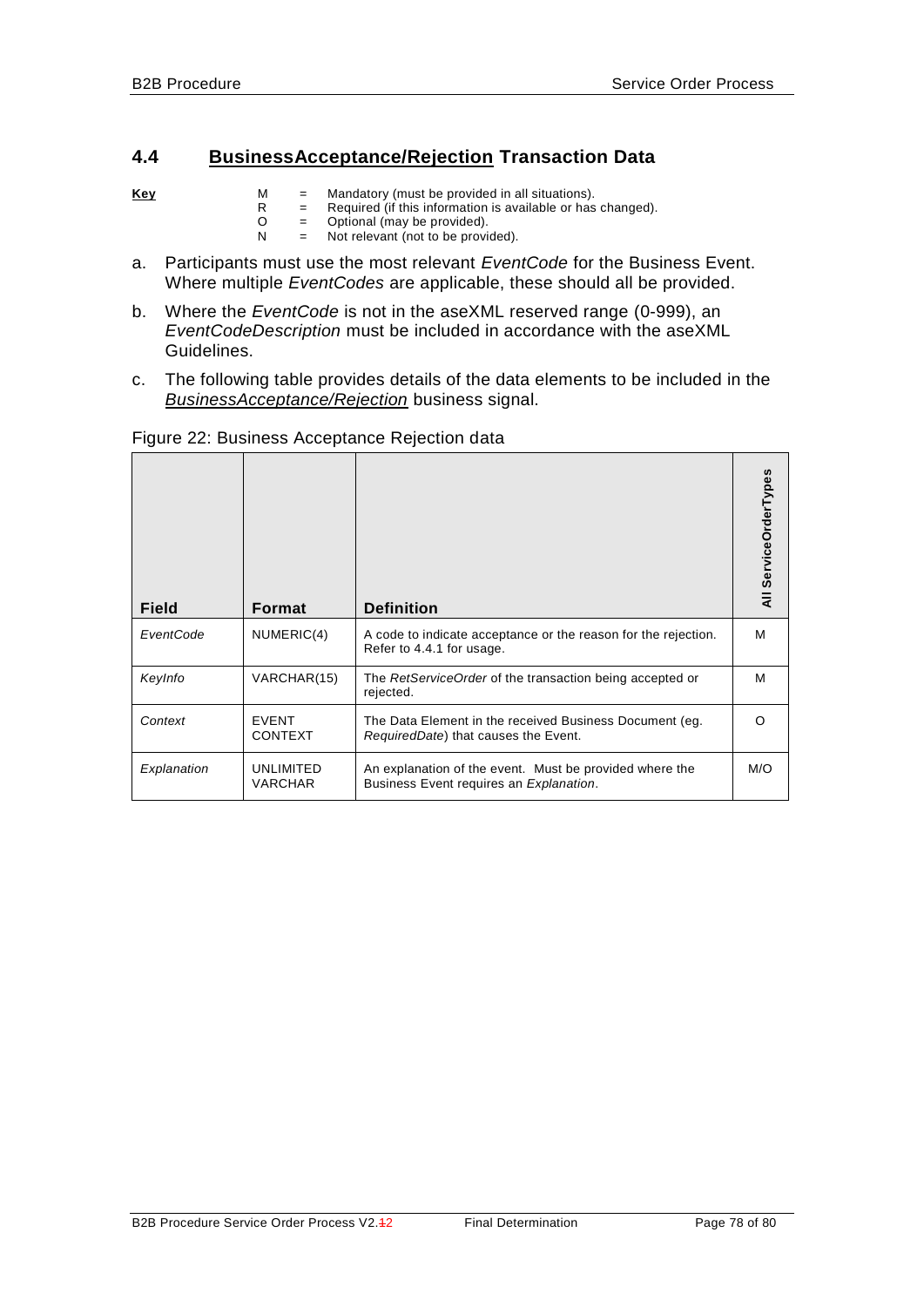### <span id="page-78-0"></span>**4.4.1 Applicable Events and their EventCodes**

- a. Participants must use the most relevant Business Event(s). Where multiple *EventCode(s)* are applicable these may be provided.
- b. Where the *EventCode* is not in the aseXML reserved range (0-999), an *EventCode* Description must be included in the *BusinessAcceptance/Rejection* in accordance with the aseXML Guidelines.
- c. The reference table for Business Events that can apply to this process and the relevant Business Signals, including *EventCode(s)* is located in section 5.4 of the B2B Procedure Technical Guidelines for B2B Procedures.